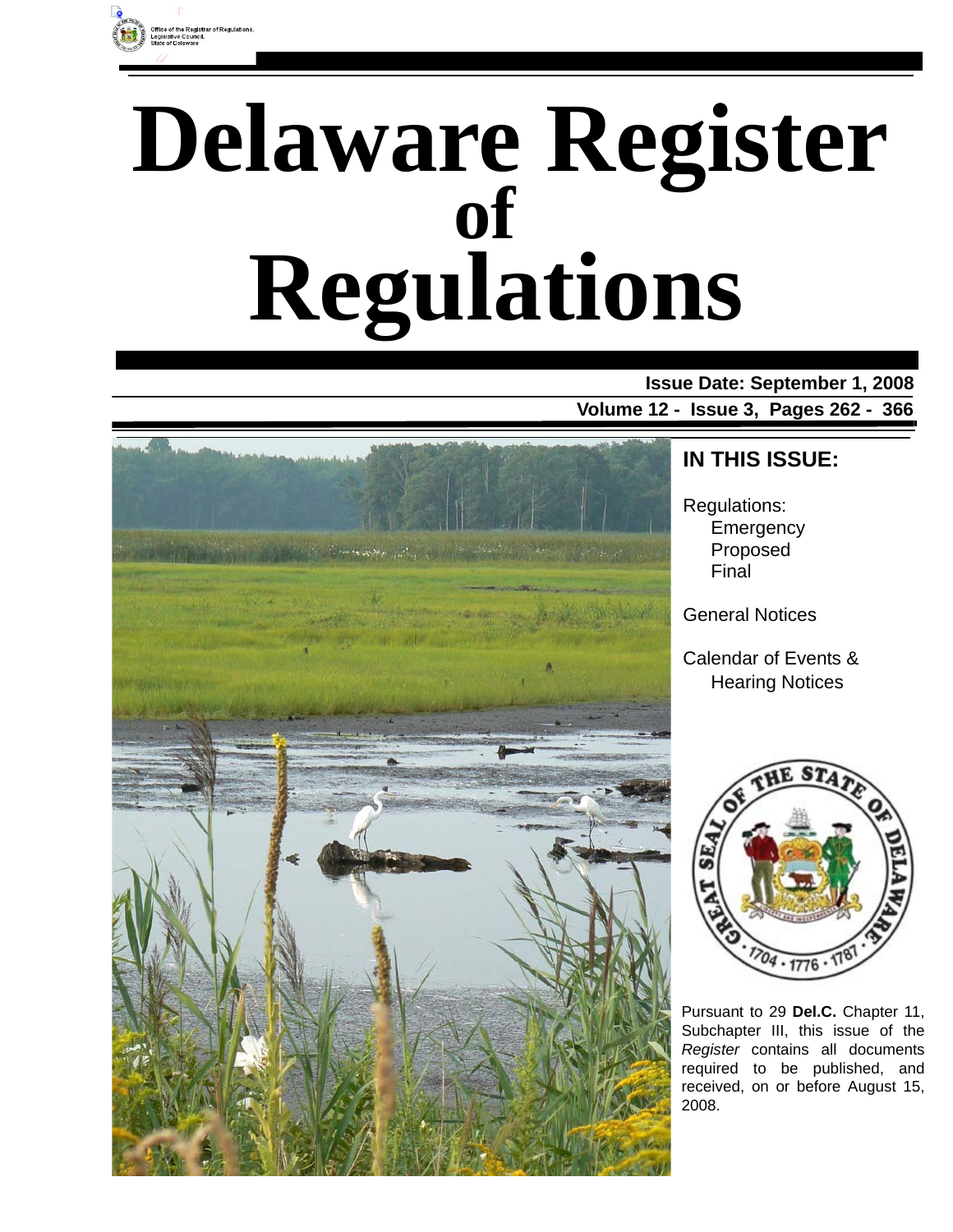# **INFORMATION ABOUT THE DELAWARE REGISTER OF REGULATIONS**

### **DELAWARE REGISTER OF REGULATIONS**

The *Delaware Register of Regulations* is an official State publication established by authority of 69 *Del. Laws*, c. 107 and is published on the first of each month throughout the year.

The *Delaware Register* will publish any regulations that are proposed to be adopted, amended or repealed and any emergency regulations promulgated.

The *Register* will also publish some or all of the following information:

- Governor's Executive Orders
- Governor's Appointments
- Agency Hearing and Meeting Notices
- Other documents considered to be in the public interest.

### **CITATION TO THE DELAWARE REGISTER**

The *Delaware Register of Regulations* is cited by volume, issue, page number and date. An example would be:

#### 11 **DE Reg.** 759-786 (12/01/07)

Refers to Volume 11, pages 759-786 of the *Delaware Register* issued on December 1, 2007.

### **SUBSCRIPTION INFORMATION**

The cost of a yearly subscription (12 issues) for the *Delaware Register of Regulations* is \$135.00. Single copies are available at a cost of \$12.00 per issue, including postage. For more information contact the Division of Research at 302-744-4114 or 1-800-282-8545 in Delaware.

### **CITIZEN PARTICIPATION IN THE REGULATORY PROCESS**

Delaware citizens and other interested parties may participate in the process by which administrative regulations are adopted, amended or repealed, and may initiate the process by which the validity and applicability of regulations is determined.

Under 29 **Del.C.** §10115 whenever an agency proposes to formulate, adopt, amend or repeal a regulation, it shall file notice and full text of such proposals, together with copies of the existing regulation being adopted, amended or repealed, with the Registrar for publication in the *Register of Regulations* pursuant to §1134 of this title. The notice shall describe the nature of the proceedings including a brief synopsis of the subject, substance, issues, possible terms of the agency action, a reference to the legal authority of the agency to act, and reference to any other regulations that may be impacted or affected by the proposal, and shall state the manner in which persons may present their views; if in writing, of the place to which and the final date by which such views may be submitted; or if at a public hearing, the date, time and place of the hearing. If a public hearing is to be held, such public hearing shall not be scheduled less than 20 days following publication of notice of the proposal in the *Register of Regulations*. If a public hearing will be held on the proposal, notice of the time, date, place and a summary of the nature of the proposal shall also be published in at least 2 Delaware newspapers of general circulation. The notice shall also be mailed to all persons who have made timely written requests of the agency for advance notice of its regulation-making proceedings.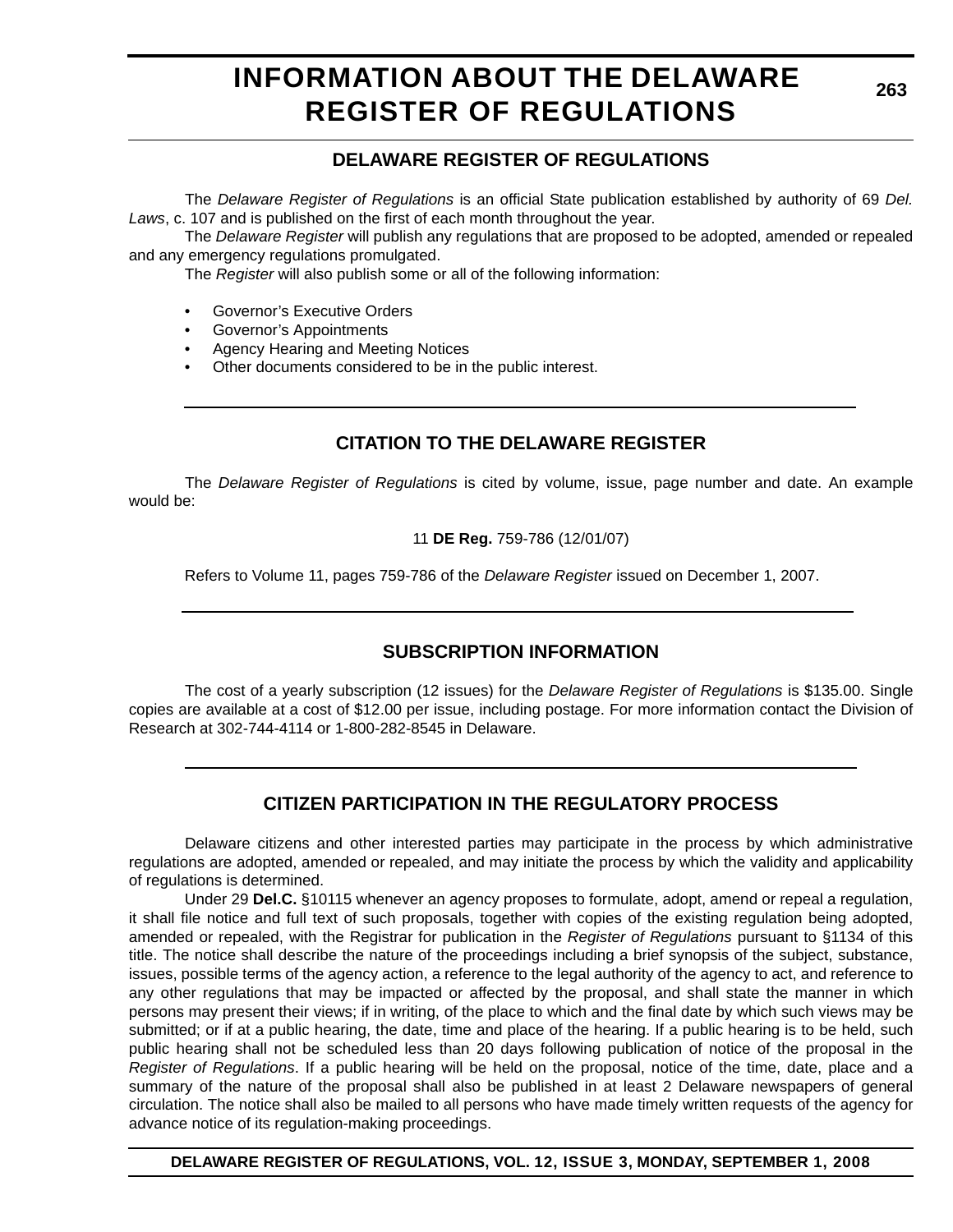**264**

# **INFORMATION ABOUT THE DELAWARE REGISTER OF REGULATIONS**

The opportunity for public comment shall be held open for a minimum of 30 days after the proposal is published in the *Register of Regulations*. At the conclusion of all hearings and after receipt, within the time allowed, of all written materials, upon all the testimonial and written evidence and information submitted, together with summaries of the evidence and information by subordinates, the agency shall determine whether a regulation should be adopted, amended or repealed and shall issue its conclusion in an order which shall include: (1) A brief summary of the evidence and information submitted; (2) A brief summary of its findings of fact with respect to the evidence and information, except where a rule of procedure is being adopted or amended; (3) A decision to adopt, amend or repeal a regulation or to take no action and the decision shall be supported by its findings on the evidence and information received; (4) The exact text and citation of such regulation adopted, amended or repealed; (5) The effective date of the order; (6) Any other findings or conclusions required by the law under which the agency has authority to act; and (7) The signature of at least a quorum of the agency members.

The effective date of an order which adopts, amends or repeals a regulation shall be not less than 10 days from the date the order adopting, amending or repealing a regulation has been published in its final form in the *Register of Regulations*, unless such adoption, amendment or repeal qualifies as an emergency under §10119.

Any person aggrieved by and claiming the unlawfulness of any regulation may bring an action in the Court for declaratory relief.

No action of an agency with respect to the making or consideration of a proposed adoption, amendment or repeal of a regulation shall be subject to review until final agency action on the proposal has been taken.

When any regulation is the subject of an enforcement action in the Court, the lawfulness of such regulation may be reviewed by the Court as a defense in the action.

Except as provided in the preceding section, no judicial review of a regulation is available unless a complaint therefor is filed in the Court within 30 days of the day the agency order with respect to the regulation was published in the *Register of Regulations*.

### **CLOSING DATES AND ISSUE DATES FOR THE DELAWARE REGISTER OF REGULATIONS**

| <b>ISSUE DATE</b> | <b>CLOSING DATE</b> | <b>CLOSING TIME</b> |
|-------------------|---------------------|---------------------|
| October 1         | September 15        | 4:30 p.m.           |
| November 1        | October 16          | 4:30 p.m.           |
| December 1        | November 15         | 4:30 p.m.           |
| January 1         | December 15         | 4:30 p.m.           |
| February 1        | January 15          | 4:30 p.m.           |

### **DIVISION OF RESEARCH STAFF**

**Deborah A. Porter**, Interim Supervisor; **Judi Abbott,** Administrative Specialist I; **Steve Engebretsen**, Assistant Registrar; **Jeffrey W. Hague**, Registrar of Regulations; **Ruth Ann Melson**, Legislative Librarian; **Deborah J. Messina,** Print Shop Supervisor; **Kathleen Morris,** Administrative Specialist I; **Debbie Puzzo,** Research Analyst; **Don Sellers,** Printer; **Robert Lupo**, Printer; **Georgia Roman**, Unit Operations Support Specialist; **Victoria Schultes,** Administrative Specialist II; **Alice W. Stark**, Senior Legislative Attorney; **Rochelle Yerkes**, Administrative Specialist II.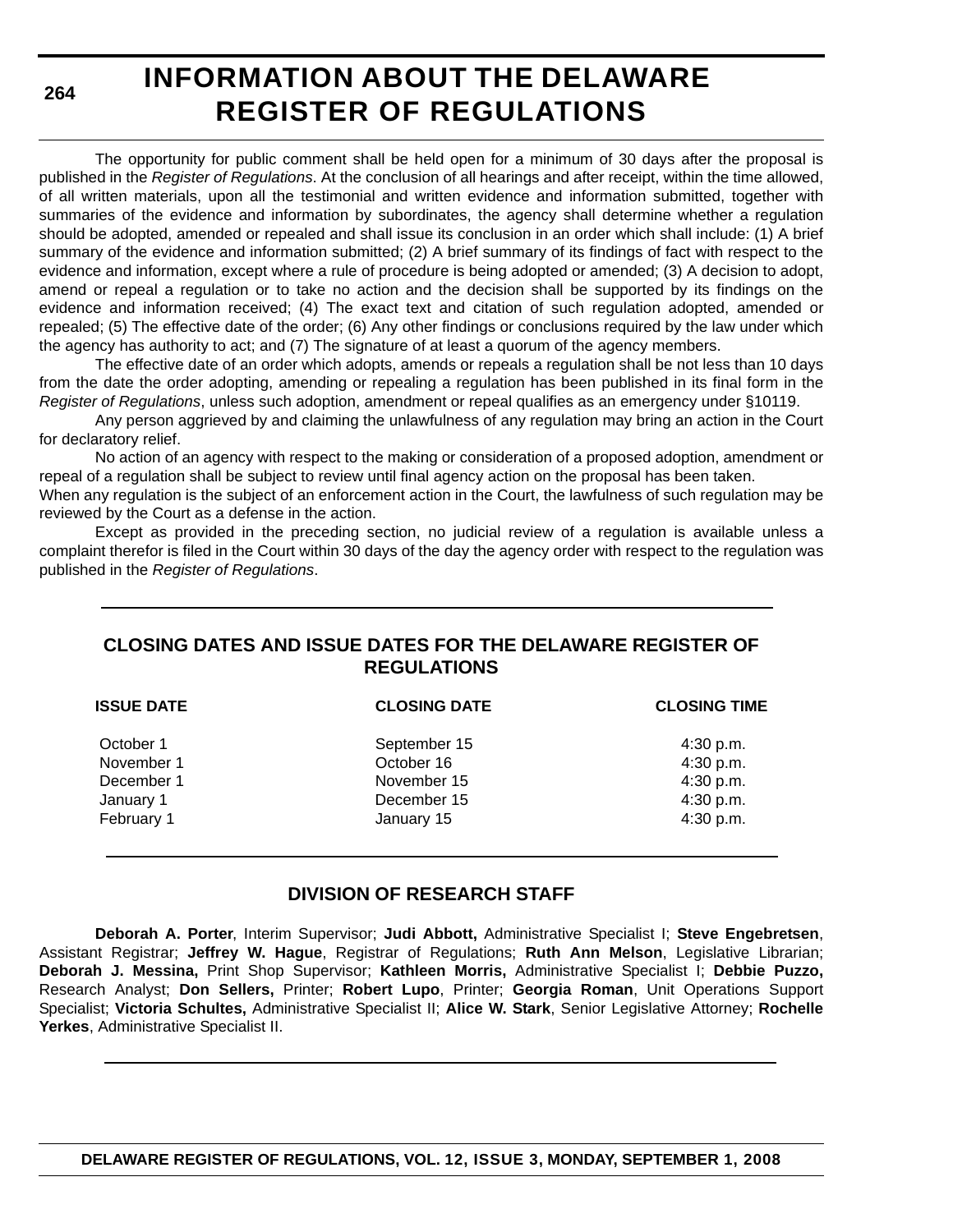# **TABLE OF CONTENTS**

**265**

<span id="page-3-0"></span>[Cumulative Tables.............................................................................................................................. ............ 267](#page-5-0)

### **EMERGENCY**

| DEPARTMENT OF HEALTH AND SOCIAL SERVICES           |     |
|----------------------------------------------------|-----|
| <b>Division of Medicaid and Medical Assistance</b> |     |
|                                                    | 270 |
|                                                    |     |

### **PROPOSED**

| <b>DELAWARE RIVER BASIN COMMISSION</b>                                                    |     |
|-------------------------------------------------------------------------------------------|-----|
| Water Code and Comprehensive Plan to Implement a Revised Water Audit Approach to Identify | 275 |
| <b>DELAWARE STATE FIRE PREVENTION COMMISSION</b>                                          |     |
| Part VIII, Fire Department and Ambulance Company Administrative Standards, Chapter 1      | 278 |
| <b>DEPARTMENT OF EDUCATION</b>                                                            |     |
| <b>Office of the Secretary</b>                                                            |     |
|                                                                                           | 281 |
| <b>DEPARTMENT OF HEALTH AND SOCIAL SERVICES</b>                                           |     |
| <b>Division of Medicaid and Medical Assistance</b>                                        |     |
| <b>Medical Assistance During Transition To Medicare Program</b>                           |     |
| Attachment 2.2-A, Page 18; and Supplement 6 to Attachment 2.6A; and                       |     |
|                                                                                           | 284 |
| <b>Division of Social Services</b>                                                        |     |
|                                                                                           | 288 |
| <b>DEPARTMENT OF NATURAL RESOURCES AND ENVIRONMENTAL CONTROL</b>                          |     |
| <b>Division of Air and Waste Management</b>                                               |     |
|                                                                                           | 290 |
| <b>DEPARTMENT OF STATE</b>                                                                |     |
| <b>Public Service Commission</b>                                                          |     |
| PSC Regulation Docket No. 56: The Adoption of Rules to Implement the Renewable            |     |
|                                                                                           | 291 |
| <b>Division of Professional Regulation</b>                                                |     |
|                                                                                           | 301 |
|                                                                                           |     |

### **FINAL**

| 310 |
|-----|
|     |
|     |
| 324 |
|     |
|     |
| 325 |
| 327 |
| 329 |
|     |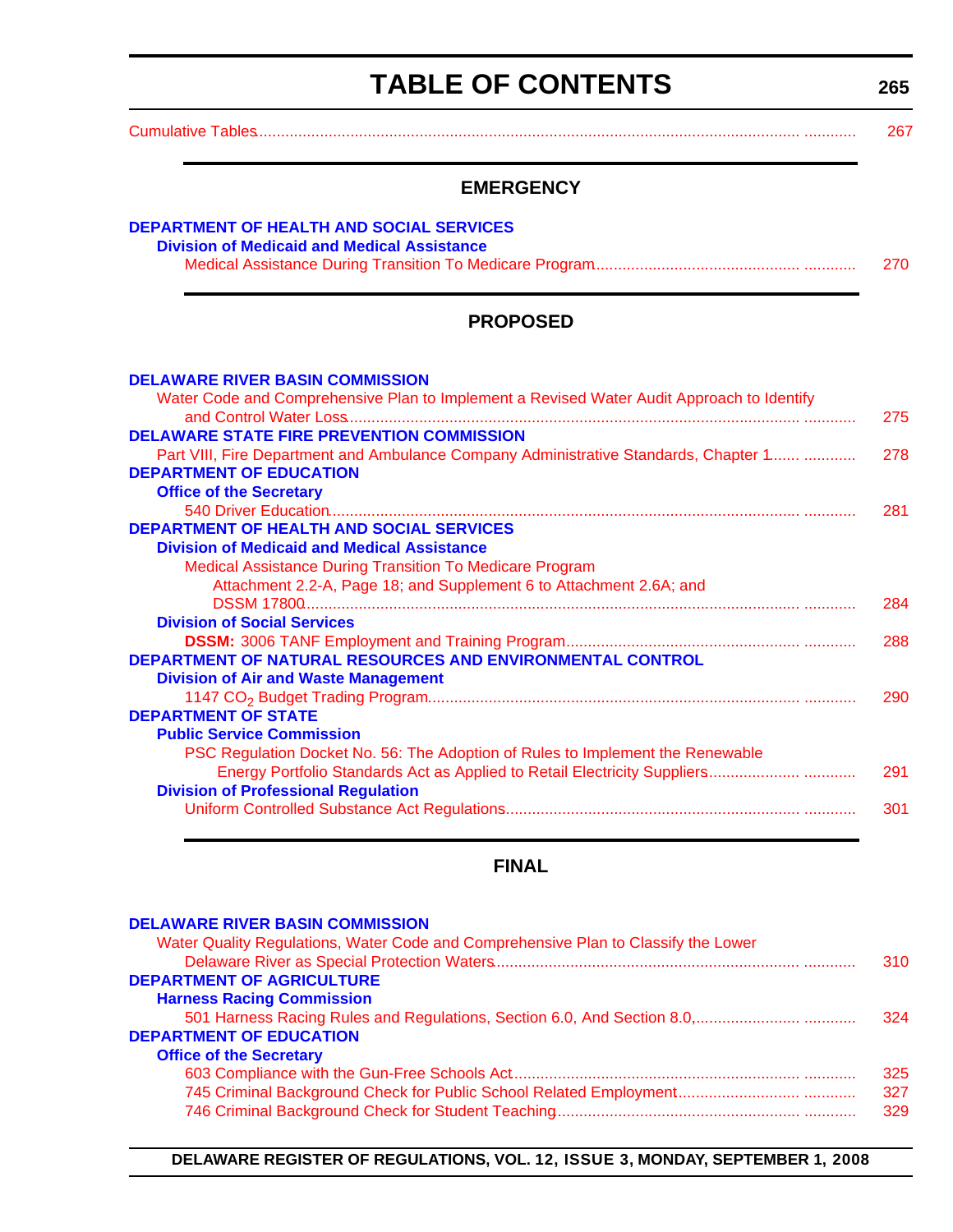# **TABLE OF CONTENTS**

| <b>Professional Standards Board</b>                                                              |     |
|--------------------------------------------------------------------------------------------------|-----|
|                                                                                                  | 332 |
|                                                                                                  | 333 |
|                                                                                                  | 335 |
|                                                                                                  | 336 |
|                                                                                                  | 338 |
|                                                                                                  | 339 |
|                                                                                                  | 341 |
| <b>DEPARTMENT OF HEALTH AND SOCIAL SERVICES</b>                                                  |     |
| <b>Division of Medicaid and Medical Assistance</b>                                               |     |
|                                                                                                  | 342 |
| <b>Division of Social Services</b>                                                               |     |
|                                                                                                  | 344 |
| <b>DEPARTMENT OF INSURANCE</b>                                                                   |     |
|                                                                                                  | 346 |
| DEPARTMENT OF NATURAL RESOURCES AND ENVIRONMENTAL CONTROL                                        |     |
| <b>Division of Air and Waste Management</b>                                                      |     |
| Administrative and Non-Substantive Changes in Regulations Governing the Control of Air Pollution | 347 |
| <b>DEPARTMENT OF STATE</b>                                                                       |     |
| <b>Division of Professional Regulation</b>                                                       |     |
|                                                                                                  | 357 |
| <b>DEPARTMENT OF TRANSPORTATION</b>                                                              |     |
| <b>Division of Transportation Solutions</b>                                                      |     |
| Revisions to the Delaware Manual on Uniform Traffic Control Devices, Parts 2, 3 and 6            | 358 |
| <b>STATE BOARD OF PENSION TRUSTEES</b>                                                           |     |
| The Delaware Public Employees' Retirement System                                                 |     |
| State Employees' Pension Plan, State Police Pension Plan, State Judiciary Pension Plan, County   |     |
| Municipal Employees' Pension Plan, and County & Municipal Police/Firefighter Pension Plan        | 359 |
|                                                                                                  |     |

### **GENERAL NOTICE**

| DEPARTMENT OF NATURAL RESOURCES AND ENVIRONMENTAL CONTROL |     |
|-----------------------------------------------------------|-----|
| <b>Division of Air and Waste Management</b>               |     |
|                                                           | 361 |

### **CALENDAR OF EVENTS/HEARING NOTICES**

| Dept. of Health and Social Services, Notices of Public Comment Periods  | 363<br>363<br>363<br>364 |
|-------------------------------------------------------------------------|--------------------------|
| Dept. of Natural Resources, Notice of Public Hearing and Comment Period | 364<br>364               |
| Dept. of State, Notices of Public Hearings                              | 365<br>365               |

#### **DELAWARE REGISTER OF REGULATIONS, VOL. 12, ISSUE 3, MONDAY, SEPTEMBER 1, 2008**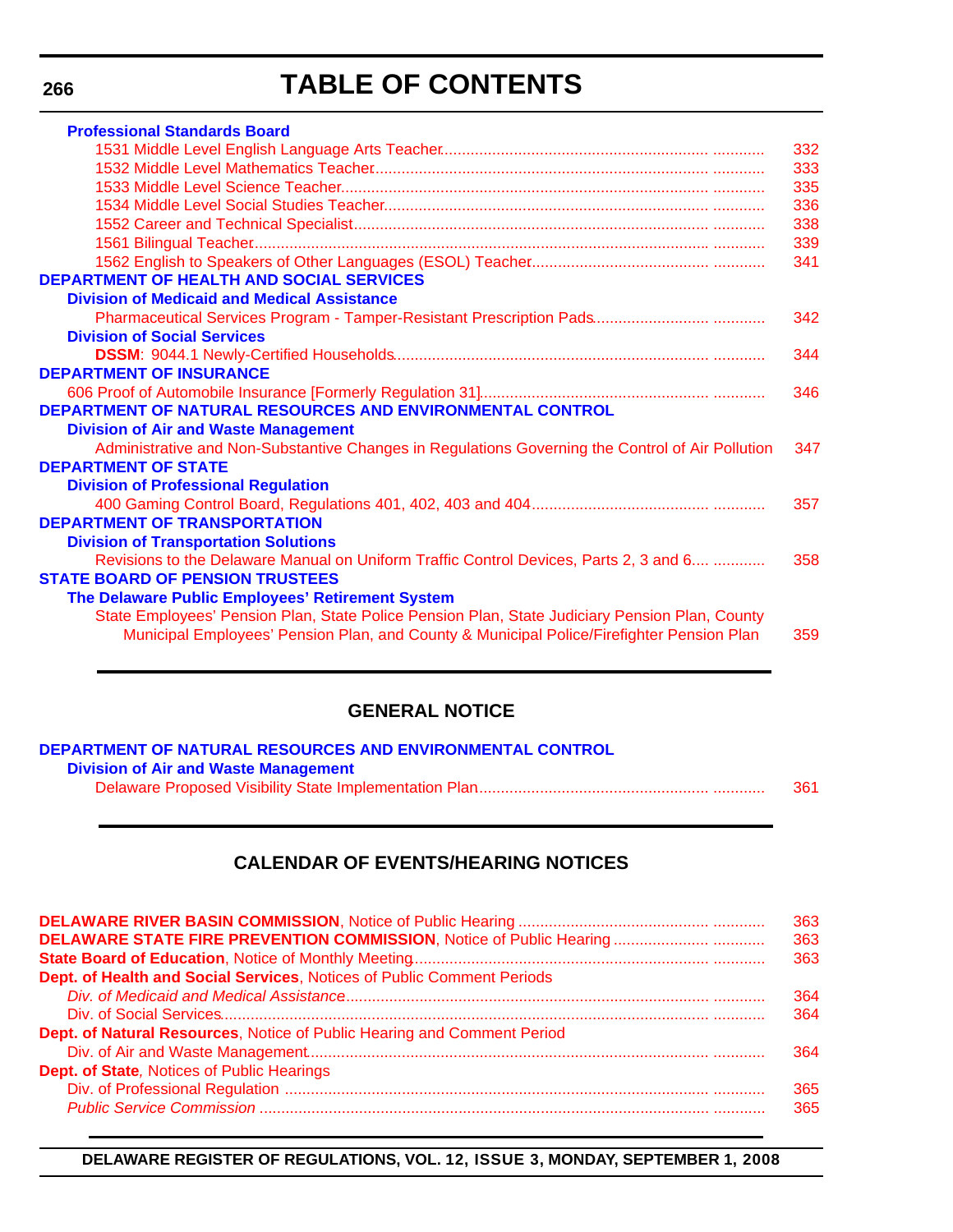# **[CUMULATIVE TABLES](#page-3-0)**

<span id="page-5-0"></span>The table printed below lists the regulations that have been proposed, adopted, amended or repealed in the preceding issues of the current volume of the *Delaware Register of Regulations*. The regulations are listed alphabetically by the promulgating agency, followed by a citation to that issue of the *Register* in which the regulation was published. Proposed regulations are designated with (Prop.); Final regulations are designated with (Final); Emergency regulations are designated with (Emer.); and regulations that

**DELAWARE MANUFACTURED HOME RELOCATION AUTHORITY** 201 Delaware Manufactured Home Relocation Trust Fund Regulations................. ......12 **DE Reg.** 59 (Final) **DELAWARE STATE FIRE PREVENTION COMMISSION** Delaware State Fire Prevention Regulations, Part IX, Fire Service Standards ....... ......12 **DE Reg.** 6 (Prop.) **DEPARTMENT OF AGRICULTURE Harness Racing Commission** 501 Harness Racing Rules and Regulations, 6.0 Type of Races and 8.0 Veterinary Practices, Equine Health Medication........................... ......12 **DE Reg.** 95 (Prop.) **Thoroughbred Racing Commission** 1001 Thoroughbred Racing Rules and Regulations,13.0 Claiming Races........ ......12 **DE Reg.** 201 (Final) **DEPARTMENT OF EDUCATION Office of the Secretary** 103 Accountability for Schools, Districts and the State...................................... ......12 **DE Reg.** 202 (Final) 110 Teachers and Specialists Appraisal Process (Repeal) ............................... ......12 **DE Reg.** 204 (Rep.) 112 Addendum to Teachers and Specialists Appraisal Process (Repeal)......... ......12 **DE Reg.** 205 (Rep.) 115 School Level Administrator Appraisal Process(Repeal) ............................ ......12 **DE Reg.** 207 (Rep.) 255 Definitions of Public School, Private School and Nonpublic School........... ......12 **DE Reg.** 108 (Prop.) 258 Federal Programs General Complaint Procedures .................................... ......12 **DE Reg.** 208 (Final) 275 Charter Schools ......................................................................................... ......12 **DE Reg.** 211 (Final) 410 Satellite School Agreements....................................................................... ......12 **DE Reg.** 61 (Final) 502 Alignment of Local School District Curricula to the State Content Standards .12 **DE Reg**. 216 (Final) 506 Policies for Dual Enrollment and Awarding Dual Credit.............................. ......12 **DE Reg.** 110 (Prop.) 525 Requirements for Career Technical Education Programs........................... ......12 **DE Reg.** 113 (Prop.) 603 Compliance with the Gun Free Schools Act............................................... ......12 **DE Reg.** 9 (Prop.) 605 Student Rights and Responsibilities .......................................................... ......12 **DE Reg.** 219 (Final) 608 Unsafe School Choice Option for Students in Persistently Dangerous Schools and for Students who have been Victims of a Violent Felony ....... ......12 **DE Reg.** 62 (Final) 615 School Attendance ..................................................................................... ......12 **DE Reg.** 221 (Final) 716 Maintenance of Local School District and Charter School Personnel Records 12 **DE Reg.** 116 (Prop.) 745 Criminal Background Check for Public School Related Employment......... ......12 **DE Reg.** 11 (Prop.) have been repealed are designated with (Rep.).

746 Criminal Background Check for Student Teaching .................................... ......12 **DE Reg.** 17 (Prop.) 881 Releasing Students to Persons Other Than Their Parent, Guardian or Relative Caregiver....................................................................................... ......12 **DE Reg.** 222 (Final) 901 Education of Homeless Children and Youth............................................... ......12 **DE Reg.** 119 (Prop.) 915 James H. Groves High School ................................................................... ......12 **DE Reg.** 63 (Final)

#### **DEPARTMENT OF HEALTH AND SOCIAL SERVICES**

#### **Division of Medicaid and Medical Assistance**

| Pharmaceutical Services Program - Tamper-Resistant Prescription Pads  12 DE Reg. 20 (Prop.) |  |
|---------------------------------------------------------------------------------------------|--|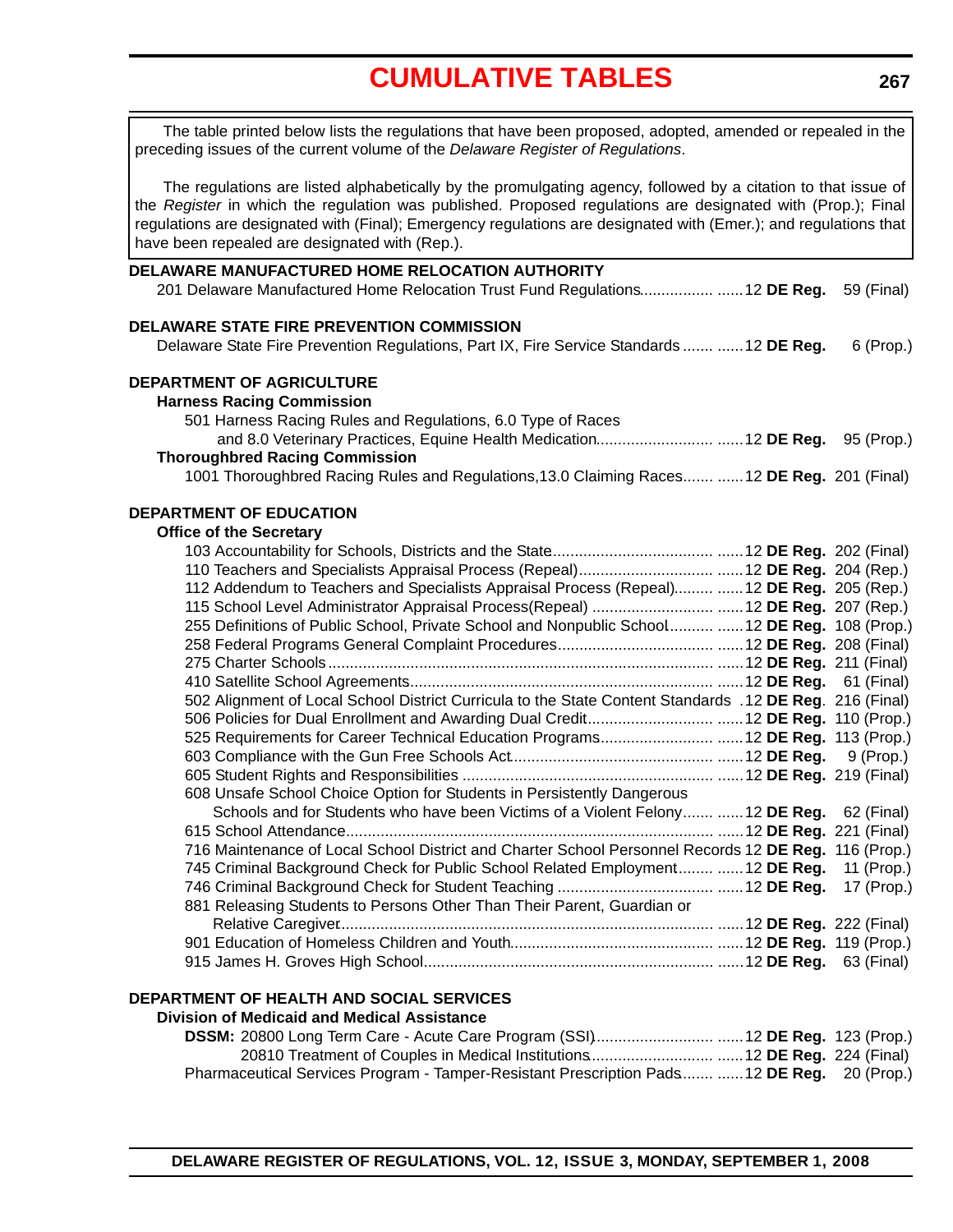# **CUMULATIVE TABLES**

| <b>Title XIX Medicaid State Plan</b>                                                                                                                         |                        |            |
|--------------------------------------------------------------------------------------------------------------------------------------------------------------|------------------------|------------|
|                                                                                                                                                              |                        |            |
|                                                                                                                                                              |                        |            |
|                                                                                                                                                              |                        |            |
| <b>Division of Public Health</b>                                                                                                                             |                        |            |
|                                                                                                                                                              |                        |            |
| <b>Division of Social Services</b>                                                                                                                           |                        |            |
| <b>DSSM</b> 1000 Responsibility for the Administration of Delaware's Assistance                                                                              |                        |            |
| Programs                                                                                                                                                     | 12 DE Reg. 126 (Prop.) |            |
|                                                                                                                                                              |                        |            |
| 5304.5 Jurisdiction for Hearings over Medicaid Program Services  12 DE Reg. 242 (Final)                                                                      |                        |            |
|                                                                                                                                                              |                        |            |
|                                                                                                                                                              |                        |            |
|                                                                                                                                                              |                        |            |
|                                                                                                                                                              |                        |            |
|                                                                                                                                                              |                        |            |
|                                                                                                                                                              |                        |            |
| <b>DEPARTMENT OF INSURANCE</b>                                                                                                                               |                        |            |
|                                                                                                                                                              |                        |            |
|                                                                                                                                                              |                        |            |
|                                                                                                                                                              |                        |            |
|                                                                                                                                                              |                        |            |
| <b>DEPARTMENT OF LABOR</b>                                                                                                                                   |                        |            |
| <b>Division of Industrial Affairs</b>                                                                                                                        |                        |            |
|                                                                                                                                                              |                        |            |
|                                                                                                                                                              |                        |            |
|                                                                                                                                                              |                        |            |
| DEPARTMENT OF NATURAL RESOURCES AND ENVIRONMENTAL CONTROL                                                                                                    |                        |            |
| <b>Division of Air and Waste Management</b>                                                                                                                  |                        |            |
| Administrative and Non-Substantive Changes in Regulations Governing the                                                                                      |                        |            |
|                                                                                                                                                              |                        | 29 (Prop.) |
| 1138 Emission Standards for Hazardous Air Pollutants for Source Categories,                                                                                  |                        |            |
|                                                                                                                                                              |                        | 38 (Prop.) |
| <b>Division of Fish and Wildlife</b>                                                                                                                         |                        |            |
|                                                                                                                                                              |                        |            |
|                                                                                                                                                              |                        |            |
|                                                                                                                                                              |                        |            |
| 3901 Wildlife, Section 19.0 Bald Eagle Protection (Withdrawn) 12 DE Reg. 69 (Final)                                                                          |                        |            |
|                                                                                                                                                              |                        |            |
| <b>DEPARTMENT OF STATE</b>                                                                                                                                   |                        |            |
| <b>Division of Professional Regulation</b>                                                                                                                   |                        |            |
|                                                                                                                                                              |                        | 70 (Final) |
| 1400 Board of Electrical Examiners, Sections 1.0 through 3.0, 5.0 through 7.0,                                                                               |                        |            |
|                                                                                                                                                              |                        | 73 (Final) |
|                                                                                                                                                              |                        | 48 (Prop.) |
| 2600 Examining Board of Physical Therapists and Athletic Trainers  12 DE Reg.<br>2925 Real Estate Commission, Section 6.0, Program Criteria and Section 8.0, |                        | 53 (Prop.) |
|                                                                                                                                                              |                        | 74 (Final) |
| 5300 Board of Massage and Bodywork, Sections 1.0, 2.0 and 7.0 12 DE Reg.                                                                                     |                        | 75 (Final) |
| <b>Human Relations Commission</b>                                                                                                                            |                        |            |
|                                                                                                                                                              |                        |            |
|                                                                                                                                                              |                        |            |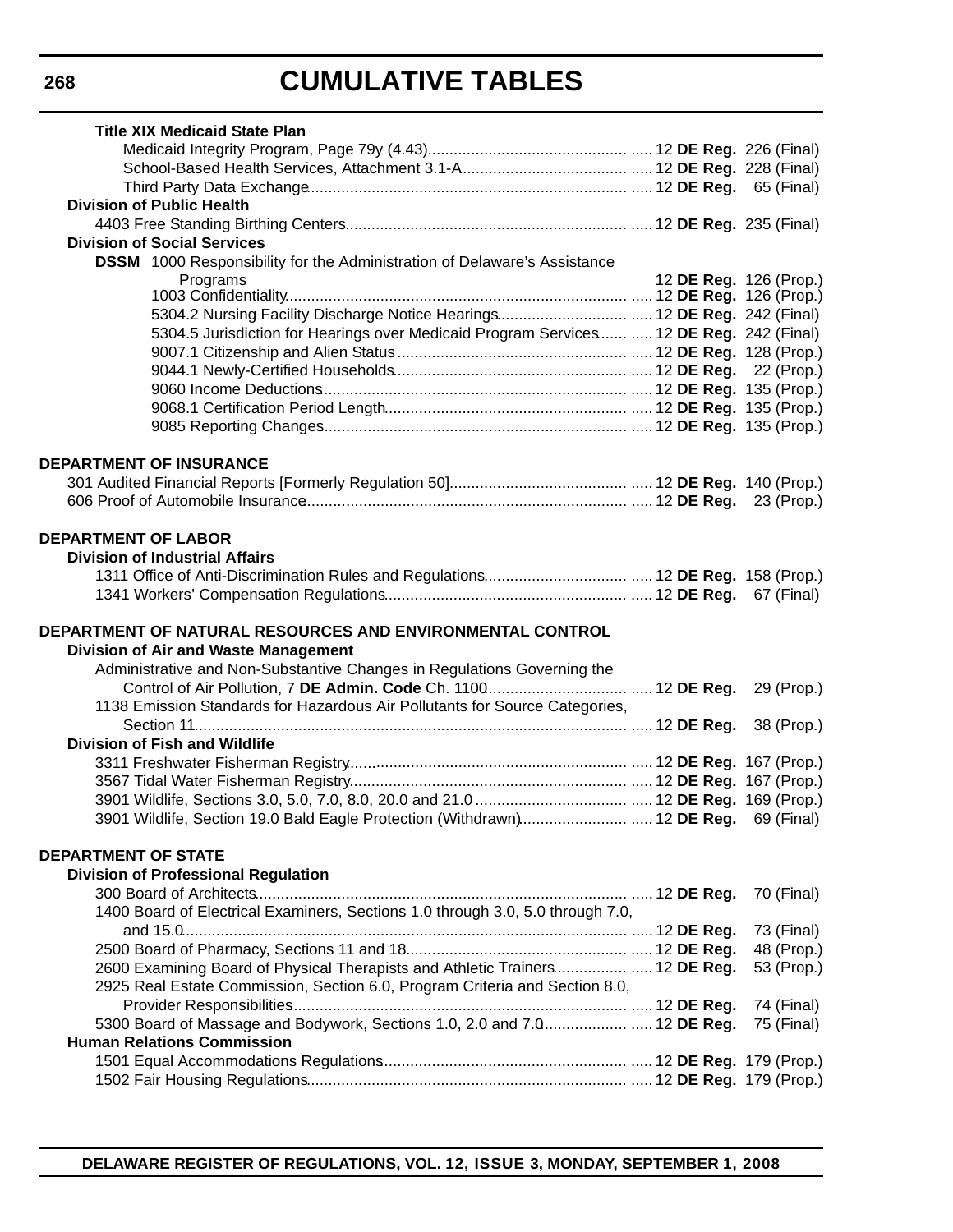# **CUMULATIVE TABLES**

| DEPARTMENT OF TRANSPORTATION<br><b>Office of the Secretary</b>       |  |
|----------------------------------------------------------------------|--|
|                                                                      |  |
| <b>Division of Motor Vehicles</b>                                    |  |
|                                                                      |  |
|                                                                      |  |
| <b>Division of Transportation Solutions</b>                          |  |
| Revisions to the Delaware Manual on Uniform Traffic Control Devices, |  |
|                                                                      |  |
| Revisions to the Delaware Manual on Uniform Traffic Control Devices, |  |
|                                                                      |  |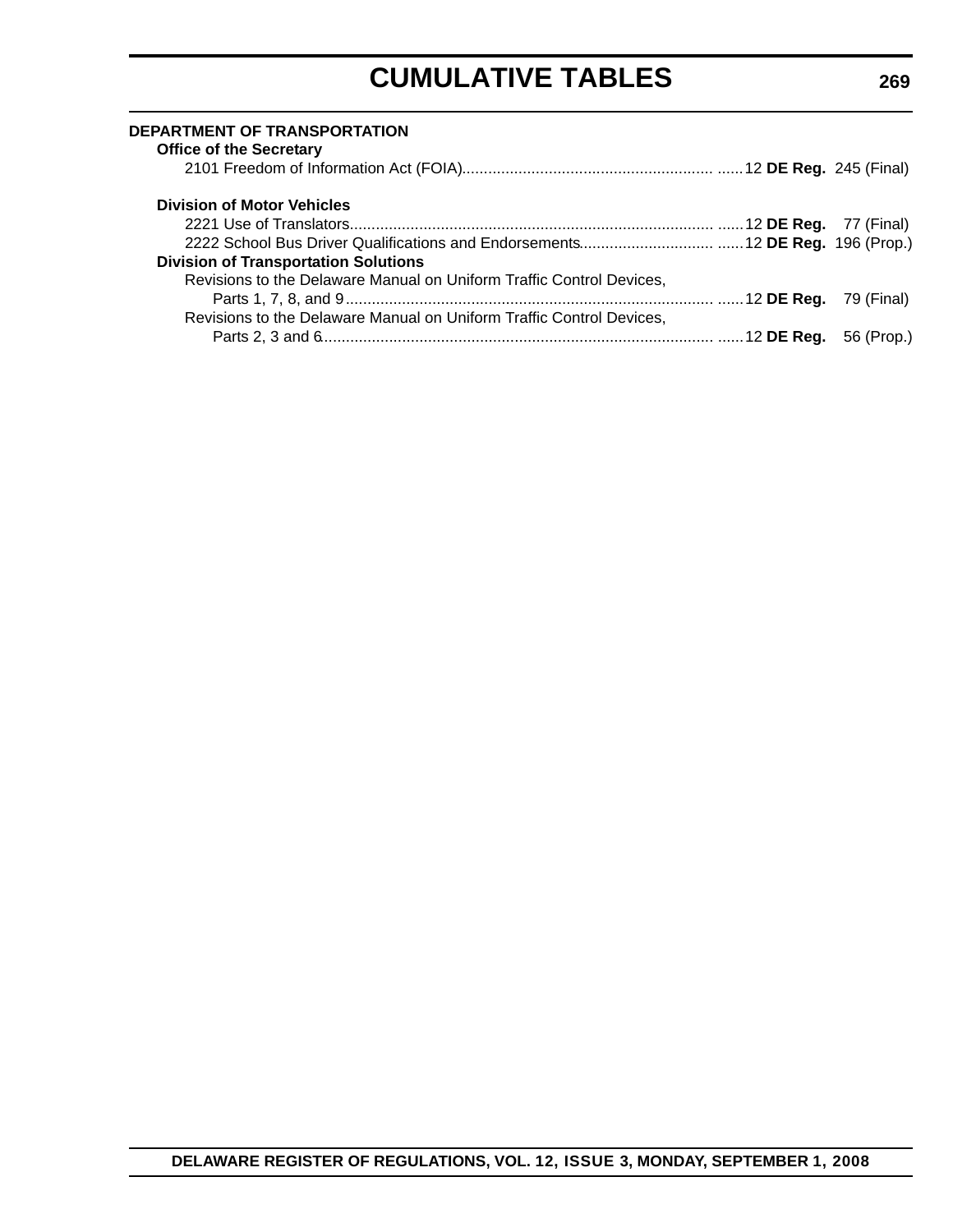### **Symbol Key**

<span id="page-8-0"></span>Arial type indicates the text existing prior to the regulation being promulgated. Underlined text indicates new text. Language which is stricken through indicates text being deleted.

### **Emergency Regulations**

Under 29 **Del.C.** §10119 an agency may promulgate a regulatory change as an Emergency under the following conditions:

#### **§ 10119. Emergency regulations.**

If an agency determines that an imminent peril to the public health, safety or welfare requires the adoption, amendment or repeal of a regulation with less than the notice required by § 10115, the following rules shall apply:

(1) The agency may proceed to act without prior notice or hearing or upon any abbreviated notice and hearing that it finds practicable;

(2) The order adopting, amending or repealing a regulation shall state, in writing, the reasons for the agency's determination that such emergency action is necessary;

(3) The order effecting such action may be effective for a period of not longer than 120 days and may be renewed once for a period not exceeding 60 days;

(4) When such an order is issued without any of the public procedures otherwise required or authorized by this chapter, the agency shall state as part of the order that it will receive, consider and respond to petitions by any interested person for the reconsideration or revision thereof; and

(5) The agency shall submit a copy of the emergency order to the Registrar for publication in the next issue of the Register of Regulations. (60 Del. Laws, c. 585, § 1; 62 Del. Laws, c. 301, § 2; 71 Del. Laws, c. 48, § 10.)

### **[DEPARTMENT OF HEALTH AND SOCIAL SERVICES](http://www.dhss.delaware.gov/dhss/index.html)**

**DIVISION OF MEDICAID [AND MEDICAL ASSISTANCE](http://www.dhss.delaware.gov/dhss/dmma/)**

Statutory Authority: 31 Delaware Code, Section 512 (31 **Del.C.** §512)

#### **[PUBLIC NOTICE](#page-3-0)**

#### **Medical Assistance During Transition to Medicare Program Attachment 2.2-A, Page 18 and Supplement 6 to Attachment 2.6-A DSSM 17800**

#### **Nature of the Proceedings:**

This emergency regulation is being promulgated to amend the Title XIX Medicaid State Plan and the Division of Social Services Manual to expand the population of individuals eligible to receive the optional state supplementary payment. Delaware Health and Social Services ("Department") / Division of Medicaid and Medical Assistance (DMMA) must take this action on an emergency basis to ensure access to quality healthcare. The Department has determined that a threat to the public welfare exists if it is not implemented without prior notice or hearing.

#### **Nature of Proposed Amendment:**

The SSI Medical Assistance Transition (MAT) Program was implemented on March 1, 2001. This program was specifically designed to provide Medicaid coverage to SSI beneficiaries who lost SSI benefits (and consequently Medicaid eligibility) due to the receipt of Social Security Disability Income (SSDI) benefits. This extension of Medicaid coverage was made possible by establishing an Optional State Supplement program which satisfies federal requirements for Medicaid Federal Financial Participation (FFP). The Title XIX Medicaid State Plan defines this group as "Individuals who lose SSI due to receipt of Social Security Disability Income and are not yet eligible for Medicare."

**DELAWARE REGISTER OF REGULATIONS, VOL. 12, ISSUE 3, MONDAY, SEPTEMBER 1, 2008**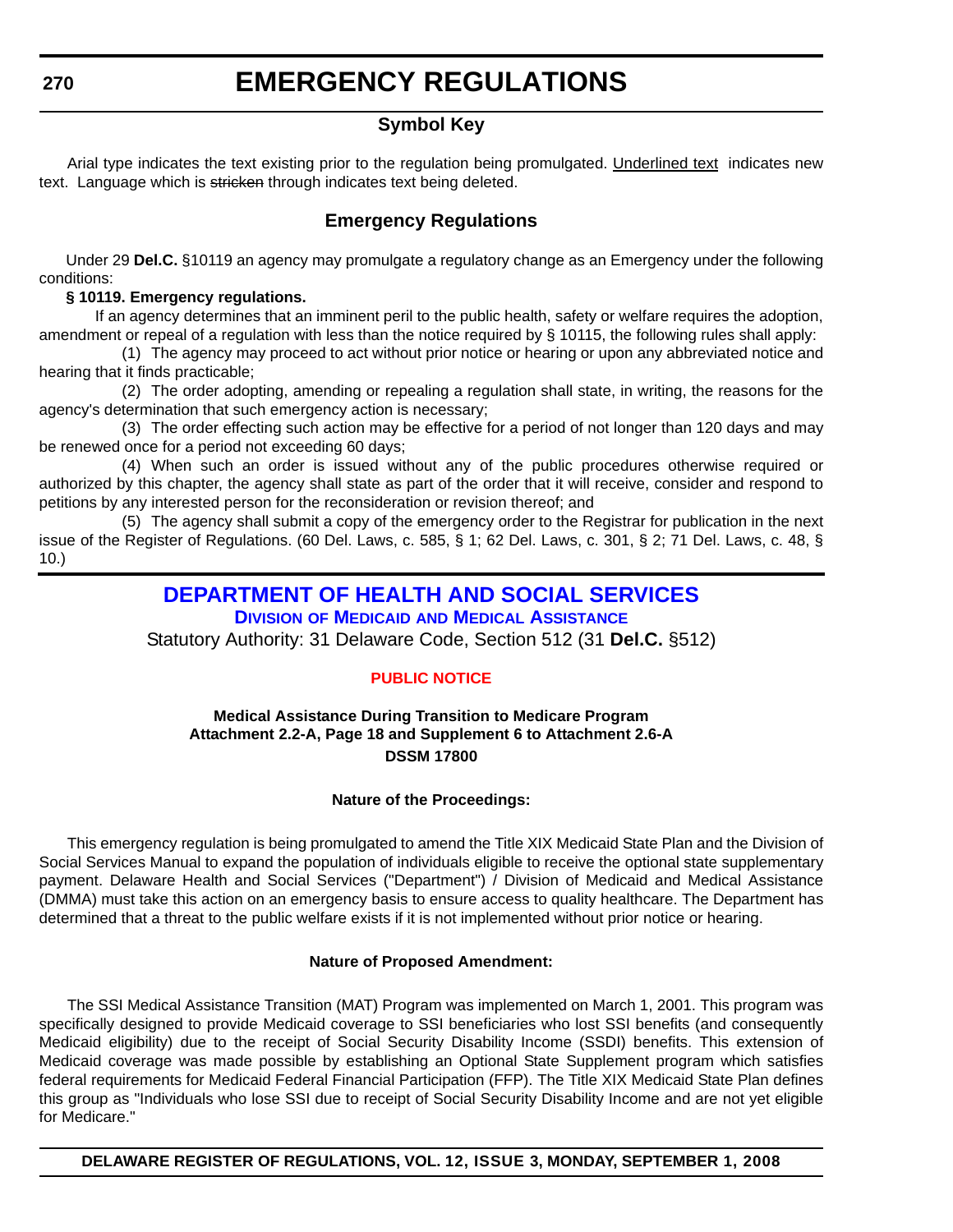#### **Summary of the Proposed Amendment:**

The Medicaid State Plan and the Division of Social Services Manual (DSSM) will be amended to provide coverage to those individuals, not previously receiving SSI, who may be eligible for Medicaid based solely on income and who lose eligibility due to the receipt of Social Security Disability Income (SSDI), which exceed Medicaid eligibility guidelines. Effective September 1, 2008, eligibility would be for any individual who lost eligibility for Medicaid on or after January 1, 2008 due to the receipt of SSDI and does not have Medicare coverage.

The provisions of this amendment are subject to approval by the Centers for Medicare and Medicaid Services (CMS).

This emergency regulation is also published concurrently herein under "Proposed Regulations" to allow for public comment.

#### **Findings of Fact:**

The Department finds that a compelling public interest exists which necessitates promulgation of an emergency regulation and requests emergency approval of this proposed amendment to add coverage for this new optional categorically needy Medicaid population group. The Department will receive, consider, and respond to petitions by any interested person for the reconsideration or revision thereof.

**THEREFORE, IT IS ORDERED**, to assure compliance with relevant Federal Medicaid rules, that the proposed revisions to the Title XIX Medicaid State Plan and the Division of Social Services Manual regarding the Medical Assistance during Transition (MAT) to Medicare Program be adopted on an emergency basis without prior notice or hearing.

Vincent P. Meconi, Secretary, DHSS, August 14, 2008

#### **DMMA EMERGENCY REGULATION #08-39a REVISIONS:**

Revision: HCFA-PM-91-4 (BPD) ATTACHMENT 2.2-A

Page 18  $OMB NO.0938$ 

#### State: DELAWARE

| Agency* | Citation(s) |    |             | <b>Groups Covered</b>                                                                                      |
|---------|-------------|----|-------------|------------------------------------------------------------------------------------------------------------|
|         |             | C. | (Continued) | Optional Groups Other Than the Medically Needy                                                             |
|         |             |    | (4)         | Aged individuals in domiciliary<br>facilities or other group living<br>arrangements as defined under SSI.  |
|         |             |    | (5)         | Blind individuals in domiciliary<br>facilities or other group living<br>arrangements as defined under SSI. |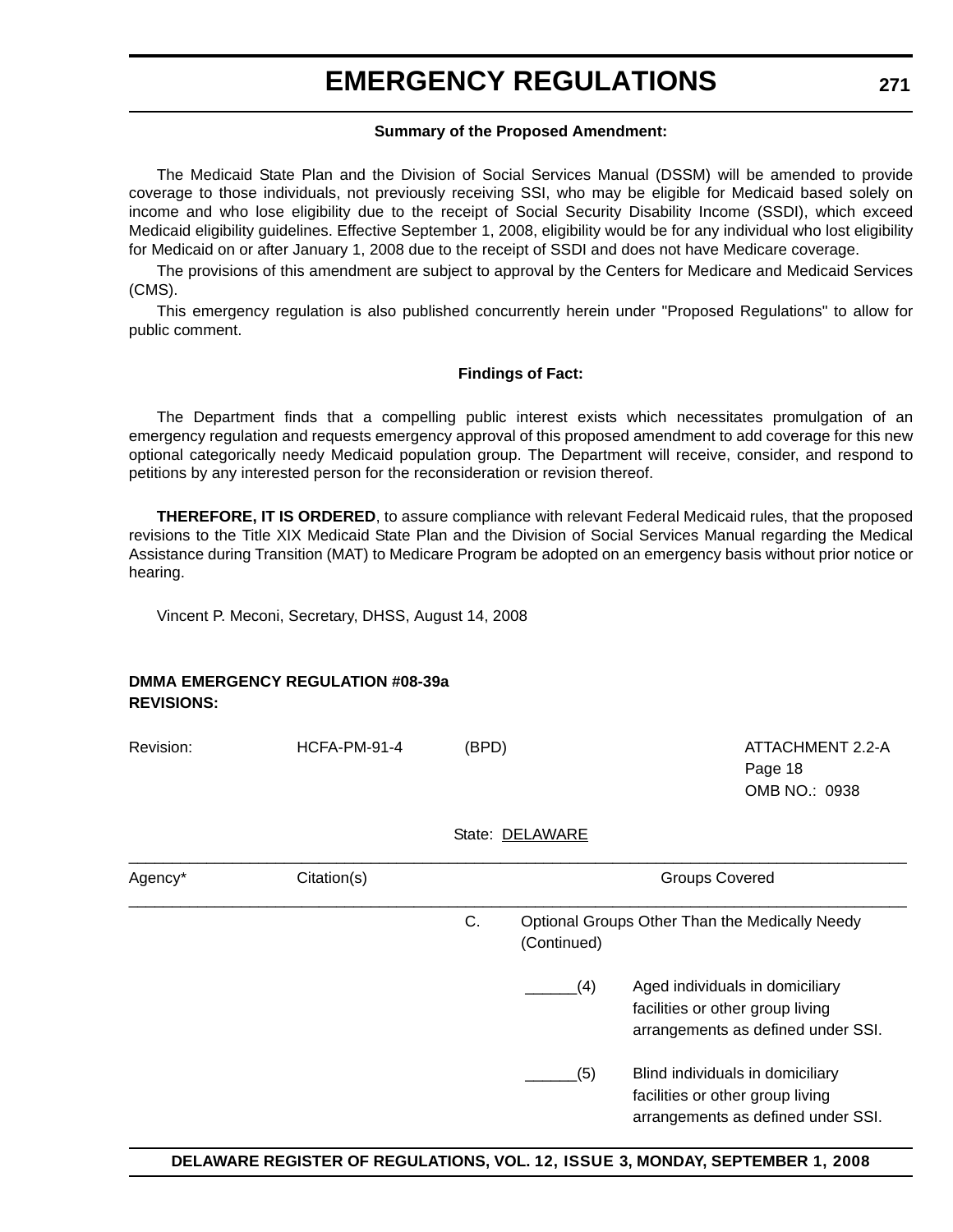|      | (6) | Disabled individuals in domiciliary<br>facilities or other group living<br>arrangements as defined under SSI.                                                                                                                                                                                                                                                                   |
|------|-----|---------------------------------------------------------------------------------------------------------------------------------------------------------------------------------------------------------------------------------------------------------------------------------------------------------------------------------------------------------------------------------|
|      | (7) | Individuals receiving federally<br>administered optional State supplement<br>that meets the conditions specified in 42<br>CFR 435.230.                                                                                                                                                                                                                                          |
|      | (8) | Individuals receiving a State<br>administered optional State supplement<br>that meets the conditions specified in 42<br>CFR 435.230.                                                                                                                                                                                                                                            |
| X(9) |     | Individuals in additional classifications<br>approved by the Secretary as follows:<br>Individual who lose SSI due to receipt<br>of Social Security Disability and are not<br>yet eligible for Medicare.<br>Individuals who lose eligibility for<br><b>Medicaid due to the receipt of Social</b><br><b>Security Disability Insurance and are not</b><br>yet eligible for Medical |

#### *(Break In Continuity of Sections)*

Revision: HCFA-AT-85-3 Revision: HCFA-AT-85-3 FEBRUARY 1985 **ATTACHMENT 2.6-A**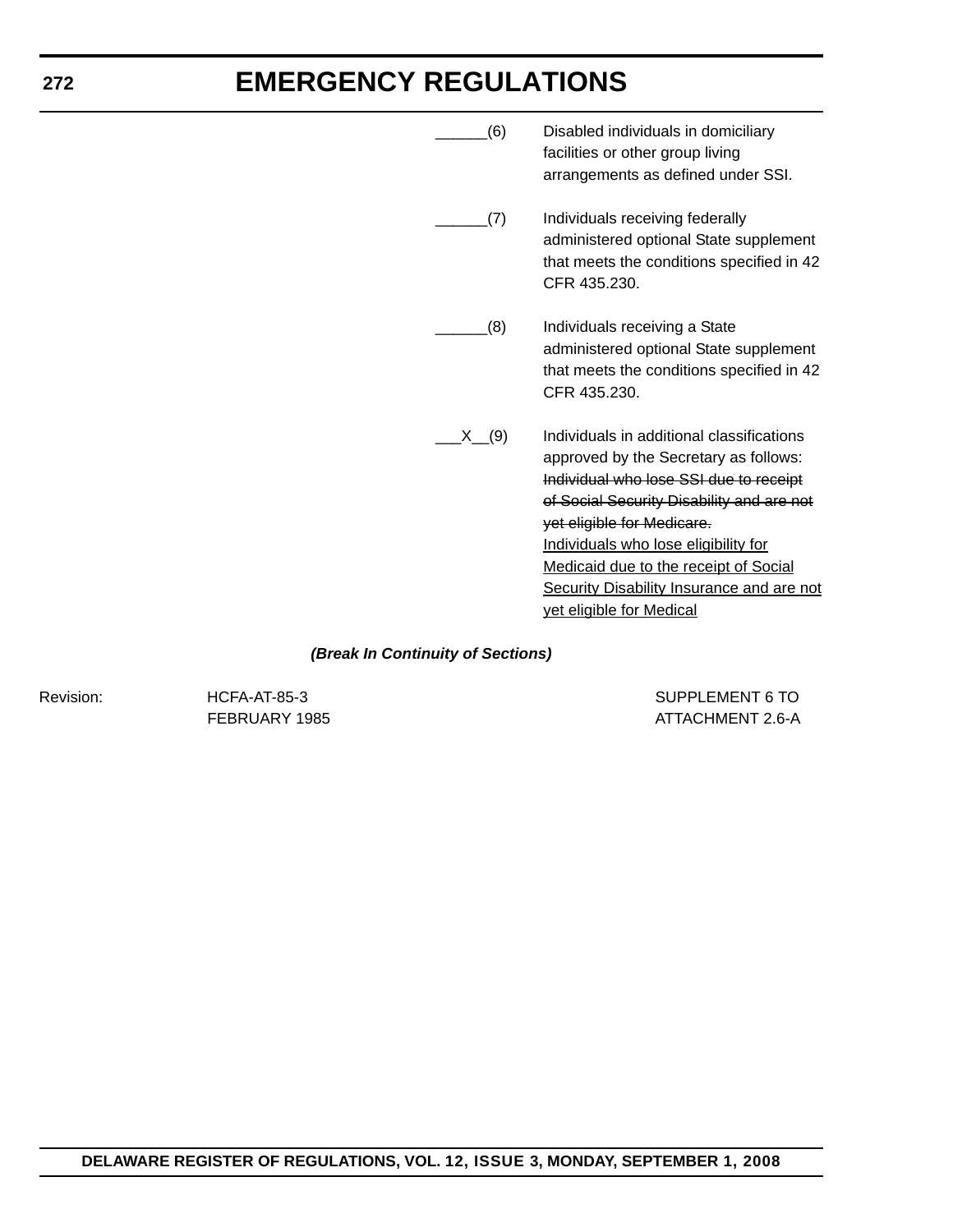State: DELAWARE

Standards for Optional State Supplementary Payments

|                                                                                                                                                                                      |                |                                                | <b>INCOME</b> |        |                           | <b>LEVELS</b> |                                                       |
|--------------------------------------------------------------------------------------------------------------------------------------------------------------------------------------|----------------|------------------------------------------------|---------------|--------|---------------------------|---------------|-------------------------------------------------------|
| <b>PAYMENT</b><br><b>CATEGORY</b>                                                                                                                                                    |                |                                                | <b>GROSS</b>  |        | <b>NET</b>                |               | <b>INCOME</b><br><b>DISREGARDS</b><br><b>EMPLOYED</b> |
| (REASONABLE<br>CLASSIFICATION)                                                                                                                                                       | <b>FEDERAL</b> | <b>STATE</b>                                   | 1 Person      | Couple | 1 Person                  | Couple        |                                                       |
| (1)                                                                                                                                                                                  | (2)            | (3)                                            |               |        | (4)                       |               | (5)                                                   |
| Individuals<br>Residing in Adult<br><b>Foster Care</b><br>Homes                                                                                                                      | X              | SSI<br>$\ddot{}$<br>\$140<br>$\ddot{}$<br>\$20 |               |        | SSI<br>$\ddot{}$<br>\$140 |               | Disregards<br>According to<br>the SSI<br>Program      |
| Individuals Who<br>Lose SSI Eligibility<br>for Medicaid Due<br>to Receipt of<br><b>Social Security</b><br><b>Disability</b><br>Insurance and Are<br>Not Yet Eligible for<br>Medicare |                | X                                              | \$5.00        |        | \$5.00                    |               | All Income<br>is Excluded                             |

#### **DMMA EMERGENCY REGULATION #08-39b REVISIONS:**

#### **17800 Medical Assistance during Transition to Medicare**

Under 42 CFR 435.232 Medicaid may be provided to individuals who receive only an optional State supplement and who would be eligible for SSI except for the level of their income.

The rules in this section set forth the eligibility requirements for coverage under this state-administered Optional State Supplementation group - Medical Assistance during Transition to Medicare (MAT). The MAT group is implemented with the earliest effective date of February 1, 2001 March 1, 2001. Eligibility under this group is not retroactive.

#### **17801 Status Eligibility**

In addition to the general Medicaid eligibility requirements listed in DSSM 14000 - 44950.7 14960, the individual meets all the conditions listed below must meet the following conditions:

a) received SSI, and

b) lost eligibility for SSI because of Social Security Disability lost eligibility for SSI due to the receipt of Social Security Disability Insurance, and

c) does not have Medicare coverage, and.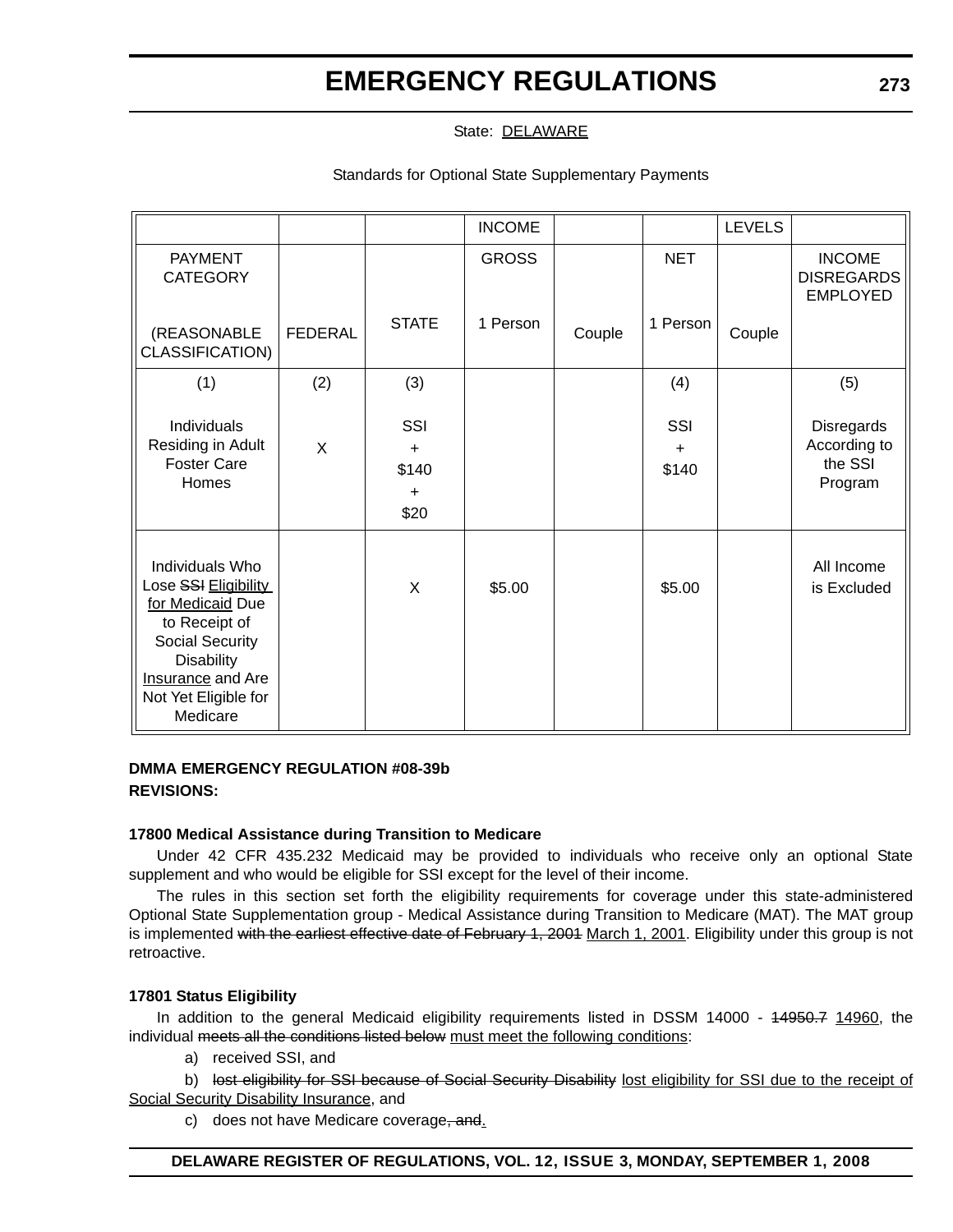d) is not an inmate in a public institution. An individual is an inmate when serving time for a criminal offense or confined involuntarily in State or Federal prisons, jail, detention facilities, or other penal facilities. An individual awaiting trial in a detention center is considered an inmate of a public institution

e) an annual redetermination is completed. A redetermination is a re-evaluation of a recipient's continued eligibility for medical assistance. In a redetermination, all eligibility factors are re-examined to ensure that the recipient continues to meet categorical eligibility requirements. When a redetermination is due, the recipient is required to complete and return a new DSS application form. A redetermination is complete when all eligibility factors are examined and a decision regarding continued eligibility is reached.

Effective September 1, 2008, coverage under the MAT group is extended to an individual who:

a) lost eligibility for Medicaid on or after January 1, 2008, due to the receipt of Social Security Disability Insurance, and

b) does not have Medicare coverage.

#### **17802 Financial Eligibility**

All income and resources are excluded.

#### **17803 Eligibility Determination**

DSS will receive the names of individuals who lose SSI via the monthly State Data Exchange (SDX). When an individual loses Medicaid eligibility because of the loss of SSI, Federal regulations require a redetermination of Medicaid eligibility based upon information obtained through the SDX file. A new application is not required. The SSI Unit will use the information obtained from the SDX to redetermine Medicaid eligibility.

When an individual loses Medicaid eligibility, a redetermination will be completed to the extent possible based on information contained in the individual's file. An application form may be required if additional or updated information is needed for the redetermination.

#### **17804 Income Standard**

The income standard is \$5.00.

#### **17805 Payment Level**

Countable income is deducted from the income standard.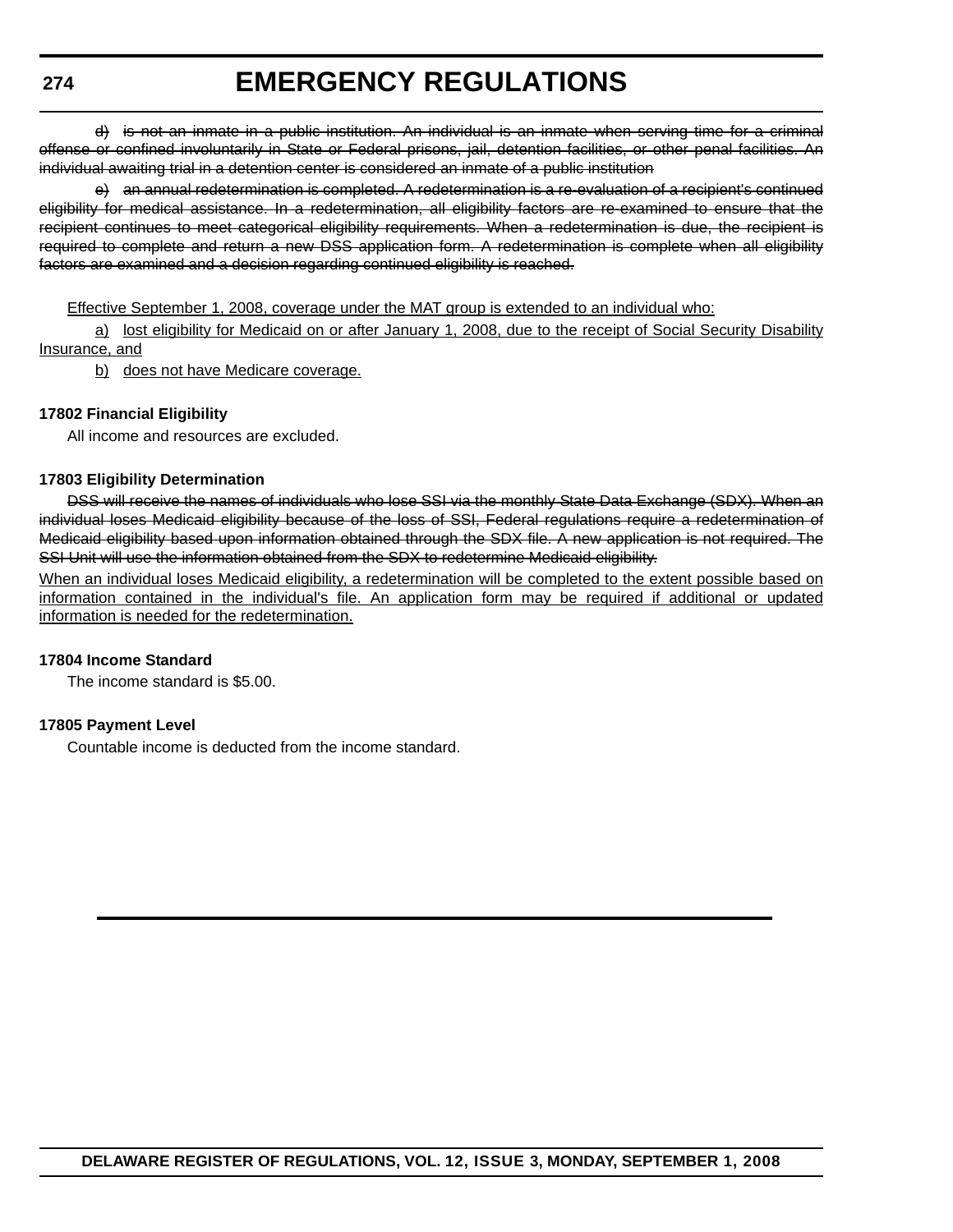### **Symbol Key**

<span id="page-13-0"></span>Arial type indicates the text existing prior to the regulation being promulgated. Underlined text indicates new text. Language which is stricken through indicates text being deleted.

#### **Proposed Regulations**

Under 29 **Del.C.** §10115 whenever an agency proposes to formulate, adopt, amend or repeal a regulation, it shall file notice and full text of such proposals, together with copies of the existing regulation being adopted, amended or repealed, with the Registrar for publication in the *Register of Regulations* pursuant to §1134 of this title. The notice shall describe the nature of the proceedings including a brief synopsis of the subject, substance, issues, possible terms of the agency action, a reference to the legal authority of the agency to act, and reference to any other regulations that may be impacted or affected by the proposal, and shall state the manner in which persons may present their views; if in writing, of the place to which and the final date by which such views may be submitted; or if at a public hearing, the date, time and place of the hearing. If a public hearing is to be held, such public hearing shall not be scheduled less than 20 days following publication of notice of the proposal in the *Register of Regulations*. If a public hearing will be held on the proposal, notice of the time, date, place and a summary of the nature of the proposal shall also be published in at least 2 Delaware newspapers of general circulation. The notice shall also be mailed to all persons who have made timely written requests of the agency for advance notice of its regulation-making proceedings.

### **[DELAWARE RIVER BASIN COMMISSION](http://www.state.nj.us/drbc/)**

#### **[PUBLIC NOTICE OF PROPOSED RULEMAKING AND PUBLIC HEARING](#page-3-0)**

#### **Proposed Amendments to the** *Water Code* **and** *Comprehensive Plan* **to Implement a Revised Water Audit Approach to Identify and Control Water Loss**

The Delaware River Basin Commission ("Commission" or "DRBC") is a federal-state regional agency charged with managing the water resources of the Delaware River Basin without regard to political boundaries. Its members are the governors of the four Basin states – New Jersey, New York, Pennsylvania and Delaware – and a federal representative, the North Atlantic Division Commander of the United States Army Corps of Engineers. The Commission is not subject to the requirements of the Delaware Administrative Procedures Act. This notice is published by the Commission for informational purposes.

**Summary:** The Commission will hold a **public hearing** to receive comments on proposed amendments to the Commission's *Water Code* and *Comprehensive Plan* to phase in a requirement for water purveyors to follow a revised water audit approach for identifying and controlling water loss.

**Background:** An estimated 150 million gallons of treated and pressurized water is physically lost from public water supply distribution systems in the Delaware River Basin per day and current methods to account for, track and reduce this loss are inadequate.

The purpose of the proposed amendments is to phase in a program requiring water purveyors to perform a water audit and report their findings in accordance with a new audit structure established by the American Water Works Association (AWWA) and the International Water Association (IWA). These new methods are widely regarded as superior to the existing approach, which entails tracking "unaccounted for water," which is no longer considered best practice.

The new water audit methodology provides a rational approach that will facilitate more consistent tracking and reporting than the existing approach allows. It will help water managers and regulators, including the Commission, state agencies, and utility managers, target their efforts to improve water supply efficiency, thereby reducing water withdrawals. Improving water accountability will contribute to achieving objective 1.3.C of the *Water Resources Plan for the Delaware River Basin*, which calls for ensuring maximum feasible efficiency of water use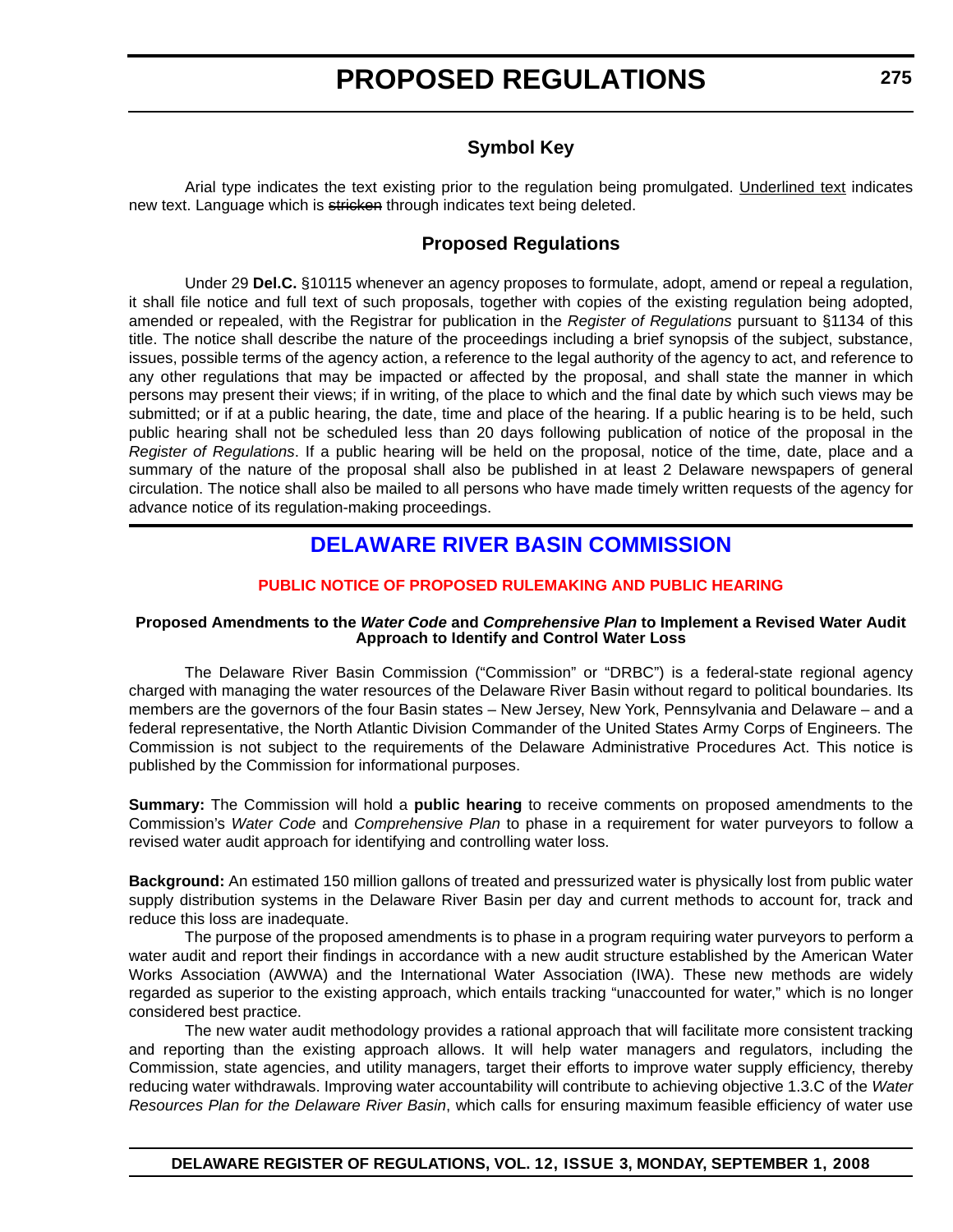across all sectors.

The Commission's Water Management Advisory Committee (WMAC), which has taken primary responsibility for reviewing the proposed audit methodology and developing these amendments, is composed of representatives from a wide range of public and private sector organizations. WMAC membership includes: Mr. Ferdows Ali, Environmental Scientist with the New Jersey Department of Agriculture; Ms. Janet L. Bowers, Executive Director of the Chester County Water Resources Authority; Mr. Gerald Esposito, President of Tidewater Utilities; Mr. David Froehlich, of the Wissahickon Valley Watershed Association; Mr. David Jostenski, Chief of the Water Use Assessment Section of the Pennsylvania Department of Environmental Protection; Mr. Mark Hartle, of the Pennsylvania Fish & Boat Commission, Division of Environmental Services; Mr. Stewart Lovell, Supervisor of Water Allocations of the Delaware Department of Natural Resources and Environmental Control; Mr. John Mello, of Region II of the U.S. Environmental Protection Agency; Mr. Bruno M. Mercuri, of Mercuri and Associates, Inc.; Dr. Joseph A. Miri, of the New Jersey Department of Environmental Protection, Water Supply Element; Mr. Robert Molzahn, of the Water Resources Association of the Delaware River Basin; Mr. Howard Neukrug, of the Philadelphia Water Department; Ms. Mary Ellen Noble, of the Delaware Riverkeeper Network; Ms. Senobar Safafar, of the New York City Department of Environmental Protection, Strategic Services Division, Bureau of Water Supply; Mr. Tom Simms, Director of the Institute of Soil and Environmental Quality of the University of Delaware DGS Annex; Mr. Ronald A. Sloto, of the U.S. Geological Survey, Water Resources Division; Ms. Edith Stevens, of the League of Women Voters; and Mr. Glen Stevens, of the U.S. Army Corps of Engineers.

On May 25, 2004 the WMAC established a subcommittee to investigate the issue of water loss and water accountability in light of new methods proposed by the American Water Works Association (AWWA) and the International Water Association (IWA). The subcommittee met on four occasions to review the Commission's current policies concerning water loss and water accountability and to discuss the new methods. The DRBC's current policies are based on the concept of "unaccounted for water," which is no longer considered best practice. The new methods are based upon more precise definitions and more rational accounting procedures that will result in a clearer understanding on the part of utility managers and regulators of the causes of water loss. The new methods will thus facilitate targeted improvements that reduce system water demands, with region-wide benefits. DRBC staff participated in the development of water audit software based on the new accounting methods, in an effort led by the AWWA Water Loss Control Committee (WLCC).

On March 16, 2005, after listening to a presentation outlining the benefits of the new water accountability methods, the DRBC Commissioners asked DRBC staff and the WMAC to develop a position statement and policy recommendations for the Commission and to engage water purveyors in the Basin in a pilot study of the newly developed water audit software in order to test the software and solicit feedback.

Six water purveyors from the Delaware River Basin were identified to participate in the nationwide pilot study. The comments and feedback provided to AWWA led to improvements in the software. In March 2006, the software was approved by the AWWA WLCC and was posted on the AWWA website, where it is available at no charge to all users. Links to the software are posted on the water conservation page of the DRBC website: http:// www.state.nj.us/drbc/policy.htm

The WMAC and its subcommittee determined that the IWA/AWWA water audit methodology represents an improvement to the Commission's current practices and can lead to multiple benefits for water utilities and other stakeholders. It is anticipated that adoption of the IWA/AWWA approach will: (1) improve upon the traditional approach for identifying "unaccounted for water," which lacks standardized terminology and a clearly defined water audit structure; (2) provide a rational water audit structure to help identify water losses and improve water supply system efficiency; (3) provide meaningful performance indicators to help identify systems with the greatest losses and to allow water utility managers to make reliable comparisons of performance and identify best practices for controlling water loss in an economical way; (4) identify ways to improve water supply efficiency and thereby reduce water withdrawals that have no beneficial end use; (5) help to target efforts to reduce the estimated 150 million gallons per day that is physically lost from public water supply distribution systems in the Basin; (6) enhance utility revenues by enabling utility managers to recover the significant revenue that is otherwise lost due to *apparent losses* such as theft of service, unbilled connections, meter discrepancies and data errors; and (7) help utility managers and regulators identify *real losses* (such as leakage) that waste treated and pressurized water and increase operating costs. Significant real losses indicate opportunities for improved asset management that can reduce the vulnerability of utilities to disruptive water main breaks, other service disruptions and water quality upsets.

Because the water audit approach is relatively new in a regulatory context, the proposed amendments call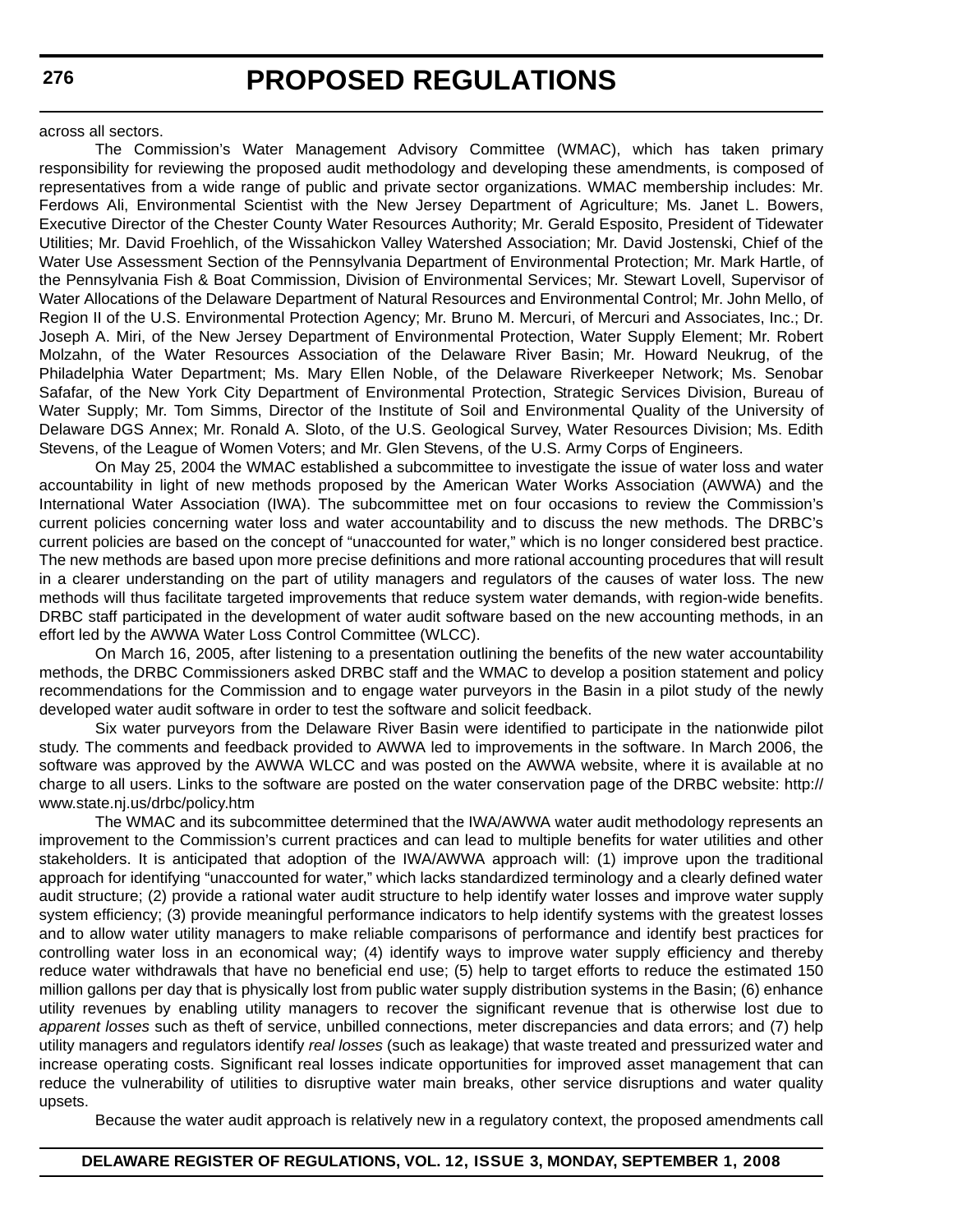for phased implementation. Until 2011, the DRBC will promote the voluntary use of the IWA/AWWA water audit program. During this period, information will be gathered from within the Basin and nationwide to assist in the establishment of performance indicators for water loss, which ultimately will replace the "unaccounted for water" targets. If approved, the proposed amendments will require water purveyors to perform an annual water audit conforming to the IWA/AWWA methodology beginning in calendar year 2012.

The proposed amendments also require changes in the way data pertaining to water loss are collected by the state agencies and shared with DRBC.

**Dates:** The Commission will hold an **informational meeting** on Wednesday, September 10, 2008 from 4:00 P.M. to 6:00 P.M. at the Commission's office building, located at 25 State Police Drive, West Trenton, New Jersey. Driving directions are available on the Commission's website – www.drbc.net. Please do not rely on Internet mapping services as they may not provide accurate directions to the DRBC. The **public hearing** will be held on Thursday, September 25, 2008 at the Commission's office building, located at 25 State Police Drive, West Trenton, New Jersey. The hearing will begin at 1:30 P.M. and will continue until all those who wish to testify are afforded an opportunity to do so. Persons wishing to testify at the hearing are asked to register in advance by phoning Ms. Paula Schmitt at 609-883-9500, ext. 224. **Written comments** must be received by 5:00 P.M. on Friday, October 3, 2008. Written comments may be submitted as follows: if by email, to paula.schmitt@drbc.state.nj.us; if by fax, to Commission Secretary at 609-883-9522; if by U.S. Mail, to Commission Secretary, DRBC, P.O. Box 7360, West Trenton, NJ 08628-0360; or if by overnight mail, to Commission Secretary, DRBC, 25 State Police Drive, West Trenton, NJ 08628-0360. In all cases, please include the commenter's name, address and affiliation, if any, in the comment document and include "Water Audit" in the subject line.

**Further Information:** The current rule and the full text of the proposed amendments are posted on the Commission's website, [www.drbc.net.](http://www.drbc.net) Hard copies may be obtained by contacting Ms. Paula Schmitt at 609-883- 9500, ext. 224. Please contact Commission Secretary Pamela Bush, 609-883-9500 ext. 203 with questions about the proposed rule or the rulemaking process.

Pamela M. Bush, Esq. Commission Secretary

#### **Text of Proposed Amendments**

It is proposed to amend Comprehensive Plan and Article 2 of the Delaware River Basin Water Code as set forth below. Deleted text is in bold and denoted by brackets and inserted text is in bold and denoted by underscore.

 $§ 2.1.2$  C.1 . . . . .

e. An ongoing water auditing program in accordance with section 2.1.8

§ 2.1.6 A. . . . . . Such a program shall at a minimum include: periodic surveys to monitor leakage, enumerate unaccounted for water, and determine the current status of system infrastructure; recommendations to monitor and control leakage; and a schedule for the implementation of such recommendations. Each purveyor's program shall be subject to review and approval by the designated agency in the state where the system is located. "Unaccounted-for water" is defined as the difference between the "metered ratio"

and 100 percent. The metered ratio is the amount of water delivered through service meters divided by the amount of water entering the distribution system.

The designated state agencies are: Delaware Department of Natural Resources and Environmental Control; New Jersey Department of Environmental Protection; New York Department of Health, and Pennsylvania Department of Environmental Protection.

B. Each purveyor that distributes in excess of one million gallons per day (mgd) shall submit its initial program to monitor and control leakage to the appropriate designated agency within two years and each purveyor that distributes between 100,000 gpd and 1 mgd shall submit its initial program to monitor and control leakage to the appropriate designated agency within five years of the effective date of this regulation or at such earlier date as shall be fixed by the designated state agency. Each purveyor shall prepare and submit a revised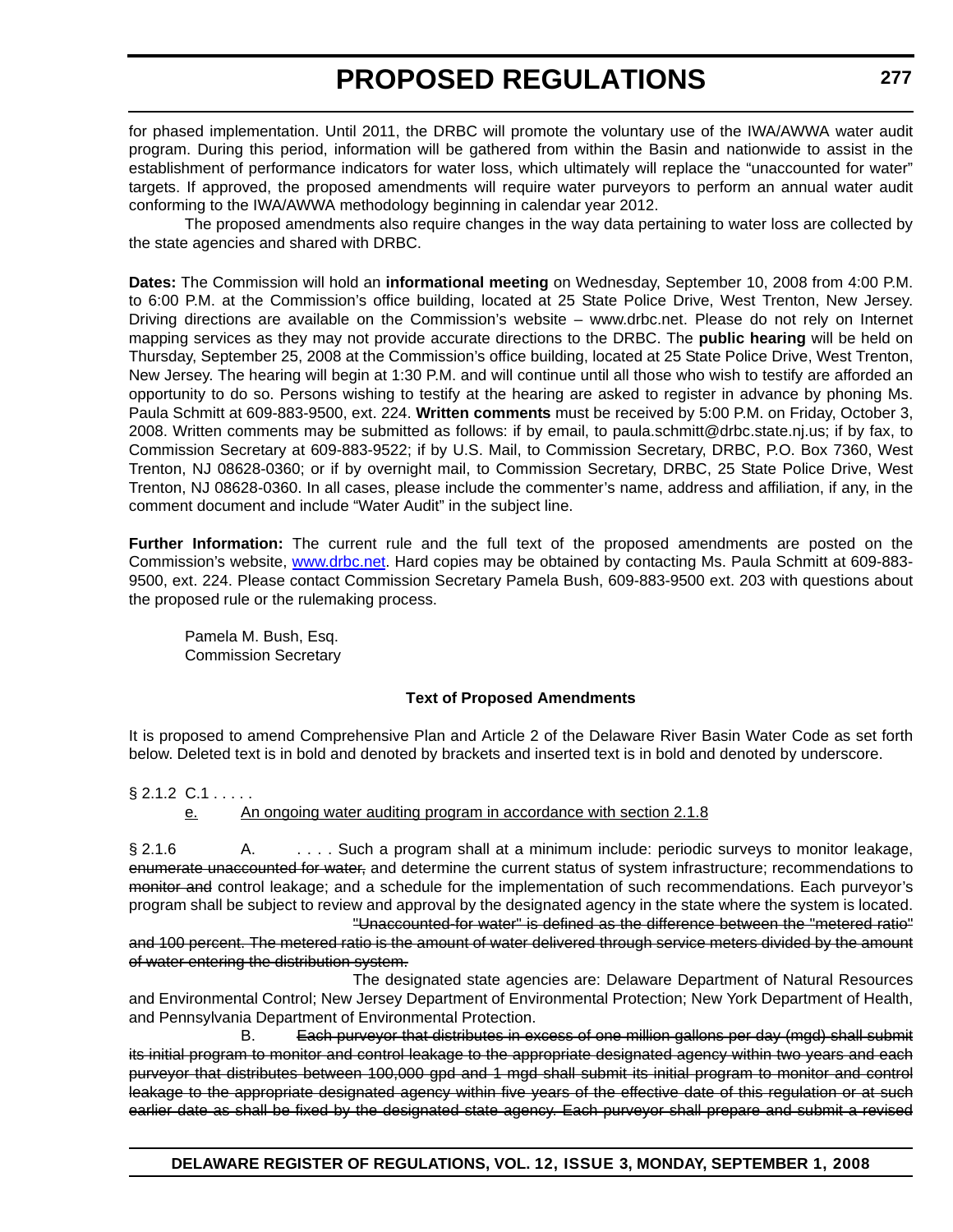<span id="page-16-0"></span>and updated program to monitor and control leakage every three years thereafter or at such earlier date as shall be required by the designated state agency. The designated state agency may require more frequent program submission from purveyors with unaccounted-for water that is in excess of 15 percent. Each purveyor shall strive to minimize system leakage to levels as guided by IWA/AWWA Water Audit Methodology (AWWA Water Loss Control Committee (WLCC) Water Audit Software) and corresponding AWWA guidance.

Any project approvals hereafter granted pursuant.

#### § 2.1.8 Water Auditing *(Resolution No. 2008 - xx).*

A. It shall be the policy of the commission to encourage owners of water supply systems serving the public to implement a standardized water audit methodology to ensure accountability in the management of water resources.

B. For the period beginning [EFFECTIVE DATE] and ending December 31, 2011, owners of water supply systems serving the public, with sources or service area located in the Delaware River Basin, are encouraged to implement an annual calendar year water audit program conforming to IWA/AWWA Water Audit Methodology (AWWA Water Loss Control Committee (WLCC) Water Audit Software) and corresponding AWWA guidance.

C. Effective January 1, 2012, the owners of each water supply system serving the public, with sources or service area located in the Delaware River Basin, shall implement an annual calendar year water audit program conforming to IWA/AWWA Water Audit Methodology (AWWA Water Loss Control Committee (WLCC) Water Audit Software) and corresponding AWWA guidance.

D. Effective January 1, 2013, non-revenue water reported under section 2.50.3.B.1.b.ii. shall be computed in accordance with IWA/AWWA Water Audit Methodology (AWWA Water Loss Control Committee (WLCC) Water Audit Software) and corresponding AWWA guidance.

§ 2.50.3 B.1.b.ii. . . . . Other metered (Specify)

Unaccounted for (defined as the amount of water entering the distribution system minus the amount of water delivered through service meters)<sup>\*\*</sup> Non-revenue water, including unbilled authorized consumption, apparent losses, and real losses computed in accordance with section 2.1.8.D

Total….

\*\*Further breakdown of unaccounted for water can be provided. For example, estimated fire hydrant use, other unmetered public uses, and leakage losses.

### **[DELAWARE STATE FIRE PREVENTION COMMISSION](http://statefirecommission.delaware.gov/)**

Statutory Authority: 16 Delaware Code, Section 6603 (16 **Del.C.** §6603)

#### **[PUBLIC NOTICE](#page-3-0)**

#### **Delaware State Fire Prevention Regulations, Part VIII, Fire Department and Ambulance Company Administrative Standards, Chapter 1 Financial Audit Regulations**

The Delaware State Fire Prevention Commission will hold a public hearing pursuant to 16 **Del.C.** §6622 and 29 **Del.C.** §101 on Tuesday, October 21, 2008 at 1:00 P.M. in the Commission Chamber, Delaware State Fire School, Delaware Fire Service Center, 1463 Chestnut Grove Road, Dover, Delaware. The Commission is proposing new regulations as the result of the enactment of H.B. 329, codified at 16 **Del.C.** §6622. The new regulations will be included as Delaware State Fire Prevention Regulations, Part VIII, Fire Department and Ambulance Company Administrative Standards, Financial Audit Regulations*.*

Persons may view the proposed changes to the Regulations between the hours of 8:00 a.m. to 4:30 p.m., Monday through Friday, at the Delaware State Fire Prevention Commission, Delaware State Fire School, Delaware Fire Service Center, 1463 Chestnut Grove Road, Dover, Delaware, 19904.You can find the meeting announcement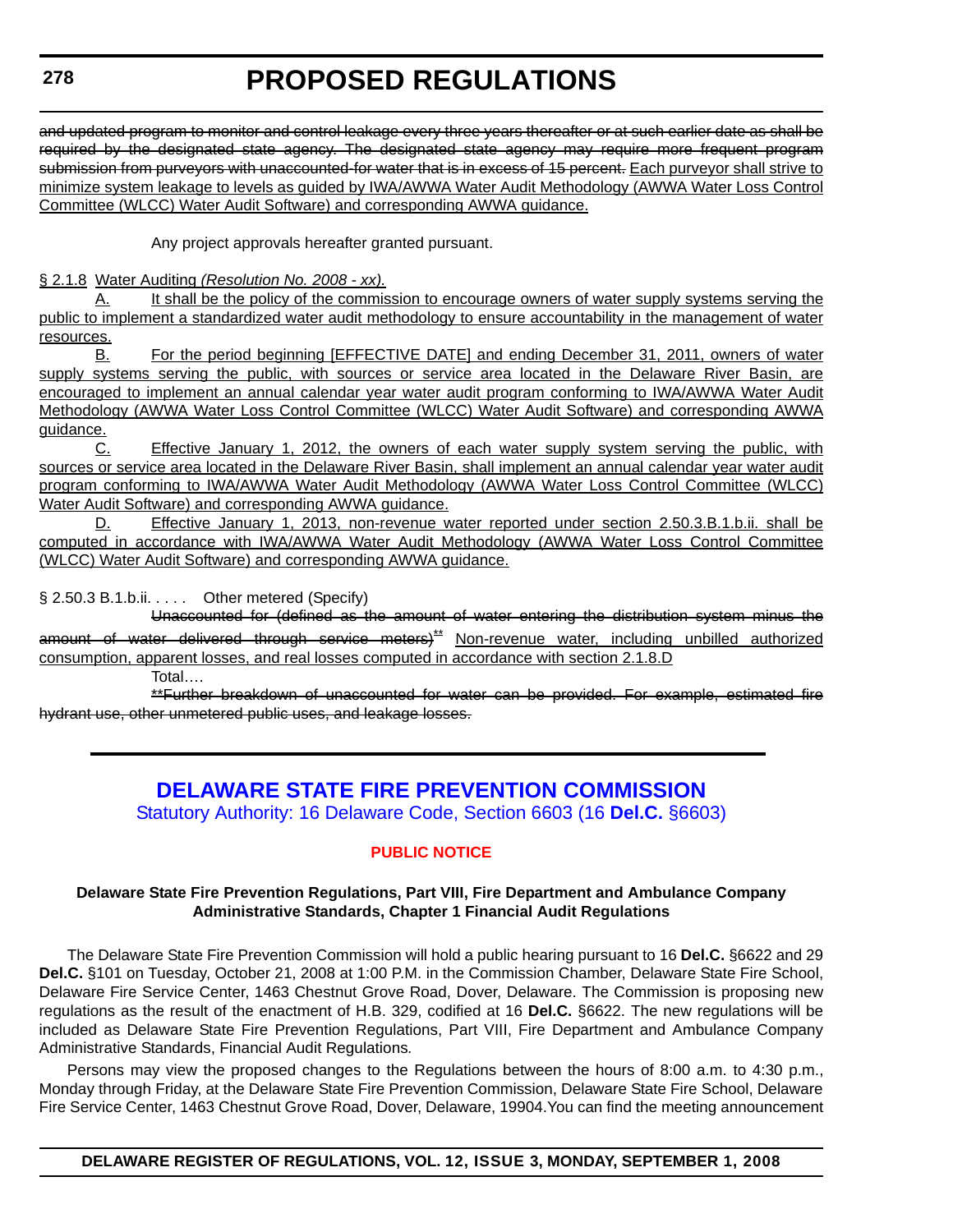and proposed changes on the Delaware Website http://www.delaware.gov/egov/calendar.nsf. There will be a reasonable fee charge for copies of the proposed changes or the proposed changes may be retrieved from the webpage for free.

Persons may present their views in writing by mailing their views to the Commission at the above address prior to the hearing. The final date to submit written or oral comments shall be at the public hearing. If the number of persons desiring to testify at the public hearing is large, the amount of time allotted to each speaker may be limited.

The Commission will consider promulgating the proposed regulations immediately following the public hearing.

#### **Chapter 1; Financial Audit Regulations**

#### **1.0 General.**

- 1.1 **Purpose.** To establish the minimum requirements related to the mandatory submission of financial audits by volunteer fire and ambulance companies in accordance with the provisions of 16 **Del.C.** §6622.
- 1.2 **Scope.** These Regulations address the required types of audits, the reporting periods, procedures for reviewing the audits and the processes to be followed in the event a company fails to submit or submits an inadequate audit.
- 1.3 **Application.** These Regulations apply to all volunteer fire and ambulance companies and their approved subsidiaries (e.g. auxiliaries operating under the same tax identification number) in the State of Delaware and the Smyrna and Georgetown American Legion Ambulances and the Mid-Sussex Rescue Squad. These regulations do not apply to independent auxiliary organizations operating under a tax identification number that is separate from the fire or ambulance company's number.

#### **2.0 Definitions.**

2.1 Review: Financial data analysis that provides less assurance than a full audit, but more that a compilation (which provides no assurance). In a review, an auditor expresses limited assurance that the company's financial statements do not require any material modification for them to be inconformity with the provisions of generally accepted accounting principles ("GAAP"). (*Ref.* Business Dictionary.com)

#### **3.0 Audit Types.**

- 3.1 Audits must be completed by an independent certified public accounting firm at a minimum "Review" level. The audit submission shall include, but not be limited to, the following:
	- 3.1.1 The "Review" Opinion Letter provided to the volunteer fire or ambulance companies by their independent accountant.
	- 3.1.2 Financial statements, including:
		- 3.1.2.1 Statement of financial position (Balance sheet).
		- 3.1.2.2 Statement of revenue and expenses.
		- 3.1.2.3 Statement of cash flow.
		- 3.1.2.4 Notes to financial statements.
		- 3.1.2.5 Letter of observations and/or comments.
		- 3.1.2.6 Letter of representation.
	- 3.1.3 The required documentation shall be submitted to the Commission with a cover sheet signed off on by the volunteer fire or ambulance company president verifying that he or she has reviewed the submission and all of the items required by subsections 3.1.1 and 3.1.2 are included.
- 3.2 A full financial audit may be required, in the Commission's discretion, if a fire department or ambulance company receives a second annual "Review" report that continues to indicate insufficient corrective actions have been taken to address inadequate financial management, lack of appropriate internal controls, and/or issues or trends that indicate possible financial failure of the company.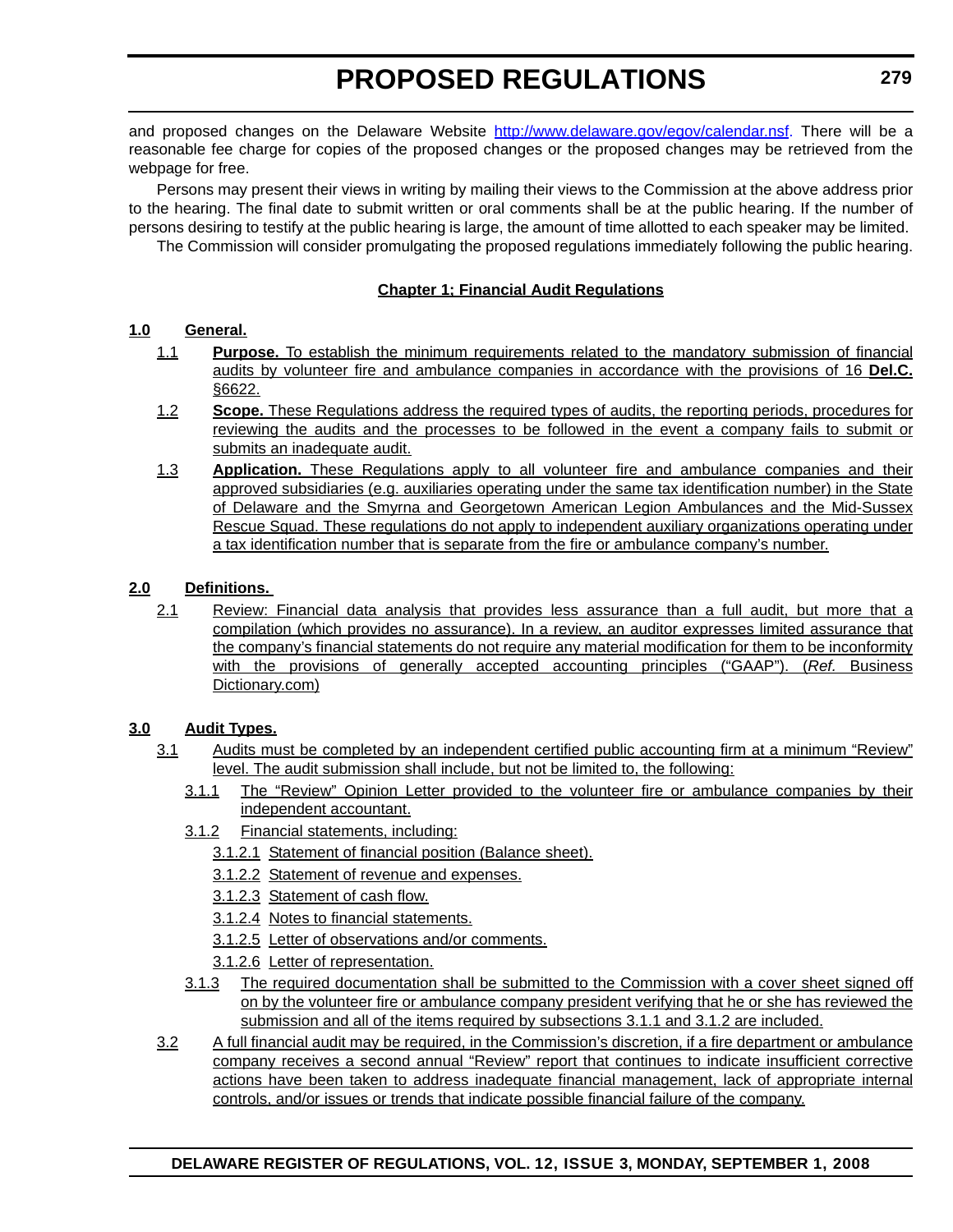3.3 A fire department or ambulance company may voluntarily submit a full financial audit rather than a review audit if it chooses to do so.

#### **4.0 Audit Periods.**

- 4.1 Any company whose fiscal year begins on or after January 1, 2009 must file an audit no later than six and one-half months after the close of the company's fiscal year. Audits shall be submitted annually thereafter no later than six and one-half months after the close of the company's fiscal year. The audit due date will be calculated by the Commission based on the information provided by the volunteer fire and/or ambulance company as to the close of its fiscal year.
- 4.2 No extensions will be granted except upon a showing of hardship. Requests for a hardship extension must be made in writing prior to the audit due date. The request must specify in detail the nature of the hardship. A showing of hardship requires that the lack of compliance with this regulation is due to causes beyond the company's control. The Commission's decision on the extension request shall be final.

#### **5.0 Audit Compliance Committee.**

- 5.1 The Commission shall appoint an Audit Compliance Committee to review audit submissions. The Audit Compliance Committee shall consist of at least of three (3) members who shall be appointed annually at the January meeting of the Commission. The members of the Audit Compliance Committee shall have a professional background that includes auditing and financial experience.
- 5.2 The Audit Compliance Committee will review the audit for compliance with the regulations and will look for any auditor comments that indicate inadequate financial management, lack of appropriate internal controls, and/or issues or trends that indicate possible financial failure of the company. The Audit Compliance Committee shall report to the Commission as follows:
	- 5.2.1 Audits that are approved will be forwarded to the Commission with a recommendation for filing with no further action.
	- 5.2.2 Fire department and ambulance companies that fail to file the mandatory financial audits will be referred to the Commission with a recommendation for a hearing before the Commission for the imposition of civil penalties as provided in 16 **Del.C.** §6622 (b) and any other penalties available under the Chapter.
	- 5.2.3 Any audit showing financial irregularities will be referred to the Commission with a summary of the deficiencies and a recommendation for a hearing before the Commission to establish a written corrective action plan and/or the imposition of civil penalties as provided in 16 **Del.C.** §6622 (b) and any other penalties available under the Chapter.
- 5.3 The Audit Compliance Committee may require the volunteer fire or ambulance company to submit such additional documentation as may be necessary for clarification in order for the Audit Compliance Committee to make a decision as to whether referral to the Commission for further action is warranted. Failure to comply with the Audit Compliance Committee's request for additional documentation will result in referral to the Commission for a hearing.

#### **6.0 Audit Compliance Hearings.**

- 6.1 The Commission shall schedule a hearing within thirty (30) days of receiving a referral from the Audit Compliance Committee.
- 6.2 Notice of the time and place of the hearing shall be personally served, or sent by registered mail to the address provided by the fire department or ambulance company at the time of the audit submission, with return requested, to the fire department or ambulance company at least twenty (20) days prior to the date fixed for the hearing.
- 6.3 Hearings will be conducted in accordance with the hearing procedures set forth in Commission Regulations, Part 1, Regulation 1-7.6.
- 6.4 The fire department or ambulance company that is the subject of the hearing will be provided with a copy of the Audit Compliance Committee's report to the Commission.

#### **DELAWARE REGISTER OF REGULATIONS, VOL. 12, ISSUE 3, MONDAY, SEPTEMBER 1, 2008**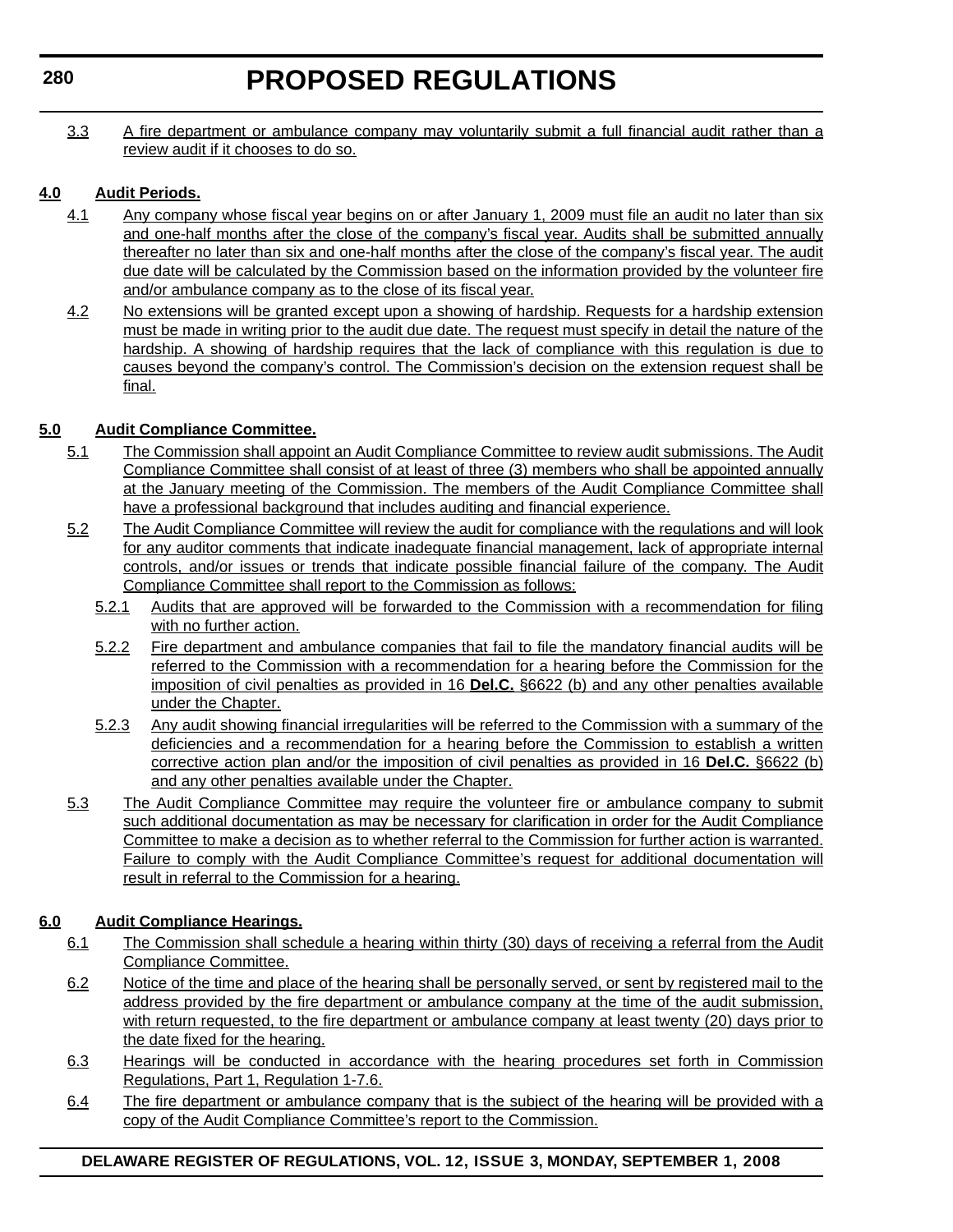#### <span id="page-19-0"></span>**7.0 Sanctions for Non-compliance.**

- 7.1 Where the Commission has determined, upon notice and hearing, that a fire department or ambulance company failed to file or has filed incomplete audits in violation of 16 **Del.C.** §6622, the Commission may impose a civil penalty of \$100 per day beginning on the date the audit was due. Each day a violation continues may be deemed a separate offense in the Commission's discretion resulting in penalties of up to \$5000 per reporting. The civil penalty is in addition to any other penalties provided for in the Chapter.
- 7.2 Where the Commission has determined, upon notice and hearing, that the audits of a fire department or ambulance company indicate inadequate financial management, lack of appropriate internal controls, and/or issues or trends that indicate possible financial failure of the company the Commission may require a written corrective action plan. Failure to submit a written corrective action plan may result in the imposition of a civil penalty of \$100 per day. Each day a violation continues may be deemed a separate offense in the Commission's discretion resulting in penalties of up to \$5000 per reporting. The civil penalty is in addition to any other penalties provided for in the Chapter.
- 7.3 Continued failure to file audits or to take corrective action may also result in the Commission referring the fire department or ambulance company to other regulatory agencies for review and possible action under their governing authority, including but not limited to, the Internal Revenue Service, the Delaware Division of Revenue and the State Auditor's Office.

#### **8.0 Audit Documents**

8.1 Audit submissions filed with the Commission may be considered public records under the Freedom of Information Act ("FOIA"). The records will not be released except pursuant to a valid FOIA request or subpoena. The volunteer fire department or ambulance company will be given notice of the request. It will be the responsibility of the volunteer fire department or ambulance company to challenge the request in the appropriate court within the time specified by the Commission in the notice; otherwise, the records will be released.

### **[DEPARTMENT OF EDUCATION](http://www.doe.k12.de.us/) [Office of the Secretary](http://www.doe.k12.de.us/)**

Statutory Authority: 14 Delaware Code, Sections 122(b) and 154(e) (14 **Del.C.** §122(b) and §154(e)) 14 **DE Admin. Code** 540

**Education Impact Analysis Pursuant to 14 Del.C. Section 122(d)**

#### **[540 Driver Education](#page-3-0)**

#### **A. Type of Regulatory Action Required** Amendment to Existing Regulation

### **B. Synopsis of Subject Matter of the Regulation**

The Secretary of Education seeks the consent of the State Board of Education to amend 14 **DE Admin. Code** 540 Driver Education in order to clarify that Delaware nonpublic school (private and homeschool) students are entitled to tuition-based driver education at rates approved by the co-chairs of the Joint Finance Committee, Delaware General Assembly.

Persons wishing to present their views regarding this matter may do so in writing by the close of business on or before October 6, 2008 to Susan Haberstroh, Education Associate, Regulation Review, Department of Education,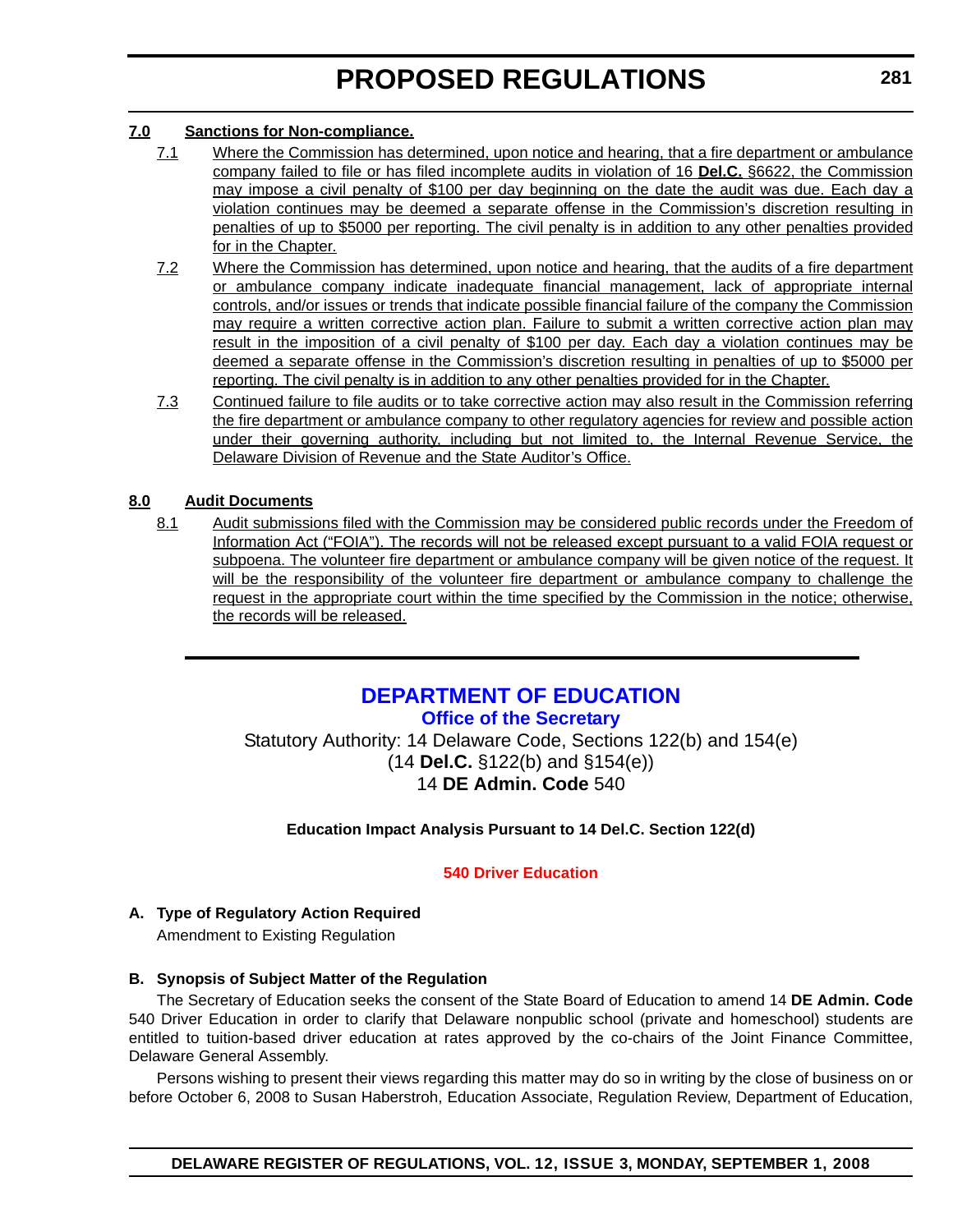at 401 Federal Street, Suite 2, Dover, Delaware 19901. A copy of this regulation is available from the above address or may be viewed at the Department of Education business office.

#### **C. Impact Criteria**

1. Will the amended regulation help improve student achievement as measured against state achievement standards? The amendment relates to driver education not student achievement as measured against state achievement standards.

2. Will the amended regulation help ensure that all students receive an equitable education? The amendment relates to driver education and ensures all students receive equitable driver education.

3. Will the amended regulation help to ensure that all students' health and safety are adequately protected? The amended regulation deals with driver education, not students' health and safety.

4. Will the amended regulation help to ensure that all students' legal rights are respected? The amended regulation will ensure that all students' legal rights are respected.

5. Will the amended regulation preserve the necessary authority and flexibility of decision making at the local board and school level? The amended regulation will preserve the necessary authority and flexibility of decision making at the local board and school level.

6. Will the amended regulation place unnecessary reporting or administrative requirements or mandates upon decision makers at the local board and school levels? The amended regulation will not place unnecessary reporting or administrative requirements or mandates upon decision makers at the local board and school levels.

7. Will the decision making authority and accountability for addressing the subject to be regulated be placed in the same entity? The decision making authority and accountability for addressing the subject to be regulated will be placed in the same entity.

8. Will the amended regulation be consistent with and not an impediment to the implementation of other state educational policies, in particular to state educational policies addressing achievement in the core academic subjects of mathematics, science, language arts and social studies? The amended regulation addresses driver education not the core academic subject.

9. Is there a less burdensome method for addressing the purpose of the regulation? There is no less burdensome method for addressing the purpose of the regulation.

10. What is the cost to the State and to the local school boards of compliance with the regulation? There is no cost to the State and to the local school boards of compliance with the amended regulation.

#### **540 Driver Education**

#### **1.0 Eligibility for Driver Education**

- 1.1 Delaware public school residents are entitled to free driver education one time only. Delaware nonpolitical school (private and homeschool) students are entitled to tuition-based driver education at rates approved by co-chairs of the Joint Finance Committee, Delaware General Assembly. Students who are not successful in their initial driver education course may register in any of the adult driver education programs for a fee.
- 1.2 The Individualized Education Program Team, in consultation with the Driver Education teacher, may make accommodations to the Driver Education program and offer specialized instruction for special education students through the student's Individual Education Program (I.E.P.).
- 1.3 Nothing in this regulation shall alter a school's duties under Section 504 of the Rehabilitation Act of 1973 or the Americans with Disabilities Act to students who are qualified individuals with disabilities. Nothing in this regulation shall prevent a school from providing driver education to such students.
- 1.4 Delaware residents attending school out of state as 10th graders, students in excess of the September 30th unit allotment, students attending private and parochial academies in state with 10th grade enrollments of less than twenty five, home schooled students and any student approved by the

#### **DELAWARE REGISTER OF REGULATIONS, VOL. 12, ISSUE 3, MONDAY, SEPTEMBER 1, 2008**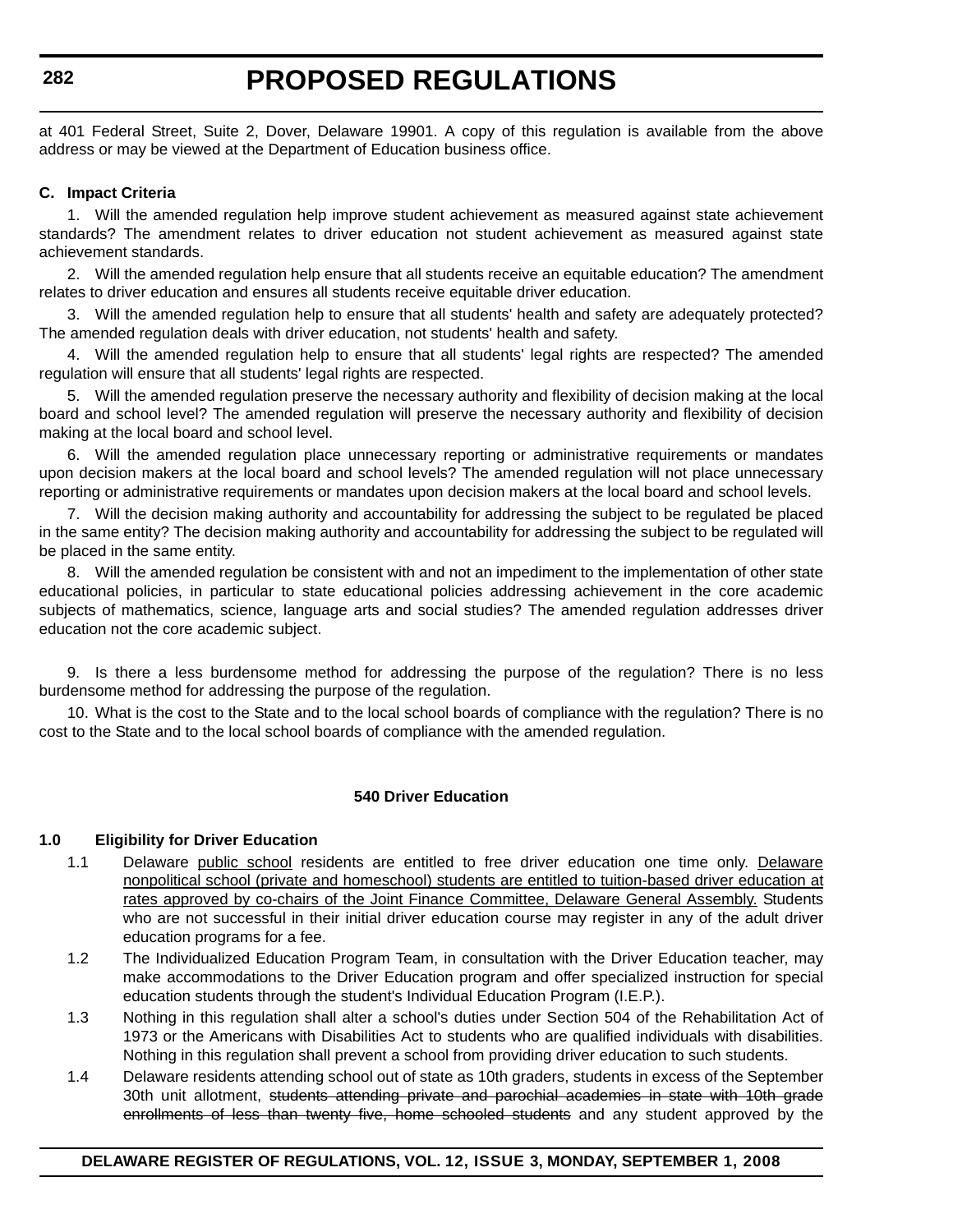Secretary as an exceptional case are entitled to attend summer driver education without charge. Students attending private schools in state with 10th grade enrollments of less than twenty five, and homeschool students shall be entitled to attend tuition-based summer driver education at rates approved by the co-chairs of the Joint Finance Committee, Delaware General Assembly. Districts shall notify all nonpublic and public high schools in their district by May 1st annually as to the location of the nearest summer driver education program. Summer Driver Education shall be offered between June 10 and August 31 and each request for free tuition must be approved by the Secretary of Education through the Office of the Education Associate, Safety and Driver Education Office of the Director of Career & Technical Education and School Climate.

1.5 Adult Driver Education programs, when offered, shall follow the same regulations established for the high school and the summer programs. The adult programs are available to any individual for a fee through a local school district in each county. The cost per student for adult driver education will be determined by the Department of Education.

#### **2.0 Requirements for Class Time**

- 2.1 The driver education course shall include a minimum of forty four (44) class hours of instruction consisting of thirty (30) class hours of classroom instruction, seven (7) class hours of in the car behind the wheel laboratory instruction and seven (7) hours of actual observation in the car. The class hours must not be less than forty five (45) minutes each. For those schools with varying class schedules the minimum classroom instruction must be no less than one thousand three hundred fifty (1350) minutes and behind the wheel laboratory instruction no less than three hundred fifteen (315) minutes.
- 2.2 Driving simulators may be substituted for the required hours of behind the wheel laboratory instruction but only up to three (3) hours of time at the ratio of four (4) hours of driving simulation to one (1) hour of actual behind the wheel laboratory instruction.
- 2.3 Off the street driving ranges or multiple driving ranges that are off the street may be substituted for actual behind the wheel laboratory instruction up to three (3) hours time at the ratio of two (2) hours of range instruction time to one (1) hour of actual behind the wheel laboratory instruction time.
- 2.4 Driving simulation and off the street driving range time shall not be taken from or cause a reduction of classroom instruction time.
- 2.5 Driving simulation and off the street driving range time shall not be substituted for more than one half (1/2) of the total required seven (7) hours of actual behind the wheel laboratory instruction and only at the ratios defined in 2.0. This includes individually or in any combination.

#### **3.0 Curriculum**

3.1 The Driver Education teachers shall use the statewide curriculum for driver education developed by the Department of Education for classroom instruction and behind the wheel laboratory instruction time. Teachers should include student activities requiring reading, writing and research as part of the Driver Education curriculum.

#### **4.0 Final Grades**

- 4.1 Final grades for the forty four hour driver education course shall be either pass or fail. Schools may grant one fourth (1/4) credit for successful completion of the minimum hours in both the classroom and the behind the wheel laboratory experience. The one fourth of a credit for driver education may be included as part of the elective credits counted toward graduation.
- 4.2 Pass or Fail grades must be received by the Department of Education no later than June 30th for Regular Driver Education Programs and August 31st for Summer Driver Education Programs. Final grades will be maintained by the Department for a seven year period.

#### **5.0 Use of Driver Education Cars**

5.1 Automobiles purchased, leased from Fleet Services or leased directly from a dealership using state funds allocated for driver education shall be used solely for the instruction of students enrolled in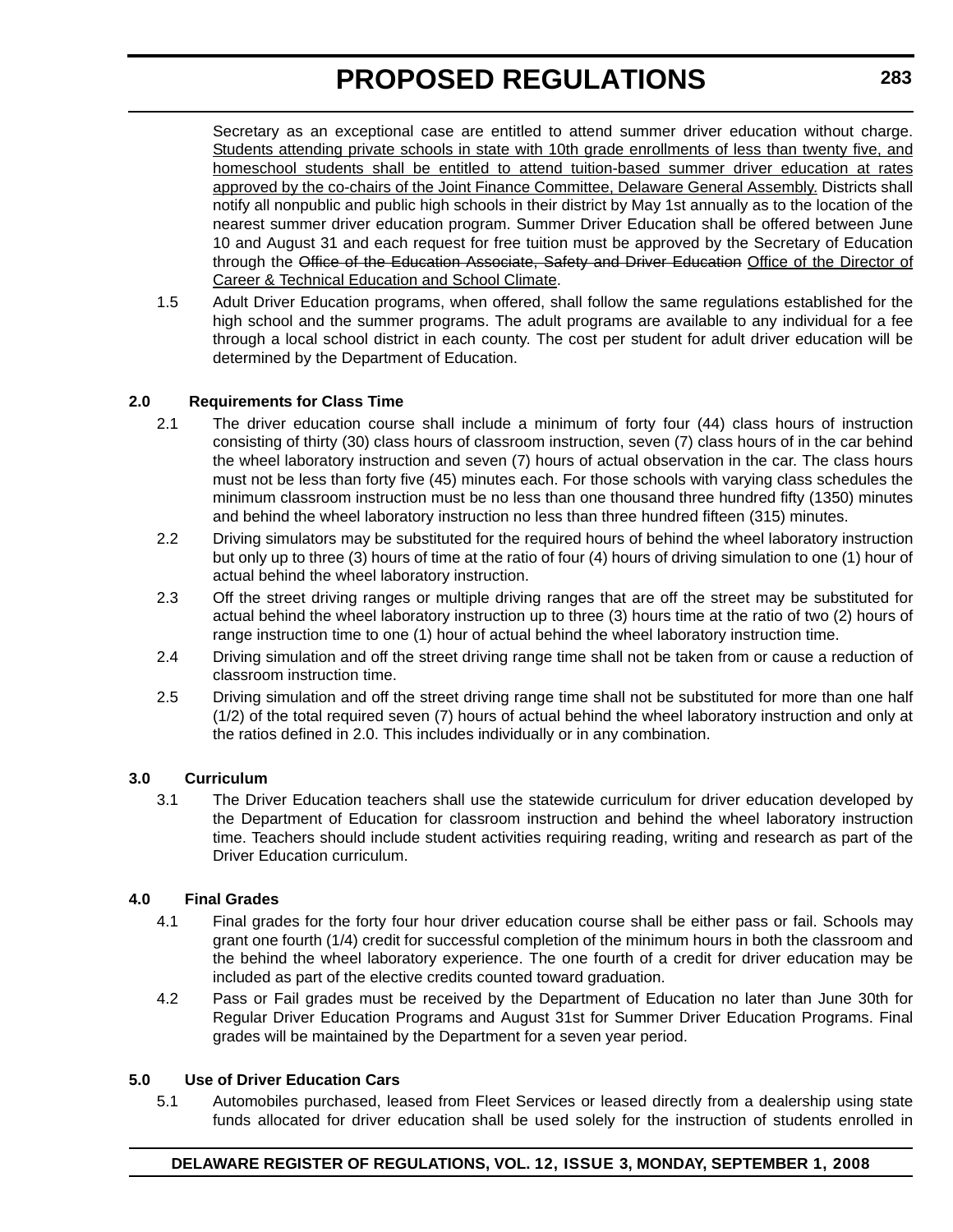#### <span id="page-22-0"></span>**284**

# **PROPOSED REGULATIONS**

Driver Education; except that a school district or charter school may permit a driver education teacher to drive such automobile to and from the teacher's place of residence when the school district or charter school determines that it would be unsafe to store the automobile overnight at the school. further provided that in the case of a private school driver education teacher, the Education Associate, Safety and Driver Education at the Department of Education may permit that teacher to drive the automobile to and from school from the teacher's place of residence The Director of Career & Technical Education and School Climate shall assign private school driver education teachers a state parking location to store the vehicle overnight when it appears that it would be unsafe to store the automobile overnight at the school.

#### **6.0 Scheduling of Driver.**

6.1 All public and nonpublic high schools with twenty five or more enrolled 10th grade students shall offer Driver Education as part of the curriculum.

**1 DE Reg. 964 (1/1/98) 6 DE Reg. 773 (12/1/02) 10 DE Reg. 1587 (04/01/07)**

### **[DEPARTMENT OF HEALTH AND SOCIAL SERVICES](http://www.dhss.delaware.gov/dhss/index.html) [Division of Medicaid and Medical Assistance](http://www.dhss.delaware.gov/dhss/dmma/)** Statutory Authority: 31 Delaware Code, Section 512 (31 **Del.C.** §512)

#### **[PUBLIC NOTICE](#page-3-0)**

#### **Medical Assistance During Transition to Medicare Program Attachment 2.2-A, Page 18 and Supplement 6 to Attachment 2.6-A DSSM 17800**

In compliance with the State's Administrative Procedures Act (APA - Title 29, Chapter 101 of the **Delaware Code**) and under the authority of Title 31 of the **Delaware Code**, Chapter 5, Section 512, Delaware Health and Social Services (DHSS) / Division of Medicaid and Medical Assistance (DMMA) is proposing to amend the Title XIX Medicaid State Plan and the Division of Social Services Manual (DSSM) concerning covered groups of optional categorically needy individuals.

Any person who wishes to make written suggestions, compilations of data, testimony, briefs or other written materials concerning the proposed new regulations must submit same to Sharon L. Summers, Planning & Policy Development Unit, Division of Medicaid and Medical Assistance, 1901 North DuPont Highway, P.O. Box 906, New Castle, Delaware 19720-0906 or by fax to 302-255-4425 by September 30, 2008.

The action concerning the determination of whether to adopt the proposed regulation will be based upon the results of Department and Division staff analysis and the consideration of the comments and written materials filed by other interested persons.

#### **SUMMARY OF PROPOSED AMENDMENT**

The proposed amends the Title XIX Medicaid State Plan and the Division of Social Services Manual (DSSM) related to the Medical Assistance during Transition to Medicare Program. The reason for this amendment is to add coverage for a new optional categorically needy Medicaid population group.

#### **Statutory Authority**

42 CFR §435.232, *Individuals Receiving Only Optional State Supplements*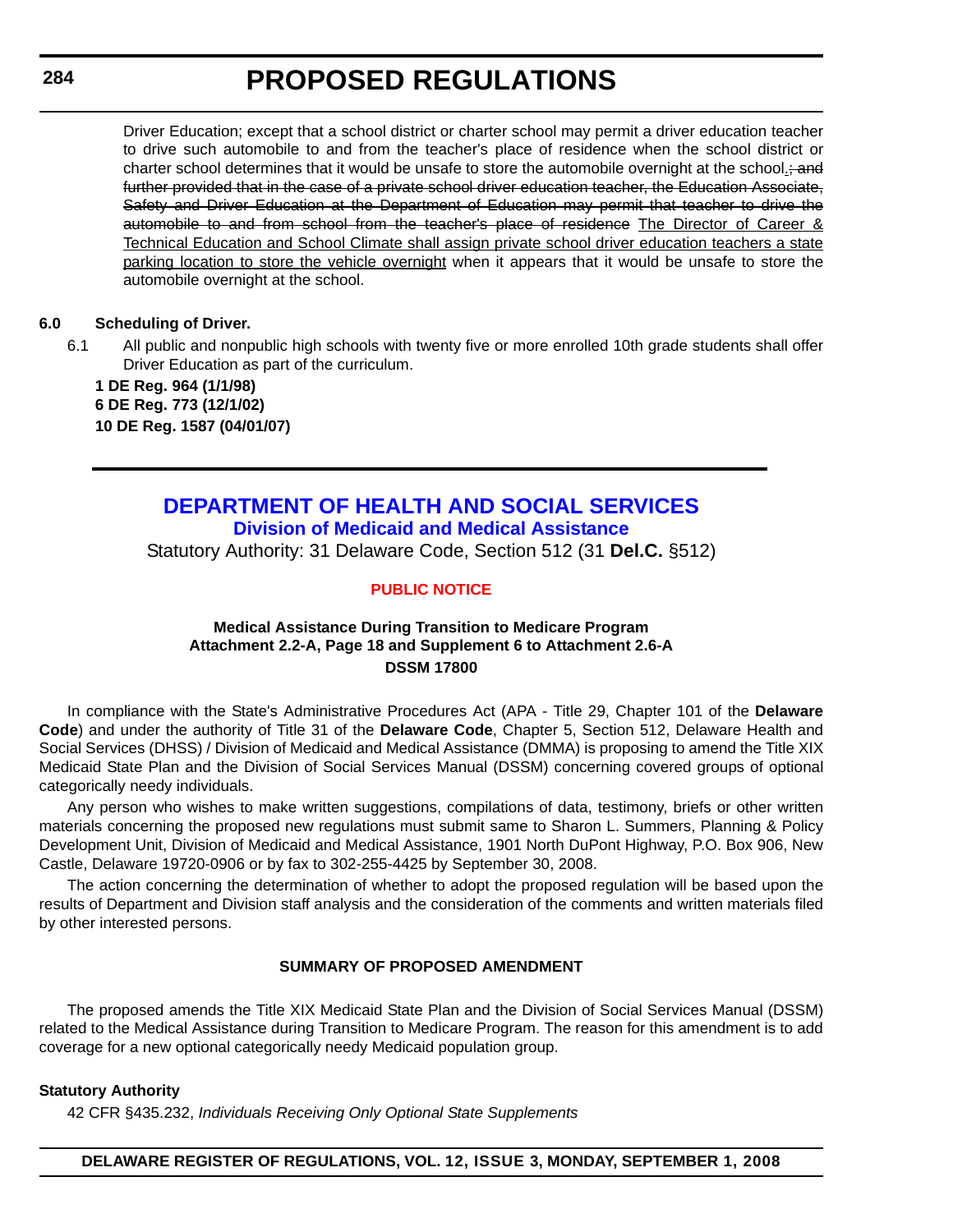#### **Background**

The SSI Medical Assistance Transition (MAT) Program was implemented on March 1, 2001. This program was specifically designed to provide Medicaid coverage to SSI beneficiaries who lost SSI benefits (and consequently Medicaid eligibility) due to the receipt of Social Security Disability Income (SSDI) benefits. This extension of Medicaid coverage was made possible by establishing an Optional State Supplement program which satisfies federal requirements for Medicaid Federal Financial Participation (FFP). The Title XIX Medicaid State Plan defines this group as *"Individuals who lose SSI due to receipt of Social Security Disability Income and are not yet eligible for Medicare."*

#### **Summary of Proposed Amendment**

The Medicaid State Plan and the Division of Social Services Manual (DSSM) will be amended to provide coverage to those individuals, not previously receiving SSI, who may be eligible for Medicaid based solely on income and who lose eligibility due to the receipt of Social Security Disability Income (SSDI), which exceed Medicaid eligibility guidelines. Effective September 1, 2008, eligibility would be for any individual who lost eligibility for Medicaid on or after January 1, 2008 due to the receipt of SSDI and does not have Medicare coverage.

The provisions of this amendment are subject to approval by the Centers for Medicare and Medicaid Services (CMS).

This proposed regulation is also published concurrently herein under "Emergency Regulations".

| <b>REVISIONS:</b> | <b>DMMA PROPOSED REGULATION #08-39a</b> |       |                 |                                                                                                               |  |  |
|-------------------|-----------------------------------------|-------|-----------------|---------------------------------------------------------------------------------------------------------------|--|--|
| Revision:         | HCFA-PM-91-4                            | (BPD) |                 | ATTACHMENT 2.2-A<br>Page 18<br>OMB NO.: 0938                                                                  |  |  |
|                   |                                         |       | State: DELAWARE |                                                                                                               |  |  |
| Agency*           | Citation(s)                             |       |                 | <b>Groups Covered</b>                                                                                         |  |  |
|                   |                                         | C.    | (Continued)     | Optional Groups Other Than the Medically Needy                                                                |  |  |
|                   |                                         |       | (4)             | Aged individuals in domiciliary<br>facilities or other group living<br>arrangements as defined under SSI.     |  |  |
|                   |                                         |       | (5)             | Blind individuals in domiciliary<br>facilities or other group living<br>arrangements as defined under SSI.    |  |  |
|                   |                                         |       | (6)             | Disabled individuals in domiciliary<br>facilities or other group living<br>arrangements as defined under SSI. |  |  |
|                   |                                         |       | (7)             | Individuals receiving federally                                                                               |  |  |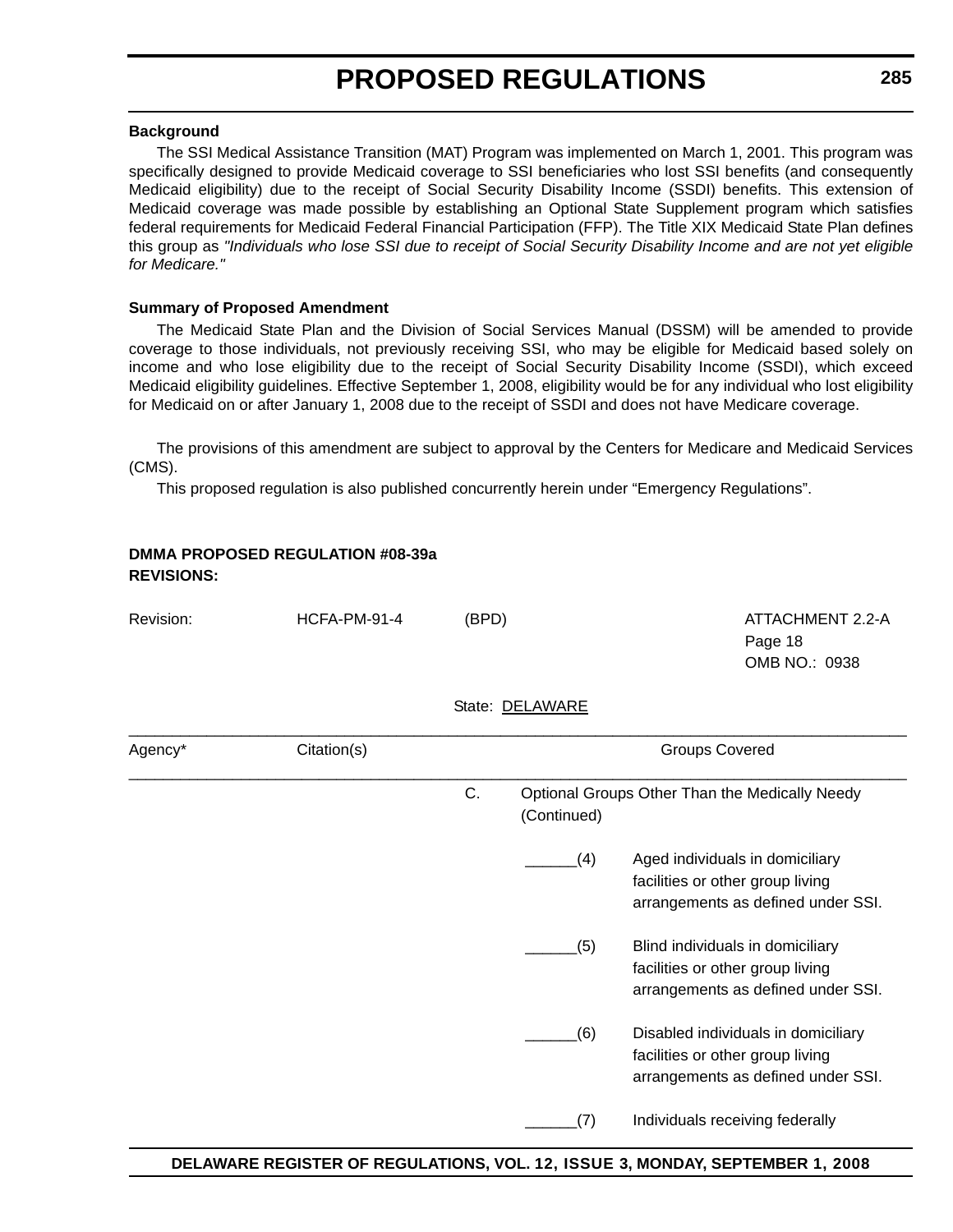administered optional State supplement that meets the conditions specified in 42 CFR 435.230.

\_\_\_\_\_(8) Individuals receiving a State administered optional State supplement that meets the conditions specified in 42 CFR 435.230.

X (9) Individuals in additional classifications approved by the Secretary as follows: Individual who lose SSI due to receipt of Social Security Disability and are not yet eligible for Medicare. Individuals who lose eligibility for Medicaid due to the receipt of Social Security Disability Insurance and are not yet eligible for Medical

#### *(Break In Continuity of Sections)*

Revision: HCFA-AT-85-3 SUPPLEMENT 6 TO FEBRUARY 1985 **ATTACHMENT 2.6-A** 

#### State: DELAWARE

|                                                                        |         |                                                | <b>INCOME</b> |        |                           | <b>LEVELS</b> |                                                         |
|------------------------------------------------------------------------|---------|------------------------------------------------|---------------|--------|---------------------------|---------------|---------------------------------------------------------|
| <b>PAYMENT</b><br><b>CATEGORY</b>                                      |         |                                                | <b>GROSS</b>  |        | <b>NET</b>                |               | <b>INCOME</b><br><b>DISREGARDS</b><br><b>EMPLOYED</b>   |
| (REASONABLE<br>CLASSIFICATION)                                         | FEDERAL | <b>STATE</b>                                   | 1 Person      | Couple | 1 Person                  | Couple        |                                                         |
| (1)                                                                    | (2)     | (3)                                            |               |        | (4)                       |               | (5)                                                     |
| Individuals<br>Residing in Adult<br><b>Foster Care</b><br><b>Homes</b> | X       | SSI<br>$\ddot{}$<br>\$140<br>$\ddot{}$<br>\$20 |               |        | SSI<br>$\ddot{}$<br>\$140 |               | <b>Disregards</b><br>According to<br>the SSI<br>Program |

#### Standards for Optional State Supplementary Payments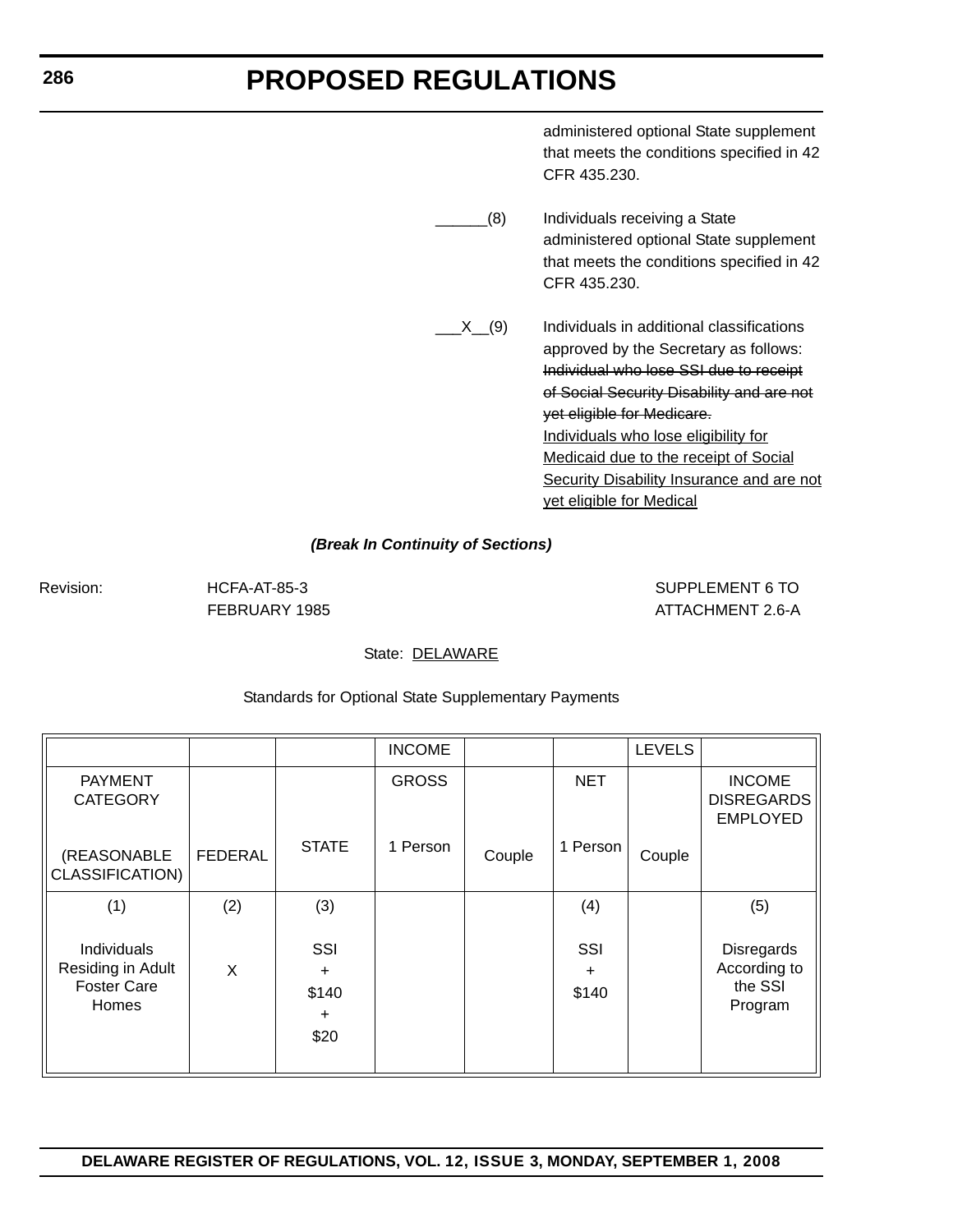| Individuals Who<br>Lose SSI Eligibility<br>for Medicaid Due                                                      | Х | \$5.00 | \$5.00 | All Income<br>is Excluded |
|------------------------------------------------------------------------------------------------------------------|---|--------|--------|---------------------------|
| to Receipt of<br><b>Social Security</b><br><b>Disability</b><br><b>Insurance</b> and Are<br>Not Yet Eligible for |   |        |        |                           |
| Medicare                                                                                                         |   |        |        |                           |

#### **DMMA PROPOSED REGULATION #08-39b REVISIONS:**

#### **17800 Medical Assistance during Transition to Medicare**

Under 42 CFR 435.232 Medicaid may be provided to individuals who receive only an optional State supplement and who would be eligible for SSI except for the level of their income.

The rules in this section set forth the eligibility requirements for coverage under this state-administered Optional State Supplementation group - Medical Assistance during Transition to Medicare (MAT). The MAT group is implemented with the earliest effective date of February 1, 2001 March 1, 2001. Eligibility under this group is not retroactive.

#### **17801 Status Eligibility**

In addition to the general Medicaid eligibility requirements listed in DSSM 14000 - 44950.7 14960, the individual meets all the conditions listed below must meet the following conditions:

a) received SSI, and

b) lost eligibility for SSI because of Social Security Disability lost eligibility for SSI due to the receipt of Social Security Disability Insurance, and

c) does not have Medicare coverage, and.

d) is not an inmate in a public institution. An individual is an inmate when serving time for a criminal offense or confined involuntarily in State or Federal prisons, jail, detention facilities, or other penal facilities. An individual awaiting trial in a detention center is considered an inmate of a public institution

e) an annual redetermination is completed. A redetermination is a re-evaluation of a recipient's continued eligibility for medical assistance. In a redetermination, all eligibility factors are re-examined to ensure that the recipient continues to meet categorical eligibility requirements. When a redetermination is due, the recipient is required to complete and return a new DSS application form. A redetermination is complete when all eligibility factors are examined and a decision regarding continued eligibility is reached.

Effective September 1, 2008, coverage under the MAT group is extended to an individual who:

a) lost eligibility for Medicaid on or after January 1, 2008, due to the receipt of Social Security Disability Insurance, and

b) does not have Medicare coverage.

#### **17802 Financial Eligibility**

All income and resources are excluded.

#### **17803 Eligibility Determination**

DSS will receive the names of individuals who lose SSI via the monthly State Data Exchange (SDX). When an individual loses Medicaid eligibility because of the loss of SSI, Federal regulations require a redetermination of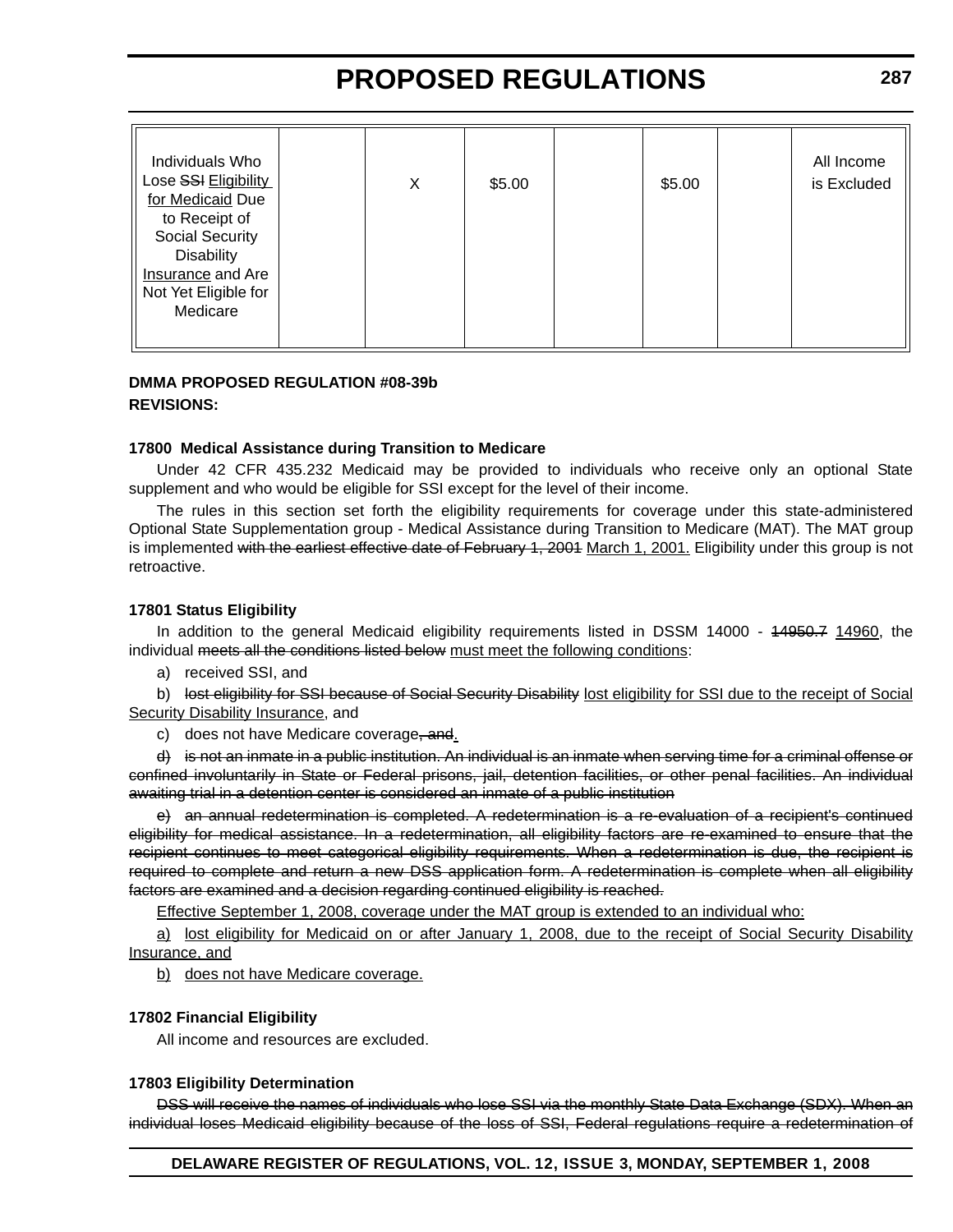#### <span id="page-26-0"></span>**288**

# **PROPOSED REGULATIONS**

Medicaid eligibility based upon information obtained through the SDX file. A new application is not required. The SSI Unit will use the information obtained from the SDX to redetermine Medicaid eligibility.

When an individual loses Medicaid eligibility, a redetermination will be completed to the extent possible based on information contained in the individual's file. An application form may be required if additional or updated information is needed for the redetermination.

#### **17804 Income Standard**

The income standard is \$5.00.

#### **17805 Payment Level**

Countable income is deducted from the income standard.

### **[DIVISION OF SOCIAL SERVICES](http://www.dhss.delaware.gov/dhss/dss/index.html)**

Statutory Authority: 31 Delaware Code, Section 512 (31 **Del.C.** §512)

#### **[PUBLIC NOTICE](#page-3-0)**

#### **3006 TANF Employment and Training Program**

In compliance with the State's Administrative Procedures Act (APA - Title 29, Chapter 101 of the **Delaware Code**) and under the authority of Title 31 of the **Delaware Code**, Chapter 5, Section 512, Delaware Health and Social Services (DHSS) / Division of Social Services (DSS) is proposing to amend the Division of Social Services Manual (DSSM) regarding the TANF Employment & Training Program.

Any person who wishes to make written suggestions, compilations of data, testimony, briefs or other written materials concerning the proposed new regulations must submit same to Sharon L. Summers, Policy & Program Development Unit, Division of Social Services, 1901 North DuPont Highway, P.O. Box 906, New Castle, Delaware 19720-0906 or by fax to (302) 255-4425 by September 30, 2008.

The action concerning the determination of whether to adopt the proposed regulation will be based upon the results of Department and Division staff analysis and the consideration of the comments and written materials filed by other interested persons.

#### **SUMMARY OF PROPOSAL**

The purpose of this regulatory action is to amend the Division of Social Services Manual (DSSM) regarding mandatory participants in the Temporary Assistance for Needy Families (TANF) Employment & Training Program.

#### **Statutory Authority**

- 45 CFR §261.2(n)(2)(i), *Work-eligible individual*
- 45 CFR 261.22(c)(1), *How will we determine a State's overall work rate?*

#### **Background**

Reference is made to the final rule reauthorizing the TANF Program at 73 FR 6821 (Federal Register, Volume 73, Page 6821, and dated February 5, 2008). This final rule implements changes to the Temporary Assistance for Needy Families (TANF) program required by the Deficit Reduction Act of 2005 (DRA) (Pub. L. 109-171). The DRA reauthorized the TANF program through Fiscal Year (FY) 2010.

The DRA required States to implement certain work requirements effective October 1, 2006. The DRA included provisions to ensure consistent measurement of work participation rates, including defining work activities,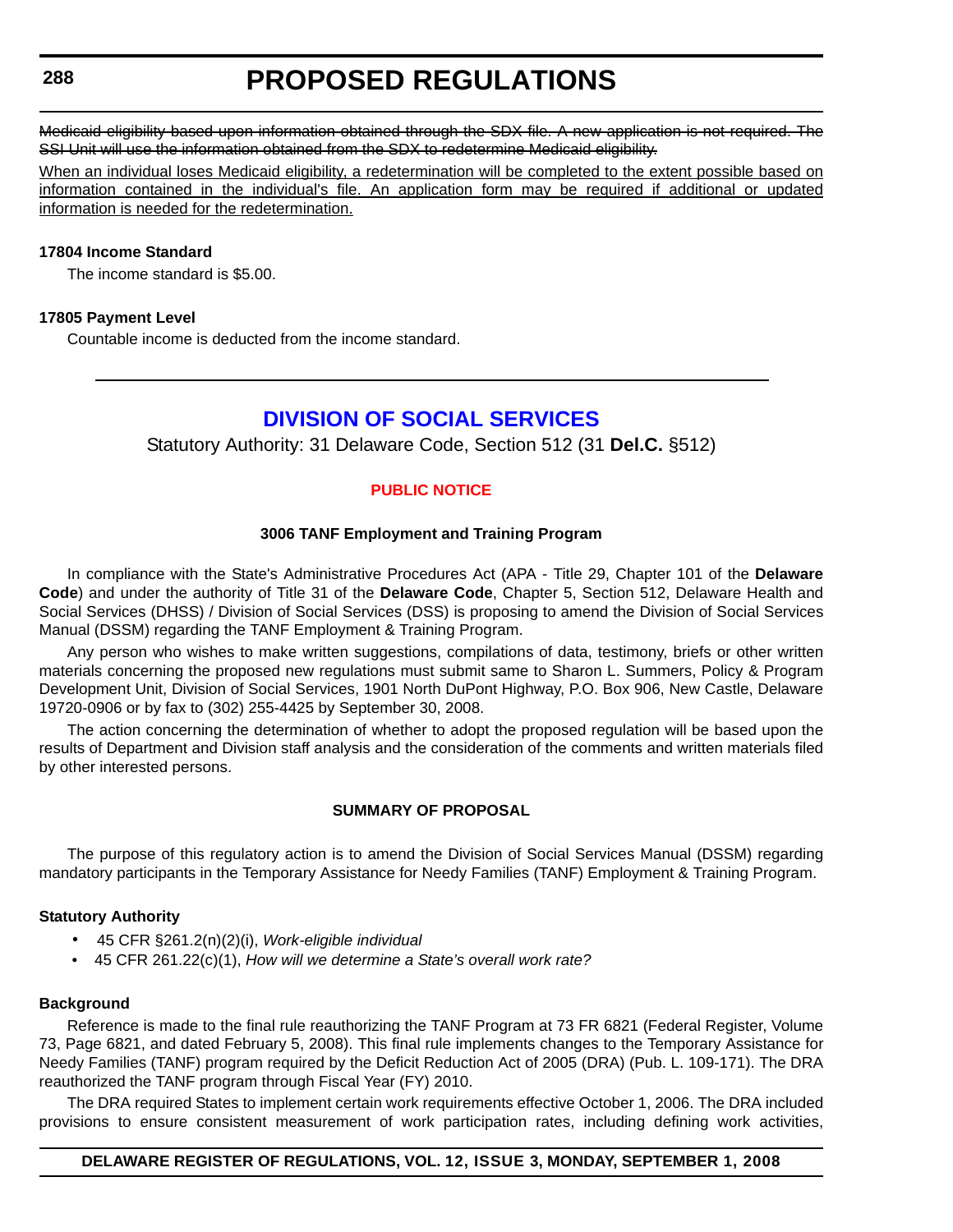determining the circumstances under which a parent who resides with a child who is a recipient of assistance should be required to participate in work activities. It also required States to establish and maintain work participation verification procedures. The effective date of the final rule is October 1, 2008

#### **Summary of Proposed Changes**

**DSSM 3006.1**, *Mandatory Participants*: The rule defines a parent needed to remain home to care for a family member with a disability as not "work-eligible" if there is medical documentation to support the need for the parent to remain in the home to provide that care. The text is also reformatted to increase clarity.

### **DSS PROPOSED REGULATION #08-35**

**REVISIONS:**

#### **3006 TANF Employment and Training Program**

Delaware's Temporary Assistance To for Needy Families (TANF) welfare reform effort is based on the idea that TANF is a transitional benefit and should not become a way of life. The Division maintains that the way for persons to avoid TANF dependency is for them to find and maintain employment.

#### **3006.1 Mandatory Participants**

#### (45 CFR §261.2 (n)(2)(i))

All adult caretakers and other adults in the assistance unit who are not exempt must participate in Employment and Training related activities. The two four possible exemptions are:

- 1) a A single parent caring for a child under 12 months of age. or This exemption has a lifetime limit of 12 months.
- 2)  $a<sub>1</sub>$  a<sub>1</sub> individual determined unemployable by a health care professional.
- 3) On a case-by-case basis, clients who are victims of Domestic Violence.
- 4) A parent caring for a disabled family member\* who lives in the home.

\* A parent or spouse can be excluded to care for a **child** or a **spouse** as long as the following conditions apply:

- 1. The parent is biological, adoptive or step.
- 2. The parent or spouse lives in the home with the child.
- 3. The need for such care is supported by medical documentation.
- 4. The spouse of a parent can use the caring for exemption even though the marriage is terminated by death or divorce.

Children age 16 or older who are not attending school must participate in work or other alternative activities, e.g., GED.

Individuals who are exempt from Employment and Training requirements can volunteer to participate in the Employment and Training Program. Individuals with disabilities will be afforded the same access and opportunities, including reasonable accommodations, to participate in the Employment and Training programs.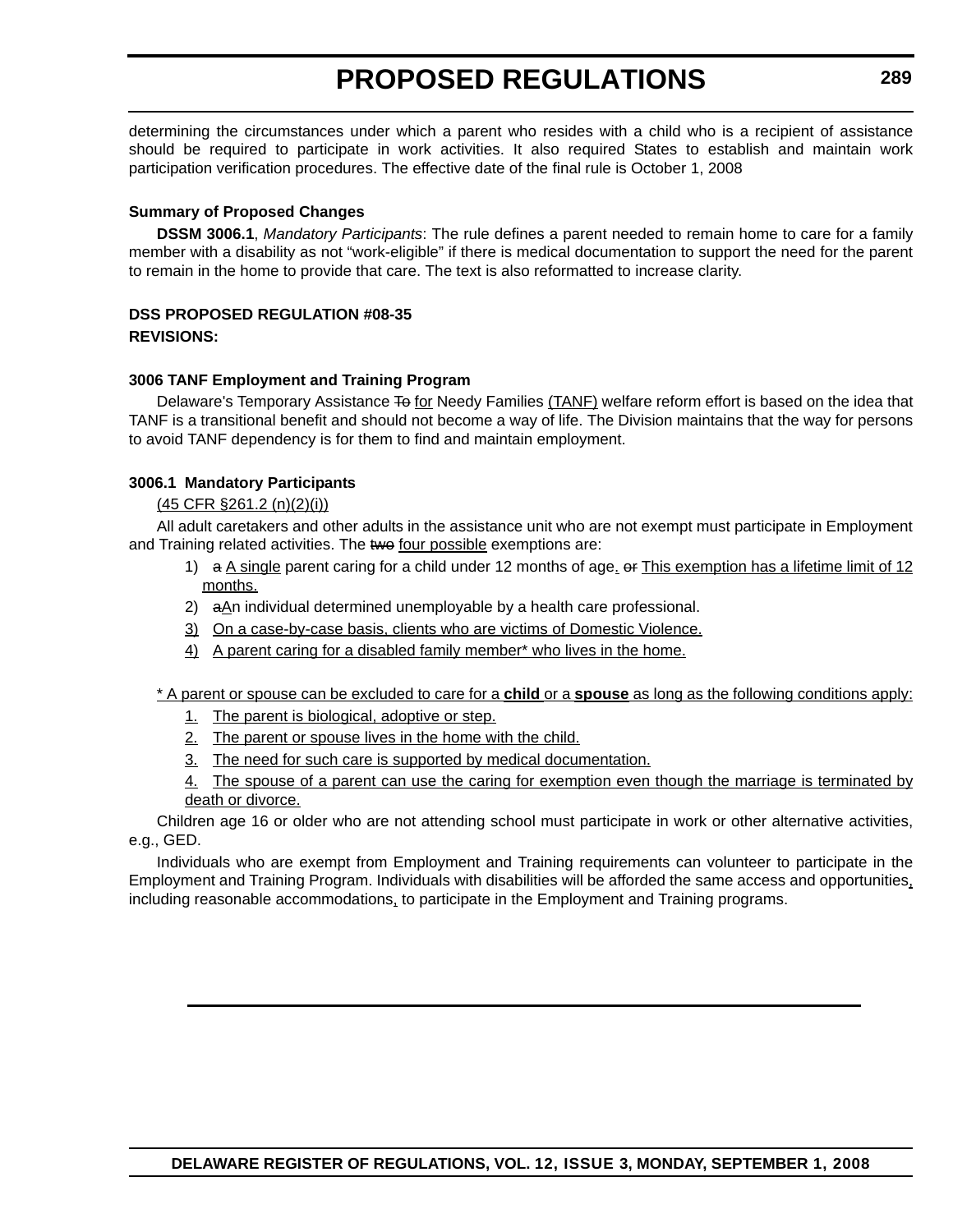### <span id="page-28-0"></span>**[DEPARTMENT OF NATURAL RESOURCES AND ENVIRONMENTAL](http://attorneygeneral.delaware.gov/)  CONTROL**

**[Division of Air and Waste Management](http://www.awm.delaware.gov/Pages/default.aspx)**

Statutory Authority: 7 Delaware Code, Section 6010, (7 **Del.C.** §6010) 7 **DE Admin. Code** 1147

#### **[REGISTER NOTICE](#page-3-0)**

**SAN#2008 - 05**

#### **1147 CO2 Budget Trading Program**

#### **1. TITLE OF THE REGULATION:**

Regulation 1147 *CO2 Budget Trading Program*

#### **2. BRIEF SYNOPSIS OF THE SUBJECT, SUBSTANCE AND ISSUES:**

This new regulation will create Delaware's portion of a multi-state Carbon Dioxide  $(CO<sub>2</sub>)$  Budget Trading Program. The Budget Trading also know as a cap-and-trade program was developed by the Regional Greenhouse Gas Initiative, or RGGI, which is a cooperative effort amongst a number of Northeastern and Mid-Atlantic States which include Connecticut, Delaware, Maine, Maryland, Massachusetts, New Hampshire, New Jersey, New York, Rhode Island and Vermont. The purpose of RGGI is to reduce the emissions of  $CO<sub>2</sub>$  from the Power Sector's Electric Generating Units (EGUs).  $CO<sub>2</sub>$  is a greenhouse gas that contributes to global warming.

Between 2009 and 2015 the emissions of  $CO<sub>2</sub>$  from any EGU with a maximum rated heat input capacity of equal to or greater than 25 megawatts that is located in a RGGI state would be capped at current levels. After 2015 the cap would be reduced incrementally to achieve a 10 percent reduction by 2019. Under the cap-and-trade program one allowance will be issued for each ton of  $CO<sub>2</sub>$  emissions allowed by the cap. Each subject EGU will be required to have enough allowances to cover its reported emissions each year. The EGUs may buy or sell allowances, but individual EGU emissions shall not exceed the amount of allowances it possesses. The total amount of the allowances will be equal to the emissions cap for the RGGI states. Section 11 of these proposed regulations constitutes the elements of the auction program that must be published in the *Register of Regulations* as required by 7 **Del.C.** section 6045(b).

#### **3. POSSIBLE TERMS OF THE AGENCY ACTION:**

None

### **4. STATUTORY BASIS OR LEGAL AUTHORITY TO ACT:**

7 **Del.C.,** Chapter 60, Environmental Control

### **5. OTHER REGULATIONS THAT MAY BE AFFECTED BY THE PROPOSAL:**

PM2.5 SIP and REGIONAL HAZE SIP, Regulation(s) 1102, 1130

### **6. NOTICE OF PUBLIC COMMENT:**

Public Hearing scheduled September 22, 2008 6:00 pm DNREC Auditorium, Richardson & Robbins Building, 89 Kings Highway, Dover, DE 19901

### **7. PREPARED BY**:

Valerie Gray (302) 739-9402 August 1, 2008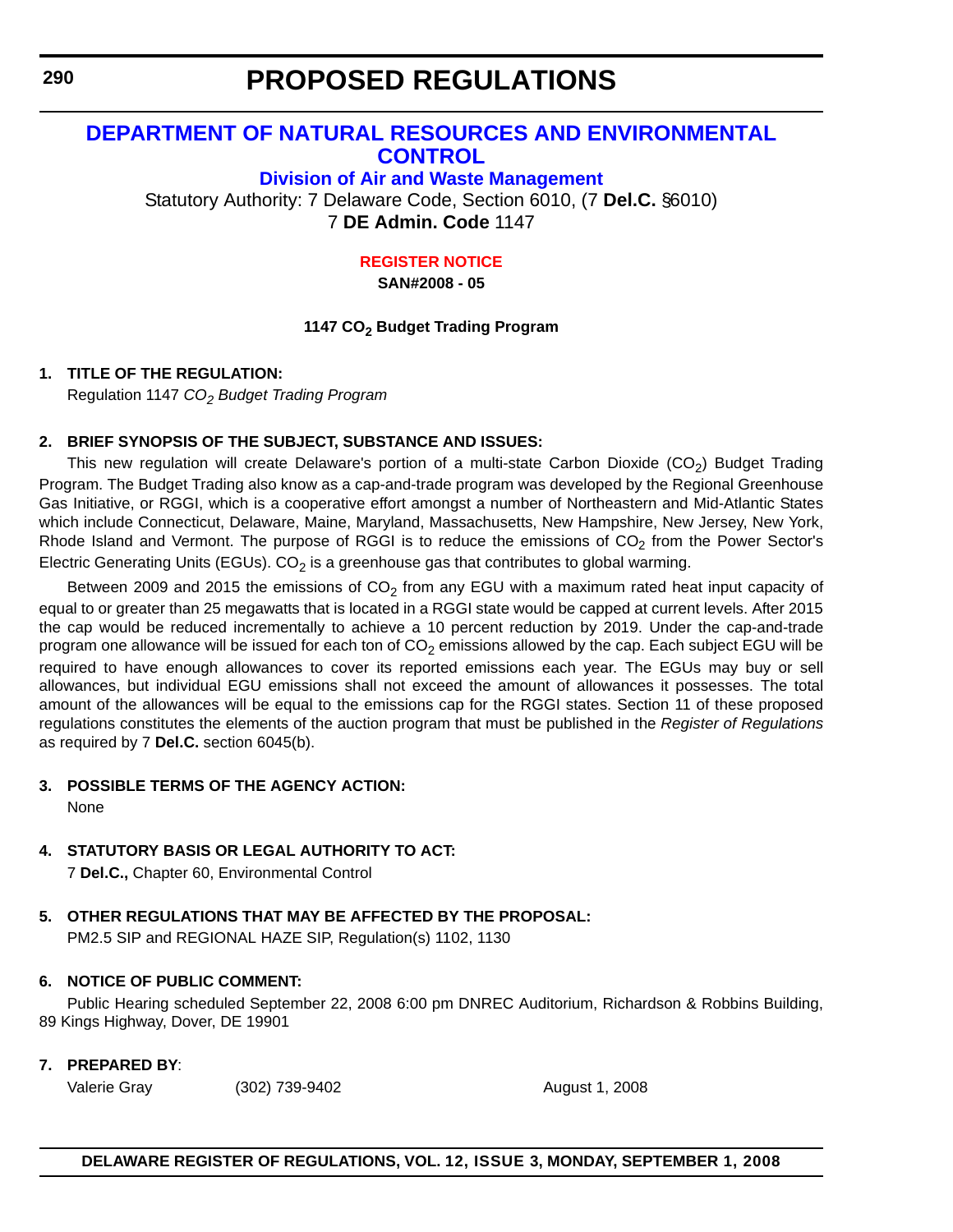<span id="page-29-0"></span>**Please Note: Due to the size of the proposed regulation, it is not being published here. Copies are available at:**

#### *[Budget Trading Program](http://regulations.delaware.gov/register/september2008/proposed/12 DE Reg 290 09-01-08.htm)*

### **[DEPARTMENT OF STATE](http://sos.delaware.gov/default.shtml)**

**[PUBLIC SERVICE COMMISSION](http://depsc.delaware.gov/default.shtml)**

Statutory Authority: 26 Delaware Code, Section 209(a) (26 **Del.C.** §209(a))

#### **[PUBLIC NOTICE](#page-3-0)**

IN THE MATTER OF THE ADOPTION OF RULES TO IMPLEMENT THE RENEWABLE ENERGY PORTFOLIO STANDARDS ACT, 26 **DEL.C.** §§ 351- 363, | AS APPLIED TO RETAIL ELECTRICITY SUPPLIERS | PSC REGULATION DOCKET NO. 56 (OPENED AUGUST 23, 2005; RE-OPENED | SEPTEMBER 4, 2007; RE-OPENED AUGUST 5, 2008) |

#### **ORDER NO. 7422**

This 5<sup>th</sup> day of August, 2008, the Commission determines and Orders the following:

1. In 2005 the General Assembly and the Governor enacted the "Renewable Energy Portfolio Standards Act," 26 **Del.C.** §§351-363 (2006 Supp.) ("the Act"). The Act requires each electric supplier to annually accumulate a portfolio of "renewable energy credits" ("RECs") equivalent to a specified percentage of its retail electric supply sales within this State, or to make "alternative compliance payments" in lieu of the acquisition of RECs. The obligation began in 2007 and the required percentages of renewable energy sales increase each year. In 2006, exercising the authority granted under 26 **Del.C.** §362 (2006 Supp.), the Commission promulgated "Rules and Procedures to Implement the Renewable Energy Portfolio Standard" ("RPS Rules"). See PSC Order No. 6931 (June 6, 2006).<sup>1</sup>

2. In July of 2007, the Act was modified (1) to increase the percentages of retail sales that electric suppliers must meet with renewable energy credits, (2) to require that electric suppliers acquire solar renewable energy credits (or make solar alternative compliance payments), and (3) to provide for the statutory increases to the dollar amounts of alternative compliance payments for renewable credits. See 26 **Del.C.** §§352(22)-(23), 354(a), 356(a), 358(d) and (e) as amended. After conducting a rulemaking proceeding, the Commission adopted amendments to its RPS Rules to reflect the statutory changes. PSC Order No. 7377 (Apr. 17, 2008).

3. In the recently-ended legislative session, the General Assembly and Governor enacted two additional changes to the Act which will impact treatment of RECs derived from certain off-shore wind energy installations and will affect cost recovery of contracts entered into under 26 **Del.C.** §1007(d), which section is being implemented at this time via PSC Docket No. 06-241. See 76 Del. Laws ch. 248 §§ 1-2 (June 25, 2008) ("Chapter 248"). The Commission now proposes to adopt revisions and amendments to its RPS Rules to incorporate, and assure consistency with, the statutory changes made by Chapter 248. The revised RPS Rules, prepared by Staff and now being proposed for adoption, are set forth as Exhibit "A" to this Order.

<sup>1.</sup> The RPS Rules (attached as Exhibit "A") were formally published at 10 DE Reg. 151-157 (July 1, 2006). Municipal electric utilities and the now self-regulated Delaware Electric Cooperative, Inc., can choose to be exempt from the Act's requirements by pursuing an alternative regime for supporting "renewable energy" resources. See 26 Del. C. §§ 353(a), 363 (2006 Supp.).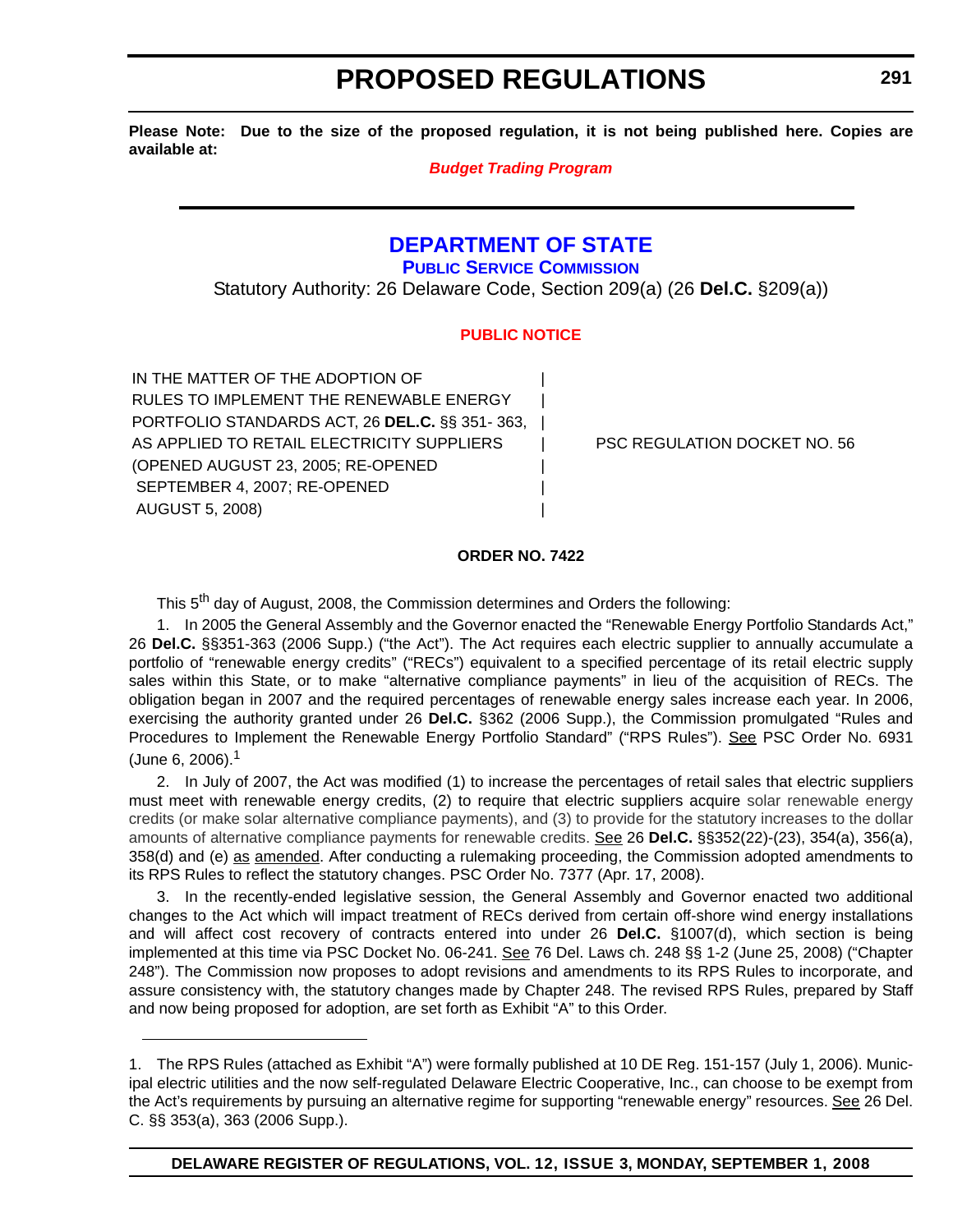**292**

### **PROPOSED REGULATIONS**

4. The Commission continues to hold the authority to issue rules to implement the Act. See 26 **Del.C.** §362 (2006 Supp.). As noted, the proposed revisions are intended to mirror the recent changes in the statutory requirements. Accordingly, the revisions (1) incorporate the new 350% credit multiplier for energy derived from offshore wind energy installations sited off the Delaware Coast on or before May 31, 2017, and (2) call for the costs arising out of contracts entered into by a Commission-regulated electric company pursuant to 26 **Del.C.** §1007(d) to be distributed among the entire Delaware customer base of such companies through an adjustable nonbypassable charge which shall be established by the Commission. Sections 3.2.9 and 4.4, respectively.

#### Now, therefore, **IT IS ORDERED**:

1. That, for the reasons set forth in the body of this Order, and pursuant to 26 **Del.C.** §362 and 29 **Del.C.** §10115, the Commission proposes to revise its "Rules and Procedures to Implement the Renewable Energy Portfolio Standard," last revised by PSC Order 7377 (Apr. 17, 2008) and published at 11 DE Reg. 1670-1678 (June 1, 2008). The proposed revised Rules, which include the changes, amendments, and revisions now being proposed for adoption, are attached to this Order, in a red-lined version, as Exhibit "A."

2. That, pursuant to 29 **Del.C.** §§1133 and 10115(a), the Secretary shall transmit to the Registrar of Regulations for publication in the *Delaware Register of Regulations* a copy of this Order and a copy of the revised, red-lined "Rules and Procedures to Implement the Renewable Energy Portfolio Standard" now being proposed for adoption (Exhibit "A").

3. That, in addition, the Secretary shall transmit the Notice of Proposed Rule-Making, attached as Exhibit "B," to the Registrar of Regulations for publication in the *Delaware Register of Regulations*. In addition, the Secretary shall cause such Notice of Proposed Rule-Making to be published in The *News Journal* and the *Delaware State News* newspapers on September 2, 2008. The Secretary shall include proof of such publication in the docket file before the public hearing in this matter. Further, the Secretary shall serve (by regular mail or by electronic e-mail) a copy of such Notice on: (a) the Division of the Public Advocate; (b) the State Energy Office; (c) Delmarva Power & Light Company; (d) all certificated electric suppliers; and (e) each person or entity who has made a timely request for advance notice of regulation-making proceedings.

4. That, pursuant to 29 **Del.C.** §§10115(a) and 10116, persons or entities may file written comments, suggestions, compilations of data, briefs, or other written materials, on or before September 30, 2008. Pursuant to 29 **Del.C.** §10117, the Commission will conduct a public hearing on the proposed revisions and resulting new "Rules and Procedures to Implement the Renewable Energy Portfolio Standard" on November 13, 2008 beginning at 10:00 AM at the Commission's office at 861 Silver Lake Boulevard, Cannon Building, Suite 100, Dover, Delaware.

5. That, pursuant to 26 **Del.C.** §502 and 29 **Del.C.** §10116, Hearing Examiner Mark Lawrence is designated to supervise the comment period and to conduct the public hearing. Thereafter, Hearing Examiner Lawrence shall organize, classify, and summarize the materials and comments and file a Report with the Commission with his recommendations concerning the proposed revisions to the "Rules and Procedures to Implement the Renewable Energy Portfolio Standard." Hearing Examiner Lawrence is specifically delegated the power, under 26 **Del.C.** §102A, to determine the content and manner of any further public notices that might be necessary or appropriate. Hearing Examiner Lawrence may also conduct further proceedings, including additional hearings, as may be necessary or appropriate.

6. That James McC. Geddes, Esquire, is designated Staff Counsel for this matter.

7. That, pursuant to 26 **Del.C.** §§114 & 1012(c)(2), all electric suppliers and electric public utilities are hereby notified that they may be charged the costs of this proceeding.

8. The Commission reserves the jurisdiction and authority to enter such further Orders in this matter as may be deemed necessary or proper.

#### **BY ORDER OF THE COMMISSION:**

Arnetta McRae, Chair Joann T. Conaway, Commissioner Dallas Winslow, Commissioner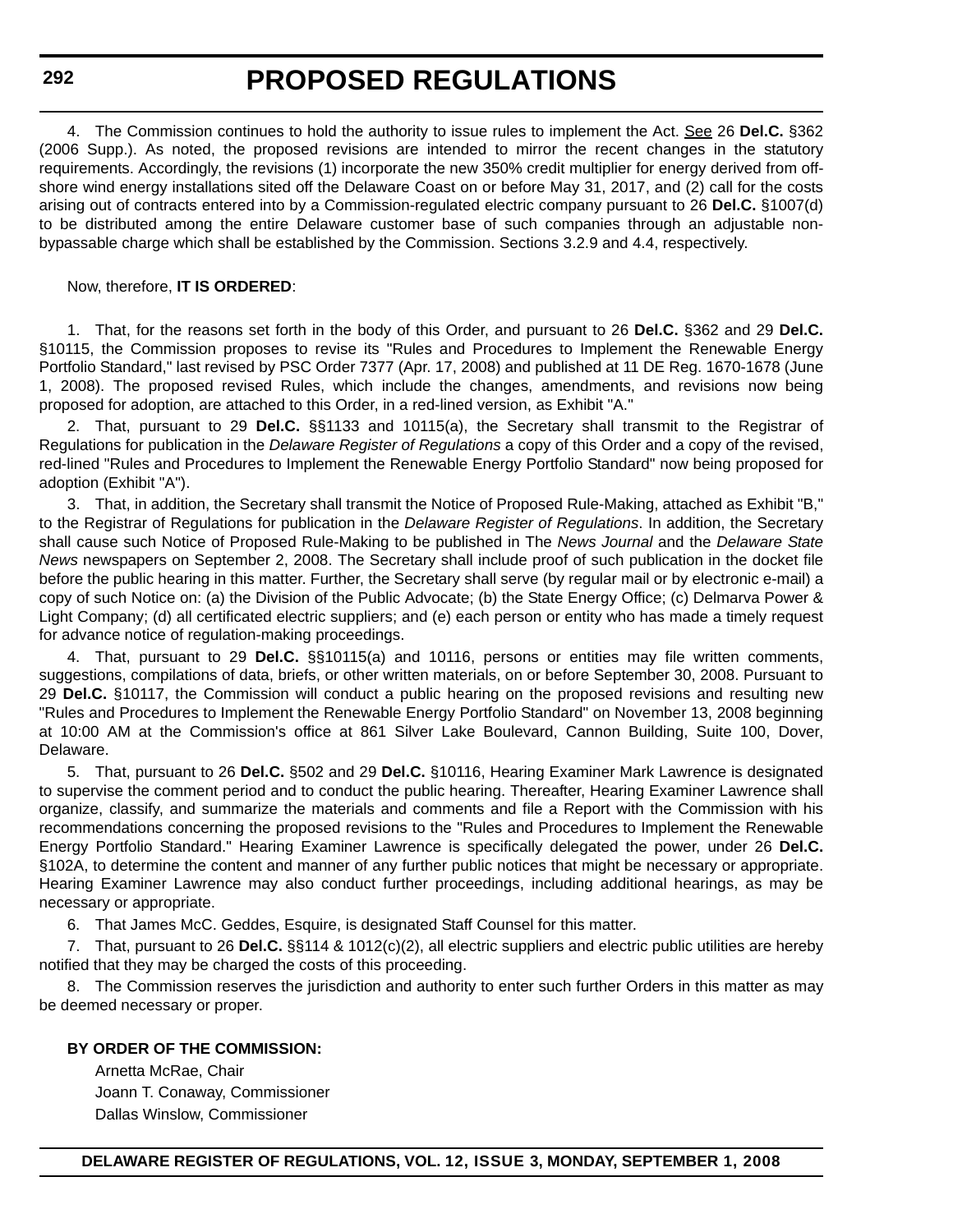Jaymes B. Lester, Commissioner

#### **ATTEST:**

Karen J. Nickerson, Secretary

#### **NOTICE OF PROPOSED RULE-MAKING AMENDING "RULES AND PROCEDURES TO IMPLEMENT THE RENEWABLE ENERGY PORTFOLIO STANDARD"**

#### **TO: ALL ELECTRIC SUPPLIERS, ELECTRIC UTILITIES, ELECTRIC GENERATORS USING RENEWABLE RESOURCES, AND OTHER INTERESTED PERSONS**

Under the "Renewable Energy Portfolio Standards Act," 26 **Del.C.** §§351-363 (2006 Supp.) ("the Act"), each electric supplier making retail electric sales in Delaware must, beginning in 2007, accumulate a portfolio of "renewable energy credits" equivalent to a specified percentage of its overall retail electric supply sales. In 2006, the Public Service Commission ("PSC") adopted its "Rules and Procedures to Implement the Renewable Energy Portfolio Standard" ("RPS Rules"), which were revised in April of 2008 to reflect legislative changes to the Act enacted in 2007. *See* 11 DE Reg. 1670-1678 (June 1, 2008).

On June 25, 2008, the General Assembly and Governor enacted two additional provisions to the Act. *See* 76 **Del. Laws** ch. 248 §§ 1-2 (June 25, 2008) ("Chapter 248"). In light of those statutory amendments, the PSC now proposes revisions to its RPS Rules to have those rules reflect, and be consistent with, the recent statutory changes. *See* PSC Order No. 7422 (Aug. 5, 2008). Accordingly, the revisions (1) incorporate the new 350% credit multiplier for energy derived from off-shore wind energy installations sited off the Delaware Coast on or before May 31, 2017, and (2) call for the costs arising out of contracts entered into by a Commission-regulated electric company pursuant to 26 **Del.C.** §1007(d) to be distributed among the entire Delaware customer base of such companies through an adjustable non-bypassable charge. The PSC is authorized to make rules to implement the Act under 26 **Del.C.** §362.

You can review PSC Order No. 7422 (Aug. 5, 2008) and the proposed revised RPS Rules in the September 1, 2008 issue of the *Delaware Register of Regulations*. You can also review the Order and the proposed, revised RPS Rules, at the PSC's Internet website located at *http://depsc.delaware.gov*. If you wish to have written copies of the Order and proposed revised Rules, you can obtain them at the PSC's office at the address located below for \$0.25 per page.

The PSC now solicits comments, suggestions, compilations of data, briefs, or other written materials about the proposed revisions to its RPS Rules. If you wish to file any such materials, you should submit an original and ten copies of such written documents on or before September 30, 2008. You should file such materials with the PSC at the following address:

Public Service Commission 861 Silver Lake Boulevard Cannon Building Suite 100 Dover, Delaware, 19904 Attn: Reg. Dckt. No. 56

If possible, you should accompany such written comments with an electronic version of the submission. Such electronic copy may be filed on a copy-capable CD-Rom disk or sent as an attachment to an Internet e-mail addressed to karen.nickerson@state.de.us.

The PSC will also conduct a public evidentiary hearing on the new proposed regulations on Thursday, November 13, 2008 at 10:00 AM at the Commission's office at the address set forth above. You may also submit comments and materials at such public evidentiary hearing.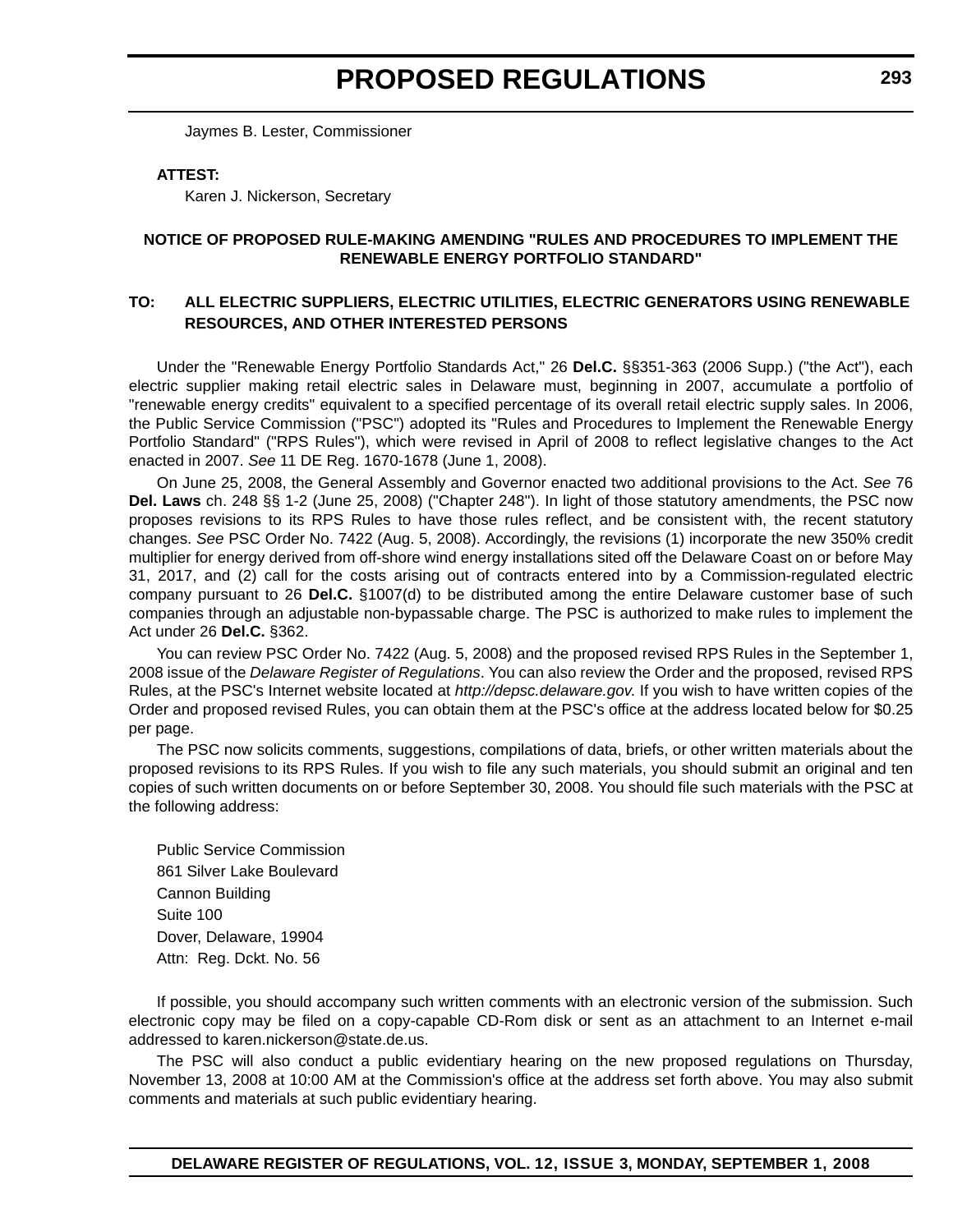If you are disabled and need assistance or help to participate in the proceedings, please contact the PSC to discuss that assistance. If you want more information or have questions, you can contact the PSC about this matter at (800) 282-8574 (toll-free in Delaware) or (302) 736-7500. Inquiries can also be sent by Internet e-mail addressed to pamela.knotts@state.de.us.

#### **3008 Rules and Procedures to Implement the Renewable Energy Portfolio Standard (Opened August 23, 2005)**

#### **1.0 Definitions**

- 1.1 The following words and terms, when used in this Regulation, should have the following meanings unless the context clearly indicates otherwise:
- "**Alternative Compliance Payment**" or "ACP" means a payment of a certain dollar amount per megawatt hour, which a Retail Electricity Supplier may submit in lieu of supplying the minimum percentage of RECs required under Section 3.3.4 of this Regulation.
- "**Commission**" means the Delaware Public Service Commission.
- "**Compliance Year**" means the calendar year beginning with June 1 and ending with May 31 of the following year, for which a Retail Electricity Supplier must demonstrate that it has met the requirements of this Regulation.
- "**Customer-Sited Generation**" means a Generation Unit that is interconnected on the End-Use Customer's side of the retail electricity meter in such a manner that it displaces all or part of the metered consumption of the End-Use Customer.
- "**DNREC**" means Delaware Department of Natural Resources and Environmental Control.
- "**Eligible Energy Resources**" means the following energy sources located within the PJM region or imported into the PJM region and tracked through the PJM Market Settlement System:
	- **"Solar Photovoltaic Energy Resources"** means solar photovoltaic or solar thermal energy technologies that employ solar radiation to produce electricity or to displace electricity use;

Electricity derived from wind energy;

Electricity derived from ocean energy including wave or tidal action, currents, or thermal differences;

- Geothermal energy technologies that generate electricity with a steam turbine, driven by hot water or steam extracted from geothermal reservoirs in the earth's crust;
- Electricity generated by a fuel cell powered by Renewable Fuels;

Electricity generated by the combustion of gas from the anaerobic digestion of organic material;

- Electricity generated by a hydroelectric facility that has a maximum design capacity of 30 megawatts or less from all generating units combined that meet appropriate environmental standards as determined by DNREC (see DNREC Regulation's Secretary's Order No. 2006-W-0027);
- Electricity generated from the combustion of biomass that has been cultivated and harvested in a sustainable manner as determined by DNREC, and is not combusted to produce energy in a waste to energy facility or in an incinerator (see DNREC Regulation's Secretary's Order No. 2006- W-0027);
- Electricity generated by the combustion of methane gas captured from a landfill gas recovery system; provided, however, that:
	- Increased production of landfill gas from production facilities in operation prior to January 1, 2004 demonstrates a net reduction in total air emissions compared to flaring and leakage;
	- Increased utilization of landfill gas at electric generating facilities in operation prior to January 1, 2004 (i) is used to offset the consumption of coal, oil, or natural gas at those facilities, (ii) does not result in a reduction in the percentage of landfill gas in the facility's average annual fuel mix when calculated using fuel mix measurements for 12 out of any continuous 15 month period during which the electricity is generated, and (iii) causes no net increase in air emissions from the facility; and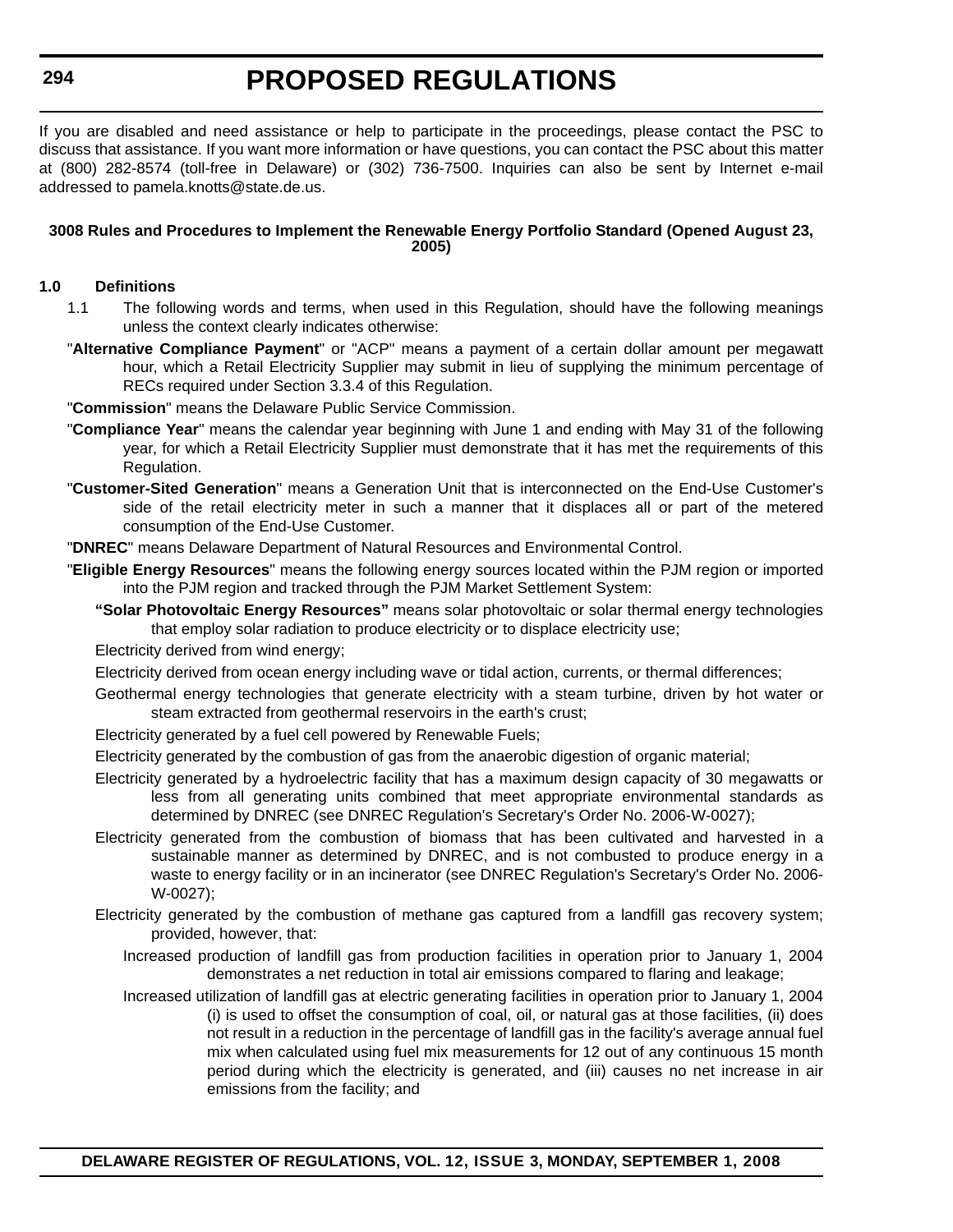- Facilities installed on or after January 1, 2004 meet or exceed 2004 Federal and State air emission standards, or the Federal and State air emission standards in place on the day the facilities are first put into operation, whichever is higher.
- "**End-Use Customer**" means a person or entity in Delaware that purchases electrical energy at retail prices from a Retail Electricity Supplier.

"**Fund**" means the Delaware Green Energy Fund.

- "**GATS**" means the Generation Attribute Tracking System developed by PJM-Environmental Information Services, Inc. (PJM-EIS).
- "**Generation Attribute**" means a non-price characteristic of the electrical energy output of a Generation Unit including, but not limited to, the Unit's fuel type, geographic location, emissions, vintage, and RPS eligibility.
- "**Generation Unit**" means a facility that converts a fuel or an energy resource into electrical energy.
- "**Industrial Customer**" means an End-Use Customer with a North American Industry Classification System (NAICS) Manufacturing Sector Code.
- "**Municipal Electric Company**" means a public corporation created by contract between 2 or more municipalities pursuant to provisions of Title 22, Chapter 13 of the **Delaware Code** and the electric utilities that are municipally owned within the State of Delaware.
- "**New Renewable Generation Resources**" means Eligible Energy Resources first going into commercial operation after December 31, 1997.
- "**Peak Demand**" shall have the same meaning as and be determined consistently with how such term or a similar term is defined and determined in the applicable utility's tariff then in effect and approved by the Commission. For customers with more than one account, the peak demands shall be aggregated for all accounts. The calculation will be applied in the current year based on the Peak Demand, as defined above, in the prior year.
- "**PJM**" or "**PJM Interconnection**" means the regional transmission organization (RTO) that coordinates the movement of wholesale electricity in the PJM region, or its successors at law.
- "**PJM region**" means the area within which the movement of wholesale electricity is coordinated by PJM Interconnection. The PJM region is as described in the Amended and Restated Operating Agreement  $of$  P.IM.
- "**Renewable Energy Credit**" (**"REC"**) means a tradable instrument comprised of all the Generation Attributes equal to 1 megawatt-hour of electricity derived from Eligible Energy Resources and that is used to track and verify compliance with the provisions of this Regulation. A REC does not include emission reduction credits and/or allowances encumbered or used by a Generation Unit for compliance with local, state, or federal operating and/or air quality permits associated with the 1 megawatt-hour of electricity.
- "**Renewable fuel**" means a fuel that is derived from Eligible Energy Resources. This term does not include a fossil fuel or a waste product from a fossil fuel source.
- "**RPS**" and "**Renewable Energy Portfolio Standard**" means the percentage of electricity sales at retail in the State that is to be derived from Eligible Energy Resources.
- "**Retail Electricity Product**" means an electrical energy offering that is distinguished by its Generation Attributes only and that is offered for sale by a Retail Electricity Supplier to End-Use Customers. Multiple electrical energy offerings with the same Generation Attributes may be considered a single Retail Electricity Product.
- "**Retail Electricity Supplier**" means a person or entity that sells electrical energy to End-Use Customers in Delaware, including, but not limited to, non-regulated power producers, electric utility distribution companies supplying standard offer, default service, or any successor service to End-Use Customers. A Retail Electricity Supplier does not include a Municipal Electric Company for the purposes of this Regulation.
- "**Rural Electric Cooperative**" means a non-stock, non-profit, membership corporation organized pursuant to the Federal "Rural Electrification Act of 1936" and operated under the cooperative form of ownership.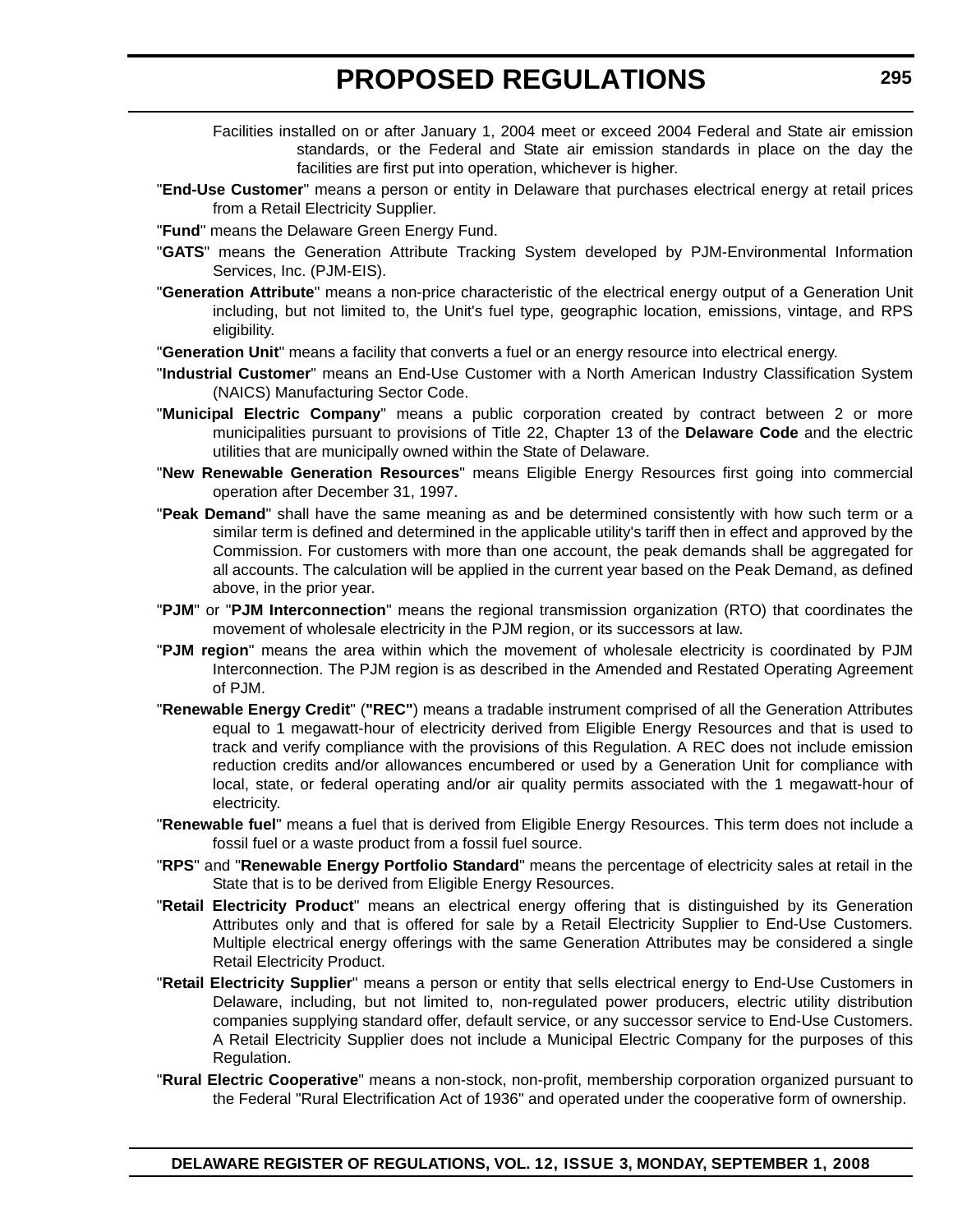- "**Solar Alternative Compliance Payment**" or **"SACP"** means a payment of a certain dollar amount per megawatt-hour, which a Retail Electricity Supplier or Municipal Electric Supplier may submit in lieu of supplying the Minimum Percentage from Solar Photovoltaic required under Section 3.3.4 of this Regulation.
- "**Solar Renewable Energy Credit**" or **"SREC"** means a tradable instrument that is equal to 1 megawatt-hour of retail electricity sales in the State that is derived from Solar Photovoltaic Energy Resources and that is used to track and verify compliance with the provisions of this Regulation.
- "**Total Retail Sales**" means retail sales of electricity within the State of Delaware exclusive of sales to any Industrial Customer with a Peak Demand in excess of 1,500 kilowatts.

#### **11 DE Reg. 1670 (06/01/08)**

#### **2.0 Purpose and Scope**

- 2.1 The benefits of electricity from renewable energy resources accrue to the public at large, and electric suppliers and consumers share an obligation to develop a minimum level of these resources in the electric supply portfolio of the State. The purpose of this Regulation, in support of 26 **Del.C.,** §351 - 363, is to set forth the rules for governing the RPS.
- 2.2 This Regulation shall apply to all retail electricity sales in the State of Delaware except for retail electricity sales of Municipal Electric Companies and retail electricity sales to any Industrial Customer with a Peak Demand in excess of 1,500 kilowatts.
	- 2.2.1 An Industrial Customer with Peak Demand in excess of 1,500 kilowatts may elect to have their load exempt from this Regulation provided that they meet the definitions found in Section 1.1 and:
		- 2.2.1.1 submit a notice to the Commission's Staff including, but not limited to, Name and Address of Industrial Customer, and NAICS Code and load for each account;
			- 2.2.1.1.1 the Commission's Staff shall, within thirty (30) days of receipt of the notice, provide to the Industrial Customer an acknowledgement of the status, exempt or non-exempt, of the Industrial Customer and;
			- 2.2.1.2 submit the Commission's Staff acknowledgement referenced in Section 2.2.1.1.1 of this Regulation to their Retail Electricity Supplier.
	- 2.2.2 For an End-Use Customer with multiple accounts totaling in excess of 1,500 kilowatts within an applicable utility's service territory and served by a single Retail Electricity Supplier, to have their load exempt, the aggregate of their accounts with an NAICS Manufacturing Sector Code must have a Peak Demand of at least 751 kilowatts and they must follow the procedure found in Section 2.2.1.
- 2.3 Any Rural Electric Cooperative that is opted-out of Commission regulation by its membership pursuant to 26 **Del.C.** §223 of the **Delaware Code** shall, for all purposes of administering and applying this Regulation, be treated as a Municipal Electric Company during any period of time the Rural Electric Cooperative is exempt from Commission regulation.
- 2.4 A Rural Electric Cooperative may elect to be exempt from the requirements of this Regulation provided that, on or before June 1, 2006, they:
	- 2.4.1 submit a written notice to the Delaware General Assembly;
	- 2.4.2 submit a written notice to the Commission;
	- 2.4.3 alert their End-Use Customers with notices inserted in two (2) consecutive electricity bills;
	- 2.4.4 offer their End-Use Customers a voluntary program for purchasing renewable energy under competitive rates; and
	- 2.4.5 either contribute to the Delaware Green Energy Fund at levels commensurate with other Retail Electricity Suppliers or create an independent fund separate from the Delaware Green Energy Fund to be used in support of energy efficiency technologies, renewable energy technologies, or demand side management programs, into which they make payments of \$0.178 for each megawatt-hour they sell, transmit, or distribute in the State.
	- **11 DE Reg. 1670 (06/01/08)**

**296**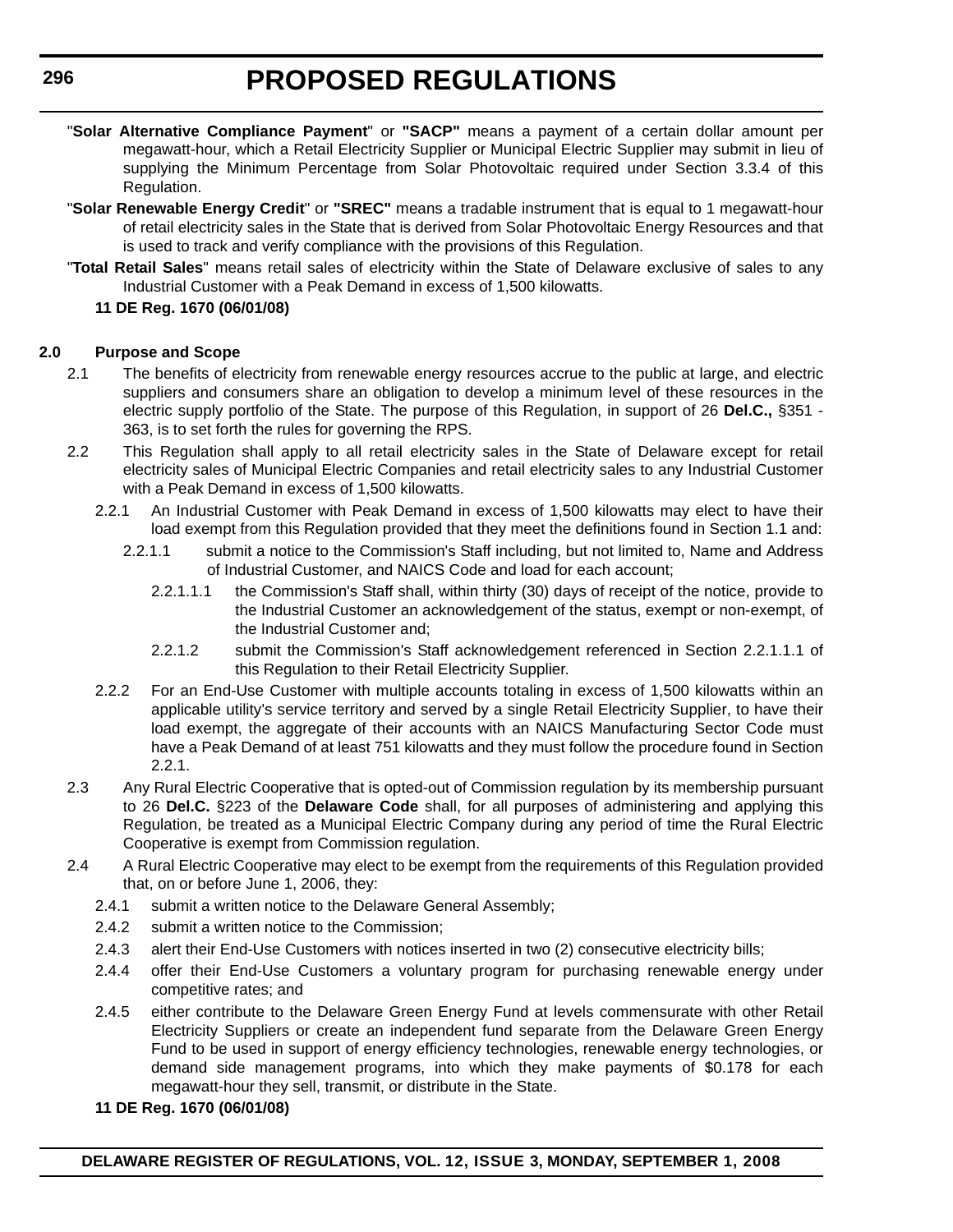#### **3.0 Administration of RPS**

- 3.1 Certifying Eligible Energy Resources:
	- 3.1.1 The Commission through its Staff will certify Generation Units as Eligible Energy Resources based on the definition of Eligible Energy Resources found in Section 1.1 of this Regulation.
	- 3.1.2 Any Generation Unit seeking certification as an Eligible Energy Resource must submit an Application for Certification as an Eligible Energy Resource Under the Delaware Renewable Energy Portfolio Standard (Application) to the Commission. This may include Customer-Sited Generation or a Generation Unit owned or operated by a Municipal Electric Company.
	- 3.1.3 Commission Staff will review the Application and will notify the applicant of its approval as an Eligible Energy Resource or of any deficiencies in their Application within 30 days of receipt. The applicant will have the opportunity to revise their submission, if appropriate.
	- 3.1.4 If Commission Staff finds the Generation Unit to be in compliance with Sections 1.0 and 3.0 of this Regulation, as well as any other applicable Delaware statute; Commission Staff will issue a State of Delaware Certification Number.
	- 3.1.5 Upon receipt of the State of Delaware Certification Number, a Generation Unit will be deemed an Eligible Energy Resource.
	- 3.1.6 Upon designation as an Eligible Energy Resource, the Generation Unit's owner shall be entitled to one (1) Renewable Energy Credit (REC) for each mega-watt hour of energy derived from Eligible Energy Resources other than Solar Photovoltaic Energy Resources. Upon designation as an Eligible Energy Resource, the owner of a Generation Unit employing Solar Photovoltaic Energy Resources shall be entitled to one (1) Solar Renewable Energy Credit (SREC) for each mega-watt hour of energy derived from Solar Photovoltaic Energy Resource. SRECs and RECs will be created and supplied by the PJM-EIS GATS, or its successor at law. Eligible Energy Resources are subject to applicable PJM-EIS GATS rules and shall pay applicable PJM-EIS GATS fees.
		- 3.1.6.1 However, if in the future, the Commission finds that PJM-EIS's GATS is not applicable or not suited to meet the needs or requirements of the RPS, the Commission may establish or participate in another renewable energy tracking system.
	- 3.1.7 RECs or SRECs created by Eligible Energy Resources on or after June 1, 2006 shall be valid to meet retail electricity supplier requirements, subject to Section 3.2.3 of this Regulation.
		- 3.1.7.1 If a Generation Unit is deemed an Eligible Energy Resource under Section 3.1 and the Eligible Energy Resource's GATS account continues to be maintained in good standing, the Eligible Energy Resource may achieve a Delaware designation for RECs or SRECs recorded with PJM-EIS's GATS for the calendar year being traded in GATS at the time of the Commission Staff's approval of the Eligible Energy Resource, but no earlier than June 1, 2006.
	- 3.1.8 An Eligible Energy Resource will remain certified unless substantive changes are made to its operational characteristics. Substantive changes include, but are not limited to changes in fuel type, fuel mix and generator type. An Eligible Energy Resource making substantive changes to its operational characteristics shall notify the Commission of such changes at least 30 days prior to the effective date of such changes. At such time, the Generation Unit shall submit a revised Application, which shall be subject to the process laid out in Section 3.1 of this Regulation.
	- 3.1.9 RECs or SRECs created by an Eligible Energy Resource shall remain valid for compliance, subject to Section 3.2.3 and Section 3.3.3 of this Regulation, even if that Eligible Energy Resource is subsequently decertified for eligibility.
- 3.2 Compliance with RPS
	- 3.2.1 The Total Retail Sales of each Retail Electricity Product sold to End-Use Customers by a Retail Electricity Supplier during any given Compliance Year shall include a minimum percentage of electrical energy sales from Eligible Energy Resources and Solar Photovoltaics as shown in Schedule 1. Any portion of a Retail Electric Supplier's renewable energy supply portfolio for 2007, 2008 and 2009 Compliance Years that is acquired under wholesale renewable energy supply entered into pursuant to the 2005 or 2006 Delaware Standard Offer Services ("SOS") auctions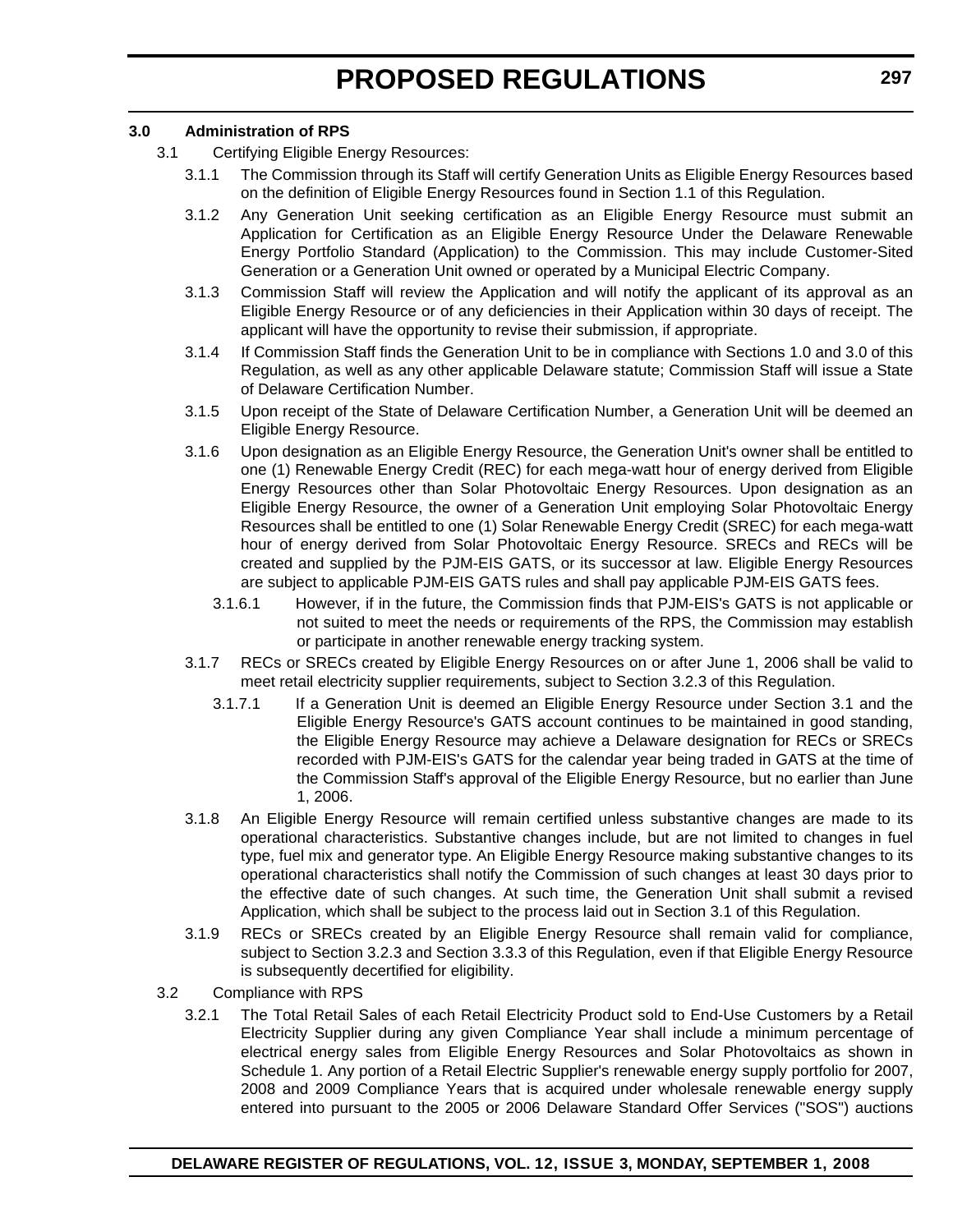shall be subject to the provisions of this Regulation as shown in Schedule 2 below that were in effect on the date of the 2005 or 2006 SOS auction.

| <b>SCHEDULE 1</b> |
|-------------------|
|-------------------|

| <b>Compliance Year (beginning</b><br>June 1st) | <b>Cumulative Minimum Percentage</b><br>from Solar Photovoltaics Energy<br><b>Resources</b> | <b>Minimum Cumulative Percentage</b><br>from Eligible Energy Resources <sup>a</sup> |  |  |
|------------------------------------------------|---------------------------------------------------------------------------------------------|-------------------------------------------------------------------------------------|--|--|
| 2007                                           | $- -$                                                                                       | 2.0%                                                                                |  |  |
| 2008                                           | 0.011%                                                                                      | 3.0%                                                                                |  |  |
| 2009                                           | 0.014%                                                                                      | 4.0%                                                                                |  |  |
| 2010                                           | 0.018%                                                                                      | 5.5%                                                                                |  |  |
| 2011                                           | 0.048%                                                                                      | 7.0%                                                                                |  |  |
| 2012                                           | 0.099%                                                                                      | 8.5%                                                                                |  |  |
| 2013                                           | 0.201%                                                                                      | 10.0%                                                                               |  |  |
| 2014                                           | 0.354%                                                                                      | 11.5%                                                                               |  |  |
| 2015                                           | 0.559%                                                                                      | 13.0%                                                                               |  |  |
| 2016                                           | 0.803%                                                                                      | 14.5%                                                                               |  |  |
| 2017                                           | 1.112%                                                                                      | 16.0%                                                                               |  |  |
| 2018                                           | 1.547%                                                                                      | 18.0%                                                                               |  |  |
| 2019                                           | 2.005%                                                                                      | 20.0%                                                                               |  |  |

a. Minimum Cumulative Percentage from Eligible Energy Resources includes the Minimum Cumulative Percentage from Solar Photovoltaics.

#### **SCHEDULE 2**

| <b>Compliance Year (beginning</b><br><b>Minimum Cumulative Percentage</b> |                                                     | <b>Minimum Cumulative Percentage</b>        |  |
|---------------------------------------------------------------------------|-----------------------------------------------------|---------------------------------------------|--|
| June 1st)                                                                 | from Solar Photovoltaics Energy<br><b>Resources</b> | from Eligible Energy Resources <sup>a</sup> |  |
| 2007                                                                      | --                                                  | 1.00%                                       |  |
| 2008                                                                      | 0.011%                                              | 1.50%                                       |  |
| 2009                                                                      | 0.014%                                              | 2.00%                                       |  |
| 2010                                                                      | 0.018%                                              | 5.00%                                       |  |
| 2011                                                                      | 0.048%                                              | 7.00%                                       |  |
| 2012                                                                      | 0.099%                                              | 8.50%                                       |  |
| 2013                                                                      | 0.201%                                              | 10.00%                                      |  |
| 2014                                                                      | 0.354%                                              | 11.50%                                      |  |
| 2015                                                                      | 0.559%                                              | 13.0%                                       |  |
| 2016                                                                      | 0.803%                                              | 14.5%                                       |  |
| 2017                                                                      | $\overline{1.112\%}$                                | 16.00%                                      |  |
| 2018                                                                      | 1.547%                                              | 18.00%                                      |  |
| 2019                                                                      | 2.005%                                              | 20.00%                                      |  |

a. Minimum Cumulative Percentage from Eligible Energy Resources includes the Minimum Cumulative Percentage from Solar Photovoltaics.

**DELAWARE REGISTER OF REGULATIONS, VOL. 12, ISSUE 3, MONDAY, SEPTEMBER 1, 2008**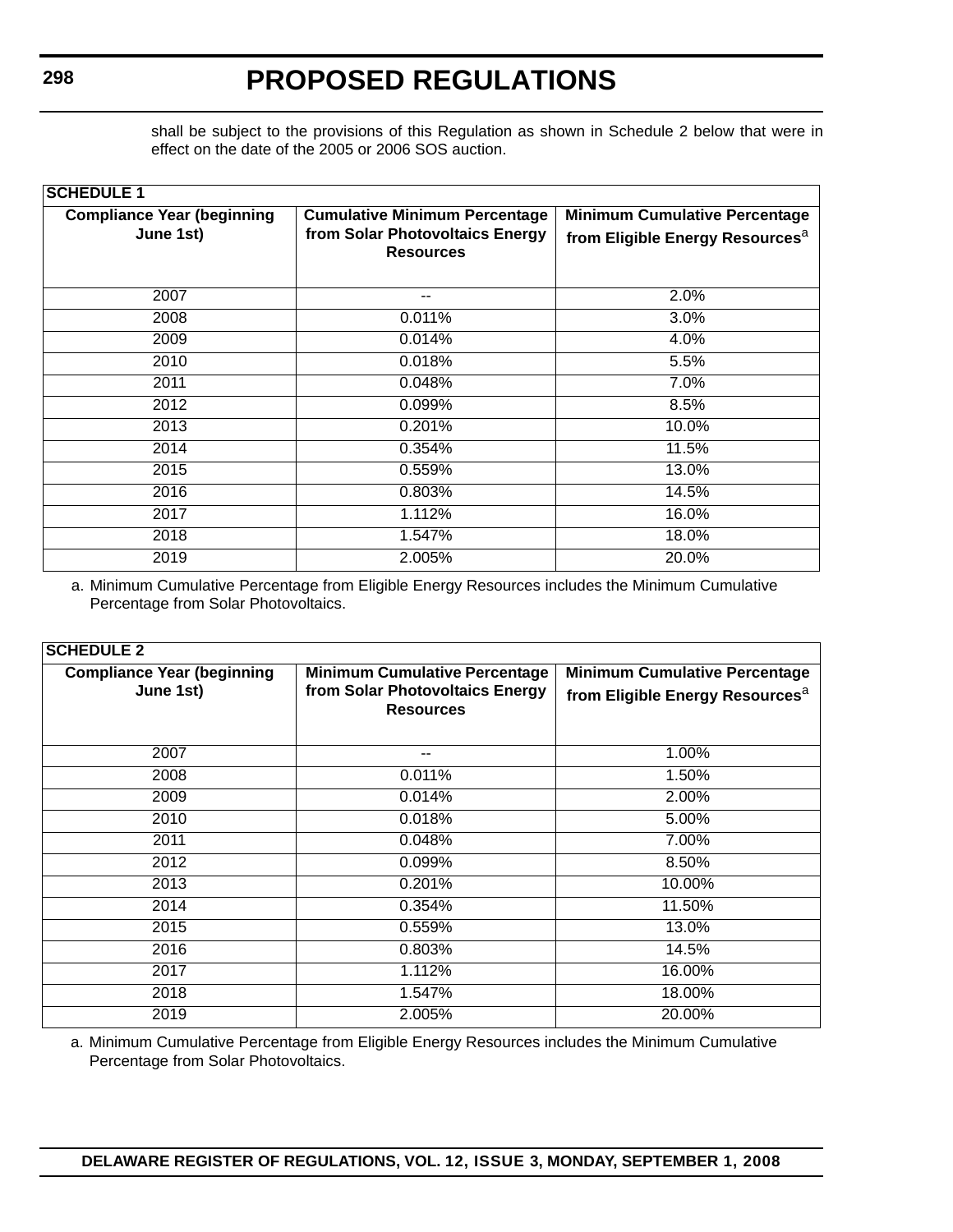- 3.2.2 A Retail Electricity Supplier's compliance with Schedule 1 shall be based on accumulating RECs and SRECs equivalent to the current Compliance Year's Cumulative Minimum Percentage of Total Retail Sales of each Retail Electricity Product sold to End-Use Customers and subject to Section 3.2.3 and, where appropriate, Commission regulations.<sup>1</sup> Such RECs shall be filed annually with the Commission within 120 days following the completion of the Compliance Year.
- 3.2.3 Each Retail Electricity Supplier can provide no more than 1% of each Compliance Year's Total Retail Sales from Eligible Energy Resources operational before December 31, 1997. The remainder of each year's retail sales, up to the required amount as specified in Section 3.2.1 of this Regulation must come from New Renewable Generation resources. In Compliance Year 2020 and for each Compliance Year thereafter, all Eligible Energy Resources used to meet the cumulative minimum percentage requirements set by the Commission rules shall be New Renewable Generation Resources.
- 3.2.4 A Retail Electricity Supplier shall not use RECs used to satisfy another state's renewable energy portfolio requirements for compliance with Schedule 1. A Retail Electricity Supplier may sell or transfer any RECs or SRECs not required to meet this Regulation.
- 3.2.5 On or after June 1, 2006, Eligible Energy Resources may create and accumulate RECs or SRECs for the purposes of calculating compliance with the RPS.
- 3.2.6 Aggregate generation from small Eligible Energy Resources, 100 kilowatts of capacity or less, may be used to meet the requirements of Schedule 1 or Schedule 2, provided that the generators or their agents, on an annual basis, document the level of generation, as recorded by appropriate metering.
- 3.2.7 A Retail Electricity Supplier shall receive 300% credit toward meeting the Minimum Cumulative Percentage from Eligible Energy Resources of Schedule 1 or Schedule 2 of the RPS for energy derived from the following sources installed on or before December 31, 2014:
	- 3.2.7.1 Customer-Sited solar photovoltaic physically located in Delaware; or
	- 3.2.7.2 A fuel cell powered by Renewable Fuels.
- 3.2.8 A Retail Electricity Supplier shall receive 150% credit toward meeting the RPS for wind energy installations sited in Delaware on or before December 31, 2012.
- 3.2.9 A Commission regulated electric company shall receive 350% credit toward meeting the Renewable Energy Portfolio Standards established for energy derived from off-shore wind energy installations sited off the Delaware coast on or before May 31, 2017.
	- 3.2.9.1 To be entitled to 350% credit, contracts for energy and renewable energy credits from such off-shore wind energy installations must be executed by Commission regulated electric companies prior to commencement of construction of such installations.
	- 3.2.9.2 Commission regulated electric companies shall be entitled to such multiple credits for the life of contracts for renewable energy credits from off-shore wind installations executed pursuant to section 3.2.9.
- 3.2.910 A Retail Electricity Supplier shall receive credit toward meeting the RPS for electricity derived from the fraction of eligible landfill gas, biomass or biogas combined with other fuels.
- 3.2.101 Cumulative minimum percentage requirements of Eligible Energy Resources shall be established by Commission rules for Compliance Year 2020 and each subsequent year. In no case shall the minimum percentages established by Commission rules be lower than those required for Compliance Year 2019 in Schedule 1 or Schedule 2. Each of the rules setting such minimum percentage shall be adopted at least two years prior to the minimum percentage being required.

**299**

<sup>1.</sup> The Commission understands the legislation to mean that the Total Retail Sales of *each* Retail Electricity Product sold to End-Use Customers during a given Compliance Year shall include a minimum percentage of SRECs and RECs determined by the current Cumulative Minimum Percentage as defined in Schedule 1 or Schedule 2. The Commission shall, in another proceeding, further define how SRECs and RECs from Green Power products, as that term is defined in Commission Docket Number 49, are to be tracked and utilized for compliance in the RPS.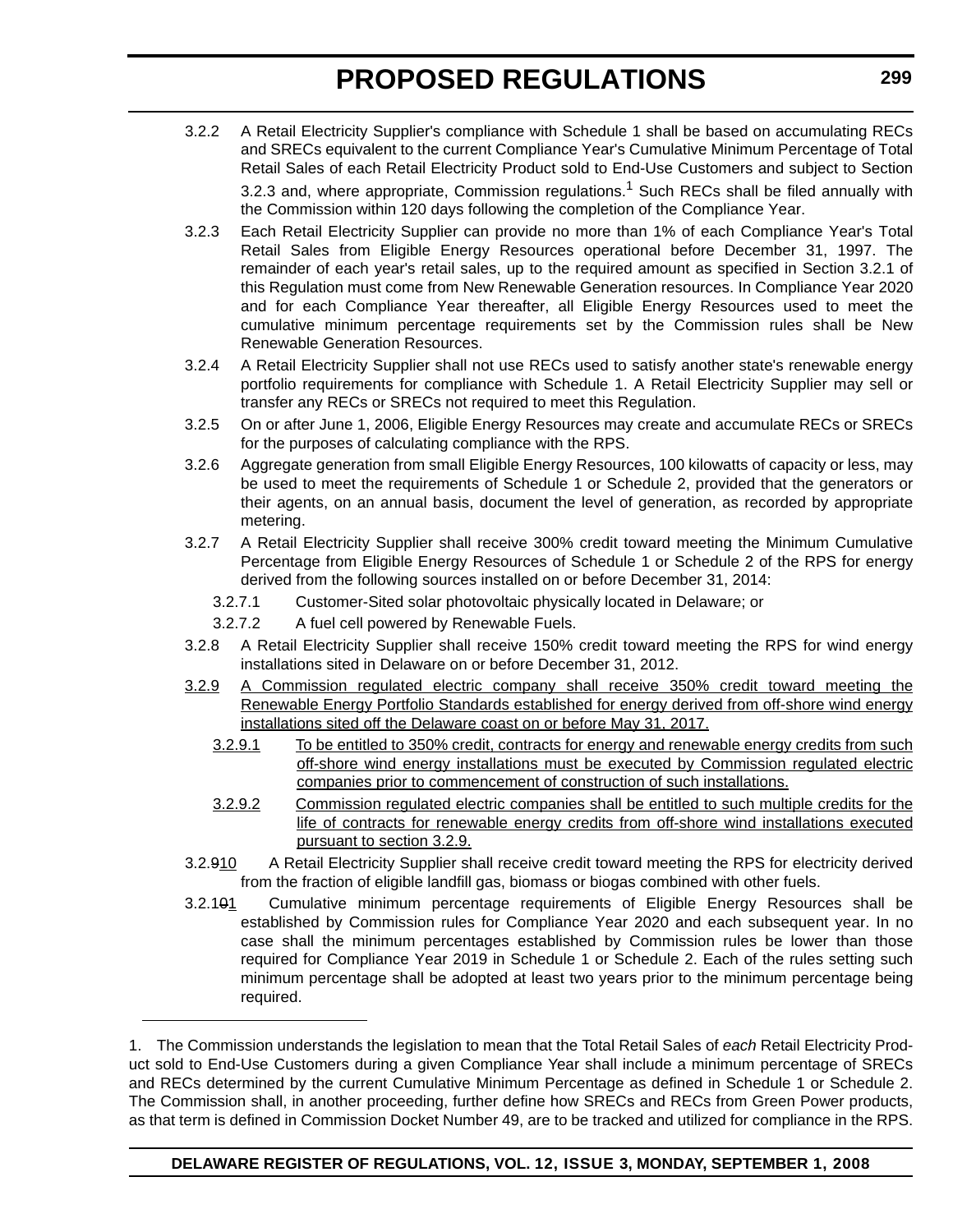- 3.2.112 Beginning in Compliance Year 2010, and in each Compliance Year thereafter, the Commission may review the status of Schedule 1 and Schedule 2 and report to the legislature on the status of the pace of the scheduled percentage increases toward the goal of 20%. If the Commission concludes at this time that the schedule either needs to be accelerated or decelerated, it may also make recommendations to the General Assembly for legislative changes to the RPS.
- 3.2.123 Beginning in Compliance Year 2014, and in each Compliance Year thereafter, the Commission may, in the event of circumstances specified in this subsection and after conducting hearings, accelerate or slow the scheduled percentage increases towards meeting the goal of 20%. The Commission may only slow the increases if the Commission finds that at least 30% of RPS compliance has been met through the ACP or SACP for three (3) consecutive years, despite adequate planning by the Retail Electricity Suppliers. The Commission may only accelerate the scheduled percentage increases after finding that the average price for RECs and SRECs eligible for RPS compliance has, for two (2) consecutive years, been below a predetermined marketbased price threshold to be established by the Commission. The Commission shall establish the predetermined market-based price threshold in consultation with the Delaware Energy Office. Rules that would alter the percentage targets shall be promulgated at least two years before the percentage change takes effect. In no event shall the Commission reduce the percentage target below any level reached to that point.
- 3.3 Verification of Compliance with the RPS
	- 3.3.1 Within 120 days of the end of a compliance year, each Retail Electricity Supplier who has made sales to an End-use Customer in the State of Delaware must submit a completed Retail Electricity Supplier's Verification of Compliance with the Delaware Renewable Energy Portfolio Standard Report (Report) which includes, but is not limited to, evidence of the specified number of SRECs and RECs required for that Compliance Year according to Schedule 1 or Schedule 2 and the Total Retail Sales of each Retail Electricity Product.
	- 3.3.2 SRECs or RECs must have been created by PJM-EIS's GATS, or its successor at law or pursuant to Section 3.1.6.1 of this Regulation.
	- 3.3.3 SRECs or RECs, submitted for compliance with this Regulation, may be dated no earlier than three (3) years prior to the beginning of the current Compliance Year.
	- 3.3.4 In lieu of standard means of compliance with the RPS, any Retail Electricity Supplier may pay into the Fund a SACP or ACP pursuant to the provisions of 26 **Del.C.** §358 or as determined by the State Energy Coordinator of the Delaware Energy Office consistent with 26 **Del.C.** §354 (a).
	- 3.3.5 The Commission Staff shall notify any Retail Electricity Supplier of any compliance deficiencies within 165 days of the close of the current Compliance Year. If the Retail Electricity Supplier is found to be deficient by the Commission Staff, the Retail Electricity Supplier shall be required to pay the appropriate ACP or SACP, according to Section 3.3.4 of this Regulation. All such payments shall be due within 30 days of notification by the Commission Staff. Upon receipt of payment, the Retail Electricity Supplier shall be found to be in compliance for that given year.
	- 3.3.6 All compliance payments, made by the Retail Electricity Supplier, shall be payable to the Delaware Green Energy Fund and sent to the Commission.

### **11 DE Reg. 1670 (06/01/08)**

### **4.0 Recovery of Costs**

- 4.1 A Retail Electricity Supplier may recover, through a non-bypassable surcharge on its supply portion of the bill, actual dollar for dollar costs incurred in complying with the State of Delaware's RPS, except that any compliance fee assessed pursuant to Section 3.3.4 and its subsections of these Rules and Regulation shall be recoverable only to the extent authorized by Section 4.2 of this Regulation.
- 4.2 A Retail Electricity Supplier may recover any ACP or SACP if the payment of an ACP or SACP is the least cost measure to ratepayers as compared to the purchase of RECs and SRECs to comply with the RPS; or if there are insufficient RECs and SRECs available for the Retail Electricity Supplier to comply with the RPS.

### **DELAWARE REGISTER OF REGULATIONS, VOL. 12, ISSUE 3, MONDAY, SEPTEMBER 1, 2008**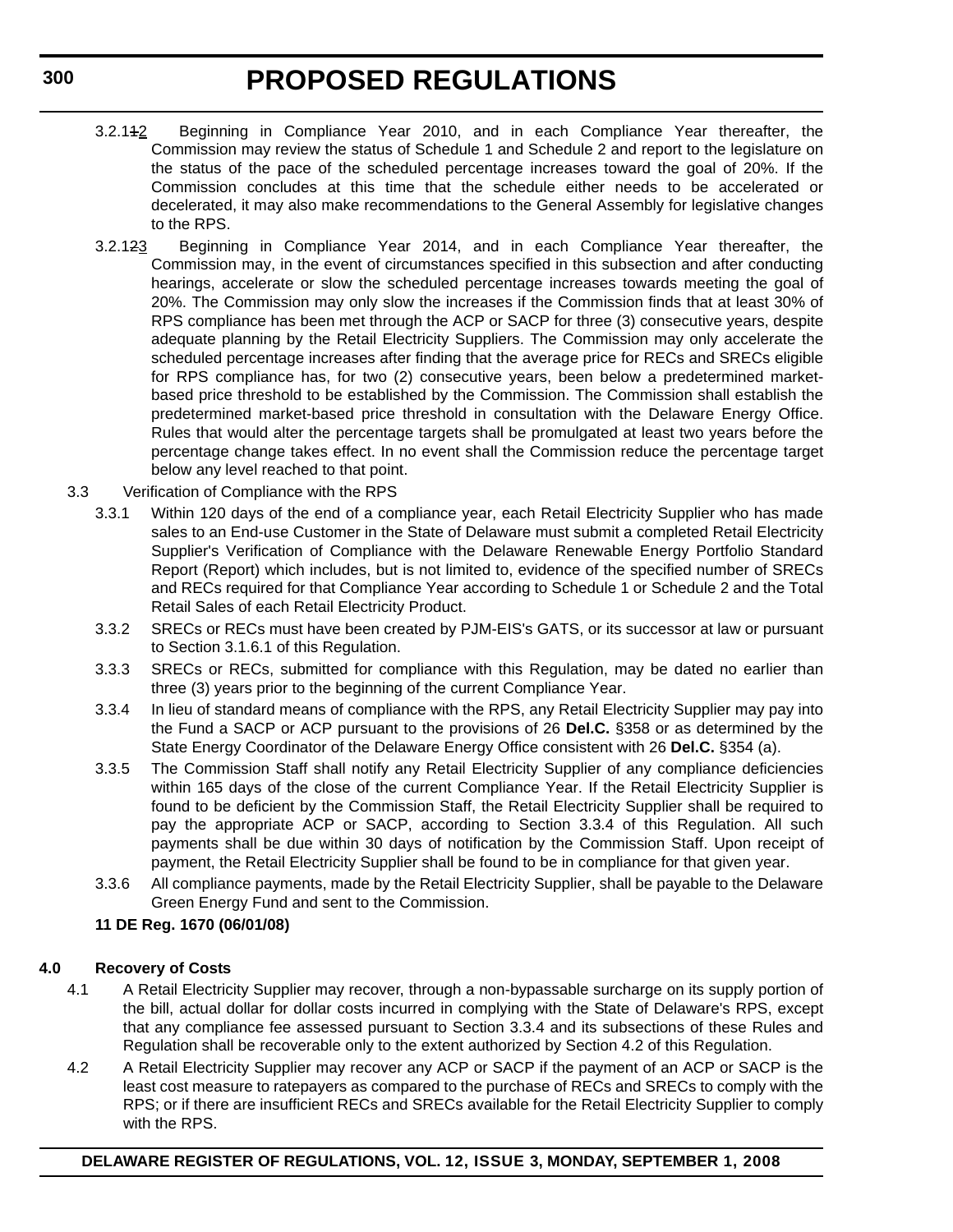- 4.3 Any cost recovered under this section shall be disclosed to customers at least annually on inserts accompanying customer bills.
- 4.4 Special provisions for customers of Public Service Commission regulated electric companies. All costs arising out of contracts entered into by a Commission regulated electric company pursuant to 26 **Del.C.** §1007 (d) shall be distributed among the entire Delaware customer base of such companies through an adjustable non-bypassable charge which shall be established by the Commission. Such costs shall be recovered if incurred as a result of such contracts unless, after Commission review, any such costs are determined by the Commission to have been incurred in bad faith, are the product of waste or out of an abuse of discretion, or in violation of law.
	- **11 DE Reg. 1670 (06/01/08)**

#### **5.0 Other General Rules**

- 5.1 Under Delaware's Freedom of Information Act, 29 **Del.C.** ch. 100, all information filed with the Commission is considered of public record unless it contains "trade secrets and commercial or financial information obtained from a person which is of a privileged or confidential nature." 29 **Del.C.** §10002(d)(2). To qualify as a non-public record under this exemption, materials received by the Commission must be clearly and conspicuously marked on the title page and on every page containing the sensitive information as "proprietary" or "confidential" or words of similar effect. The Commission shall presumptively deem all information so designated to be exempt from public record status. However, upon receipt of a request for access to information designated proprietary or confidential, the Commission may review the appropriateness of such designation and may determine to release the information requested. Prior to such release, the Commission shall provide the entity that submitted the information with reasonable notice and an opportunity to show why the information should not be released.
- 5.2 Any End-Use Customer, Retail Electricity Supplier, Eligible Energy Resource, potential Eligible Energy Resource or other interested party to which this Regulation may apply may file a complaint with the Commission pursuant to the Rules of Practice and Procedure of the Delaware Public Service Commission.
- 5.3 The failure to comply with this Regulation may result in penalties, including monetary assessments, suspension or revocation of eligibility as an Eligible Energy Resource, or other sanction as determined by the Commission consistent with 26 **Del.C.,** §205(a), §217, and §1019.

### **10 DE Reg. 151 (07/01/06)**

**11 DE Reg. 1670 (06/01/08)**

### **[DEPARTMENT OF STATE](http://sos.delaware.gov/default.shtml)**

### **DIVISION [OF PROFESSIONAL REGULATION](http://dpr.delaware.gov/default.shtml)**

### **Controlled Substance Committee**

Statutory Authority: 16 Delaware Code, Section 4731 (16 **Del.C.** §4731)

### **[PUBLIC NOTICE](#page-3-0)**

Consistent with a recent statutory amendment which relocated the Office of Controlled Substances to the Division of Professional Regulation, Department of State, the Secretary of State, in accordance with 29 **Del.C.** Chapter 101 and 16 **Del.C.** §4731, proposes establishment of a Controlled Substance Committee and to amend previously issued controlled substance regulations.

A public hearing was held on March 11, 2008. James L. Collins, Director of the Division of Professional Regulation, conducted the hearing as the designee of the Secretary of State. As a result of the public comment and upon the recommendation of the Director, the Secretary has determined to make both substantive and nonsubstantive revisions to the proposed amendments originally published in the *Delaware Register of Regulations* on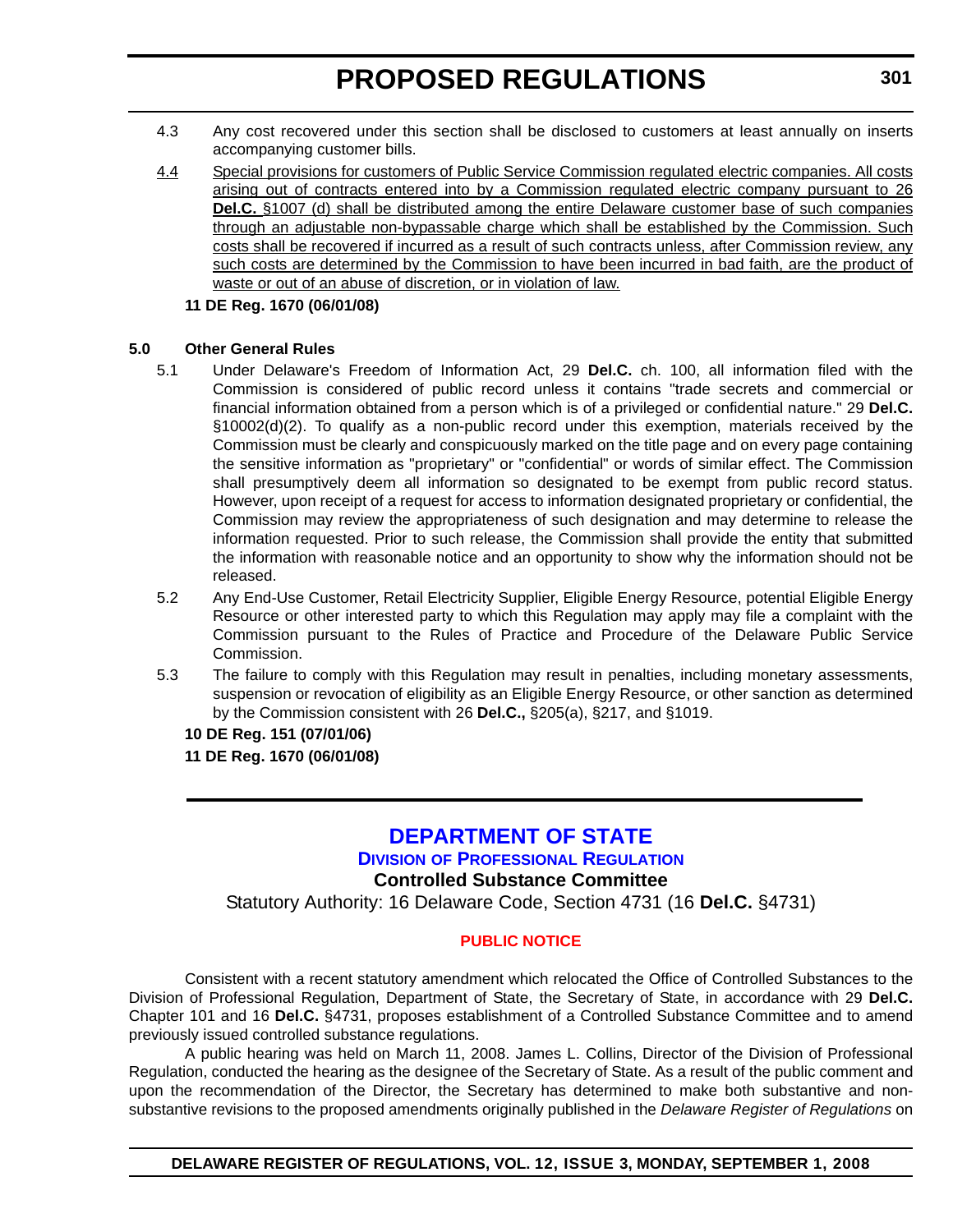**302**

### **PROPOSED REGULATIONS**

### February 1, 2008 at 11 **DE Reg.** 1024

A second public hearing is scheduled for October 20, 2008 at 10:00 a.m. in the second floor conference room A of the Cannon Building, 861 Silver Lake Boulevard, Dover. The Secretary will receive and consider input in writing from any person concerning the proposed regulations. Written comments should be submitted to the Secretary care of the Office of Controlled Substances, Division of Professional Regulation, Cannon Building, 861 Silver Lake Blvd. Suite 203, Dover, DE 19904. The final date to submit written comments shall be at the public hearing. Anyone wishing to obtain a copy of the proposed regulations or to make comments at the public hearing should contact Office of Controlled Substances at the above address or by calling (302) 744-4500.

The Secretary will consider promulgating the proposed regulations immediately following the public hearing.

### **Uniform Controlled Substances Act Regulations**

(Adopted by the Secretary of Health and Social Services pursuant to 16 **Del.C.** §4731 effective February, 1973 amended July 8, 1974, May 27, October 30, 1975, September 27, 1976, February 1, 1983, July 1, 1985, January 28, 1987, March 5, 1992, and August 29, 1995.)

### **1.0 Adoption of Federal Regulations**

To the extent consistent with 16 **Del.C.** Ch. 47, regulations promulgated by the Federal Government pursuant to the Federal Comprehensive Drug Abuse Prevention and Control Act of 1970, and in effect as of this date, are adopted as a part of these regulations. Readopted October 30, 1975.

### **1.0 Controlled Substance Advisory Committee**

- 1.1 The Controlled Substance Advisory Committee (hereafter designated as "the Committee") has a primary objective to promote, preserve and protect the public health, safety and welfare by regulating and monitoring controlled substance use and abuse through a program of registration, inspection, investigation and education. The Committee regulates by registering prescribers, dispensers, manufactures, distributors, clinics, researchers and other controlled substance registrants (i.e. – dog handler). Among its functions, the Committee issues and renews licenses; and makes recommendations to the Secretary of State of new or amended controlled substance regulations and disciplinary actions of registrants who violate the law. (16 **Del.C.** § 4700 to the end)
- 1.2 The Committee shall consist of 9 members: one physician, one dentist, one podiatrist, one veterinarian, one nurse practitioner, two pharmacists, one physician assistant and one public member. The Secretary of State will be provided recommendations for appointments to the Committee from the associated licensing Boards. Members shall have engaged in the prescribing, dispensing or storing of controlled substances for at least 5 years except for the public member. The public member will be appointed by the Secretary of State or their designee.
- 1.3 Each Committee member shall serve a term of three years and may succeed themselves for one additional term. A Committee member whose appointment has expired remains eligible to participate in Committee proceedings unless replaced by their respective regulatory board.
- 1.4 The Committee shall hold regularly scheduled meetings at least four times a calendar year and at other times the Committee considers necessary at the request of a majority of the members. A president and vice-president shall be elected by the members annually.
- 1.5 The conduct of all hearings and issuance of orders shall be in accordance with the procedures established pursuant to this section, Chapter 101 of Title 29, section 8735 of Title 29, and sections 4731 through 4736 of Title 16.
- 1.6 The Drug Control Administrator for the Division of Professional Regulation, who is an ex officio member of the Committee without a vote, is responsible for the performance of the regular administrative functions of the Committee and other duties as the Committee may direct.
- 1.7 A majority of members shall constitute a quorum, and no action shall be taken without the affirmative vote of at least 5 members. Any member who fails to attend 3 consecutive meetings, or who fails to attend at least half of all regular business meetings during any calendar year, shall automatically upon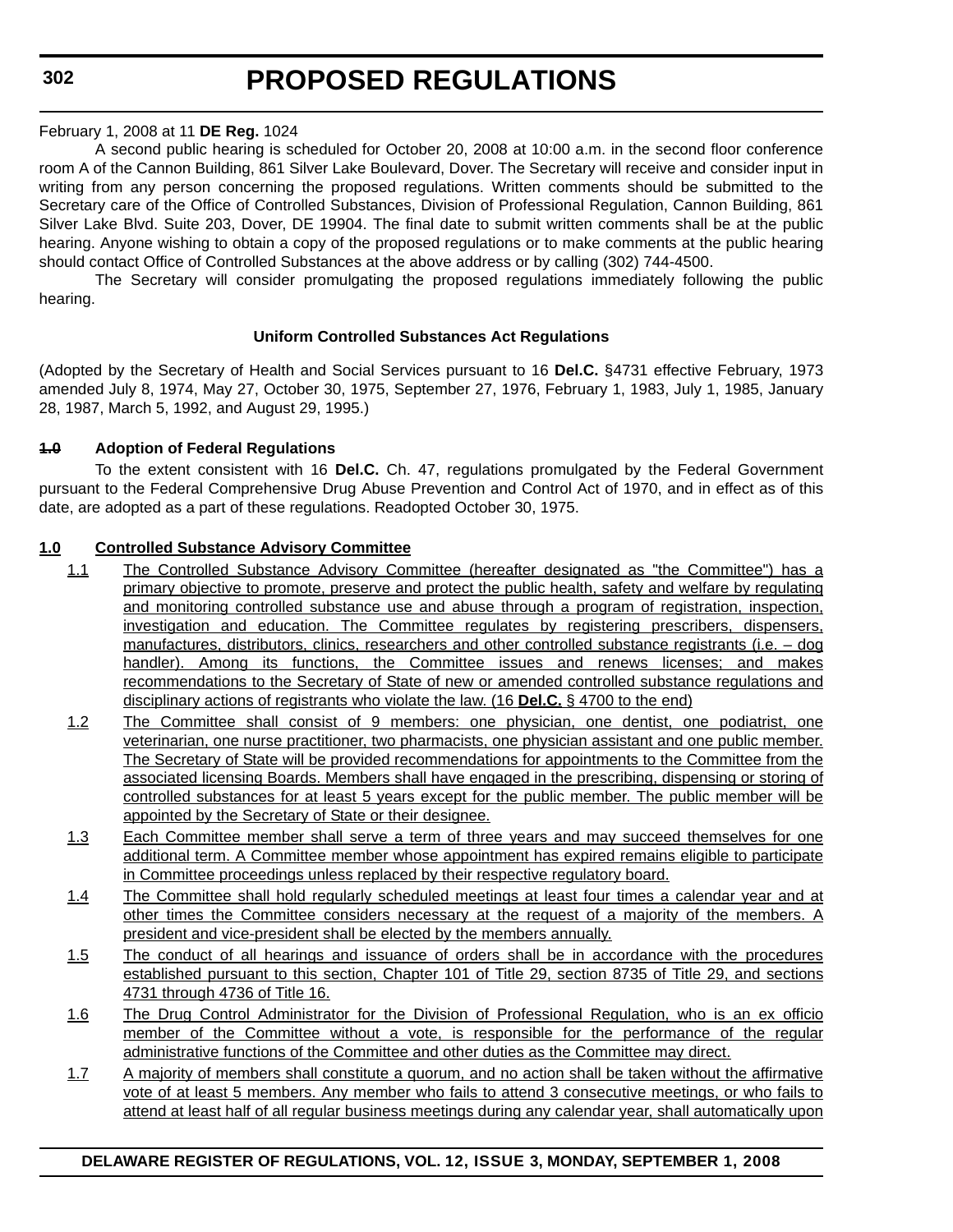such occurrence be deemed to have resigned from office and a replacement shall be appointed by the Secretary of State.

1.8 Minutes of all meetings shall be maintained by the Division of Professional Regulation. A record from which a verbatim transcript can be prepared shall be made of all hearings where evidence is presented. The expense of preparing any transcript shall be borne by the person requesting it.

### **2.0 Requirements**

- 2.1 Registration shall be on a biennial basis upon forms supplied by the Division of Professional Regulation and/or Secretary of State for that purpose. A separate registration is required at each principal place of business or professional practice where controlled substances are manufactured, distributed, dispensed, or kept for research substances are manufactured, distributed, dispensed, or kept for research or analysis. Out-of-State registrants who dispense or distribute controlled substances to patients or facilities in Delaware are required to obtain a registration.
- 2.2 Revocation and Suspension
	- 2.2.1 Revocation of registration by the Federal Government will result in automatic revocation of the State registration.
	- 2.2.2 Proceedings for denying, suspending or revoking a registration shall be held before the Committee. The Committee will forward their recommendation in writing to the Secretary of State for his/her review and decision. Persons complained against may appear personally or by counsel, and may produce any competent evidence in their behalf in answer to the alleged violation. Such proceedings shall be tape recorded.
	- 2.2.3 Whenever a registration is denied, suspended, or revoked by the Secretary of State, the Secretary of State or his/her designee will reduce in writing his**/**her findings and rulings, and the reasons therefore, and forward them to the persons complained against within 15 days of receiving the written recommendation of the Committee. This provision shall in no way stay any such denial, suspension, or revocation. The Secretary of State's decision is final and conclusive. A person aggrieved may file an appeal as provided in 16 **Del.C.** §4786.

### **3.0 Records and Inventory**

### 3.1 Requirements

- 3.1.1 Practitioners authorized to prescribe or dispense controlled substances shall maintain a record with the following information:
	- 3.1.1.1 Name and address of patient
	- 3.1.1.2 Date prescribed
	- 3.1.1.3 Name, strength**,** refills authorized and amount of medication.
- 3.1.2 Other records required by 21 **CFR** 1300 to end of 1316. The information for prescribed controlled substances may be kept either in a log or on patient records provided such records or logs are made available for inspection. The information for dispensed controlled substances must be maintained in a separate log. at least 8 by 11 inches in dimension. Entries must include the date dispensed, name and address of the patient, name and strength of medication, and amount dispensed.
- 3.1.3 Other persons registered to manufacture, distribute, or dispense controlled substances shall maintain a record with the following information:
	- 3.1.3.1 Amount received or distributed.
	- 3.1.3.2 Names, addresses and dates regarding these transactions.
	- 3.1.3.3 Other records required by 21 **CFR** 1300 to the end of 1316.
- 3.2 Accountability Audits
	- 3.2.1 Pharmacies Accountability audits in pharmacies will be accomplished through a review of invoices, prescription files, other records required by 21 **CFR** 1300 to the end of 1316.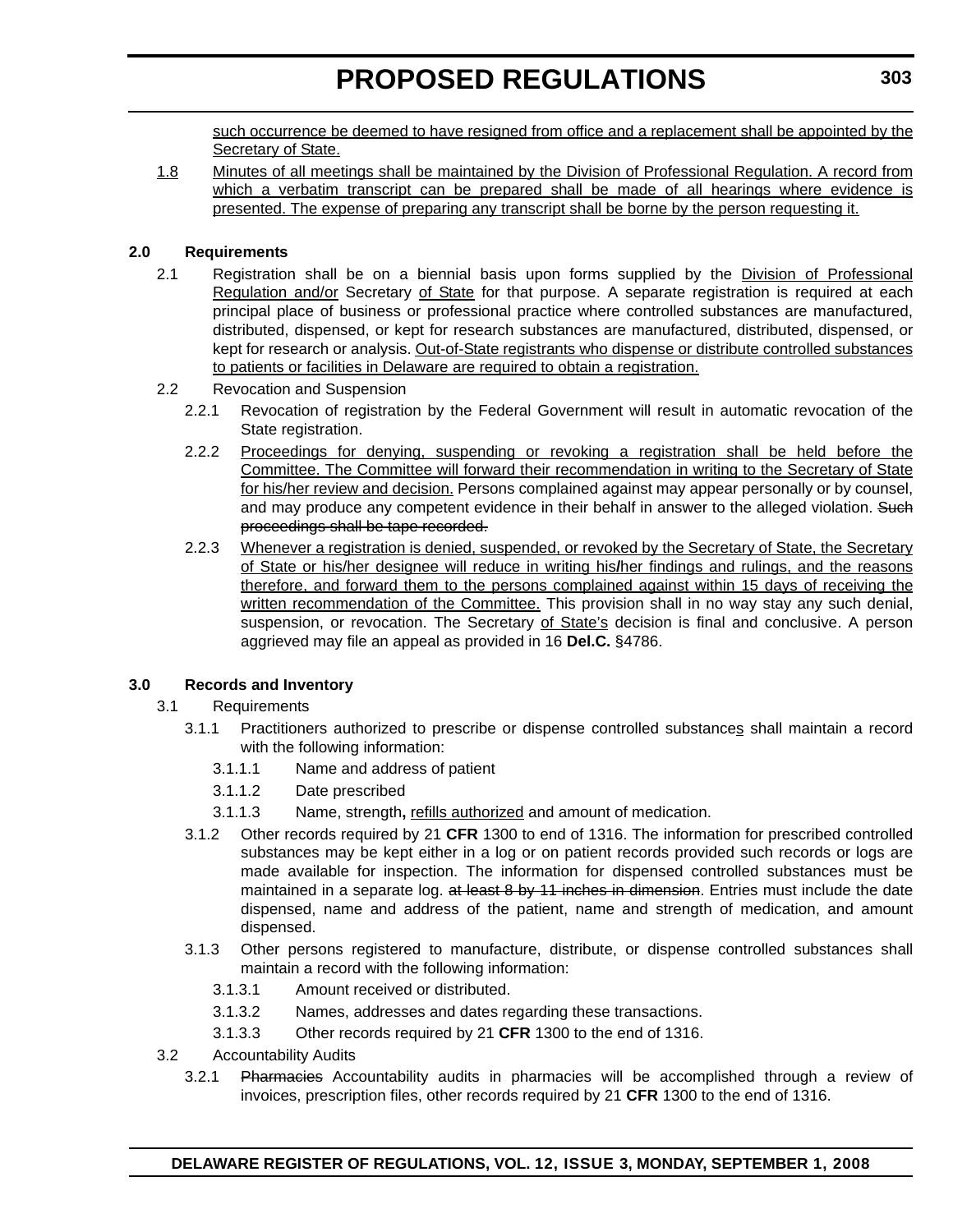- 3.2.2 Medical, dental and veterinary Accountability audits of medical, dental and veterinary registered practitioners will be accomplished through a review of records to be kept by paragraph 3.2.4 3.1 of this section.
- 3.2.3 Manufacturers and distributors Accountability audits of registered manufacturers and distributors (including wholesalers) will be accomplished through a review of invoices received and distributed and other records required by 21 CFR 1300 to the end of 1316.
- 3.3 Final inventory
	- 3.3.1 Pharmacies. Whenever the pharmacist in charge of a pharmacy in the State of Delaware leaves his position, a complete inventory of all medication covered by 16 **Del.C.**, Ch. 47 will be taken by the present and prospective pharmacist-in-charge. A copy of such inventory will be sent to the Office of Controlled Substances Narcotics and Dangerous Drugs and another copy retained on the premises.

For the purpose of this regulation, the "pharmacist-in-charge" is a pharmacist registered with the State Board of Pharmacy and who is responsible for the prescription department of the registrant.

- 3.3.2 Medical, dental and veterinary. Medical, dental and veterinary **Registered** practitioners who cease legal existence or discontinue business or professional practice shall notify the Office of Narcotics and Dangerous Drugs Controlled Substances promptly of such fact, and shall provide the Office with an inventory of controlled substances on hand.
- 3.4 Retention of Records
	- 3.4.1 All records required by this Regulation must be retained for a period of at least two (2) years.

### **4.0 Prescriptions**

- 4.1 Definitions. As used in this section:
	- 4.1.1 The term **"Act"** means the Controlled Substance Act, 16 **Del.C.,** Ch. 47.
	- 4.1.2 The term "individual practitioner" means physician, dentist, veterinarian, podiatrist, nurse practitioner, physician assistant or other individual, licensed, registered, or otherwise permitted, by the United States or the State of Delaware to prescribe, dispense or store a controlled substance in the course of professional practice but does not include a pharmacist, a pharmacy, or an institutional practitioner.
	- 4.1.3 The term "pharmacist" means any pharmacist licensed by the State of Delaware to dispense controlled substances and shall include any other person (e.g. pharmacist intern) authorized by the State of Delaware to dispense controlled substances under the supervision of a pharmacist licensed by this State.
	- 4.1.4 The term "prescription" means an order for medication which is dispensed to or for an ultimate user but does not include an order for medication which is dispensed for immediate administration to the ultimate user. (e.g., an order to dispense a drug to a bed patient for immediate administration in a hospital is not a prescription.)
	- 4.1.5 The terms "register" and "registered" refer to registration required by 16 **Del.C.** §4732.
- 4.2 Persons Entitled to Issue Prescriptions
	- 4.2.1 A Prescription for a controlled substance may be issued only by an individual practitioner who is:
		- 4.2.1.1 Authorized to prescribe controlled substances by the jurisdiction in which he is licensed to practice his profession; and
		- 4.2.1.2 Either registered or exempt from registration pursuant to 16 **Del.C.** §4732.
	- 4.2.2 A verbal prescription for a controlled substance may only be communicated to a pharmacist or pharmacy intern by the prescriber. Prescriptions for controlled substances communicated by an employee or agent of the prescriber are not valid.
	- 4.2.3 Written prescriptions for controlled substances may be transmitted via facsimile by a practitioner or by the practitioner's authorized agent to a pharmacy only when the transmission complies with 21 **CFR** 1306.11, 1306.21 and 1306.31.
- 4.3 Purposes of Issue of Prescription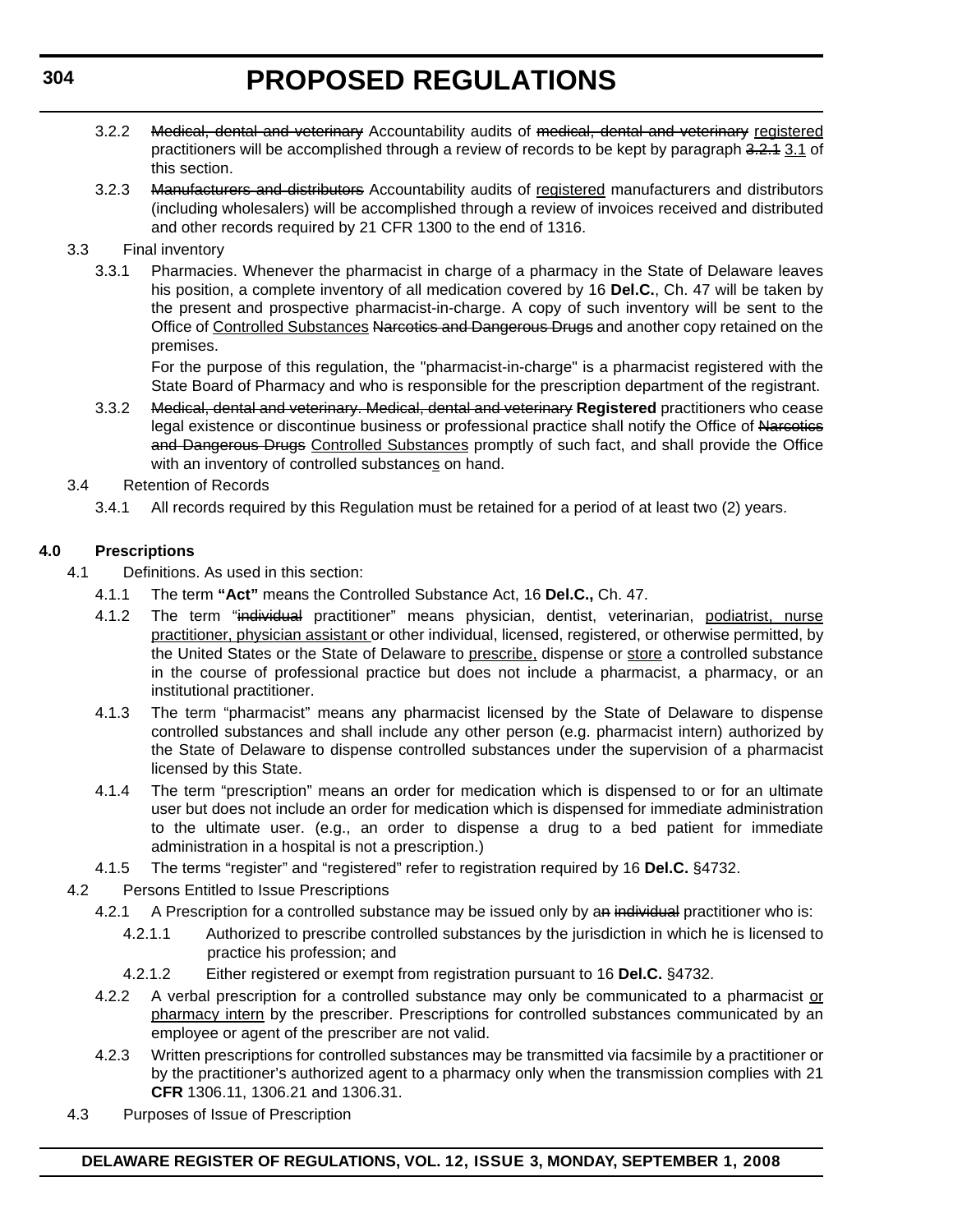- 4.3.1 A prescription for a controlled substance to be effective must be issued for a legitimate medical purpose by an individual practitioner acting in the usual course of his their professional practice. The responsibility for proper prescribing and dispensing of controlled substances is upon the prescribing practitioner, but a corresponding responsibility rests with the pharmacist who fills the prescription. An order purporting to be a prescription not issued in the usual course of professional treatment or in legitimate and authorized research is not a prescription within the meaning and intent of §4738 of the Act and the person knowingly filling such a purported prescription, as well as the person issuing it shall be subject to the penalties provided for violation of the provisions of law relating to controlled substances.
- 4.3.2 A prescription may not be issued in order for an individual practitioner to obtain controlled substances for supplying the individual practitioner for the purpose of general dispensing to patients.
- 4.3.3 A prescription may not be issued for the dispensing of narcotic drugs listed in any schedule to a narcotic drug dependent person for the purpose of continuing his dependence upon such drugs, unless otherwise authorized by law.
- 4.4 Manner of Issuance of Prescriptions. All prescriptions for controlled substances shall be dated and signed on the day when issued and shall bear the full name and address of the patient, and the name, address, telephone number and registration number of the practitioner. A practitioner may sign a prescription in the same manner as he would sign a check or legal document (e.g. J.H. Smith or John H. Smith). When an oral order is not permitted, prescriptions shall be written with ink or indelible pencil or typewriter and shall be manually signed by the practitioner. The prescriptions may be prepared by a secretary or agent for the signature of a practitioner but the prescribing practitioner is responsible where the prescription does not conform in all essential respects to the law and regulations. A corresponding liability rests upon the pharmacist who fills a prescription not prepared in the form prescribed by these regulations. Each written prescription shall have the name of the practitioner stamped, typed, or hand-printed on it, as well as the signature of the practitioner.
- 4.5 Persons Entitled to fill Prescriptions. A prescription for controlled substances may only be filled by a pharmacist acting in the usual course of his professional practice and either registered individually or employed in a registered pharmacy or by a registered institutional practitioner.
- 4.6 Dispensing Narcotic Drugs for Maintenance Purposes. No person shall administer or dispense narcotic drugs listed in any schedule to a narcotic drug dependent person for the purpose of continuing his dependence except in compliance with and as authorized by Federal law and regulation.
- 4.7 Emergency Dispensing of Schedule II Substances. In an emergency situation a pharmacist may dispense controlled substances listed in Schedule II upon receiving oral authorization of a prescribing individual practitioner, provided that the procedures comply with Federal law and regulation.
- 4.8 Expiration of Prescription.
	- 4.8.1 Prescriptions for controlled substances in Schedules II and III will become void unless dispensed within seven (7) days of the original date of the prescription or if unless the original prescriber authorizes the prescription past the seven (7) day period. Such prescriptions cannot be written nor dispensed for more than 100 dosage units or a 31 day supply whatever is the greater at one time. As an exception to dosage limitations set forth in this subparagraph, and in accordance with 21 **CFR** Section 1306.1(b), prescriptions for controlled substances in Schedule II for patients either having a medically documented terminal illness or patients in Long Term Care Facilities (LTCF), may be filled in partial quantities, to include individual dosage units. For each partial filling, the dispensing pharmacist shall record on the back of the prescription (or another appropriate record, uniformly maintained, and readily retrievable) the date of the partial filling, quantity dispensed, remaining quantity authorized to be dispensed and the identification of the dispensing pharmacist. The total quantity of Schedule II controlled substances dispensed in all partial fillings must not exceed the total quantity prescribed.
	- 4.8.2 Schedule II prescriptions for terminally ill or LTCF patients, shall be valid for a period not to exceed 60 days from the issue date unless sooner terminated by the discontinuance of the medication.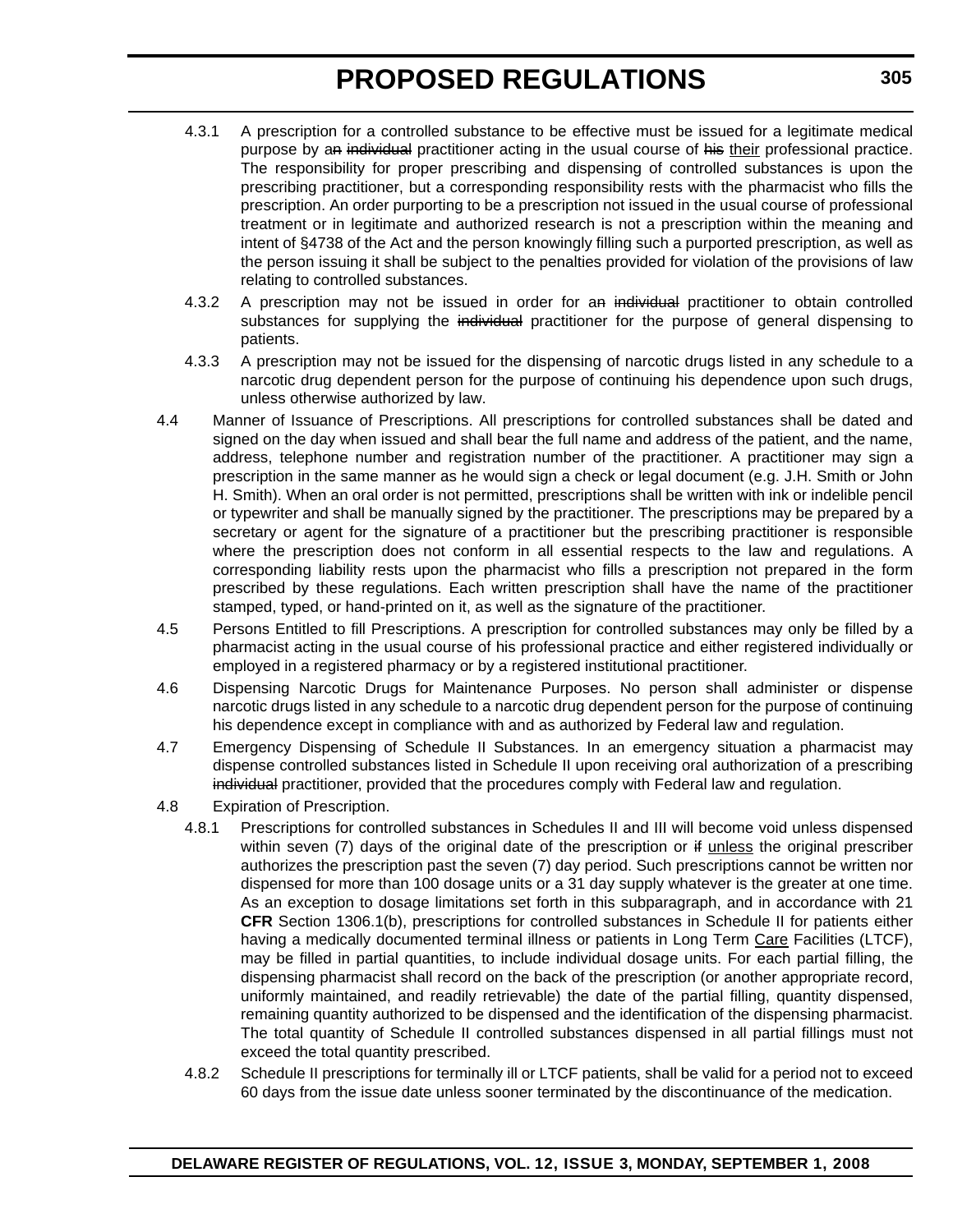- 4.9 Mail Order Prescription. Before dispensing prescriptions for Schedules II, III, IV, V controlled substances by mail, the registrant and/or the pharmacist-in-charge must assure that the prescription is valid and written by a prescriber properly registered with the Federal Government. Such verification may be made either in writing or orally.
- 4.10 Pursuant to authority granted by 16 **Del.C.** §4732 the Secretary of State finds that waiver of the registration requirements contained in that section as to non-resident physicians or dentists practitioners is consistent with the public health and safety subject to the conditions contained in this regulation. Pharmacists may dispense controlled substances pursuant to a prescription written by a non-resident physician or dentist practitioner (who is not registered under 16 **Del.C.** Ch. 47) provided that:
	- 4.10.1 The pharmacist must establish that the non-resident physician or dentist practitioner is properly registered to prescribe controlled substances under Federal Law. The pharmacist may keep a record which contains the name and address of the non-resident physician or dentist practitioner, his Federal registration number, and the name and address of the source of the registration data.
	- 4.10.2 The pharmacist must verify the identification of the bearer of the prescription by reference to a driver's license or some other identification which contains the bearer's photograph, and must keep a record of such person. The pharmacist and/or an employee under his/her direct supervision must verify the identification of the bearer and receiver of the controlled substance prescription by reference to valid photographic identification and record the unique number associated with the valid photographic identification as part of the prescription record. For the purposes of this section, a valid photographic identification is limited to the following:
		- 4.10.2.1 A valid Delaware motor vehicle operator's license which contains a photograph of the person presenting the prescription - record the license number listed on the license as part of the prescription record.
		- 4.10.2.2 A valid Delaware identification card which contains the photograph of the person presenting the prescription - record the identification number listed on the card as part of the prescription record.
		- 4.10.2.3 A valid United States passport.
		- 4.10.2.4 A valid passport or motor vehicle operator's license or state identification card of another state, territory or possession of the United States or a foreign country only if it:
			- 4.10.2.4.1 Contains a photograph of the person presenting the prescription:
			- 4.10.2.4.2 Is encased in tamper-resistant plastic or is otherwise tamper-resistant.
			- 4.10.2.4.3 Identifies the date of birth of the person presenting the prescription and has an identification number assigned to the document which can be recorded as part of the prescription record.
	- 4.10.3 The pharmacist must establish that the name of the non-resident physician or dentist practitioner does not appear on the list kept by the Office of Narcotics and Dangerous Drugs of the Division of Public Health Controlled Substances of those non-resident physicians and dentists practitioners to whom the waiver granted by this regulation does not apply.
		- 4.10.3.1 The waiver of the registration requirement provided by the registration shall not apply to non-resident physicians and dentists practitioners determined by the Narcotics and Dangerous Drugs of the Division of Public Health Office of Controlled Substances to have acted in a manner inconsistent with the Public Health and Safety. and Safety, and the Office of Narcotics and Dangerous Drugs The Office of Controlled Substances shall maintain a list of those non-resident physicians and dentists practitioners found by them to have so acted. Pharmacists shall not honor the prescriptions of non-resident physicians and dentists practitioners whose names appear on that list unless such non-resident physicians and dentists practitioners have registered pursuant to the provisions of 16 **Del.C.** §4732.
- 4.11 Except when dispensed directly by a practitioner other than a pharmacy to an ultimate user, no Schedule V cough preparation containing codeine, dilaudid or any other narcotic cough preparation

### **DELAWARE REGISTER OF REGULATIONS, VOL. 12, ISSUE 3, MONDAY, SEPTEMBER 1, 2008**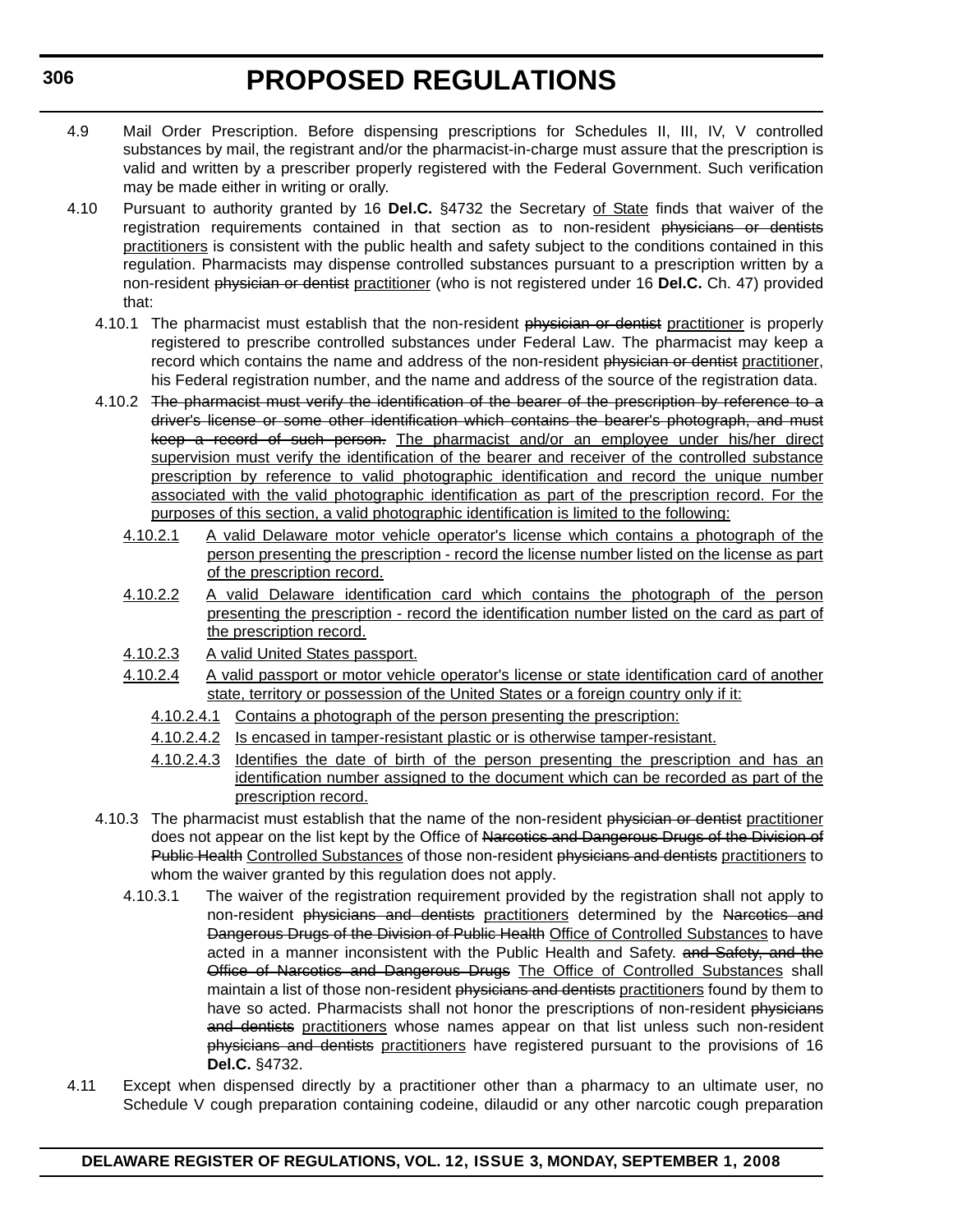may be dispensed without the written or oral prescription of a practitioner. effective date January 1, 1974.

4.12 The pharmacist or an employee under his/her supervision must verify the identity of the person receiving a dispensed controlled substance at the time it is transferred to that person. A driver's license or a similar document containing a photograph and the name and address of the person is an acceptable document. The name and address of the person should be recorded on either the prescription or patient's profile. The pharmacist or employee is not required to follow this procedure for each transaction if the identify of the person is clearly established by visual recognition. In those cases, the information shall be recorded at least once. The pharmacist and/or an employee under his/her supervision must also verify the identity of the person receiving a dispensed controlled substance at the time it is transferred to that person. The manner in which valid photographic identification is verified and recorded shall be the same as provided in 4.10.2.

### **5.0 Security and Disposal**

### 5.1 Security

- 5.1.1 Schedule II Substances Storage
	- 5.1.1.1 Pharmacies and medical, dental and veterinary practitioners must store Schedule II controlled substances in a burglar resistant type safe or GSA Class 5 grade steel cabinet or their equivalent. If the safe weighs less than 750 pounds, it must be bolted, cemented, or secured to the wall or floor in such a way that it cannot be readily removed. Other types of substantially construed, securely locked cabinets or drawers are acceptable provided that the room, storage area or areas shall be provided with electronic intrusion detection equipment to all sections of the said area or areas where Schedule II controlled substances are stored, so as to detect four-step movement (as defined in Section 12.8 of U.L. Standards 681).
		- 5.1.1.1.1 The aforementioned electronic intrusion detection equipment shall be installed using equipment that must be U.L. approved and listed. The said system must be capable of transmitting a local alarm to an outside audible device that shall comply with U.L. Standard 4.64.
		- 5.1.1.1.2 A local alarm connection shall not be permitted if the controlled substance premise is located more than 400 feet from a public roadway. If said controlled substances premise is more than 400 feet from public roadway or found to be within a location where such an alarm would not be effective, then the alarm system on said controlled substances premises shall transmit an alarm signal to a certified station or directly into a law enforcement agency that has 24-hour monitoring capabilities.
		- 5.1.1.1.3 The Secretary of State may require additional security requirements if either he/she deems it necessary as a result of excessive diversion of controlled substances.
		- 5.1.1.1.4 Definitions: Four-step movement 12.8 The system shall respond to the movement of a Four-step person walking not more than four consecutive steps at a rate of one step per second. Such Four-step movement shall constitute a "trial", and a sufficient number of detection units shall be installed so that, upon test, an alarm will be initiated in at least three out of every four consecutive "trials" made moving progressively through the protective area.
	- 5.1.1.2 Safes, cabinets or drawers containing Schedule II controlled substances must be kept locked at all times. They may be opened only by the practitioner or by the pharmacist-in charge or other designees, who must be licensed medical professionals.
	- 5.1.1.3 Practitioners who store no more than 400 total dosage units of Schedule II substances are not required to comply with the safe or alarm requirements of the Regulation. However, their Schedule II controlled substances must be stored in securely locked, substantially constructed cabinets.
	- 5.1.1.4 Controlled substances listed in Schedules III, IV and V shall be stored in a securely locked, substantially constructed cabinet. Pharmacies may disperse such substances in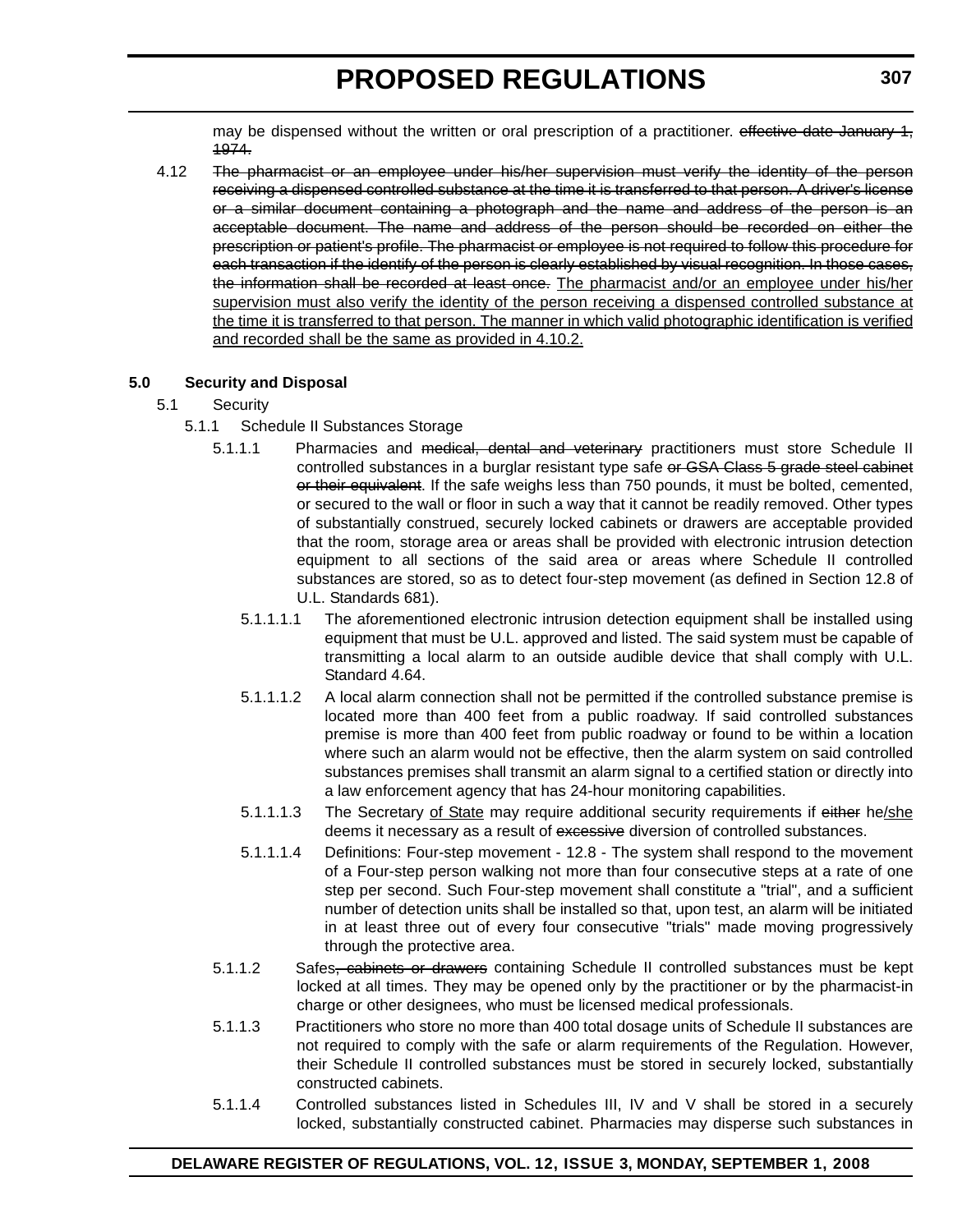Schedule III, IV and V throughout the stock of non-controlled substances in such a manner as to obstruct the theft or diversion of the controlled substances. The immediate area in a pharmacy containing dispersed, controlled drugs must be secured in a manner approved by the Office of Controlled Substances Narcotics and Dangerous Drugs which will prevent entry by unauthorized persons. The keys to such area shall at all times be carried by a pharmacist. The doors shall be locked whenever the area is not directly under the supervision of a pharmacist or a responsible person designated by the pharmacist.

- 5.1.2 Pharmacies.
	- 5.1.2.1 Schedule II controlled substances kept in areas other than prescription areas in pharmacies must be placed in safes, cabinets or drawers of the type described above. These must be kept locked at all times and may be opened only by the pharmacist-incharge or his designee, who must also be a registered pharmacist.
	- 5.1.2.2 Schedule III through V controlled substances kept in areas other than prescription areas in pharmacies must be kept in adequately locked enclosures. They may be opened only by the pharmacist-in-charge, or his designees, who must be licensed pharmacists.
- 5.1.3 Report of Loss or Theft. Registrants shall notify the Office of Narcotics and Dangerous Drugs of the Division of Public Health Controlled Substances, of any theft or significant loss of any controlled substances, or of any prescription blanks, upon the discovery of such loss or theft. In addition, registrants shall complete the Federal forms regarding such loss or theft, one copy of which must be filed with the Office of Narcotics and Dangerous Drugs Controlled Substances.
- 5.1.4 Hypodermic syringes and needles must be secured in an area only accessible to personnel authorized under 16 **Del.C.** Ch. 47 to dispense such items.
- 5.2 Disposal
	- 5.2.1 Controlled Substances. Any registrant in possession of any controlled substances and desiring or required to dispose of such substance or substances shall contact the Office of Narcotics and Dangerous Drugs of the Division of Public Health Controlled Substances for proper instructions regarding disposal.
	- 5.2.2 Hypodermic Syringe or Needle. Hypodermic syringes or needles shall be destroyed before disposal in such a manner as will render it impossible to adapt them for the use of narcotic drugs by subcutaneous injections.

### **6.0 Procedures for Adoption of Regulations**

- 6.1 Notice. Prior to the adoption, amendment or repeal of any of these controlled substances regulations, the Secretary of State/Committee will give at least twenty (20) days notice of the intended action. The notice will include a statement of either the terms of substance of the intended action or a description of the subjects and issues involved, or the time when, the place where present their views thereon. The notice will be mailed to persons who have made timely request of the Office of Narcotics and Dangerous Drugs Controlled Substances for advance notice of such rule-making proceedings and shall be published in two newspapers of general circulation in this State.
- 6.2 Hearing. He may appoint subordinates The Secretary of State shall designate the Committee to preside over such hearings. The Secretary Committee will afford all interested persons a reasonable opportunity to submit data, views or arguments, orally or in writing.
- 6.3 Emergency Regulations. If the Secretary of State, upon the recommendation of the Committee, finds that an imminent peril to the public health, safety or welfare requires adoption of a regulation upon fewer then twenty (20) days notice and states in writing his/her reasons for that finding, he the Secretary of State may proceed without prior notice or hearing or upon any abbreviated notice and hearing he/she finds practicable, to adopt an emergency regulation. Such rules will be effective for a period not longer than 120 days, but the adoption of an identical rule under the procedures discussed above is not precluded.
- 6.4 Finding and Availability. The Secretary of State will maintain on file any adoption, amendment or repeal of these regulations. with the Secretary of State. Regulations will become effective upon such filing. In addition, copies of these regulations will be available for public inspection at the Office of Narcotics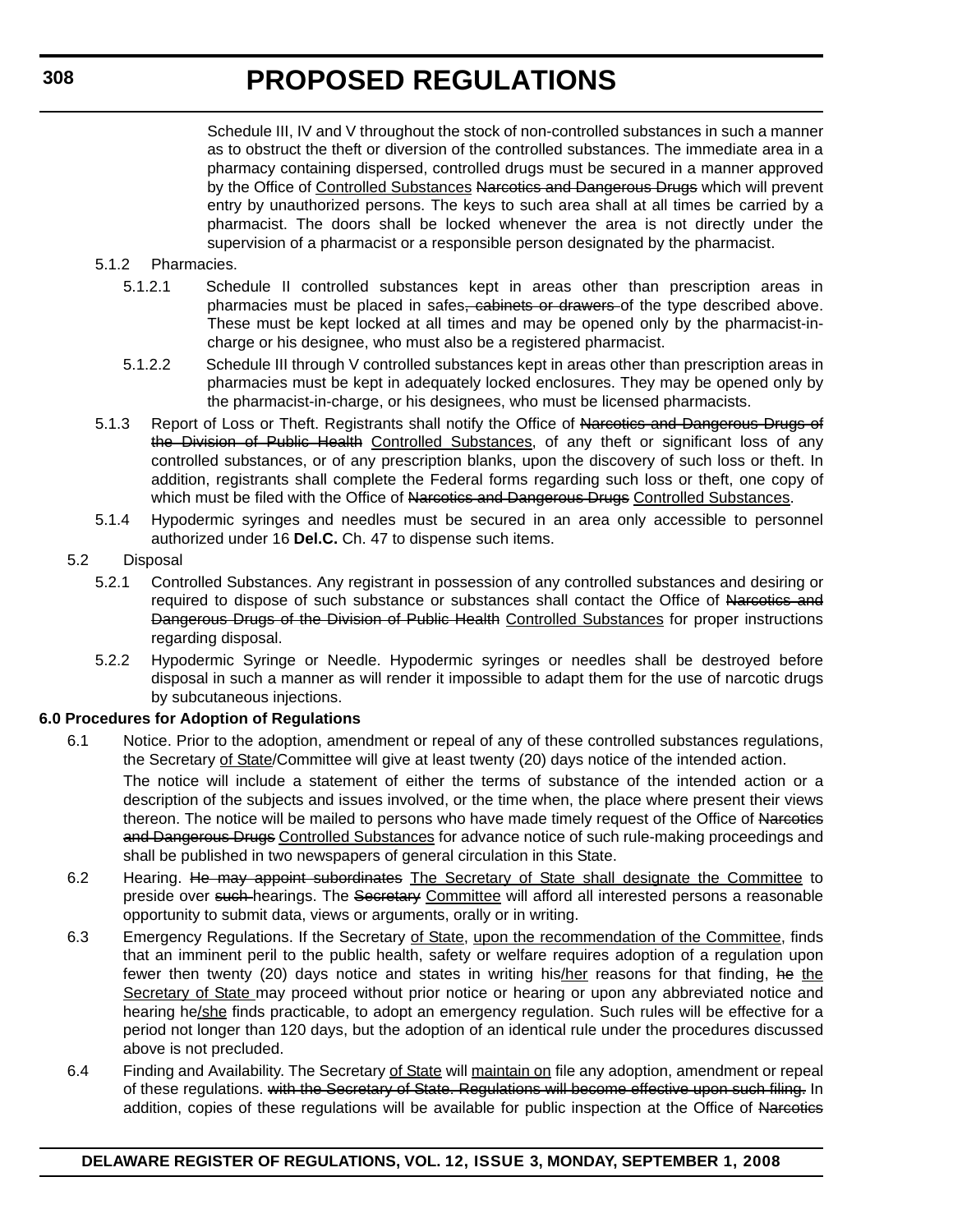and Dangerous Drugs of the Division of Public Health Jesse S. Cooper Building, Dover, Delaware, 19901. Controlled Substances**.**

#### **7.0 Severability**

- 7.1 If any provision of these regulations is held invalid the invalidity does not effect other provisions of the regulations which can be given effect without the invalid provisions or application, and to this end the provisions of the regulation are severable.
- 7.2 Pursuant to 16 **Del.C.** §4718(f) and 16 **Del.C.** §4720(c) the Secretary of State finds that the compounds, mixtures or preparations listed in 21 **CFR** 1301.21, 21 **CFR** 1308.24 contain one or more active medical ingredients not having a stimulant or depressant effect on the central nervous system and that the admixtures included therein are in combinations, quantities, proportions, or concentrations that vitiate the potential for abuse of the substances which have a stimulant or depressant effect on the central nervous system, and therefore:
	- 7.2.1 The Secretary of State, as authorized by 16 **Del.C.** §4718(f) and 16 **Del.C.** §4720(c), does hereby except by rule the substances listed in 21 **CFR** 130.21, **CFR** 1308.24 and 21 **CFR** 1308.32 from Schedules III and IV of the Uniform Controlled Substances Act, 16 **Del.C.** Ch. 47.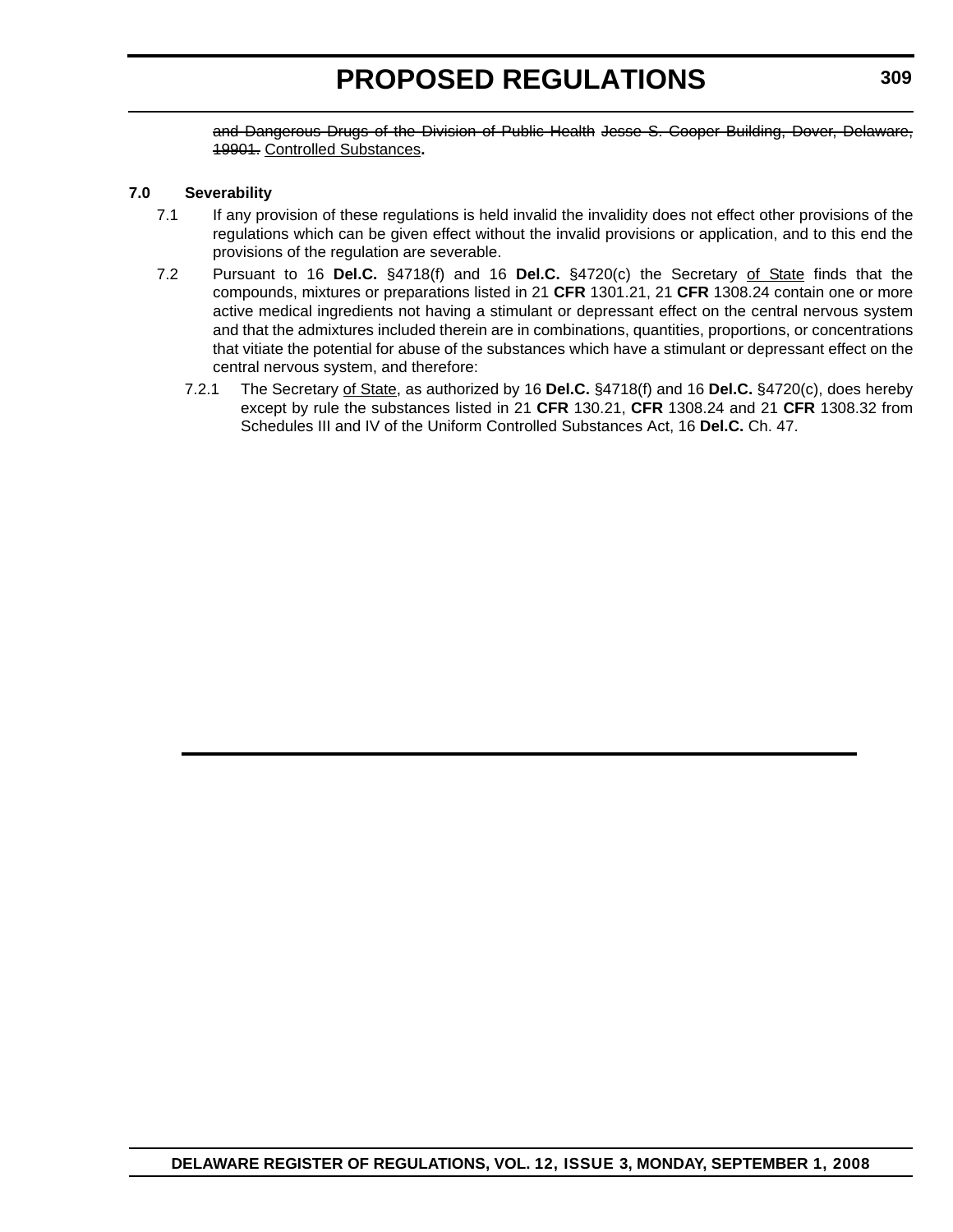### **Symbol Key**

Arial type indicates the text existing prior to the regulation being promulgated. Underlined text indicates new text added at the time of the proposed action. Language which is stricken through indicates text being deleted. **[Bracketed Bold language]** indicates text added at the time the final order was issued. **[Bracketed stricken through]** indicates language deleted at the time the final order was issued.

### **Final Regulations**

The opportunity for public comment shall be held open for a minimum of 30 days after the proposal is published in the *Register of Regulations*. At the conclusion of all hearings and after receipt within the time allowed of all written materials, upon all the testimonial and written evidence and information submitted, together with summaries of the evidence and information by subordinates, the agency shall determine whether a regulation should be adopted, amended or repealed and shall issue its conclusion in an order which shall include: (1) A brief summary of the evidence and information submitted; (2) A brief summary of its findings of fact with respect to the evidence and information, except where a rule of procedure is being adopted or amended; (3) A decision to adopt, amend or repeal a regulation or to take no action and the decision shall be supported by its findings on the evidence and information received; (4) The exact text and citation of such regulation adopted, amended or repealed; (5) The effective date of the order; (6) Any other findings or conclusions required by the law under which the agency has authority to act; and (7) The signature of at least a quorum of the agency members.

The effective date of an order which adopts, amends or repeals a regulation shall be not less than 10 days from the date the order adopting, amending or repealing a regulation has been published in its final form in the *Register of Regulations*, unless such adoption, amendment or repeal qualifies as an emergency under §10119.

### **[DELAWARE RIVER BASIN COMMISSION](http://www.state.nj.us/drbc/)**

#### **[ORDER](#page-3-0)**

#### **Water Quality Regulations, Water Code and Comprehensive Plan to Classify the Lower Delaware River as Special Protection Waters**

The Delaware River Basin Commission ("Commission" or "DRBC") is a federal-state regional agency charged with managing the water resources of the Delaware River Basin without regard to political boundaries. Its members are the governors of the four Basin states – Delaware, New Jersey, New York and Pennsylvania – and the North Atlantic Division Commander of the U.S. Army Corps of Engineers, representing the federal government. The DRBC is not subject to the requirements of the Delaware Administrative Procedures Act. The purpose of this notice is to advise the public that duly adopted regulations of the Commission have been filed with the State of Delaware in accordance with Section 14.2 of the Delaware River Basin Compact.

#### **I. Summary**

By Resolution No. 2008-9 on July 16, 2008, the Commission approved amendments to its Water Quality Regulations, Water Code and Comprehensive Plan to establish numeric values for existing water quality for the reach of the main stem Delaware River known as the "Lower Delaware" and to assign the Special Protection Waters (SPW) classification "Significant Resource Waters" (SRW) on a permanent basis to this reach. The Commission also approved language to clarify aspects of the SPW regulations, especially with respect to existing facilities, that have confused some DRBC docket holders and applicants since the SPW program was originally adopted by the Commission in 1992 for point sources and in 1994 for non-point sources.

Notice of the proposed regulation was published in the Delaware Register of Regulations on October 1, 2007 (11 DE Reg. 376-378 (10/01/07)) as well as in the Federal Register (72 FR 57255) on October 9, 2007, the New Jersey Register (39 N.J.R. 4392) on October 15, 2007, the New York State Register (page 8) on October 10, 2007 and the Pennsylvania Bulletin (37 Pa. B. 5527) on October 13, 2007, respectively. The Commission held informational meetings about the proposed changes on October 25, 2007 in Stockton, New Jersey and on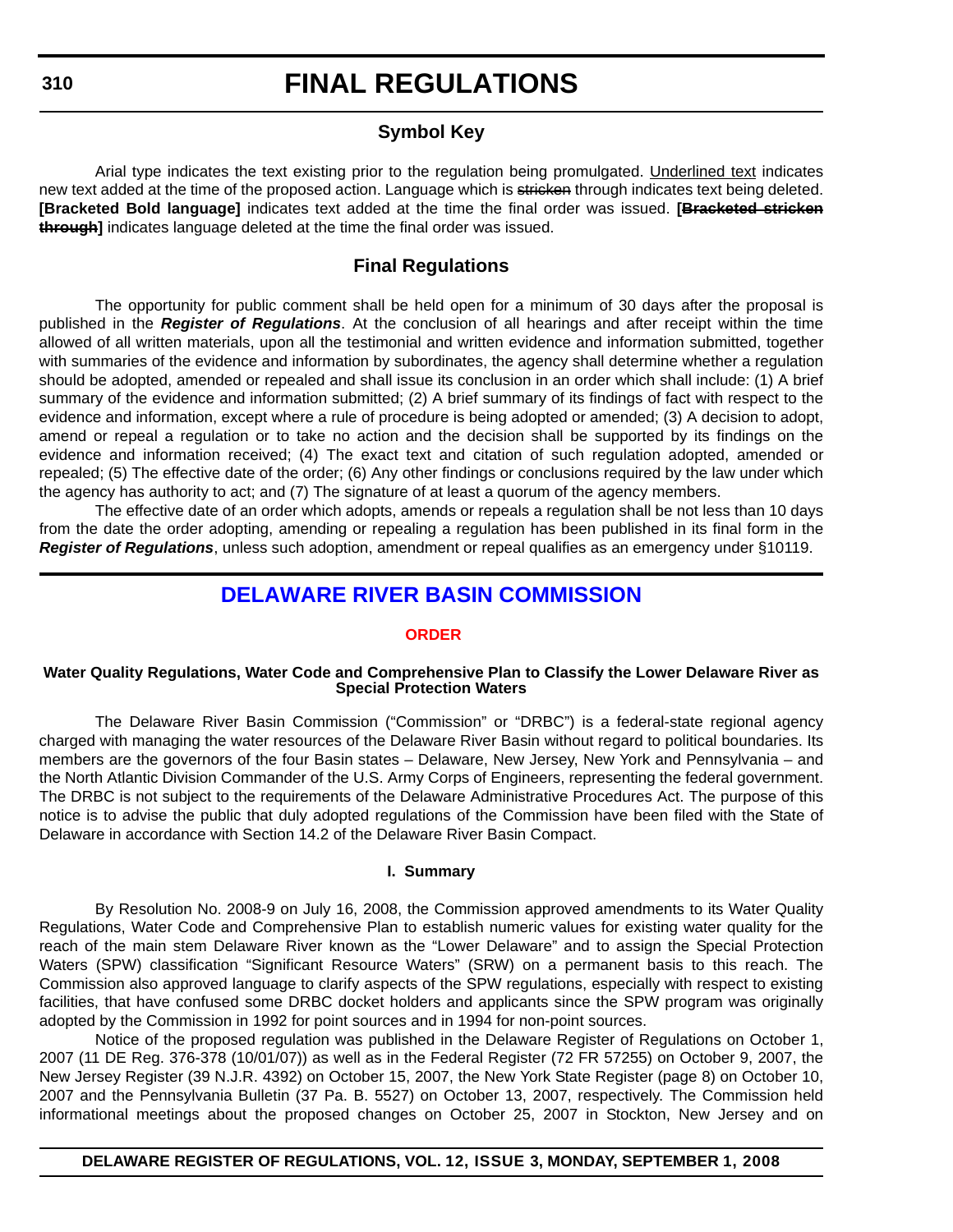November 1, 2007 in Easton, Pennsylvania. A public hearing was held on December 4, 2007, and written comments were received through December 6, 2007.

By Resolution No. 2005-2 in January of 2005, the Commission classified the Lower Delaware as SRW on a temporary basis, pending the determination of numeric values for existing water quality for this section of the river and a thorough evaluation of the data to determine whether or not to classify certain sections of the Lower Delaware as Outstanding Basin Waters and whether to make the temporary Special Protection Waters designation permanent for some or all of the Lower Delaware. Following duly noticed public hearings in September 2005, September 2006, September 2007 and May 2008, temporary designation was extended repeatedly pending the Commission's final action on July 16, 2008.

### **II. Findings and Decision**

The Commission's findings are summarized in DRBC Resolution No. 2008-9, dated July 16, 2008, approving the final form of the proposed amendments to the Commission's Water Code, Water Quality Regulations and Comprehensive Plan. Resolution No. 2008-9 is re-printed below. However in place of the attachment to the resolution, which consists of a redline text of the amended rule, the rule in its final form is provided, incorporating all amendments with the exception of a lengthy technical table (Table 2). Table 2 identifies the water quality control points for the Lower Delaware and numeric values for existing water quality at each control point.

The attachment to Resolution No. 2008-9, showing the rule amendments as proposed in October of 2007 and as finally approved by the Commission on July 16, 2008, and including Table 2, is available on the DRBC website, DRBC.net. A comment and response document addressing oral comments offered at the public hearing and written comments received through the close of the comment period is also available on the Commission's website. Hard copies of these documents may be obtained by request of the Commission's Information Resources Coordinator, Kim Wobick, who can be reached at 609-883-9500, ext. 263 or at kim.wobick@drbc.state.nj.us. A charge for printing and mailing may apply.

#### **III. Text and Citation**

The text of Section § 3.10.3 A.2. Special Protection Waters of the Commission's Administrative Manual Part III - Water Quality Regulations and the same section of the Delaware River Basin Water Code shall be in the form set forth in Resolution No. 2008-9. The Commission's Water Quality Regulations are incorporated by reference in the Code of Federal Regulations at 18 CFR Part 410.

#### **IV. Effective Date**

The Commissioners unanimously approved the subject amendments at a public meeting on July 16, 2008. The amendments are effective upon filing with the signatory parties in accordance with Section 14.2 of the Delaware River Basin Compact, 53 Delaware Laws, Chapter 71.

Pamela M. Bush Commission Secretary and Asst. General Counsel

### **NO. 2008 – 9**

A RESOLUTION to amend the *Water Quality Regulations, Water Code* and *Comprehensive Plan* by permanently designating the Lower Delaware River as Special Protection Waters with the classification Significant Resource Waters.

WHEREAS, by Resolution No. 70-3, codified in the Commission's *Water Quality Regulations* at Section 3.10.3 A., the Commission established an antidegradation policy for interstate waters within its jurisdiction, and by Resolutions No. 92-21 and 94-2, it instituted a set of regulations known as the "Special Protection Waters" program to implement this policy in certain portions of the Basin. The program is intended to maintain or improve the quality of interstate waters where existing water quality is better than the established stream quality objectives; and

WHEREAS, in accordance with Section 3.10.3 A.2 of the Commission's *Administrative Manual–Part III,*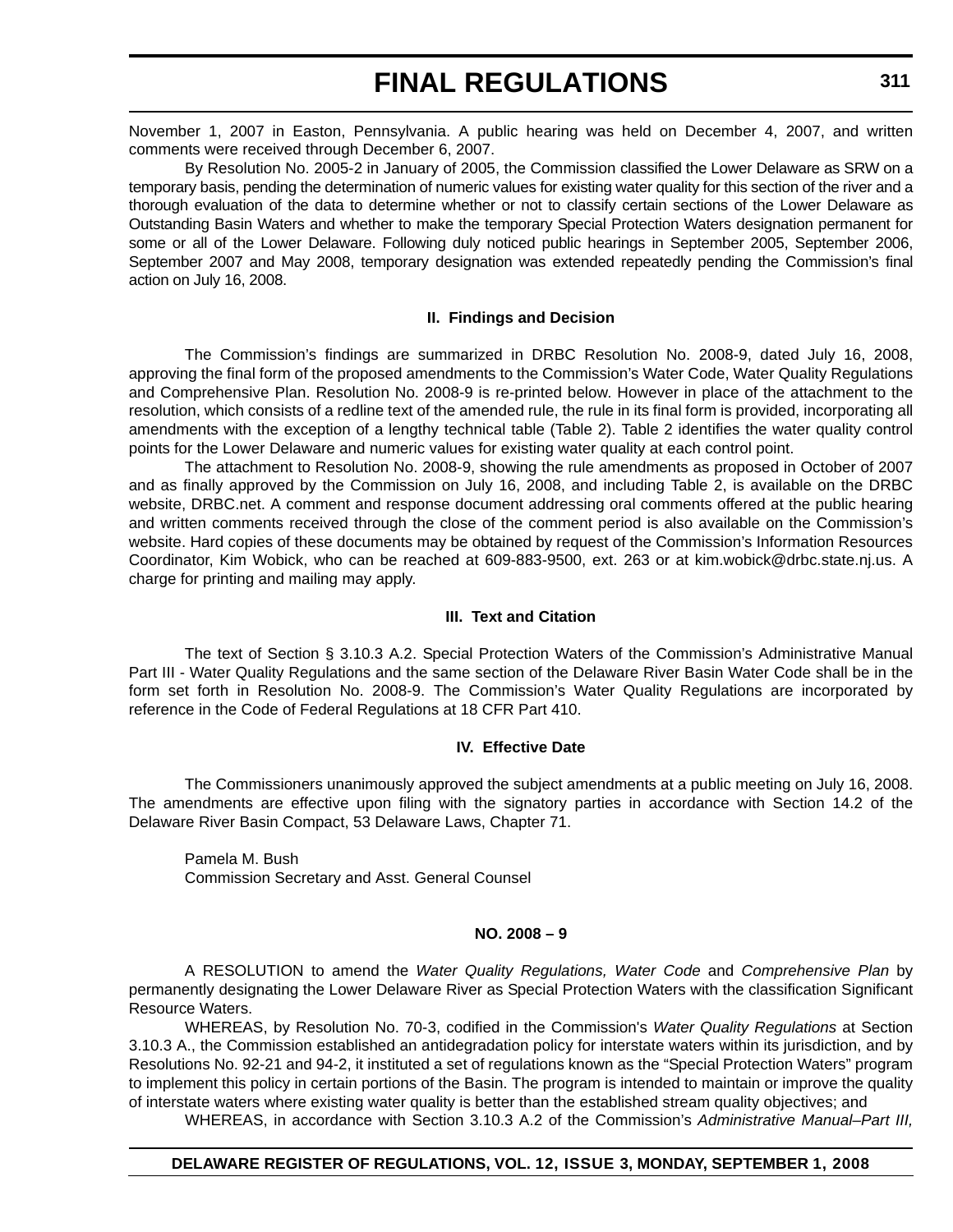*Water Quality Regulations* ("Regulations"), the Delaware Riverkeeper Network submitted to the Commission in April 2001 a nomination petition requesting that the Commission classify the Lower Delaware River – the reach of the main stem Delaware River extending from River Mile 209.5 (the downstream boundary of the Delaware Water Gap National Recreation Area) to River Mile 133.4 (the Head of Tide) – as Special Protection Waters; and

WHEREAS, to be protected as Special Protection Waters, waters must be classified as either "Outstanding Basin Waters" or "Significant Resource Waters," as defined in Section 3.10.3 A.2.a. of the Regulations; and

WHEREAS, "Outstanding Basin Waters" are defined as interstate and contiguous intrastate waters that are contained within the established boundaries of national parks; national wild, scenic and recreational rivers systems; and/or national wildlife refuges that the Commission has classified under Section 3.10.3 A.2.g.1 of the Regulations as having exceptionally high scenic, recreational and ecological values that require special protection; and

WHEREAS, "Significant Resource Waters" are defined as interstate waters that the Commission has classified under Section 3.10.3 A.2.g.2 of the Regulations as having exceptionally high scenic, recreational, ecological, and/or water supply uses that require special protection; and

WHEREAS, as set forth more fully in Resolution No. 2005-2, data and findings documenting the high quality of scenic, recreational, ecological and water supply attributes of the Lower Delaware River are contained in two studies (DRBC, 2004 and National Park Service, 1999, respectively), a management plan for the Lower Delaware that received a formal expression of Commission support in Resolution No. 98-2 (1997) (this plan was recently re-affirmed in the *Lower Delaware River Management Committee Action Plan 2007-2011*); a federal designation of the Lower Delaware as part of the national Wild & Scenic Rivers System (P.L. 106-418, 106<sup>th</sup> Congress), and the *Water Resources Plan for the Delaware River Basin* (DRBC, 2004); and

WHEREAS, after a duly noticed public comment period and a public hearing on the matter, by Resolution No. 2005-2 on January 19, 2005 the Commission found on the basis of the foregoing studies, findings, plans, and federal designation that "the section of the Delaware River from River Mile 133.4 to River Mile 209.5, known as the "Lower Delaware River", is characterized by exceptionally high scenic, recreational, ecological and/or water supply values/uses within the meaning of Section 3.10.3 A. of the *Water Quality Regulations* and requires special protection in accordance with that section" (Res. No. 2005-2, par. 1); and

WHEREAS, by Resolution No. 2005-2 the Commission temporarily classified the Lower Delaware River (also "Lower Delaware") as Significant Resource Waters, pending the determination of numeric values for existing water quality for this section of the river and a thorough evaluation of these data to determine whether or not to classify certain sections of the Lower Delaware as Outstanding Basin Waters and whether to make the temporary Special Protection Waters designation permanent for some or all of the Lower Delaware; and

WHEREAS, in the course of designating the Lower Delaware as Special Protection Waters the Commission determined that it would clarify certain provisions of the SPW rule to ensure the rule's uniform application in all parts of the basin in which the rule is applied; and

WHEREAS, to allow the Commissioners and staff time to evaluate implementation options and develop language to clarify aspects of the rule, the Commission extended temporary designation of the Lower Delaware by resolutions No. 2005-15 (extension through September 30, 2006), No. 2006-22 (extension through September 30, 2007) and No. 2007-13 (extension through May 15, 2008), before they caused to be published in October of 2007 in the *Federal Register* and in the Delaware, New Jersey, New York and Pennsylvania registers a new Notice of Proposed Rulemaking to Amend the *Water Quality Regulations, Water Code* and *Comprehensive Plan* to classify the Lower Delaware River as Special Protection Waters; and

WHEREAS, the Commission has determined values for existing water quality for the Lower Delaware, enabling the Commission for the first time to require applicants for new wastewater treatment facilities or for substantial alterations or additions to existing facilities to demonstrate that their new or increased discharges will cause no measurable change to existing water quality except toward natural conditions at a set of established water quality control points; and

WHEREAS, the Commission established a public comment period on the proposed amendments to run through December 6, 2007; it held informational meetings in Stockton, New Jersey on October 25, 2007 and in Easton, Pennsylvania on November 1, 2007; it made presentations on the proposed rule at a series of professional conferences as well as at meetings hosted by citizens' groups and elected officials within the affected regions; and it held a public hearing on the proposal on December 4, 2007; and;

WHEREAS, between September of 2004, when the Commission issued its first public notice of proposed rulemaking to classify the Lower Delaware River as Special Protection Waters, and December 6, 2007, when the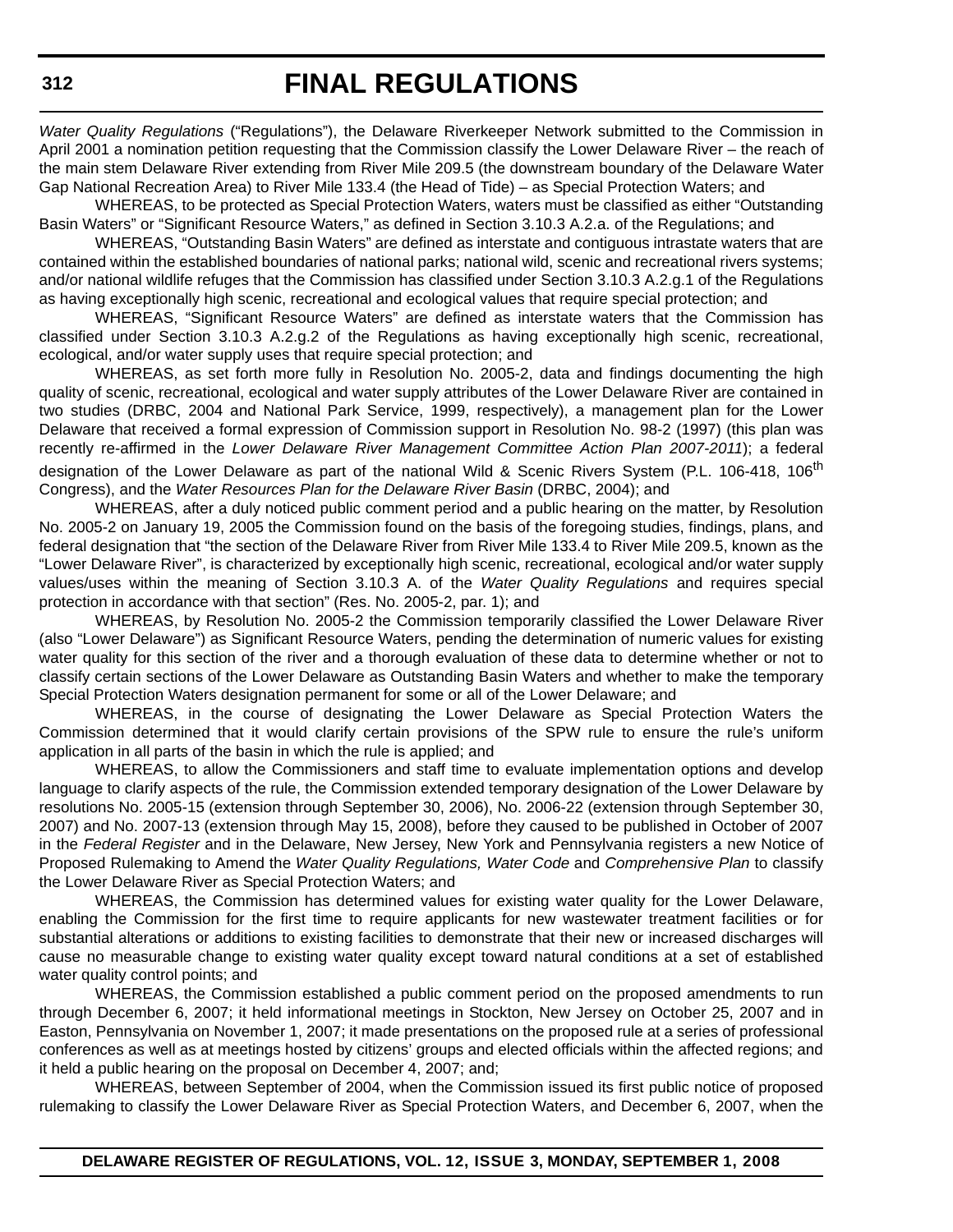comment period closed on the amendments noticed formally in October of 2007, the Commission received thousands of comments from residents, elected officials, treatment plant operators, and administrative agencies, of which the majority constituted petitions and letters in support of the action, and of which approximately three dozen expressed objections to it; and

WHEREAS, during the months of February through July of 2008 Commissioners and Commission staff participated in additional meetings and conference calls at the request of interested parties in order to listen firsthand to the concerns that some constituents raised in written comments submitted during the comment period; and

WHEREAS, the Commissioners and staff have painstakingly sorted, categorized reviewed and prepared written responses to these comments, and in a number of instances have revised the proposed amendments to address concerns raised by commenters and to improve the rule's clarity, especially as applied to existing facilities; and

WHEREAS, extending the full Special Protection Waters program to the Lower Delaware River on a permanent basis will afford these interstate waters the same uniform high standard of protection that has preserved water quality in the Upper and Middle Delaware for approximately 15 years – a standard of protection that could not be achieved by the Commission's member states acting independently of one another; and

WHEREAS, the Commission will reevaluate the Best Demonstrable Technology (BDT) requirements of the rule in light of wastewater technologies developed since the BDT requirements were initially promulgated in 1992, and will consider among other things the effects of employing wastewater technologies on other media, greenhouse gas emissions and energy demands; now therefore,

**BE IT RESOLVED** by the Delaware River Basin Commission:

1. The section of the non-tidal Delaware River known as the "Lower Delaware" between River Miles 209.5 (the downstream boundary of the Delaware Water Gap National Recreation Area) and 134.4 (the Calhoun Street Bridge near the Head of Tide at Trenton, New Jersey), is hereby classified as Significant Resource Waters.

2. The Commission's *Water Quality Regulations* and *Water Code* are amended as set forth in the attached, effective upon filing with each of the signatory parties in accordance with Section 14.2 of the *Delaware River Basin Compact*.

3. As of their effective date, these amendments are hereby incorporated in the Commission's *Comprehensive Plan.* All aspects of the rule shall be in effect for classified reaches, including the Lower Delaware, in accordance with the amended provisions and including without limitation those requirements that depend for implementation upon the determination of numeric values for existing water quality.

4. Temporary classification of the Lower Delaware River as Significant Resource Waters in accordance with Resolution No. 2005-2 and as extended by resolutions No. 2005-15, No. 2006-22, No. 2007-13, and No. 2008-3 is hereby continued and shall remain in effect until these amendments to the Water Quality Regulations and Water Code are filed in accordance with Section 14.2 of the *Compact* and a notice of final rulemaking has appeared in the *Federal Register*.

The Commission's Comment and Response Document, containing detailed responses to written and oral comments submitted on the proposed amendments, shall be finalized and made a part of the official rulemaking record for this action and shall be available for public inspection not later than upon the filing of these amendments with each of the signatory parties in accordance with Section 14.2 of the *Compact*.

Michele Putnam, Chairwoman *pro tem*

Pamela M. Bush, Esquire, Commission Secretary

ADOPTED: July 16, 2008

[The text of **Section 3.10.3 A.2.** of the Commission's Water Quality Regulations and Water Code, as amended, but excluding Table 2, follows. For additional information, see section II of this notice, above.]

### 2. **Special Protection Waters.**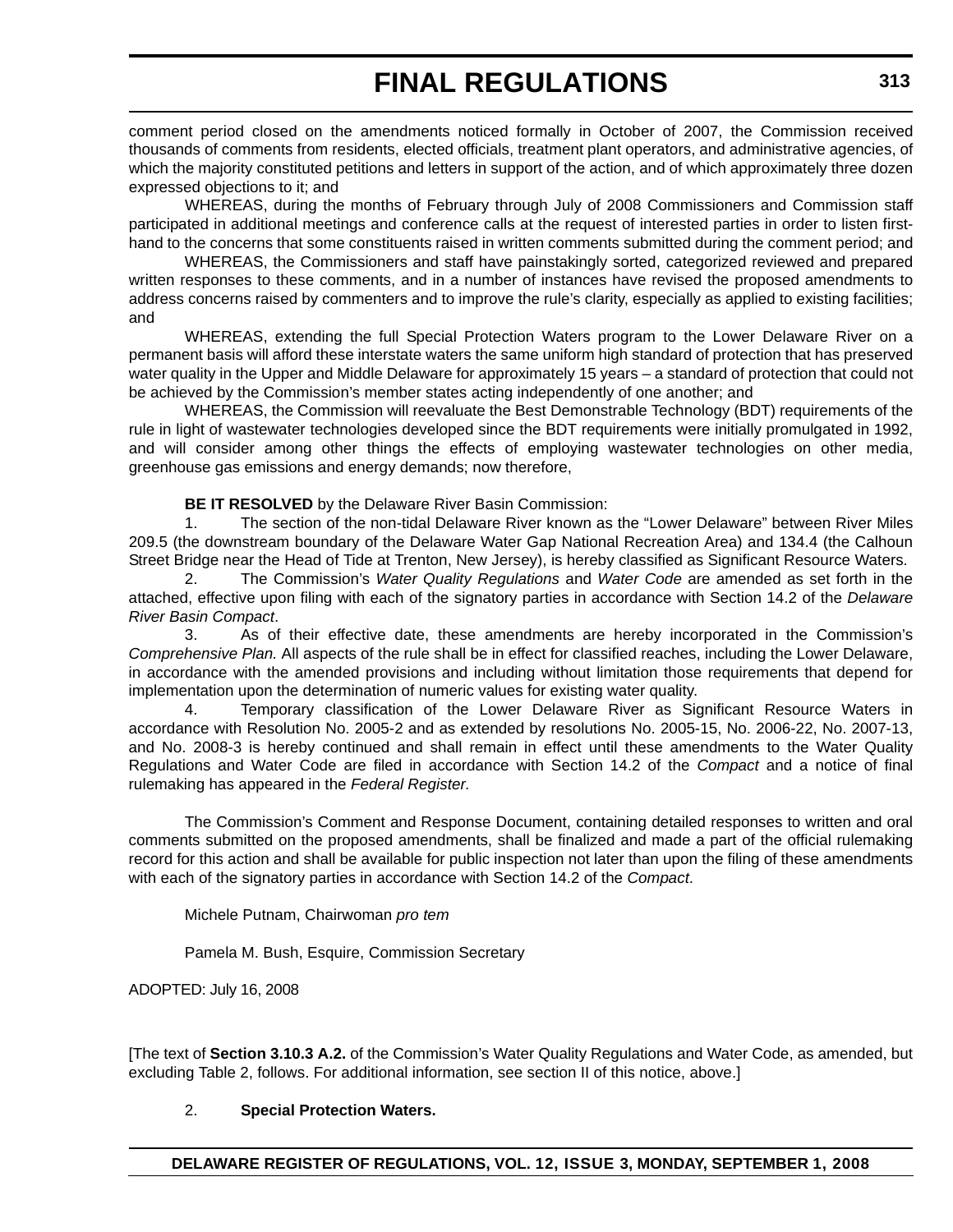It is the policy of the Commission that there be no measurable change in existing water quality except towards natural conditions in waters considered by the Commission to have exceptionally high scenic, recreational, ecological, and/or water supply values. Waters with exceptional values may be classified by the Commission as either Outstanding Basin Waters or Significant Resource Waters.

In determining waters suitable for classification as Special Protection Waters, the Commission will consider nomination petitions from local, state and federal agencies and governing bodies, and the public for waters potentially meeting the definition of Outstanding Basin Waters and Significant Resource Waters as described in 3.10.3A.2.a.

The following policies shall apply to waters classified by the Commission as Outstanding Basin Waters or Significant Resource Waters and their drainage areas:

a. Definitions

1) "Outstanding Basin Waters" are interstate and contiguous intrastate waters that are contained within the established boundaries of national parks; national wild, scenic and recreational rivers systems; and/or national wildlife refuges that are classified by the Commission under Subsection 2.g.1) hereof as having exceptionally high scenic, recreational, and ecological values that require special protection.

 2) "Significant Resource Waters" are interstate waters classified by the Commission under Subsection 2.g.2) hereof as having exceptionally high scenic, recreational, ecological, and/or water supply uses that require special protection.

3) "Existing Water Quality" for purposes of the Special Protection Waters program is defined for a limited set of parameters, consisting of those listed in Tables 1 and 2. Existing water quality is defined in Table 1 for stream reaches between Hancock, New York and the Delaware Water Gap and in Table 2 for stream reaches between the Delaware Water Gap and Trenton, New Jersey. Where existing water quality is not defined in Tables 1 and 2, existing water quality may be defined by extrapolation from the nearest upstream or downstream Interstate Control Point, from data obtained from sites within the same ecoregion, or on the basis of best scientific judgment.

4) "Measurable Change to Existing Water Quality" is defined as an actual or estimated change in a seasonal or non-seasonal mean (for SPW waters upstream of and including River Mile

 $209.5<sup>1</sup>$ ) or median (for SPW waters downstream of River Mile 209.5) in-stream pollutant concentration that is outside the range of the two-tailed upper and lower 95 percent confidence intervals that define existing water quality.

5) "Public Interest" is a determination of all the positive and negative social, economic and water resource impacts associated with a project affecting a Significant Resource Water. A project that is in the public interest is one that, at a minimum, provides housing, employment, and/or public facilities needed to accommodate the adopted future population, land use, and other goals of a community and region without causing deleterious impacts on the local and regional environment and economy. In general, such a project would be one that conforms to a locally-adopted growth management plan which is undergoing active implementation by local officials, is supported by the larger community as a whole, and is compatible with national, state and regional objectives as well. For a project not fully meeting the above criteria, the Commission will weigh the positive and negative impacts to determine public interest.

6) "Regional Resources Management Plan" is a management plan developed and adopted by the government agency that is assigned primary responsibilities for the overall management of a National park, scenic and recreational river and/or wildlife refuge which contains waters that have been classified by the Commission as Outstanding Basin Waters. A regional resources management plan is one that addresses, among other subjects, the location and general size of allowable wastewater treatment facilities. A regional resources management plan, or applicable portions thereof, may be incorporated into the Commission's Comprehensive Plan.

7) "Natural Condition" is the ecological state of a water body that represents conditions without human influence.

8) "Non-discharging/Load Reduction Options" are options whereby the amount of

**314**

<sup>1.</sup> River Mile 209.5 is the downstream boundary of the Delaware Water Gap National Recreation Area. SPW waters upstream of and including this point received SPW designation in 1992 and SPW waters below this point received SPW designation in 2005. The water quality strategy used to support the later designation differed from that employed a decade earlier.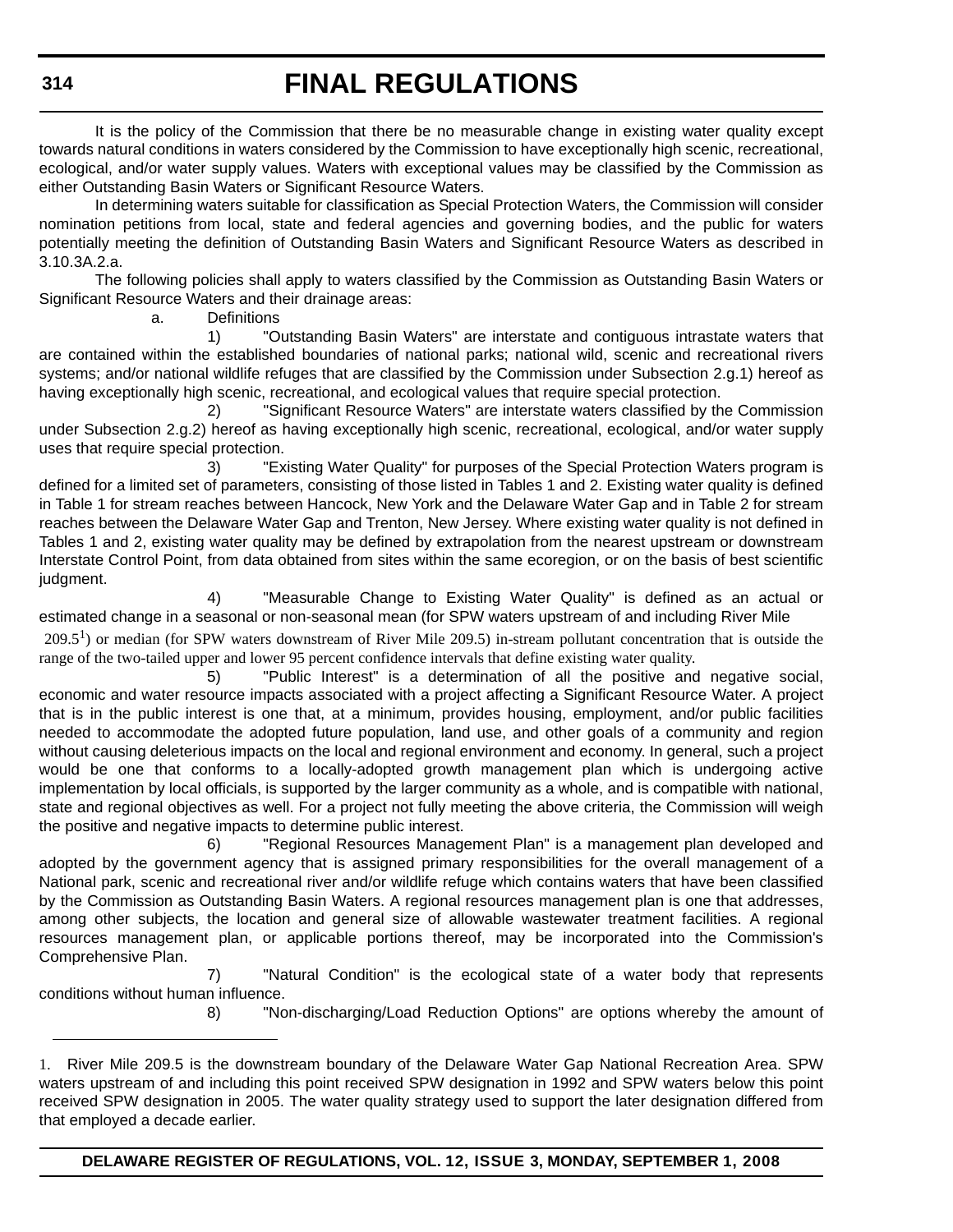wastewater discharged to a surface stream is reduced by (a) instituting load reduction measures involving reductions in pollutants at the source, possibly accompanied by water conservation practices to reduce the amount of flow received at a wastewater treatment plant; and/or (b) using land-based wastewater disposal whereby treated wastewater effluent is further treated by percolation and other soil-based processes instead of in-stream processes.

9) "Natural Wastewater Treatment Systems" are soil-based, vegetative and/or aquatic wastewater treatment systems characterized by the use of low energy treatment processes that use and simulate "natural" environmental processes such as primary and secondary productivity, crop production, wetlands, ponds and others.

10) "Non-Point Sources" are sources of pollutants carried by surface and sub-surface runoff that are derived from human activities and land use.

11) "Cumulative Impact" is the net sum of all individual impacts including all point and non-point source impacts.

12) "Boundary Control Points" are locations where monitoring and other activities occur to determine existing water quality, no measurable change, and related pollution control requirements as applicable. Boundary Control Points for Outstanding Basin Waters will generally correspond to federallyestablished boundaries for National parks, etc. while those for Significant Resource Waters will generally correspond to the confluence of an intrastate tributary with the classified interstate water. The locations of Boundary and Interstate Control Points are described in Part C of Table 1 for the reach between Hancock, N.Y. and the Delaware Water Gap and in Tables 2A and 2B for the reach between the Delaware Water Gap and Trenton, N.J.).

13) "Interstate Control Points" are general locations used to assess water quality for purposes of defining and protecting Existing Water Quality. The locations of Boundary and Interstate Control Points are described in Part C of Table 1 for the reach between Hancock, N.Y. and the Delaware Water Gap and in Tables 2A and 2B for the reach between the Delaware Water Gap and Trenton, N.J.).

14) "Growth Management Plans" are locally developed and adopted plans expressing the social, economic, and environmental goals and objectives of the local community. A growth management plan in this context can be one plan, a series of plans, local ordinances, and other official documents of a municipality. Growth management plans outline the community's desired growth patterns and related infrastructure. To be considered in the Commission's determination of public interest, growth management plans must be undergoing active implementation and forming the basis for local governmental decisions.

15) An "Expanding Wastewater Treatment Project" is a project involving either (a) alterations or additions to an existing wastewater treatment facility that result in a reviewable project in accordance with the Commission's *Rules of Practice and Procedure*; or (b) a new load or increased flow or loading from an existing facility that was not included in a NPDES permit or docket effective on the date of SPW designation.

16) "Substantial Alterations or Additions" are those additions and alterations resulting in: (a) a complete upgrade or modernization of an existing wastewater treatment plant, including substantial replacement or rehabilitation of the existing wastewater treatment process or major physical structures such as headworks, settling tanks, and biological/chemical treatment and filtration tanks, whether conducted as a single phase or a multi-phased project or related projects; or (b) a new load or increased flow or loading from an existing facility that was not included in a NPDES permit or docket effective on the date of SPW designation. Among other projects, modifications made solely to address wet weather flows; and alterations that are limited to changes in the method of disinfection and/or the addition of treatment works for nutrient removal are not deemed to be "Substantial Alterations or Additions."

17) "Load" and "loading" are used interchangeably in these regulations and refer to the amount of a substance or material, expressed as a weight per unit time (pounds per day, for example), that is discharged from a facility.

18) "Incremental load" and "incremental loading" are used interchangeably in these regulations and refer to the load that is greater than the actual load discharged by a facility at the time of SPW designation.

19) "Best Management Practices" are any structural or non-structural measure designed to reduce stormwater runoff and resulting non-point source loads.

20) "Watershed Non-Point Source Management Plan" is a plan prepared for a watershed that describes the basis for, and overall control strategy of, a plan for controlling, limiting, and abating all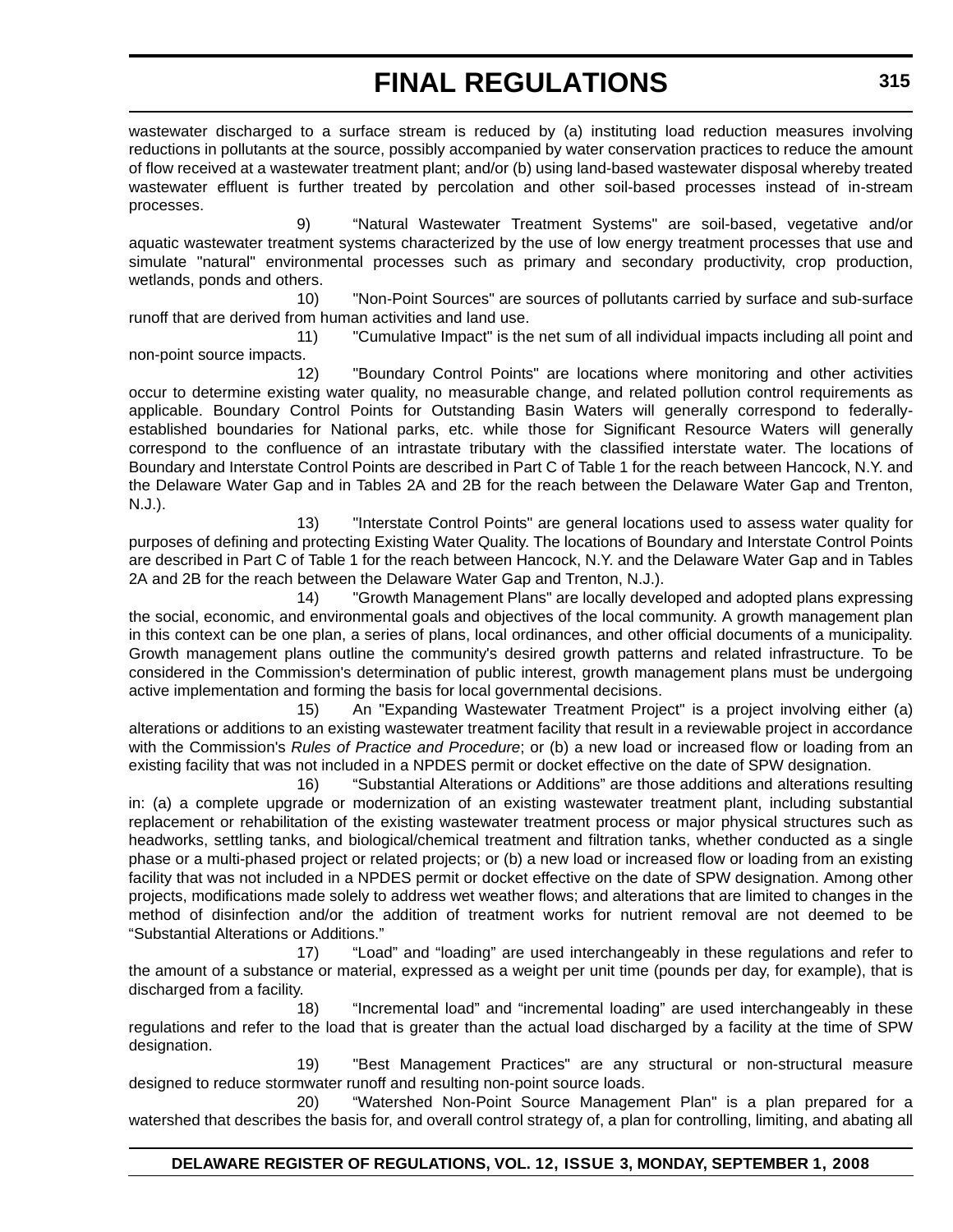relevant non-point source loadings within the watershed. The plan will identify and assess important natural and anthropogenic features and influences on water quality; existing local, state and other non-point source control programs; potential non-point source loads on Special Protection Waters; watershed-specific protection requirements; and the institutional needs and arrangements required to implement the plan.

21) "Non-Point Source Pollution Control Plan" is a plan describing the Best Management Practices to be used at the project site and in the project service area to control increases in nonpoint source pollutant loadings resulting from the project.

22) "Priority Watershed" is a watershed that has been evaluated in conjunction with other watersheds draining to Special Protection Waters and designated by the Commission as having a substantial potential pollution impact on the water quality of Special Protection Waters in comparison with other watersheds.

b. No Measurable Change to Existing Water Quality

1) Outstanding Basin Waters shall be maintained at their existing water quality. Point and non-point sources of pollutants originating from outside the boundaries of stream reaches classified as Outstanding Basin Waters shall be treated as required and then dispersed in the receiving water so that no measurable change occurs at Boundary and Interstate Control Points. Point sources of pollutants discharged to Outstanding Basin Waters shall be treated as required and then dispersed in such a manner that complete mixing of effluent with the receiving stream is, for all practical intents and purposes, instantaneous.

2) Significant Resource Waters shall not be degraded below existing water quality as defined in these regulations, although localized degradation of water quality may be allowed for initial dilution if the Commission, after consultation with the state NPDES permitting agency, finds that the public interest warrants these changes. Point and non-point sources of pollutants originating from outside the boundaries of stream reaches classified as Significant Resource Waters shall be treated as required and then dispersed in the receiving water so that no measurable change occurs at Boundary and Interstate Control Points, unless a mixing zone is allowed in Significant Resource Waters, and then to the extent of the mixing zone designated as set forth in this section. If degradation of water quality is allowed for initial dilution purposes, the Commission, after consultation with the state NPDES permitting agency, will designate mixing zones for each point source and require the highest possible point source treatment levels necessary to limit the size and extent of the mixing zones. The dimensions of the mixing zone will be determined by the Commission after consultation with the state NPDES permitting agency based upon an evaluation of (a) site-specific conditions, including channel characteristics; (b) the cost and feasibility of treatment technologies; and (c) the design of the discharge structure. Mixing zones will be developed using the wastewater treatment facility design conditions and low ambient flow conditions unless site-specific characteristics indicate otherwise. Non-point sources shall be subject to the requirements of Section 3.10.3 A.2.e. for the implementation of non-point source control plans.

c. Allowable Discharges

1. Direct discharges of wastewater to Special Protection Waters are discouraged. The following categories of projects discharging directly to Special Protection Waters may be approved only after the applicant demonstrates that it has fully evaluated all non-discharge/load reduction alternatives and is unable to implement these alternatives because of technical and/or financial infeasibility: new wastewater treatment facilities and substantial alterations or additions to existing wastewater treatment facilities. When evaluating non-discharge/ load reduction alternatives, the applicant shall consider alternatives to any and all loadings – both existing and proposed – in excess of actual loadings at the time of SPW designation.

2) The following categories of projects within the drainage area of Special Protection Waters may be approved only after the applicant demonstrates that it has fully evaluated all natural wastewater treatment system alternatives and is unable to implement these alternatives because of technical and/or financial infeasibility: new wastewater treatment facilities and substantial alterations or additions to existing wastewater treatment facilities. When evaluating natural treatment alternatives, the applicant shall consider alternatives to any and all loadings – both existing and proposed – in excess of actual loadings at the time of SPW designation.

3) The following categories of projects discharging directly to Significant Resource Waters may be approved only following a determination that the project is in the public interest as that term is defined in Section 3.10.3.A.2.a.5): new wastewater treatment facilities and substantial alterations or additions to existing wastewater treatment facilities.

4) The general number, location and size of future wastewater treatment facilities discharging to Outstanding Basin Waters (if any) shall be developed taking into consideration any adopted regional resource management plan as defined in Section 3.10.3 A.2.a.6) and, on an individual project basis, considering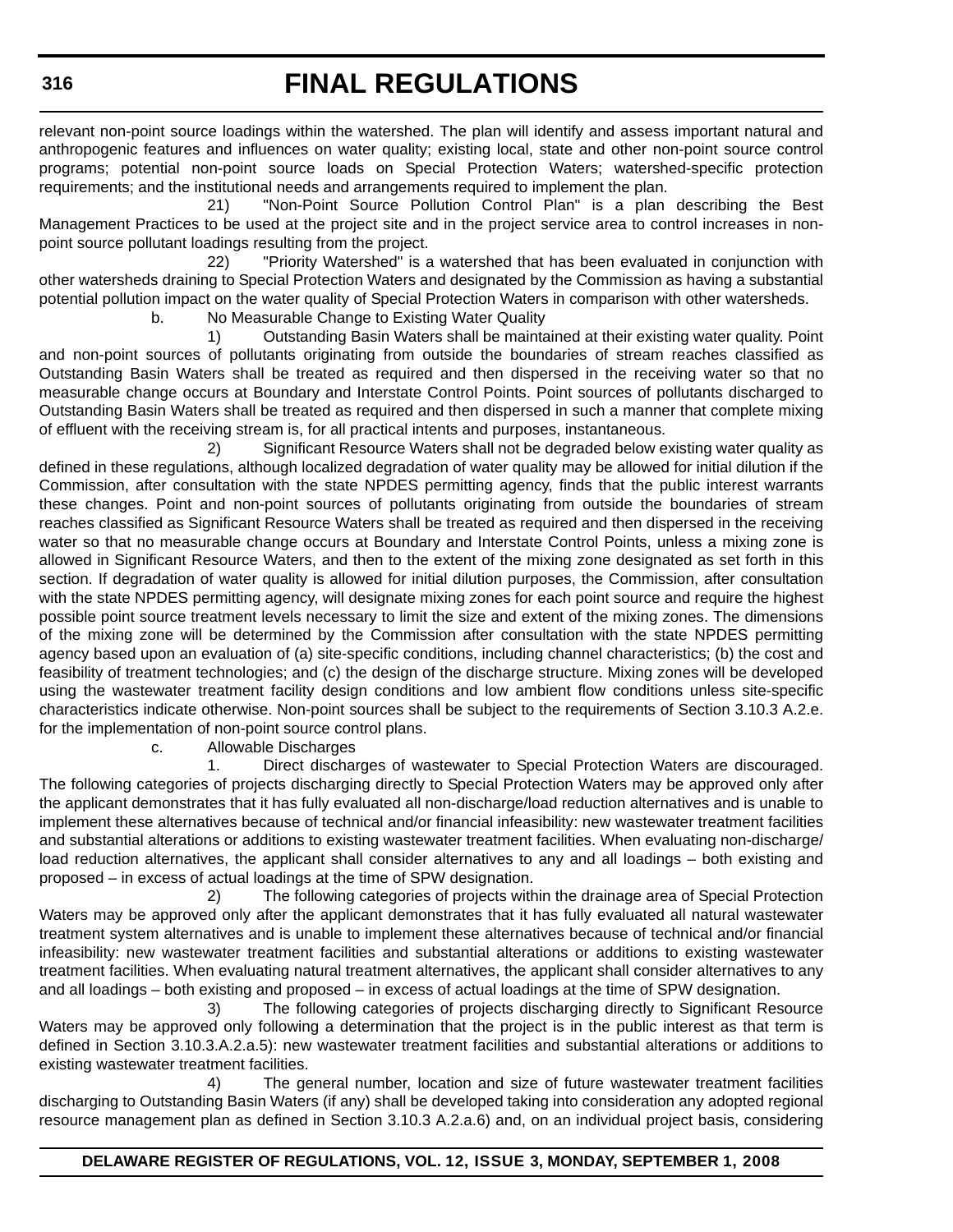the feasibility of non-discharge/load reduction alternatives.

d. Wastewater Treatment Facilities

1) All wastewater treatment facilities discharging to waters classified as Special Protection Waters shall have available standby power facilities unless it can be shown that a proposed discharge can be interrupted for an extended period with no threat to the water quality of Special Protection Waters. Existing facilities must comply with this requirement upon their next permit renewal under the delegated national pollutant discharge elimination system (NPDES) permit program.

2) All wastewater treatment facilities discharging to Special Protection Waters that are not staffed 24 hours every day shall have a remote alarm that will continuously monitor plant operations whenever the plant is not staffed. The alarm system will be designed to alert someone available with authority and knowledge to take appropriate action. Existing facilities must comply with this requirement upon their next permit renewal under the delegated NPDES program.

3) All new wastewater treatment facilities discharging to Outstanding Basin Waters shall not have visual discharge plumes. Existing facilities must comply with this requirement upon their next permit renewal under the delegated NPDES program.

4) All new wastewater treatment facilities discharging to Special Protection Waters shall prepare and implement an emergency management plan following the guidance provided in the Water Pollution Control Federation's *Manual of Practice SM-8, Emergency Planning for Municipal Wastewater Facilities*, the U.S. EPA's *Design Criteria for Mechanical, Electric and Fluid System and Component Reliability* or other suitable manuals. Emergency management plans shall include an emergency notification procedure covering all affected downstream users. Existing facilities must comply with this requirement upon their next permit renewal under the delegated NPDES program.

5) The minimum level of wastewater treatment for the following categories of projects will be "Best Demonstrable Technology" as defined below: all new wastewater treatment facilities and all projects involving substantial alterations or additions to existing wastewater treatment facilities when the new or expanding facility discharges directly to Outstanding Basin Waters or Significant Resource Waters. Equivalent effluent criteria for industrial facilities and seasonal limits, if any, will be developed on a case**-**by-case basis. The following 30-day average effluent criteria define Best Demonstrable Technology\*:

| 5-day CBOD:             | 10 mg/l or less     |
|-------------------------|---------------------|
| Dissolved oxygen:       | 6.0 mg/l or greater |
| Total suspended solids: | 10 mg/l or less     |
| Ammonia-nitrogen:       | 1.5 mg/l or less    |
| Total nitrogen:         | 10.0 mg/l or less   |
| Total phosphorus:       | 2.0 mg/l or less    |
| Fecal coliform:         | 50/100 ml or less   |

\* The effluent criteria that define Best Demonstrable Technology (BDT) were established by these Regulations in 1992 when DRBC originally promulgated the Special Protection Waters regulations for point source discharges. Although treatment technologies have advanced since that year, these "BDT" criteria have been retained for the limited purposes of the SPW program. BDT as defined herein may be superseded, however, by applicable federal, state or DRBC criteria that are more stringent.

6) Best demonstrable technology for disinfection shall be ultraviolet light disinfection or an equivalent disinfection process that results in no harm to aquatic life, does not produce toxic chemical residuals, and results in effective bacterial and viral destruction.

7) For wastewater treatment facility discharge projects that satisfy applicable requirements of Sections 3.10.3 A.2.b. through d. above, the Commission may approve effluent trading on a voluntary basis between point sources within the same watershed or between the same Interstate or Boundary Control Points to achieve no measurable change to existing water quality. Applicants seeking the Commission's approval for a trade must demonstrate equivalent load and pollutant reductions and the ability (through contracts, docket conditions, NPDES effluent limits or other legal instruments) to ensure continuous achievement of the required reductions for a term of not less than five (5) years or the time required for the point source(s) to install the treatment needed to demonstrate no measurable change to Existing Water Quality, whichever term is longer.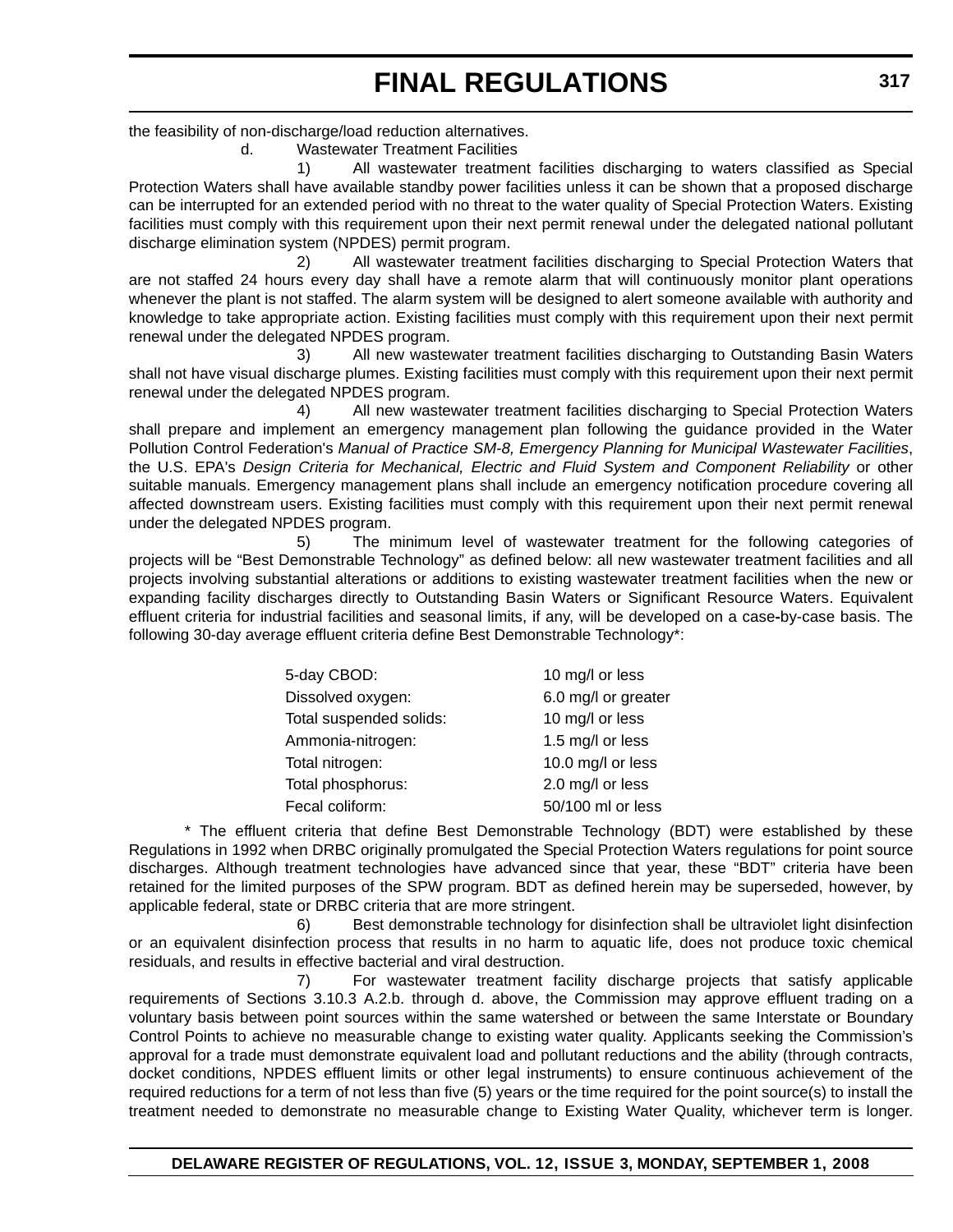States will be encouraged to incorporate appropriate conditions in the next NPDES permits issued to the trading dischargers.

8) For wastewater treatment facilities within the drainage area to Special Protection Waters, the actual loads and design flows included in a NPDES permit or docket effective at the time of Special Protection Waters designation ("SPW designation") may continue without triggering the additional treatment requirements and alternatives analyses required by these regulations. However, when Substantial Alterations or Additions as defined herein are proposed, although the actual discharge at the time of SPW designation remains exempt from additional requirements, the proposed expansion cannot be approved until (a) the applicant demonstrates that it has evaluated all non-discharge load reduction alternatives for all or a portion of the incremental load and is unable to implement these alternatives because of technical or financial infeasibility (for discharges directly to Outstanding Basin Waters (OBW) and Significant Resource Waters (SRW)); (b) the applicant demonstrates that it has evaluated all natural wastewater treatment system alternatives for all or a portion of the incremental load and is unable to implement these alternatives because of technical or financial infeasibility (for discharges directly to OBW and SRW and for tributary discharges); (c) the Commission has determined that the project is demonstrably in the public interest as defined herein (for discharges directly to SRW); (d) the minimum level of treatment to be provided for the incremental discharge is Best Demonstrable Technology as defined herein (for discharges directly to OBW and SRW); and (e) the applicant demonstrates that the project will cause no measurable change to Existing Water Quality as defined herein (for discharges directly to OBW and SRW and for tributary discharges).

9) For wastewater treatment facility projects subject to the no measurable change requirement, the demonstration of no measurable change to existing water quality shall be satisfied if the applicant demonstrates that the new or incremental increase in the facility's flow or load will cause no measurable change at the relevant water quality control point for the parameters denoted by asterisks in Tables 1 and 2 of this section: ammonia (NH<sub>3</sub> N); dissolved oxygen (DO); fecal coliform (FC); nitrate (NO<sub>3</sub> N) or nitrite + nitrate (NO<sub>2</sub> N + NO<sub>3</sub> N); total nitrogen (TN) or total Kjeldahl nitrogen (TKN); total phosphorus (TP); total suspended solids (TSS); and biological oxygen demand (BOD) (Table 1 only). In making the demonstration required in the preceding sentence the applicant shall use a DRBC-approved model of the tributary or main stem watershed if available. Where a DRBC-approved model is not available, the applicant shall use other methodologies submitted to and approved in advance by the Commission to estimate cumulative effect at the applicable control point.

e. Control of Non-Point Sources

1) Projects subject to review under Section 3.8 of the Compact that are located in the drainage area of Special Protection Waters must submit for approval a Non-Point Source Pollution Control Plan that controls the new or increased non-point source loads generated within the portion of the project's service area which is also located within the drainage area of Special Protection Waters.

The plan will document which Best Management Practices described in handbooks, manuals and other documents prepared by the applicable state environmental agency that the project sponsor will use to control, to the extent possible, the non-point source loads from the project.

In approving the plan, the Commission may consider, but not require, tradeoffs, that the project sponsor might propose, between the reduction of potential new non-point source loads and (a) equivalent reductions in existing non-point source loads; (b) equivalent point source loads; and c) equivalent nonpoint source loads from outside the affected service area. Applicants desiring Commission approval of tradeoff strategies must provide information concerning the amount of non-point source loads to be reduced through an equivalent tradeoff process and, where necessary, the enforceable mechanisms and/or agreements required to implement the tradeoffs. Where tradeoffs have been approved, control measures for existing non-point sources must be substantially in-place prior to project operation.

The Executive Director may, upon agreement with the state, delegate review and approval responsibilities under this section to the appropriate state environmental agency.

Exceptions to this policy are:

(a) Public authorities, other special purpose districts, and private corporations that do not have the legal authority to implement non-point source controls in their new or expanded service areas. Such entities are subject, however, to the requirement set forth in paragraph 3.10.3 A.2.e.2) below, that no new connection may be approved unless the area(s) served is (are) regulated by a non-point source pollution control plan approved by the Commission.

(b) The requirement for service area non-point source control plans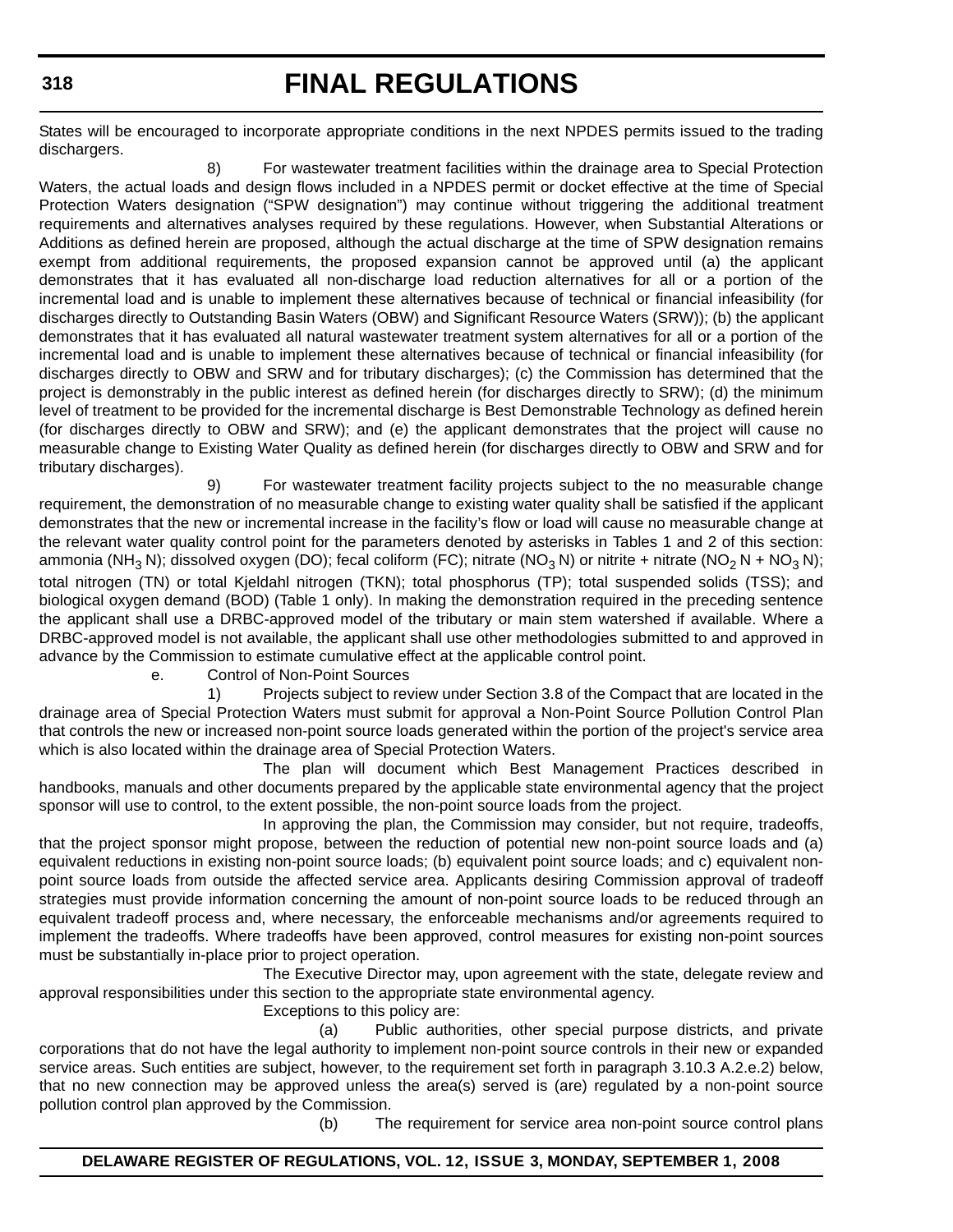is automatically satisfied if the project service area is part of a watershed non-point source management plan that has been adopted into the Commission's Comprehensive Plan and is being implemented.

(c) Projects located above major surface water impoundments listed in Section 3.10.3.A.2.g.5) where time of travel and relevant hydraulic and limnological factors preclude a direct impact on Special Protection Waters.

(d) Projects located in municipalities that have adopted and are actively implementing non-point source/stormwater control ordinances that have been reviewed and approved by the Commission.

(e) Projects located in watersheds where the applicable state environmental agency, county government, and local municipalities are participating in the development of a watershed plan being prepared under the auspices of these regulations, the federal Clean Water Act, or state initiatives.

2) Approval of a new or expanded water withdrawal and/or wastewater discharge project will be subject to the condition that any new connection to the project system only serve an area(s) regulated by a non-point source pollution control plan which has been approved by the Commission.

3) Within two years after the adoption of Special Protection Waters non-point source control regulations, the Commission shall, after substantial consultation with local, county, state and federal agencies and the general public, publish a report presenting its methodology for prioritizing watersheds in the Special Protection Waters drainage area including alternatives, if any; a preliminary listing of priority watersheds in the drainage area; and a recommended plan of study for the development of watershed-specific management plans. For waters classified as Special Protection Waters after December 1992, the watershed prioritization process will be completed within two years after the Special Protection Waters are classified.

Watershed priorities will be determined from a comparative analysis of each watershed's location and potential, future impact on existing water quality at designated Boundary and Interstate Control Points. In determining priorities, the Commission will consider:

(a) the physical characteristics of the watershed including slopes, soils, existing land use and land cover, drainage characteristics, and others;

(b) the status of existing water quality and trends, if any, of the watershed as measured at its Boundary Control Point;

- (c) the anticipated mass loadings of new non-point sources;
- (d) the watershed management and planning priorities of applicable

local, state and federal agencies;

(e) the current status of local land use/non-point source controls in

the watershed;

(f) the stormwater permitting activity in the NPDES permitting

program; and

(g) other natural and anthropogenic factors.

4) Once the public has been given an opportunity to comment, the Commission will adopt a list of priority watersheds. This listing will be reviewed and modified as necessary on a two year basis after adoption.

5) Within five years after adopting a list of priority watersheds draining to Special Protection Waters, the Commission shall develop, or encourage the development of, watershed non-point source management plans for each priority watershed unless new circumstances result in deferring plan completion. Watershed non-point source management plans will focus on non-point source loadings, but will consider total loads including both point and non-point sources and their interrelationship where necessary.

During plan development, the Commission will seek technical assistance from the applicable state environmental agency and all other applicable federal, state, county, and local governmental units; and will consider direct delegation of plan development (with concurrence of the state environmental agency) to any county or other applicable governmental entity desiring to perform the watershed planning activities on behalf of, or instead of, the Commission. Where more than one political unit shares a watershed, joint plan development arrangements between the Commission and delegated agencies will be developed.

6) Watershed management plans developed by the Commission, or approved by the Commission will be incorporated into the Commission's Comprehensive Plan in accordance with the *Rules of*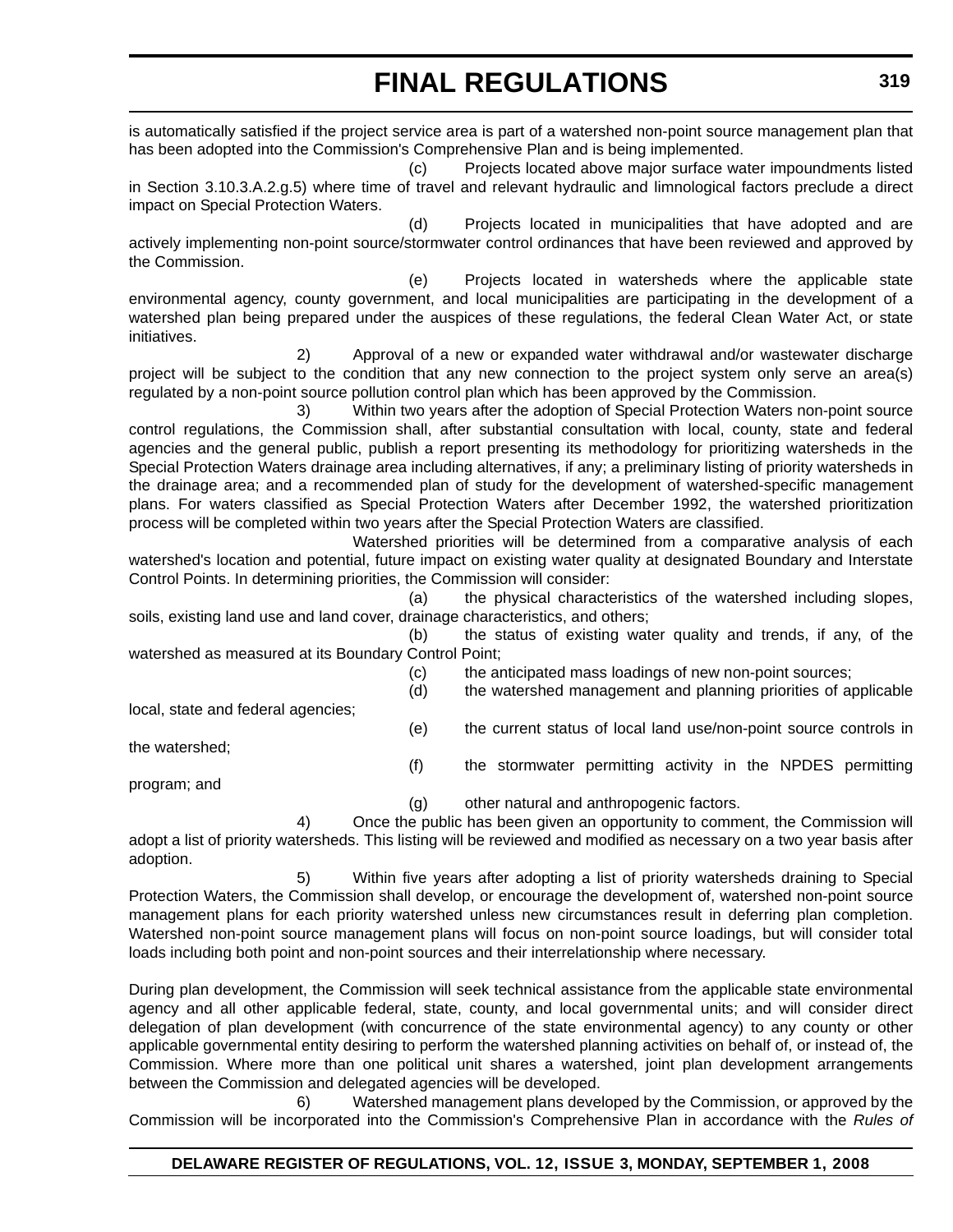**320**

### **FINAL REGULATIONS**

*Practice and Procedure*.

7) The Commission shall encourage the voluntary development of watershed management plans for tributary watersheds entering Special Protection Waters and local non-point source regulatory programs that conform to the goals and objectives of the Special Protection Waters regulations as promulgated in Sections 3.10.3A.2. Within the limits of its resources, the Commission will provide technical assistance, a clearinghouse for non-point sources information, regulatory authority, inter-agency coordination, and other services to local and other governmental units desiring to develop and implement stormwater and non-point source watershed plans and local regulatory programs.

8) The Commission shall encourage the submission of watershed management plans prepared voluntarily and independently from these regulations for consideration of inclusion into the Commission's Comprehensive Plan.

### f. Policies Regarding Inter-Government Responsibilities

1) Inter-relationship of State and Commission Responsibilities.

The applicable state environmental agency shall assure to the extent possible that existing water quality in Special Protection Waters is not measurably changed by pollution discharged into the intrastate tributary watersheds within its jurisdiction. For water quality management purposes, the state environmental agency and the Commission will jointly establish Boundary Control Points as described in Section 3.10.3.A.2a.12) and g.4).

In performing this responsibility, the state environmental agency shall require that all new or expanding wastewater treatment facilities and existing wastewater treatment plants applying for a discharge permit or permit renewal under the delegated NPDES program to comply with the policies as prescribed in Section 3.10.3.A.2.d. unless it can be demonstrated, after consultation with the Commission, that these requirements are not necessary for the protection of existing water quality in the Special Protection Waters due to distance from Special Protection Waters, time of travel, the existence of water storage impoundments, the waste assimilation characteristics of the receiving stream, and other relevant hydrological and limnological factors.

The Commission shall, to the extent practicable and necessary, coordinate and oversee all Special Protection Waters activities and assist the efforts of each state environmental agency to control pollutants originating from intrastate tributary watersheds. The Commission shall determine pollution control requirements for discharges to Special Protection Waters; for non-point sources draining directly into Special Protection Waters; and total non-point source loads emanating from intrastate tributary watersheds as measured at Boundary Control Points.

g. Classified Special Protection Waters

1) The following stream reaches are classified as Outstanding Basin Waters:

(a) The Upper Delaware Scenic and Recreational River (Delaware River between River Mile 330.7 and 258.4);

(b) Those portions of intrastate tributaries located within the established boundary of the Upper Delaware Scenic and Recreational River Corridor;

(c) The Middle Delaware Scenic and Recreational River (Delaware River between River Miles 250.1 and 209.5);

(d) Those portions of tributaries located within the established boundary of the Delaware Water Gap National Recreation Area.

2) The following stream reaches are classified as Significant Resource Waters:

(a) The Delaware River between River Miles 258.4 (the downstream boundary of the Upper Delaware Scenic and Recreational River) and 250.1 (the upstream boundary of the Delaware Water Gap National Recreation Area);

(b) The Lower Delaware River between River Miles 209.5 (the downstream boundary of the Delaware Water Gap National Recreation Area) and 134.34 (the Calhoun Street Bridge near the Head of Tide at Trenton, NJ).

3) Definitions of Existing Water Quality for waters classified in paragraphs 1) and 2) above are presented in Part A of Table 1 for the Upper Delaware Scenic & Recreational River and Part B of Table 1 for the reach from Millrift, Pa. to the Delaware Water Gap, including the Middle Delaware Scenic and Recreational River; and in Table 2 for the reach between the Delaware Water Gap and Trenton, N.J.

4) The locations of Boundary and Interstate Control Points are described in Part C of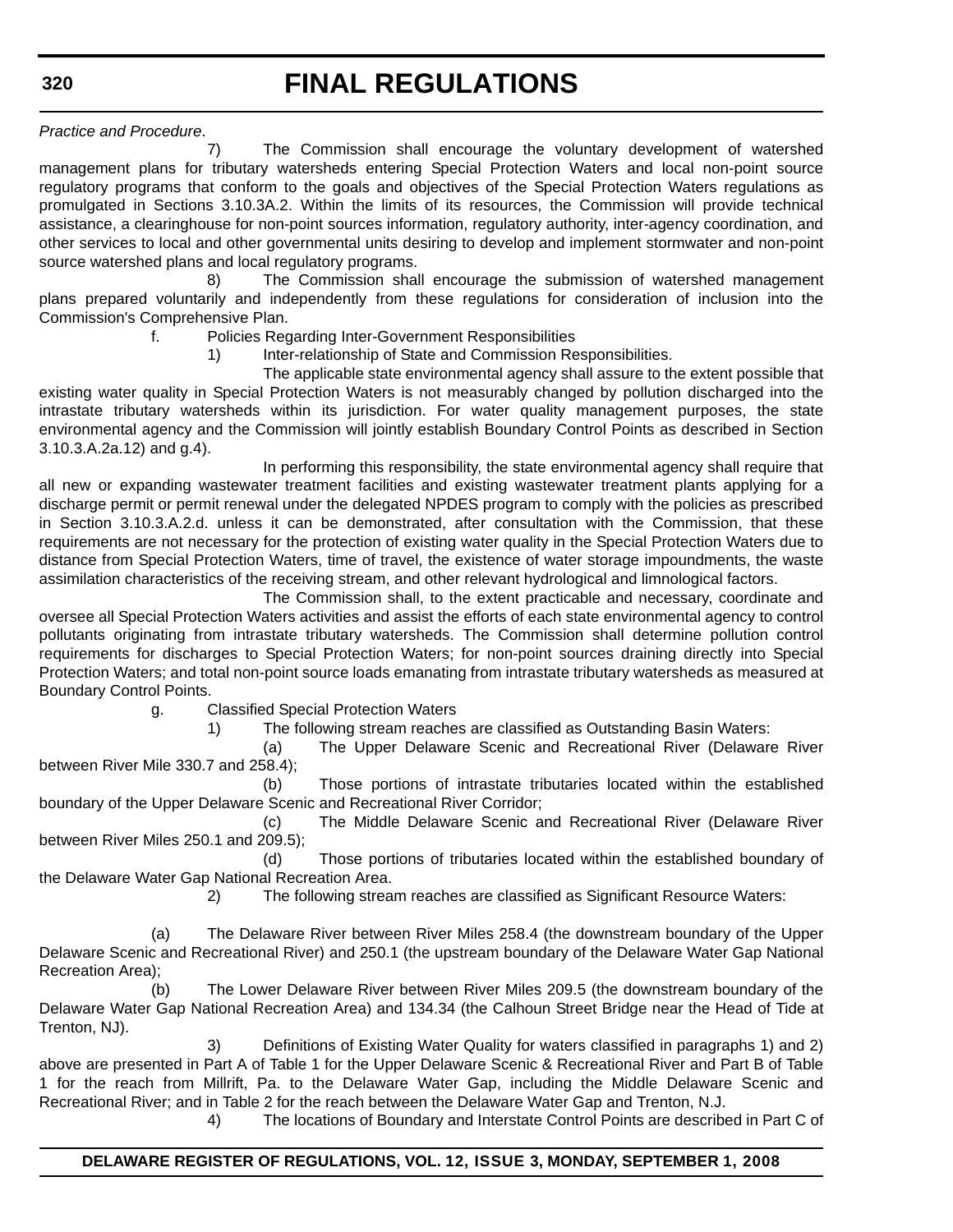Table 1 for the reach between Hancock, N.Y. and the Delaware Water Gap and in Table 2 for the reach between the Delaware Water Gap and Trenton, N.J.

5) Major surface water impoundments referenced in Section 3.10.3A.2.e.1)c.) are the following:

- (a) Cannonsville Reservoir (New York State)
- (b) Pepacton Reservoir (New York State)
- (c) Neversink Reservoir (New York State)
- (d) Lake Wallenpaupack (Pennsylvania)
- (e) Mongaup System (New York State).

### **TABLE 1. DEFINITION OF EXISTING WATER QUALITY IN THE DELAWARE RIVER BETWEEN HANCOCK, NEW YORK AND THE DELAWARE WATER GAP**<sup>1</sup>

| PART A: UPPER DELAWARE SCENIC & RECREATIONAL RIVER <sup>2</sup> |                  |                                                                   |                                     |                                                           |  |
|-----------------------------------------------------------------|------------------|-------------------------------------------------------------------|-------------------------------------|-----------------------------------------------------------|--|
| <b>PARAMETER</b>                                                | <b>MEAN</b>      | <b>95 PERCENT CONFI-</b><br><b>DENCE LIMITS OF</b><br><b>MEAN</b> | 10TH AND 90TH<br><b>PERCENTILES</b> | <b>ADDITIONAL</b>                                         |  |
| Dissolved oxygen* (mg/l)                                        | 9.0              | 8.9 to 9.2                                                        | 7.5 and 11.0                        | Never below 6.0 mg/l (night time);<br>May-Sept; reachwide |  |
| $BOD_5^*$ (mg/l)                                                | 0.67             | $0.6$ to $0.8$                                                    | $0.3$ and $1.9$                     | May-Sept; reachwide                                       |  |
| Conductivity (umhos/cm)                                         | 68               | 66.6 to 69.3                                                      | 52 and 88                           | non-seasonal; reachwide                                   |  |
| Fecal coliform* (colonies/<br>$100$ ml)                         | 24               | $21$ to $28$                                                      | 4 and 200                           | May-Sept: reachwide                                       |  |
| Total suspended* solids<br>(mg/l)                               | 4.0              | $2.9$ to $5.6$                                                    | 2.0 and 16                          | non-seasonal; reachwide                                   |  |
| Total phosphorus <sup>*</sup> (ug/l)                            | 29               | $27$ to 31                                                        | 18 and 50                           | non-seasonal; reachwide                                   |  |
| Ammonia + ammonium*<br>(ug/l)                                   | 15               | 13 to 18                                                          | 10 and 50                           | as nitrogen; May-Sept; reachwide                          |  |
| Ammonia + ammonium*<br>(ug/l)                                   | 22               | 20 to 25                                                          | 10 and 60                           | as nitrogen; non-seasonal; reach-<br>wide                 |  |
| Total kjeldahl nitrogen* (ug/ 202<br>$\parallel$                |                  | 172 to 237                                                        | 100 and 530                         | May-Sept; reachwide                                       |  |
| Nitrite + nitrate nitrogen*<br>(ug/l)                           | 293              | 256 to 336                                                        | 123 and 492                         | May-Sept; reachwide                                       |  |
| Hardness (mg/l as CaCo <sub>3</sub> )                           | $\overline{21}$  | 19.9 to 22.2                                                      | 17.0 and 27.0                       | non-seasonal; reachwide                                   |  |
| Shannon-<br>Biocriteria:<br>Wiener                              | $\overline{3.6}$ | 3.4 to 3.8                                                        | 2.7 and 4.3                         | May-Sept; reachwide                                       |  |
| <b>Biocriteria: Equitability</b>                                | 0.8              | $0.7$ to $0.9$                                                    | $0.5$ and 1.1                       | May-Sept; reachwide                                       |  |
| <b>Biocriteria: EPT</b>                                         | 15.5             | 13.8 to 17.2                                                      | 8.0 and 24.0                        | May-Sept; reachwide                                       |  |

\* Wastewater treatment facility projects subject to the no measurable change requirement must demonstrate no measurable change to EWQ for this parameter. Implementation guidance should be consulted.

<sup>1</sup> The numeric values for Existing Water Quality set forth in Parts A, B and C of Table 1 were developed through field measurements and laboratory analysis of data collected over a time period determined by the Commission to adequately reflect the natural range of the hydraulic and climatologic factors that affect water quality. Existing water quality is defined in terms of (a) an annual or seasonal mean of the available water quality data, (b) two-tailed upper and lower 95 percent confidence limits around the mean, and (c) the 10<sup>th</sup> and 90<sup>th</sup> percentiles of the data set from which the mean was calculated.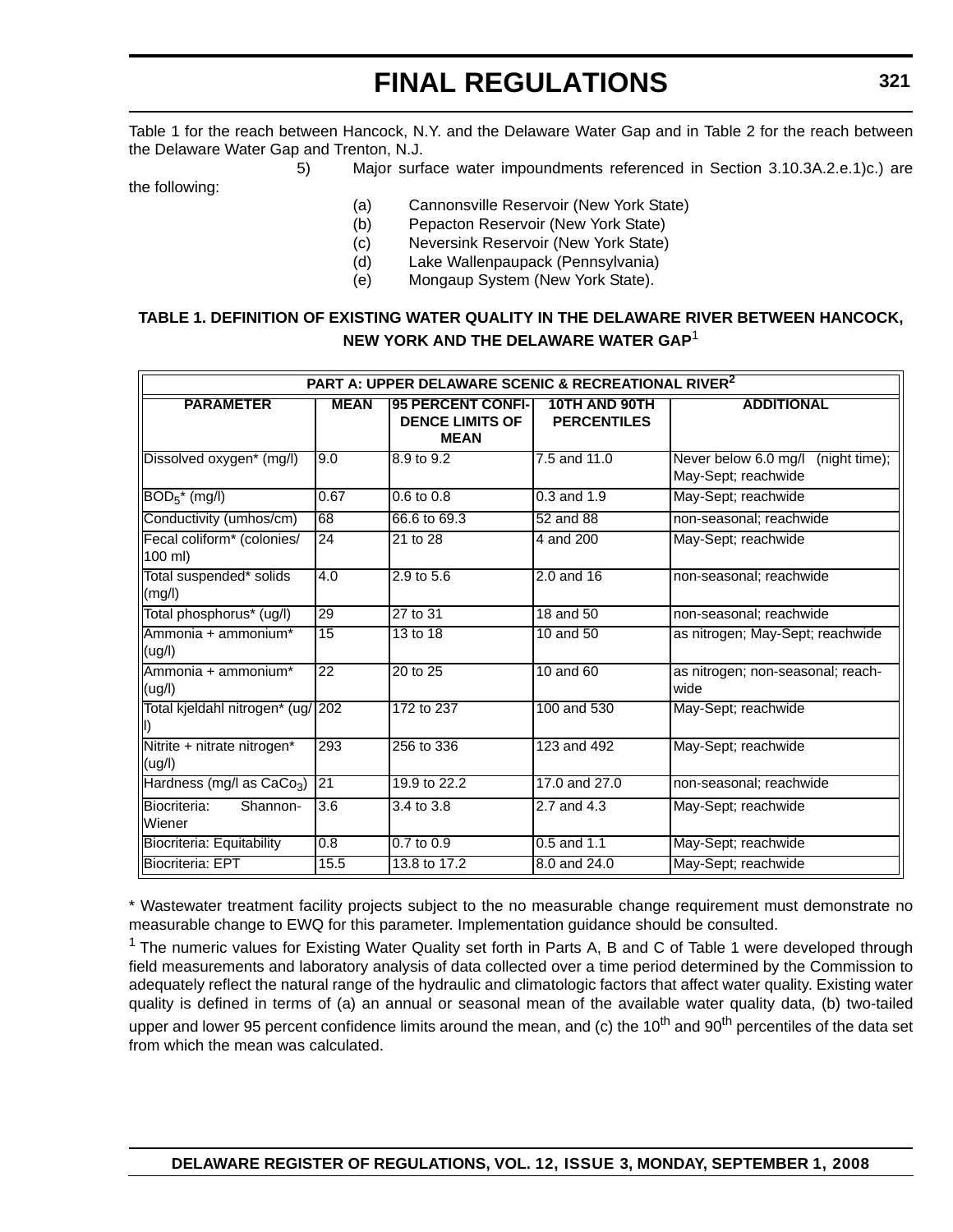**PART B: DELAWARE RIVER FROM MILLRIFT THROUGH THE DELAWARE WATER GAP INCLUDING THE MIDDLE** 

| DELAWARE SCENIC AND RECREATIONAL RIVER <sup>2</sup> |                  |                                                                 |                                     |                                                               |
|-----------------------------------------------------|------------------|-----------------------------------------------------------------|-------------------------------------|---------------------------------------------------------------|
| <b>PARAMETER</b>                                    | <b>MEAN</b>      | <b>95 PERCENT</b><br><b>CONFIDENCE</b><br><b>LIMITS OF MEAN</b> | 10TH AND 90TH<br><b>PERCENTILES</b> | <b>ADDITIONAL</b>                                             |
| Dissolved oxygen* (mg/l)                            | 9.2              | 9.1 to 9.4                                                      | 7.5 and 12.8                        | Never below 6.0 mg/l (night time);<br>non-seasonal; reachwide |
| $BOD5*$ (mg/l)                                      | 0.63             | $0.6$ to $0.7$                                                  | $0.3$ and $1.6$                     | May-Sept; reachwide                                           |
| Conductivity (umhos/cm)                             | 76               | 75 to 77                                                        | 60 and 95                           | non-seasonal; reachwide                                       |
| Fecal coliform* (colonies/<br>100 ml)               | 47               | 42 to 53                                                        | 9 and 272                           | May-Sept; reachwide                                           |
| Total suspended solids*<br>(mg/l)                   | $\overline{3.4}$ | $3.0 \text{ to } 3.8$                                           | 1.0 and $12.0$                      | non-seasonal; reachwide                                       |
| Total phosphorus* (ug/l)                            | $\overline{27}$  | 25 to 29                                                        | 14 and 40                           | May-Sept; reachwide                                           |
| Ammonia + ammonium*<br>(ug/l)                       | 23               | 21 to 26                                                        | 10 and 50                           | May-Sept; reachwide                                           |
| Ammonia + ammonium*<br>(ug/l)                       | 41               | 37 to 44                                                        | 10 and 187                          | non-seasonal; reachwide                                       |
| Total kjeldahl nitrogen* (ug/                       | 293              | 276 to 312                                                      | 101 and 860                         | non-seasonal; reachwide                                       |
| Total kjeldahl nitrogen* (ug/                       | 206              | 189 to 225                                                      | 100 and 490                         | May-Sept; reachwide                                           |
| Nitrite + nitrate nitrogen*<br>(ug/l)               | 246              | 233 to 260                                                      | 100 and 490                         | non-seasonal; reachwide                                       |
| Nitrite + nitrate nitrogen*<br>(ug/l)               | $\overline{206}$ | 191 to 223                                                      | 92 and 392                          | May-Sept; reachwide                                           |
| Hardness (mg/l as $CaCo3$ )                         | 24               | 24 to 25                                                        | 20 and 30                           | non-seasonal: reachwide                                       |
| Biocriteria: Shannon-<br>Wiener                     | $\overline{3.6}$ | 3.4 to 3.7                                                      | 3.2 and 4.1                         | May-Sept; reachwide                                           |
| Biocriteria: Equitability                           | 0.8              | $0.7$ to $0.9$                                                  | $0.5$ and 1.1                       | May-Sept; reachwide                                           |
| <b>Biocriteria: EPT</b>                             | 13.9             | 12.8 to 15.1                                                    | 8.0 and 20.0                        | May-Sept; reachwide                                           |

\* Wastewater treatment facility projects subject to the no measurable change requirement must demonstrate no measurable change to EWQ for this parameter. Implementation guidance should be consulted.

 $2$  The definitions of Existing Water Quality presented in Parts A and B of this table were developed by performing parametric statistical analyses using logarithmic transformation of available water quality data to derive normality. The numbers represent the anti-log of the statistical results and, thus, will differ from numbers generated by using nontransformed data. Means derived from log transformations, for example, will be lower than means derived from nontransformed data. The 95 percent confidence limits were derived from a two-tailed distribution. Biocriteria were not developed using log-transformed data. The three indices used to develop the biocriteria were derived from specialized transformations of the original data, resulting in values that are normally distributed.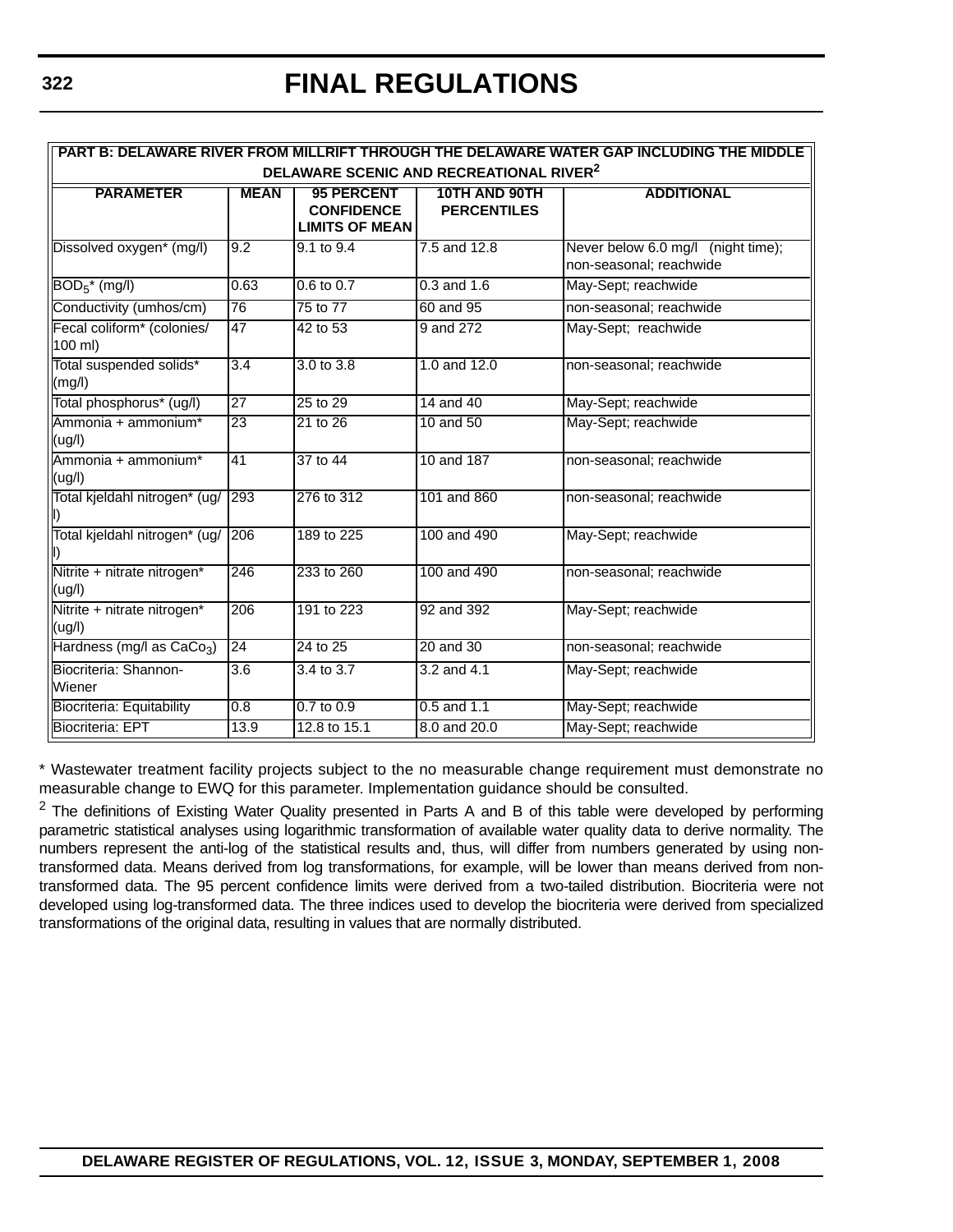| PART C: BOUNDARY AND INTERSTATE CONTROL POINTS FOR THE DELAWARE RIVER BETWEEN<br>HANCOCK, N.Y. AND THE DELAWARE WATER GAP |                                                                                                                                                                                                                                                                                                                           |                                                                                       |  |  |
|---------------------------------------------------------------------------------------------------------------------------|---------------------------------------------------------------------------------------------------------------------------------------------------------------------------------------------------------------------------------------------------------------------------------------------------------------------------|---------------------------------------------------------------------------------------|--|--|
| <b>BOUNDARY</b>                                                                                                           | <b>CONTROL POINTS</b>                                                                                                                                                                                                                                                                                                     | <b>MAP REFERENCE</b>                                                                  |  |  |
| Northern Boundary-UDSRR                                                                                                   | Delaware River Mile 330.7                                                                                                                                                                                                                                                                                                 | <b>DRBC</b><br>River Mile<br><b>UDSRR</b><br>&<br>maps<br>River<br>Management<br>Plan |  |  |
| Eastern Boundary-UDSRR                                                                                                    | New York streams in Delaware & Sullivan Counties:<br>Blue Mill; Humphries; Abe Lord; Bouchoux; Pea;<br>Hoolihan; Basket; Hankins; Callicoon; Mitchell Pond;<br>Tenmile; Grassy Swamp; Narrow Falls; York Lake;<br>Beaver Brook; Halfway; Mill; Fish Cabin; Mongaup;<br>Shingle Kill                                       | <b>UDSRR</b><br>River<br>Management PLAN                                              |  |  |
| <b>Western Boundary-UDSRR</b>                                                                                             | Pennsylvania streams in Wayne & Pike Counties:<br>Shingle Hollow;<br>Stockport;<br>Factory;<br>Equinunk;<br>Equinunk;<br>Weston;<br>Little<br>Cooley;<br>Hollister;<br>Schoolhouse; Beaverdam; Calkins; Peggy Run;<br>Masthope; Westcolang; Lackawaxen; Verga Pond;<br>Panther; Shohola; Twin Lakes; Pond Eddy; Bush Kill | <b>UDSRR</b><br>River<br>Management PLAN                                              |  |  |
| Boundary-Eight<br>Northern<br>mile reach between UDSRR<br>and MDSRR                                                       | Delaware River Mile 258.4 (railroad crossing at Millrift,<br>Pennsylvania)                                                                                                                                                                                                                                                | <b>DRBC</b><br>River<br>Mile<br>maps; UDSRR River<br>Management Plan                  |  |  |
| &<br>Western<br>Eastern<br>Boundaries-Eight mile reach<br>between UDSRR & MDSRR                                           | Confluence of New York streams (Orange County);<br>Pennsylvania streams (Pike County); and New Jersey<br>streams (Sussex County) with the Delaware River:<br>Sparrowbush; Neversink; Cummins                                                                                                                              | U.S.G.S. Port Jervis<br>South<br>&<br>North<br>topographic maps                       |  |  |
| Northern<br>Boundary-<br><b>DWGNRA</b>                                                                                    | Delaware River Mile 250.1 near the confluence of<br><b>Cummins Creek</b>                                                                                                                                                                                                                                                  | <b>DRBC</b><br>River Mile<br>& DWGNRA<br>map<br><b>Tract Map</b>                      |  |  |
| Eastern Boundary-DWGNRA                                                                                                   | New Jersey streams in Sussex County: Shimers;<br>White; Big Flatbrook; Little Flatbrook                                                                                                                                                                                                                                   | <b>DWGNRA</b><br>Tract<br>Maps                                                        |  |  |
| Western<br>Boundary-<br><b>DWGNRA</b>                                                                                     | Pennsylvania streams in Pike & Monroe Counties:<br>Crawford Branch; Vandermark; Sawkill; Raymondskill;<br>Conashaugh; Dry; Adams; Dingmans; Hornbeck;<br>Deckers; Alicias; Brodhead-Hellers; Hellers; Toms;<br>Denmark;<br>Little<br>Bushkill;<br>Bushkill;<br>Shawnee;<br>Brodhead; Cherry; Caledonia; Slateford         | <b>DWGNRA</b><br>Tract<br>Maps                                                        |  |  |
|                                                                                                                           |                                                                                                                                                                                                                                                                                                                           |                                                                                       |  |  |
| <b>INTERSTATE</b><br>Upper Delaware Scenic &<br><b>Recreational River</b>                                                 | <b>CONTROL POINTS (General Locations)</b><br><b>Buckingham Access Area</b><br>Lordville Bridge<br>Kellams Bridge<br><b>Callicoon Access Areas</b><br>Damacus/Cochecton<br><b>Skinners Falls</b><br>Narrowsburg area<br>Ten Mile River Access Area<br>Lackawaxen Access Area                                               | <b>RIVER MILE</b><br>325<br>322<br>313<br>303<br>298<br>295<br>290<br>284<br>277      |  |  |
|                                                                                                                           | Barryville/Shohola Bridge<br>Pond Eddy Bridge                                                                                                                                                                                                                                                                             | 273<br>266                                                                            |  |  |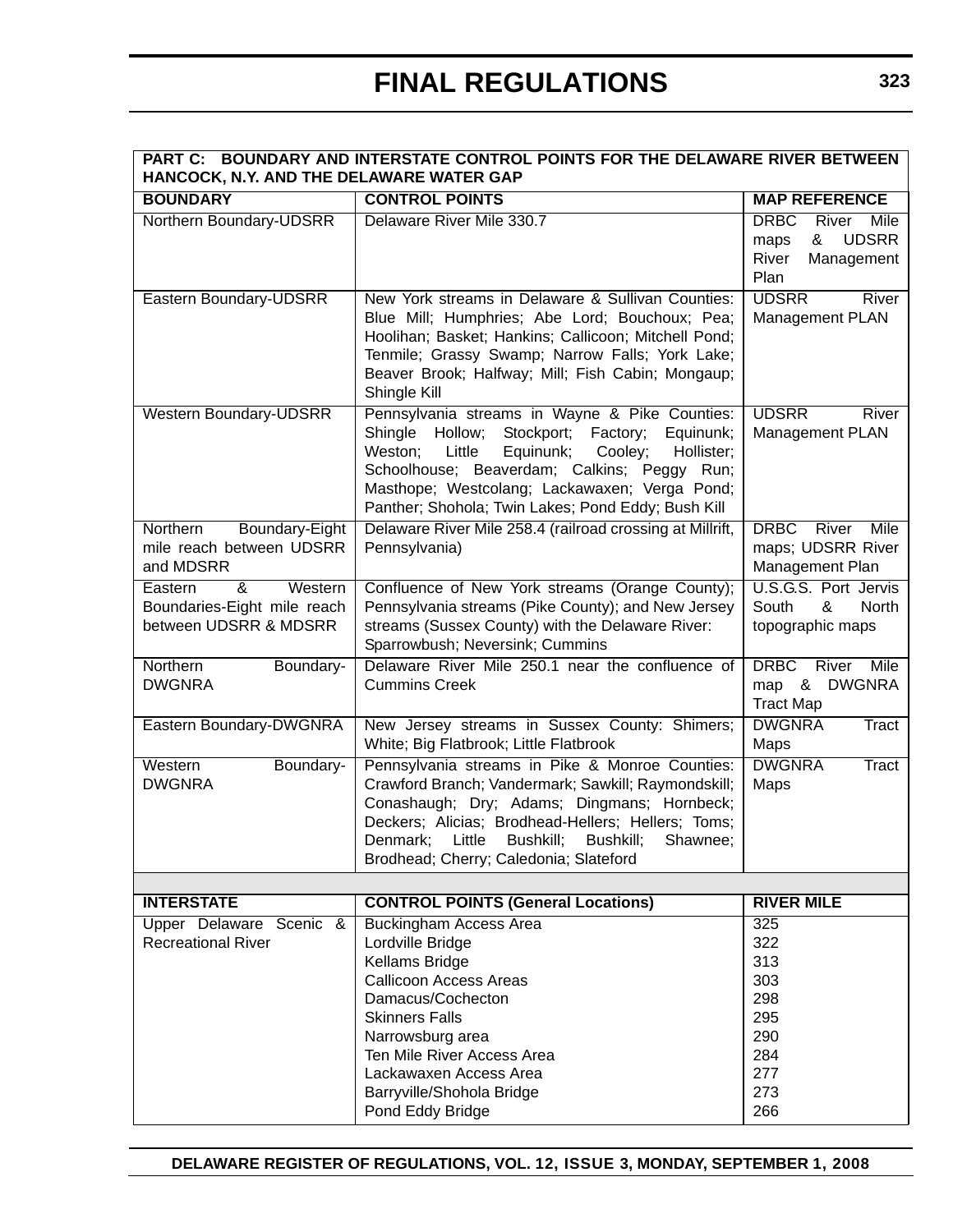| Delaware River between the    | Millrift                         | 258 |
|-------------------------------|----------------------------------|-----|
| <b>UDSRR &amp; the DWGNRA</b> | Matamoras/Port Jervis            | 254 |
|                               | Northern boundary-DWGNRA         | 250 |
| Delaware<br>Water<br>Gap      | Milford Beach                    | 247 |
| National Recreation Area      | Dingmans Access Area             | 239 |
|                               | Eshback Access Area              | 232 |
|                               | <b>Bushkill Access Area</b>      | 228 |
|                               | Depew Access Area                | 221 |
|                               | Smithfield Beach                 | 218 |
|                               | Worthington S.F. Access          | 215 |
|                               | <b>Kittatinny Visitor Center</b> | 211 |
|                               | Upstream end of Arrow Island     | 210 |

### **[DEPARTMENT OF AGRICULTURE](http://dda.delaware.gov/default.shtml)**

**[HARNESS RACING COMMISSION](http://dda.delaware.gov/default.shtml)**

Statutory Authority: 3 Delaware Code, Section 1005 (3 **Del.C.** §10005) 3 **DE Admin. Code** 501

### **[ORDER](#page-3-0)**

Pursuant to 29 **Del.C.** §10118 and 3 **Del.C.** §10005, the Delaware Harness Racing Commission issues this Order adopting proposed amendments to the Commission's Rules. Following notice and a public hearing on June 10, 2008, the Commission makes the following findings and conclusions:

### **Summary of the Evidence**

The Commission posted public notice of the proposed amendments to DHRC Rule 8.3.5.9.4 in the May 1, 2008 *Register of Regulations* in Volume 11, Issue 11, and for two consecutive weeks in *The News Journal* and *Delaware State News*. The Commission proposed to update Rule 8 to clarify the racing distributions.

The Commission received no written comments during May, 2008 or June, 2008. The Commission held a public hearing on June 10, 2008 and received a request for clarification of the counting of days in the proposed language from Salvatore DiMario, Executive Director of the Delaware Standardbred Owner's Association. Hugh Gallagher, Administrator of Racing and Andrew Kerber, Commission Counsel explained the counting. No further changes were proposed.

### **Findings of Fact and Conclusions**

The public was given notice and an opportunity to provide the Commission with comments in writing and by testimony at the public hearing on the proposed amendments to the Commission's Rules.

After considering all public comment on the rule changes as proposed, the Commission hereby adopts the rule changes as proposed. The Commission believes that these rule changes will allow the Delaware Harness Racing Commission rules to more accurately reflect current policy and procedure.

The effective date of this Order will be ten (10) days from the publication of this Order in the *Register of Regulations* on September 1, 2008.

**IT IS SO ORDERED** this 12th day of August, 2008.

Beverly H. (Beth) Steele, Chairman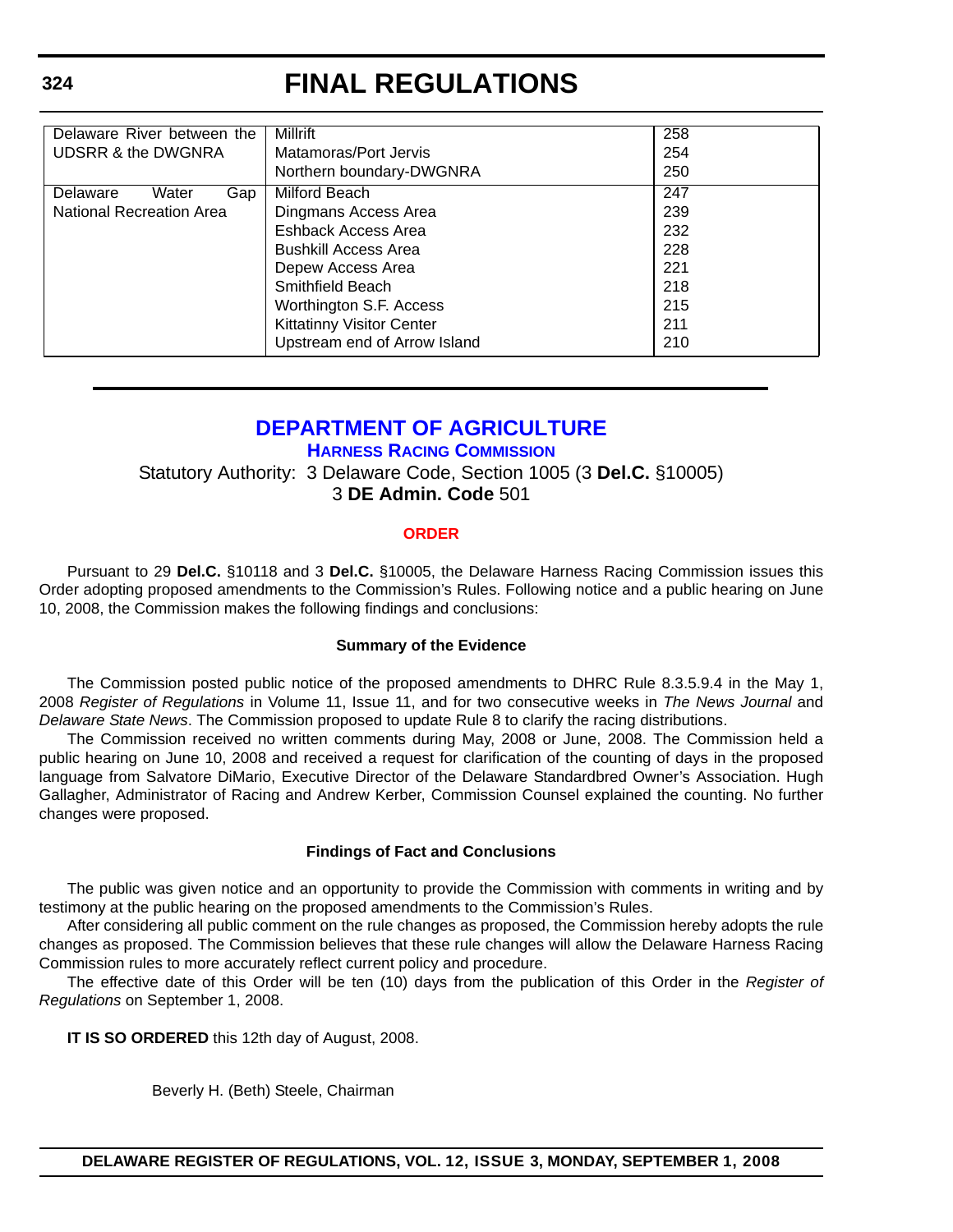Robert (Breezy) Brown, Commissioner George P. Staats, Commissioner Mary Ann Lambertson, Commissioner Kenneth Williamson, Commissioner

**\*Please note that no changes were made to the regulation as originally proposed and published in the May 2008 issue of the** *Register* **at page 1399 (11 DE Reg. 1399). Therefore, the final regulation is not being republished. A copy of the final regulation is available at:** 

*[Harness Racing Commission](http://regulations.delaware.gov/register/september2008/final/12 DE Reg  324 09-01-08.htm)*

### **[DEPARTMENT OF EDUCATION](http://www.doe.k12.de.us/)**

**OFFICE OF [THE SECRETARY](http://www.doe.k12.de.us/)** Statutory Authority: 14 Delaware Code, Sections 122(b) and 154(e) (14 **Del.C.** §122(b) and §154(e)) 14 **DE Admin. Code** 603

### **[REGULATORY IMPLEMENTING ORDER](#page-3-0)**

### **603 Compliance with the Gun-Free Schools Act**

### **I. Summary of the Evidence and Information Submitted**

The Secretary of Education seeks to amend 14 **DE Admin. Code** 603 Compliance with the Gun-Free Schools Act. Minor amendments were made to reflect: 1) the policy must be on file electronically with the Department of Education; and 2) modifications to expulsion are made on a case by case basis by the chief school officer.

Notice of the proposed regulation was published in the *News Journal* and the *Delaware State News* on Thursday, July 3, 2008, in the form hereto attached as Exhibit "A". Comments were received from Governor's Advisory Council for Exceptional Children and the State Council for Persons with Disabilities regarding endorsing the regulation with minor changes related to the citation to the federal Gun-Free Schools Act. The Department has made the correction.

### **II. Findings of Facts**

The Secretary finds that it is appropriate to amend 14 **DE Admin. Code** 603 Compliance with the Gun-Free Schools Act in order to add reporting requirements and timelines and to make a modification that expulsion are made on a case by case basis by the chief school officer.

### **III. Decision to Amend the Regulation**

For the foregoing reasons, the Secretary concludes that it is appropriate to amend 14 **DE Admin. Code** 603 Compliance with the Gun-Free Schools Act. Therefore, pursuant to 14 **Del.C.** §122, 14 **DE Admin. Code** 603 Compliance with the Gun-Free Schools Act attached hereto as Exhibit "B" is hereby amended. Pursuant to the provision of 14 **Del.C.** §122(e), 14 **DE Admin. Code** 603 Compliance with the Gun-Free Schools Act hereby amended shall be in effect for a period of five years from the effective date of this order as set forth in Section V. below.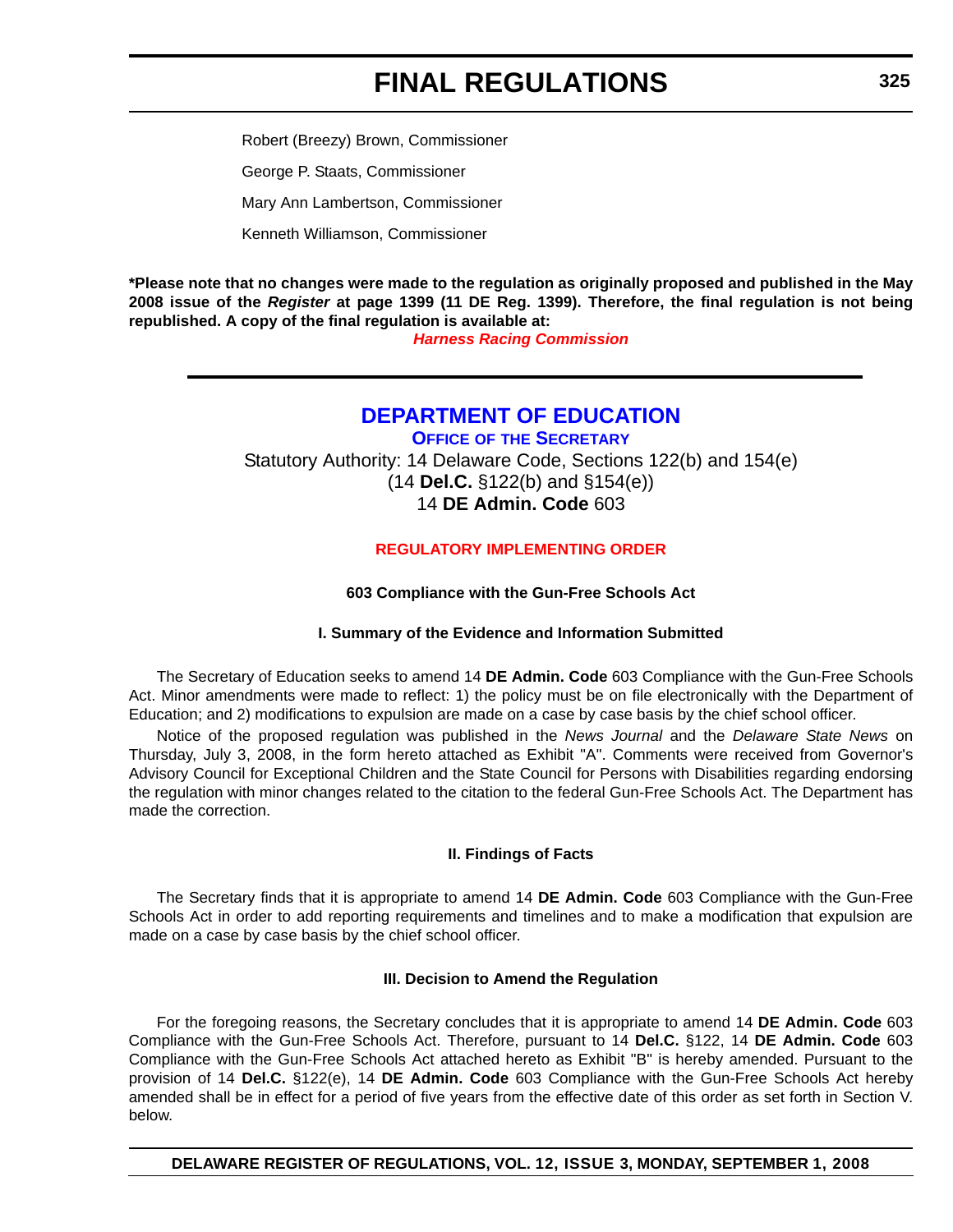### **IV. Text and Citation**

The text of 14 **DE Admin. Code** 603 Compliance with the Gun-Free Schools Act amended hereby shall be in the form attached hereto as Exhibit "B", and said regulation shall be cited as 14 **DE Admin. Code** 603 Compliance with the Gun-Free Schools Act in the Administrative Code of Regulations for the Department of Education.

### **V. Effective Date of Order**

The actions hereinabove referred to were taken by the Secretary pursuant to 14 **Del.C.** §122 on August 18, 2008. The effective date of this Order shall be ten (10) days from the date this Order is published in the *Delaware Register of Regulations*.

**IT IS SO ORDERED** the 18th day of August 2008.

### **DEPARTMENT OF EDUCATION**

Valerie A. Woodruff, Secretary of Education

### **603 Compliance with the Gun-Free Schools Act**

### **1.0 Written Policy Required**

Each school district and charter school requesting assistance under the Elementary and Secondary Education Act (ESEA) shall have a written policy implementing the Gun-Free Schools Act [(20 USC 4141) (20 USC 7151)] and 11 **Del.C.** §1457(j) or its successor statute. At a minimum, the policy must contain the following elements:

- 1.1 A student who is determined to have brought a firearm to school, or to have possessed a firearm at school, shall be expelled for not less than one year.
- 1.2 Modification to the expulsion requirement may be made on a case by case basis by the chief school officer. Any modification to the expulsion requirement must be made in writing to the Department.
- 1.3 The definition of "**Firearm**" shall be the same as the meaning given to the term in 18 USC §921(a) the federal Gun-Free Schools Zone Act **[at 18 U.S.C.A.§921]**.

### **2.0 Submission of the Policy to the State Department of Education**

Each school district and charter school requesting assistance under the ESEA shall submit the following to the Delaware Department of Education by June 1 each year, in such form as the Department requires:

- 2.1 An assurance that its policies comply with this regulation and with 11 **Del.C.** §1457(j) or its successor statute.
- 2.2 Descriptions of the expulsions imposed under 11 **Del.C.** §1457(j) or its successor statute and under the policy implemented in accord with this regulation.

### **3.0 Individuals with Disabilities Act**

Nothing in this regulation shall alter a district or charter school's duties pursuant to the Individuals with Disabilities Education Act.

### **4.0 Reporting Requirements and Timelines**

4.1 Each public school district and charter school shall have an electronic copy of its policy implementing the Gun-Free Schools Act [(20 USC §4141) (20 USC 7151)] and 11 **Del.C.** §1457(j) or its successor statute on file with the Department of Education.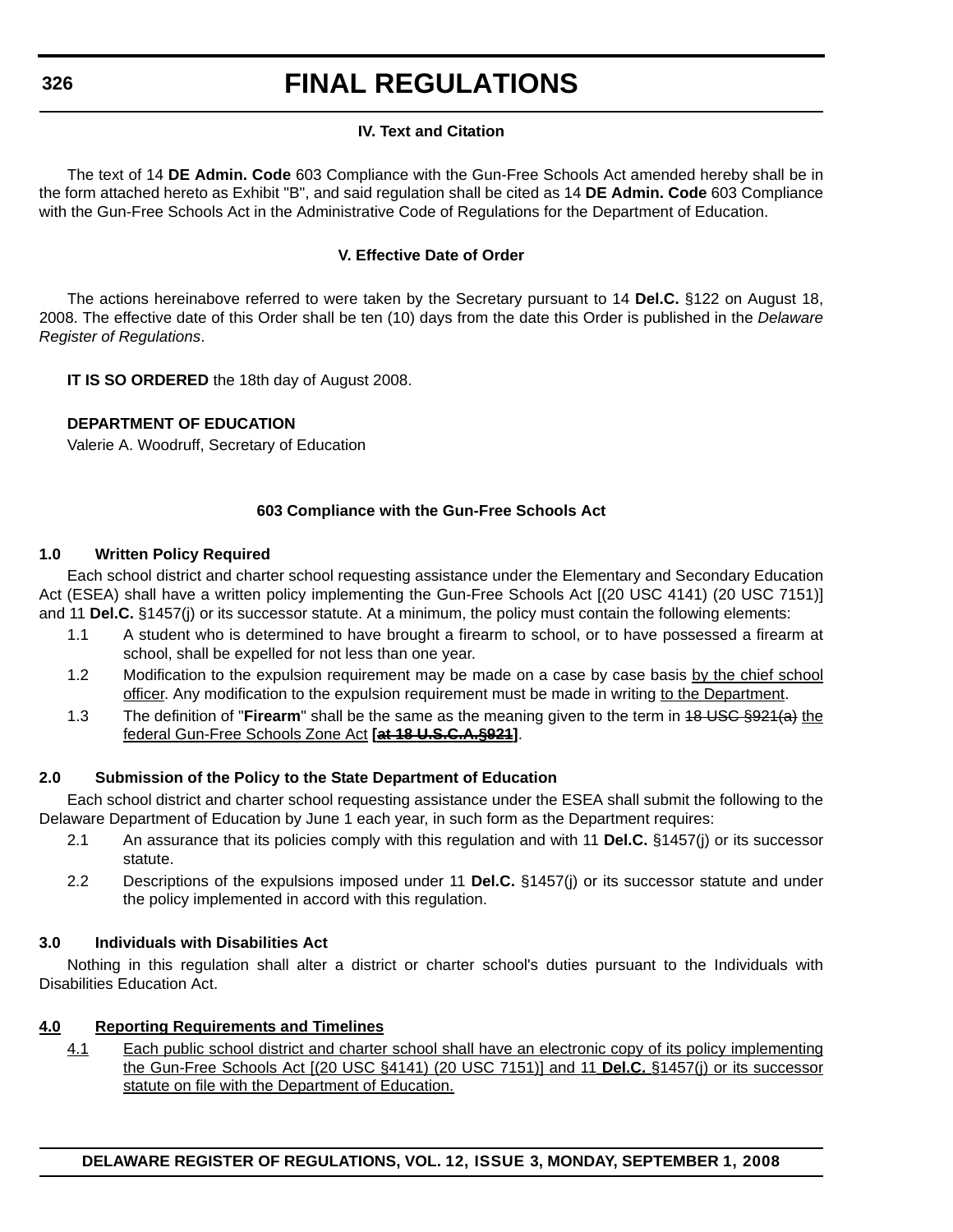4.2 Each public school district and charter school shall provide an electronic copy of any policy implementing the Gun-Free Schools Act [(20 USC 4141) (20 USC §7151)] and 11 **Del.C.** §1457(j) or its successor statute within ninety (90) days of such revision(s) regardless of whether said revisions were made as a result of changes to Federal, state or local law, regulations, guidance or policies.

**1 DE Reg. 1976 (6/1/98) 7 DE Reg. 333 (9/1/03) 12 DE Reg. 9 (07/01/08)**

#### **OFFICE OF [THE SECRETARY](http://www.doe.k12.de.us/)**

Statutory Authority: 14 Delaware Code, Sections 122(b) and 154(e) (14 **Del.C.** §122(b) and §154(e)) 14 **DE Admin. Code** 745

#### **[REGULATORY IMPLEMENTING ORDER](#page-3-0)**

### **745 Criminal Background Check for Public School Related Employment**

#### **I. Summary of the Evidence and Information Submitted**

The Secretary of Education seeks to amend 14 **DE Admin. Code** 745 Criminal Background Check for Public School Related Employment. The new amendments make a cross reference to a new regulation 14 **DE Admin. Code** 746 Criminal Background Check for Student Teaching. The authority for the Secretary of Education to promulgate this amended regulation is based in 11 **Del.C.,** Subchapter VI. This regulation was originally in the December 1, 2007 *Register of Regulations* to address criminal background checks for student teaching. Because of comments, the Department is proposing a separate regulation to address criminal background checks for student teaching. There are additional minor edits to this regulation that provide for how the process for criminal background checks for public school related employment relates to the criminal background check for student teaching assignments.

Notice of the proposed regulation was published in the *News Journal* and the *Delaware State News* on Thursday, July 3, 2008, in the form hereto attached as Exhibit "A". Comments were received from both the Governor's Advisory Council for Exceptional Children and the State Council for Persons with Disabilities. One of the concerns was that the bifurcation of the regulations for the public school related employment and the student teaching was confusing. In an earlier draft, the Department had combined the two processes into one regulation and it was decided the bifurcation was needed. The Department did however add clarifying language to both regulations that provides for a cross reference as to how the two regulations work in tandem. A comment was received related to the ability to appeal a criminal background suitability for employment decision to the State Board of Education. Because criminal background suitability determinations are typically made by the chief personnel officer or chief school administrator and not the local school board, these decisions would not be appealable to the State Board of Education.

#### **II. Findings of Facts**

The Secretary finds that it is appropriate to amend 14 **DE Admin. Code** 745 Criminal Background Check for Public School Related Employment in order to provide for a new regulation related to criminal background checks for student teaching assignments. This regulation is to work in tandem with the new 14 **DE Admin. Code** 746 Criminal Background Check for Student Teaching.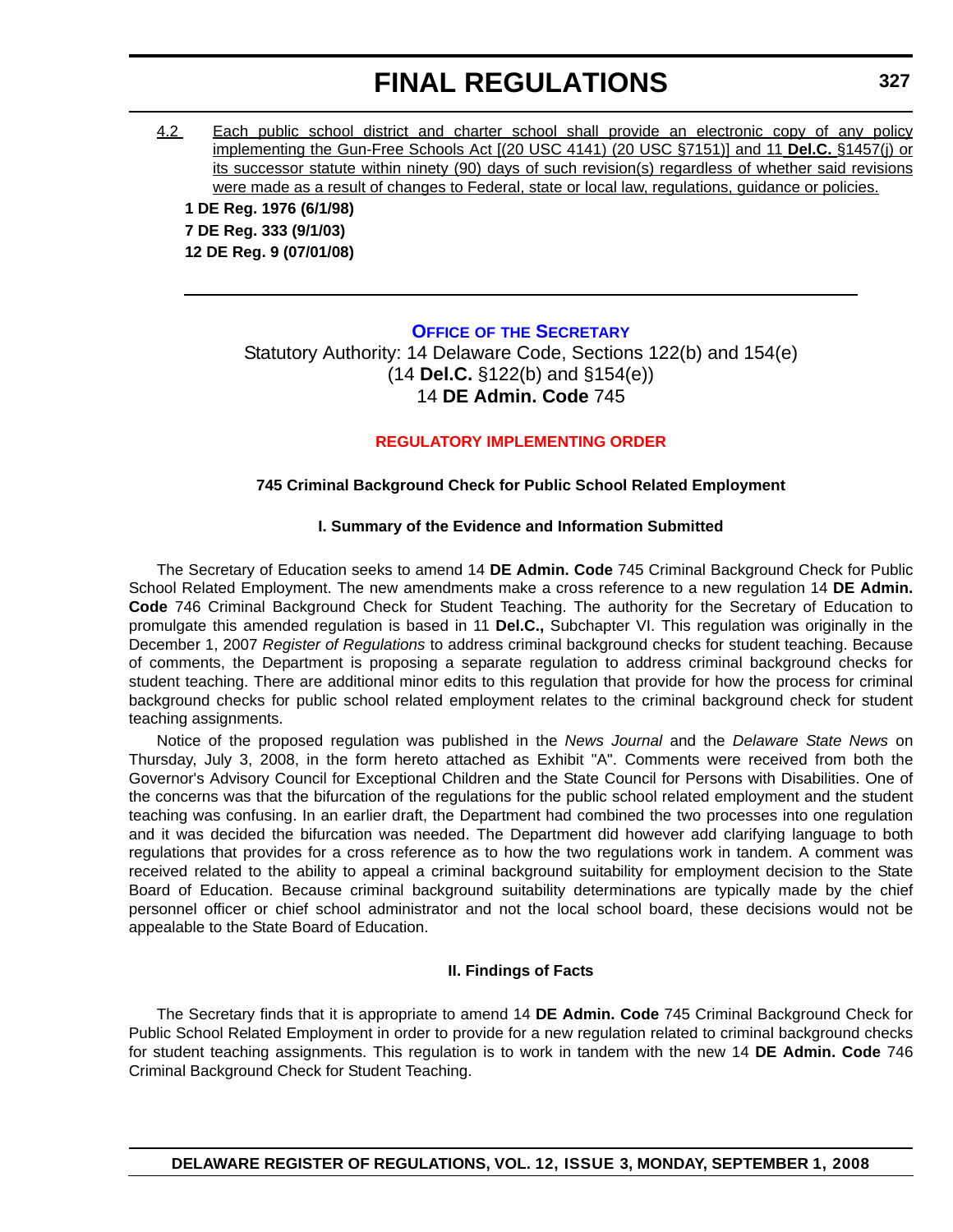### **III. Decision to Amend the Regulation**

For the foregoing reasons, the Secretary concludes that it is appropriate to amend 14 **DE Admin. Code** 745 Criminal Background Check for Public School Related Employment. Therefore, pursuant to 14 **Del.C.** §122, 14 **DE Admin. Code** 745 Criminal Background Check for Public School Related Employment attached hereto as Exhibit "B" is hereby amended. Pursuant to the provision of 14 **Del.C.** §122(e), 14 **DE Admin. Code** 745 Criminal Background Check for Public School Related Employment hereby amended shall be in effect for a period of five years from the effective date of this order as set forth in Section V. below.

### **IV. Text and Citation**

The text of 14 **DE Admin. Code** 745 Criminal Background Check for Public School Related Employment amended hereby shall be in the form attached hereto as Exhibit "B", and said regulation shall be cited as 14 **DE Admin. Code** 745 Criminal Background Check for Public School Related Employment in the Administrative Code of Regulations for the Department of Education.

### **V. Effective Date of Order**

The actions hereinabove referred to were taken by the Secretary pursuant to 14 **Del.C.** §122 on August 19, 2008. The effective date of this Order shall be ten (10) days from the date this Order is published in the *Delaware Register of Regulations*.

IT IS SO ORDERED the 19th day of August 2008.

### **DEPARTMENT OF EDUCATION**

Valerie A. Woodruff, Secretary of Education

### **745 Criminal Background Check for Public School Related Employment**

**[This regulation shall apply to all individuals seeking public school related employment in a Delaware public school**. **Refer to 14 Admin. Code 746 Criminal Background Check for Student Teaching for the requirements and procedures related to criminal background checks for a Student Teaching Assignments in a Delaware public school.]**

### **1.0 Definitions**

**"Continuously Employed"** means having worked in the same public school district or charter school for at least ninety one (91) working days in the prior school year. Substitute teachers shall be considered Continuously Employed when they have worked forty five (45) days in the prior school year in any combination of Delaware school districts or charter schools. Persons **[participating who have participated]** in a Student Teaching Assignment **[and who have fulfilled the requirements of 14 DE Admin. Code 746]** shall be considered Continuously Employed **[when they have if they]** participated for forty five (45) days in the prior school year in **[any combination of Delaware school districts or charter schools as a student teacher the school district or charter school they are seeking public school related employment]**.

**"Covered Personnel"** means the following:

- All final candidates for public school related employment for compensation;
- All those persons who supply contracted services directly to students of a public school, or those who supply contracted services to a public school which results in regular direct access to children in or through a public school; and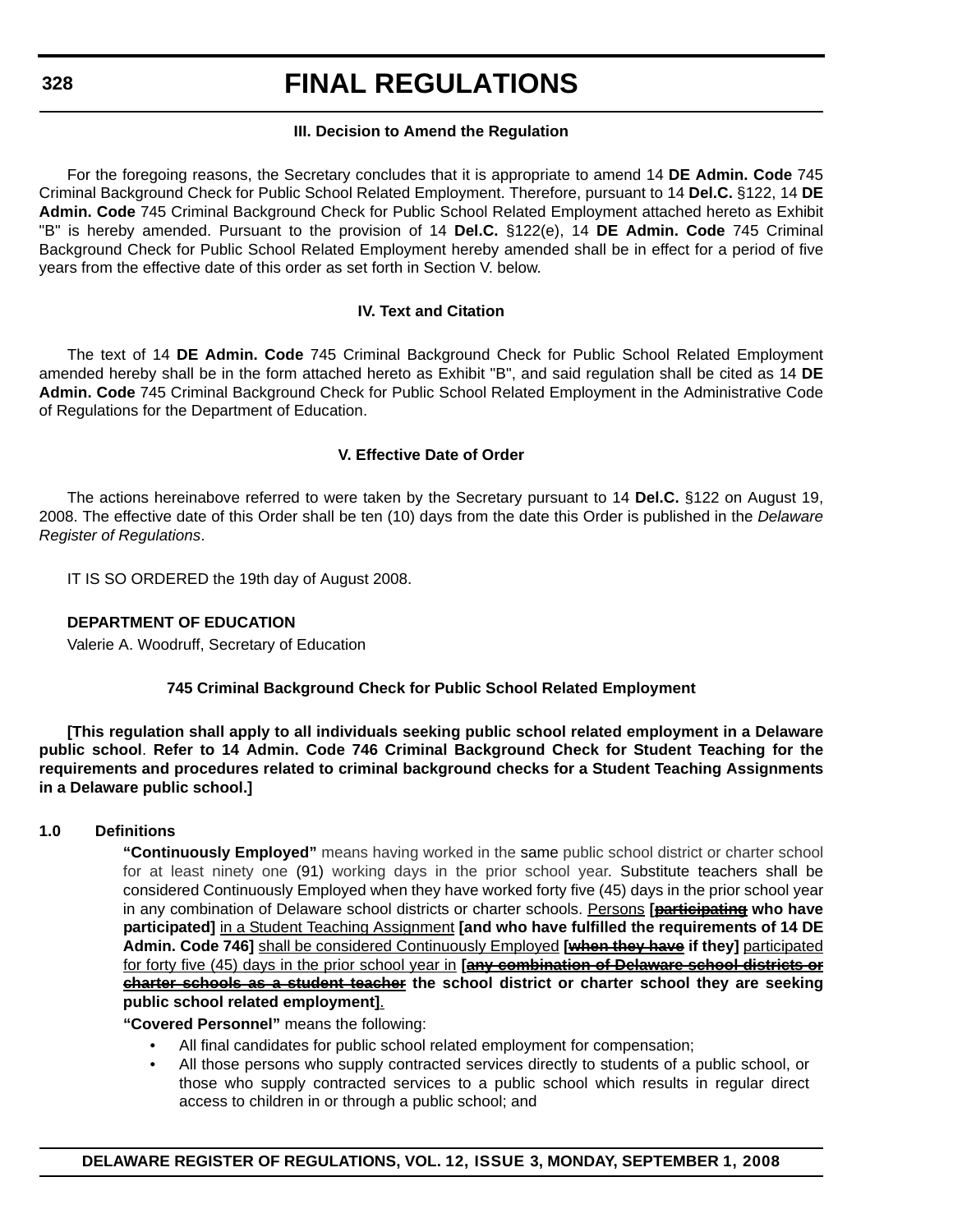• All those persons who have regular direct access to children in or through an extra duty position (also called Extra Pay for Extra Responsibility (EPER position) in public schools whether the person receives compensation or not.

Notwithstanding the above definition of Covered Personnel the following persons are not subject to these regulations:

- Instructors in adult corrections institutions;
- Instructors in adult education programs involving Apprenticeship, Trade Extension, or a vocational general interest programs, or instructors in Adult Basic Education and GED programs who do not service students under age 18;
- Directly supervised professional artists sponsored by the Division of the Arts, Arts in Education Program, Very Special Arts and the Delaware Institute for the Arts in Education; and
- Substitute food service workers.

**["Student Teaching Assignment" means a structured, supervised learning experience for a student in a teacher education program in which the student teacher practices the skills being learned in the teacher education program and gradually assumes increased responsibility for instruction, classroom management, and other related duties for a class of students in a local school district or charter school. These skills are practiced under the direct supervision of the certified teacher who has official responsibility for the class. Refer to 14 DE Admin. Code 746 Criminal Background Check for Student Teaching for requirements and procedures related to criminal background checks for Student Teaching Assignments.]**

**10 DE Reg. 684 (10/01/06)**

**\*Please Note: As the rest of the sections were not amended, they are not being published. A copy regulation is available at:**

*[745 Criminal Background Check for Public School Related Employment](http://regulations.delaware.gov/register/september2008/final/12 DE Reg 327 09-01-08.htm)*

**OFFICE OF [THE SECRETARY](http://www.doe.k12.de.us/)** Statutory Authority: 14 Delaware Code, Sections 122(b) (14 **Del.C.** §122(b)) 14 **DE Admin. Code** 746

### **[REGULATORY IMPLEMENTING ORDER](#page-3-0)**

### **746 Criminal Background Check for Student Teaching**

### **I. Summary of the Evidence and Information Submitted**

The Secretary of Education seeks to adopt a new regulation 14 **DE Admin. Code** 746 Criminal Background Check for Student Teaching. This new regulation requires student teachers to have criminal background checks prior to placement in a school setting. In the December 1, 2007 *Register of Regulations* amendments were made to 14 **DE Admin. Code** 745 Criminal Background Checks to address student teaching criminal background checks. Based on comments, the Secretary is establishing a new regulation that addresses criminal background checks for student teaching separate from the requirement for criminal background checks for public school employment. The authority to promulgate this new regulation is based in 14 **Del.C.** 122(a) which vests the DOE with broad authority to adopt rules and regulations "for the maintenance, administration and supervision throughout this state of a general and efficient system of free public schools and 122(b)(22) which vests the DOE with the authority to prescribe rules and regulations relating to the public school teacher preparation, recruitment and retention. In addition, 122(b)(2) mandates that the DOE adopt regulations governing the "protection of the health and physical welfare of public school students in this state." The effective date for this requirement will be July 1, 2009 to allow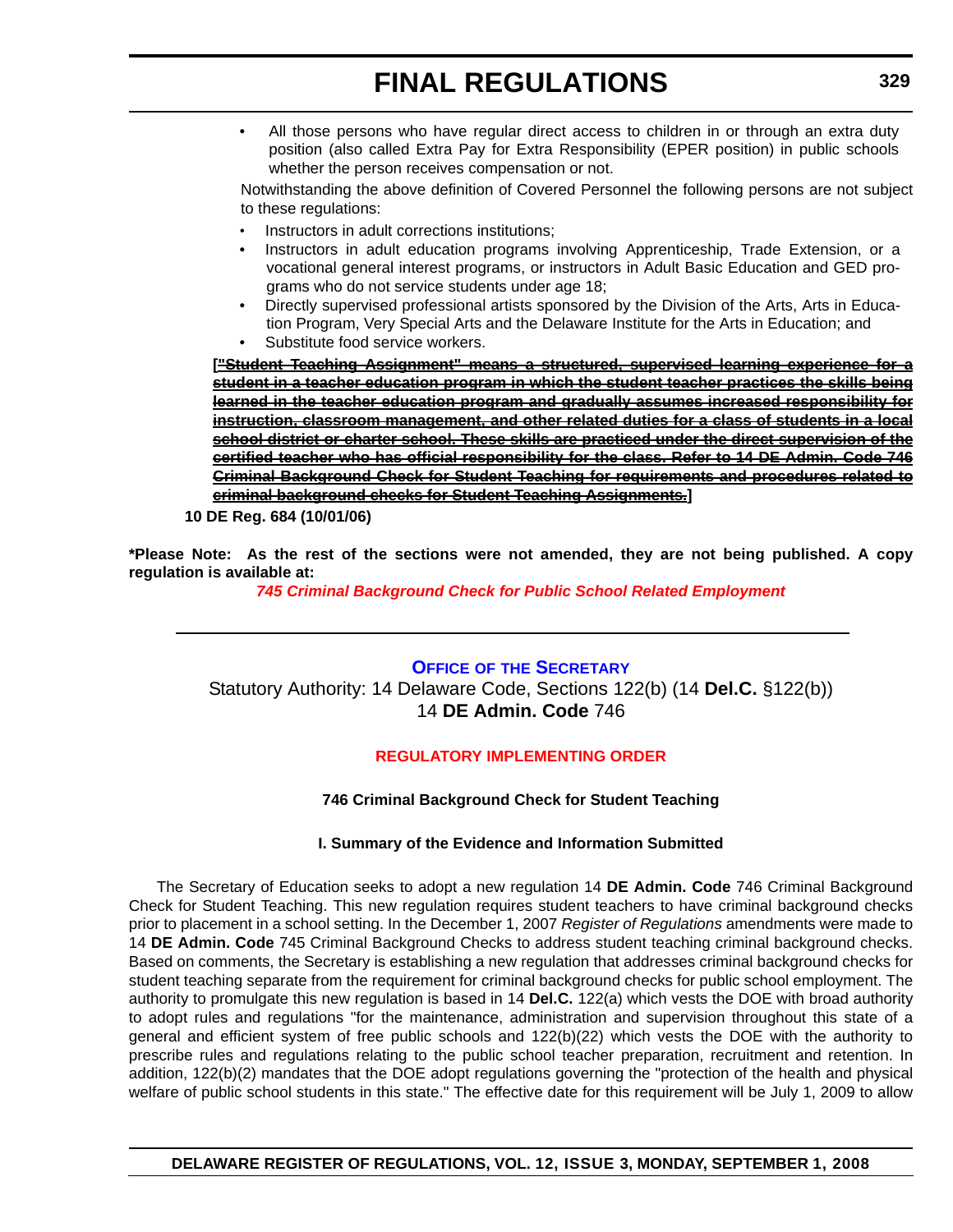time for the higher education institutions, districts, charter schools, and State Police to institute any procedural changes.

Notice of the proposed regulation was published in the *News Journal* and the *Delaware State News* on Thursday, July 3, 2008, in the form hereto attached as *Exhibit "A"*. Comments were received from both the Governor's Advisory Council for Exceptional Children and the State Council for Persons with Disabilities. One of the concerns was that the bifurcation of the regulations for the public school related employment and the student teaching was confusing. In an earlier draft, the Department had combined the two processes into one regulation and it was decided the bifurcation was needed. The Department did however add clarifying language to both regulations that provides for a cross reference as to how the two regulations work in tandem. A comment was received related to the ability to appeal a criminal background suitability determination for a student teaching placement to either the local school board or State Board of Education. The regulation does provide for an appeal process at the higher education institution. The appeal is not to the local school board or charter school board level because the higher education institution is the overseeing entity and responsible for placing students. Local school boards and charter school boards should not be burdened with reviewing student teacher appeals. In addition, because criminal background suitability determinations are typically made by the chief personnel officer or chief school administrator and not the local school board, these decisions would not be appealable to the State Board of Education. A comment was received related to the issue of how non-Delaware student teachers are regulated related to criminal background checks. The Department appreciates the observation and has taken this comment under advisement for future revision. Other minor edits were made in response to the Councils' comments.

#### **II. Findings of Facts**

The Secretary finds that it is appropriate to amend 14 **DE Admin. Code** 746 Criminal Background Check for Student Teaching in order to provide for a process for criminal background checks for student teaching assignments.

#### **III. Decision to Amend the Regulation**

For the foregoing reasons, the Secretary concludes that it is appropriate to amend 14 **DE Admin. Code** 746 Criminal Background Check for Student Teaching. Therefore, pursuant to 14 **Del.C***.* §122, 14 **DE Admin. Code** 746 Criminal Background Check for Student Teaching attached hereto as *Exhibit "B"* is hereby amended. Pursuant to the provision of 14 **Del.C.** §122(e), 14 **DE Admin. Code** 746 Criminal Background Check for Student Teaching hereby amended shall be in effect for a period of five years from the effective date of this order as set forth in Section V. below.

#### **IV. Text and Citation**

The text of 14 **DE Admin. Code** 746 Criminal Background Check for Student Teaching amended hereby shall be in the form attached hereto as *Exhibit "B"*, and said regulation shall be cited as 14 **DE Admin. Code** 746 Criminal Background Check for Student Teaching in the *Administrative Code of Regulations* for the Department of Education.

#### **V. Effective Date of Order**

The actions hereinabove referred to were taken by the Secretary pursuant to 14 **Del.C.** §122 on August 19, 2008. The effective date of this Order shall be ten (10) days from the date this Order is published in the *Delaware Register of Regulations.*

**IT IS SO ORDERED** the 19<sup>th</sup> day of August 2008.

#### **DEPARTMENT OF EDUCATION**

Valerie A. Woodruff, Secretary of Education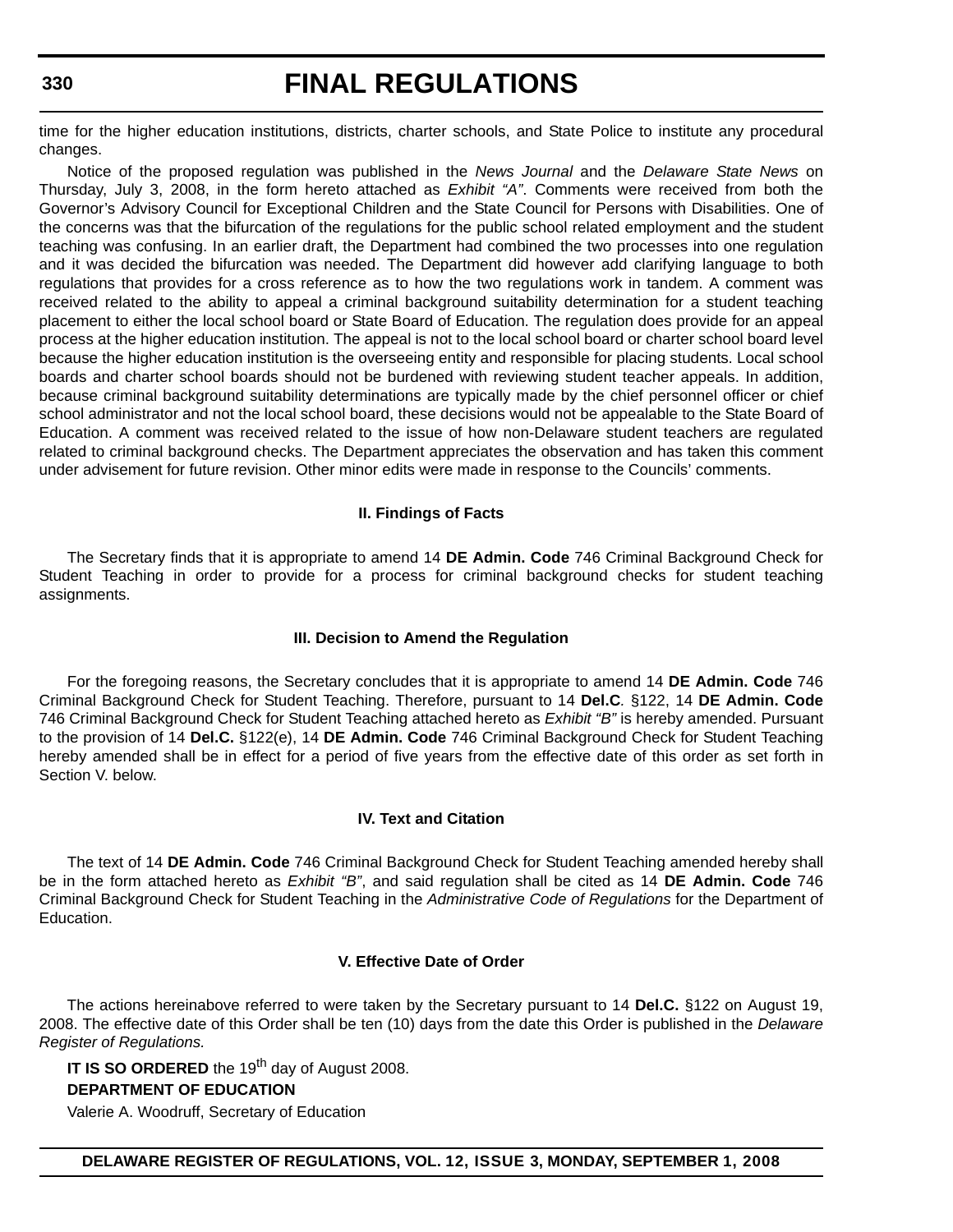### **746 Criminal Background Check for Student Teaching**

**[This regulation shall apply to candidates for a Student Teaching Assignment in a Delaware public school**. **Refer to 14 Admin. Code 745 Criminal Background Check for Public School Related Employment for the requirements and procedures related to criminal background checks for public school related employment in a Delaware public school.]**

### **1.0 Definitions**

- "**Higher Education Institution**" means the Delaware college or university that has a teacher preparation program that places candidates into Student Teaching Positions in a Delaware public school district or charter school.
- **"Student Teaching Position"** means a structured, supervised learning experience for a student in a teacher education program in which the student teacher practices the skills being learned in the teacher education program and gradually assumes increased responsibility for instruction, classroom management, and other related duties for a class of students in a local school district or charter school. These skills are practiced under the direct supervision of the certified teacher who has official responsibility for the class.

#### **2.0 Criminal Background Check Requirements and Procedures for Student Teaching Position Candidates**

- 2.1 Effective July 1, 2009, any **[person in candidate for]** a Student Teaching Position in a public school district or charter school shall be required to have a criminal background check as prescribed through this regulation.
- 2.2 The higher education institution where candidates for Student Teaching Positions are enrolled shall require all candidates to complete a Release for Criminal Background Check Information form approved by the Department of Education as a part of the assignment process for a Student Teaching Position in a Delaware public school district or charter school.
- 2.3 The candidate for a Student Teaching Position in a Delaware public school district or charter school shall be subject to the following procedures:
	- 2.3.1 After notification by the higher education institution that he/she is a candidate for a Student Teaching Position, the candidate shall present him/herself to State Bureau of Identification personnel at one of the Delaware State Police Troops that processes such criminal background checks or at an on site appointment arranged by the higher education institution.
	- 2.3.2 The candidate shall cooperate in all respects with this criminal background check process, or his/ her application cannot be accepted. On completion of the procedure, the candidate will be given a Verification Form of Processing by the State Bureau of Identification, which may be shown to the candidate's placing higher education institution as proof that the candidate has completed the procedure. The candidate should retain the Verification Form of Processing for his/her records.
	- 2.3.3 **[The candidate shall have an original of the completed criminal background check sent to the higher education institution. An original of all information sent to the higher education institution shall be sent by the State Bureau of Identification to the candidate. The candidate shall request the State Bureau of Identification send original versions of the criminal background check to both the candidate and higher education institution.]**
- 2.4 All costs associated with obtaining a criminal background check shall be paid for by the person seeking a student teaching position placement.

**\*Please Note: As the rest of the sections were not amended, they are not being published. A copy regulation is available at:**

*[746 Criminal Background Check for Student Teaching](http://regulations.delaware.gov/register/september2008/final/12 DE Reg 329 09-01-08.htm)*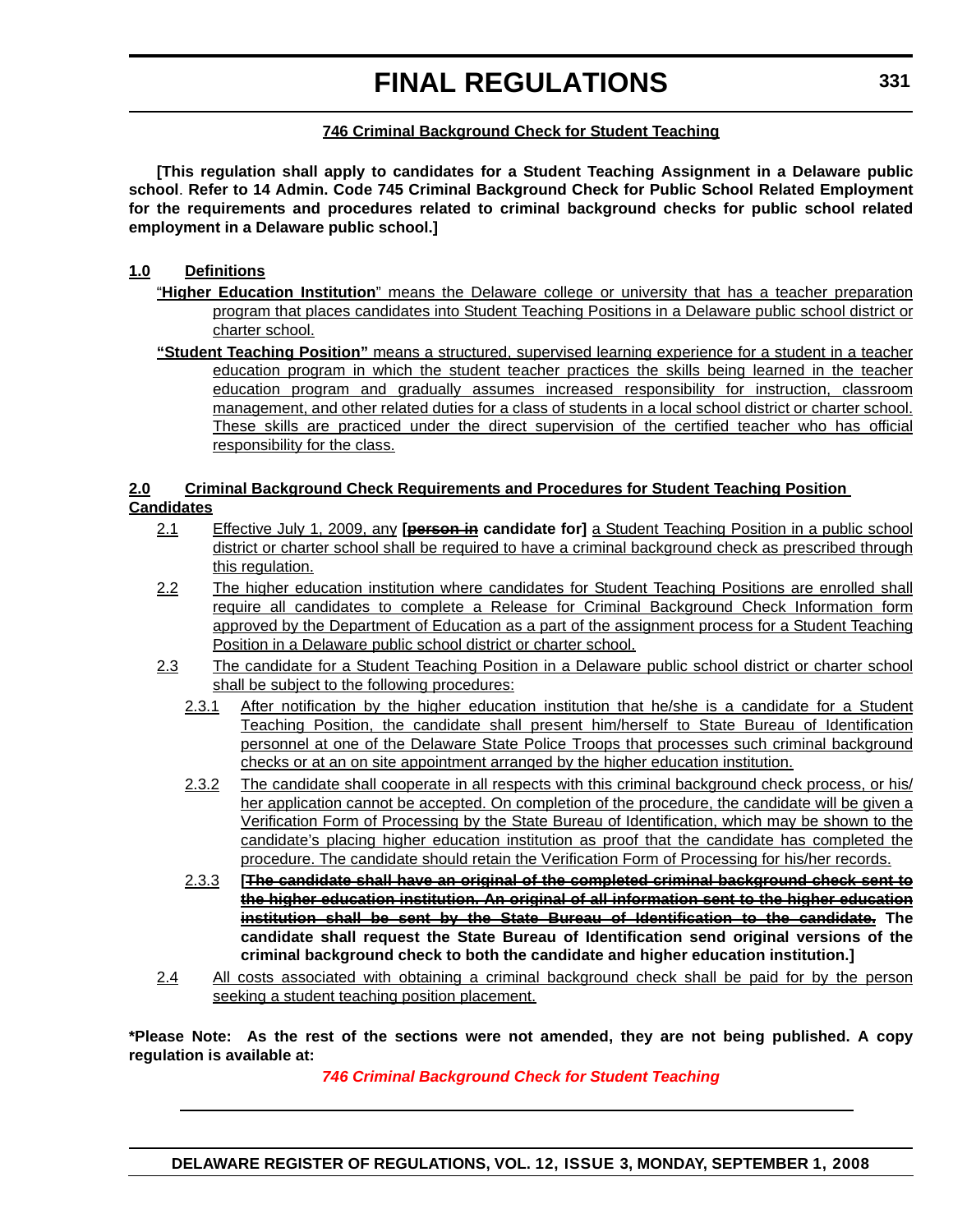#### **[PROFESSIONAL STANDARDS BOARD](http://www.doe.k12.de.us/)**

Statutory Authority: 14 Delaware Code, Section 1205(b) (14 **Del.C.** §1205(b)) 14 **DE Admin. Code** 1531

#### **[REGULATORY IMPLEMENTING ORDER](#page-4-0)**

#### **1531 Middle Level English Language Arts Teacher**

#### **I. Summary of the Evidence and Information Submitted**

The Professional Standards Board, acting in cooperation and consultation with the Department of Education, seeks the consent of the State Board of Education to amend 14 **DE Admin. Code** 1531 Middle Level English Language Arts Teacher. It is necessary to amend this regulation in order to clarify the ability of a Delaware educator who holds a standard certificate in Secondary English Language Arts to teach Middle Level English Language Arts, grades 6-8, in a Middle Level School. This regulation sets forth the requirements for a Middle Level English Language Arts Teacher.

Notice of the proposed amendment of the regulation was published in the *News Journal* and the *Delaware State News* on Monday. June 2, 2008 in the form hereto attached as Exhibit "A". The notice invited written comments. No written comments were received.

#### **II. Findings of Facts**

The Professional Standards Board and the State Board of Education find that it is appropriate to amend this regulation to comply with changes in statute.

#### **III. Decision to Amend the Regulation**

For the foregoing reasons, the Professional Standards Board and the State Board of Education conclude that it is appropriate to amend the regulation. Therefore, pursuant to 14 **Del.C.** §1205(b), the regulation attached hereto as Exhibit "B" is hereby amended. Pursuant to the provision of 14 **Del.C.** §122(e), the regulation hereby amended shall be in effect for a period of five years from the effective date of this order as set forth in Section V. below.

#### **IV. Text and Citation**

The text of the regulation amended shall be in the form attached hereto as Exhibit "B", and said regulation shall be cited as 14 **DE Admin. Code** 1531 of the *Administrative Code of Regulations* of the Department of Education.

#### **V. Effective Date of Order**

The effective date of this Order shall be ten (10) days from the date this Order is published in the *Delaware Register of Regulations*.

APPROVED BY THE PROFESSIONAL STANDARDS BOARD THE 7TH DAY OF AUGUST, 2008

Kathleen Thomas, Chair Chair Cristy Greaves Joanne Christian Marilyn Dollard Samtra Devard **Karen Gordon** Karen Gordon Cathy Zimmerman David Kohan

### **DELAWARE REGISTER OF REGULATIONS, VOL. 12, ISSUE 3, MONDAY, SEPTEMBER 1, 2008**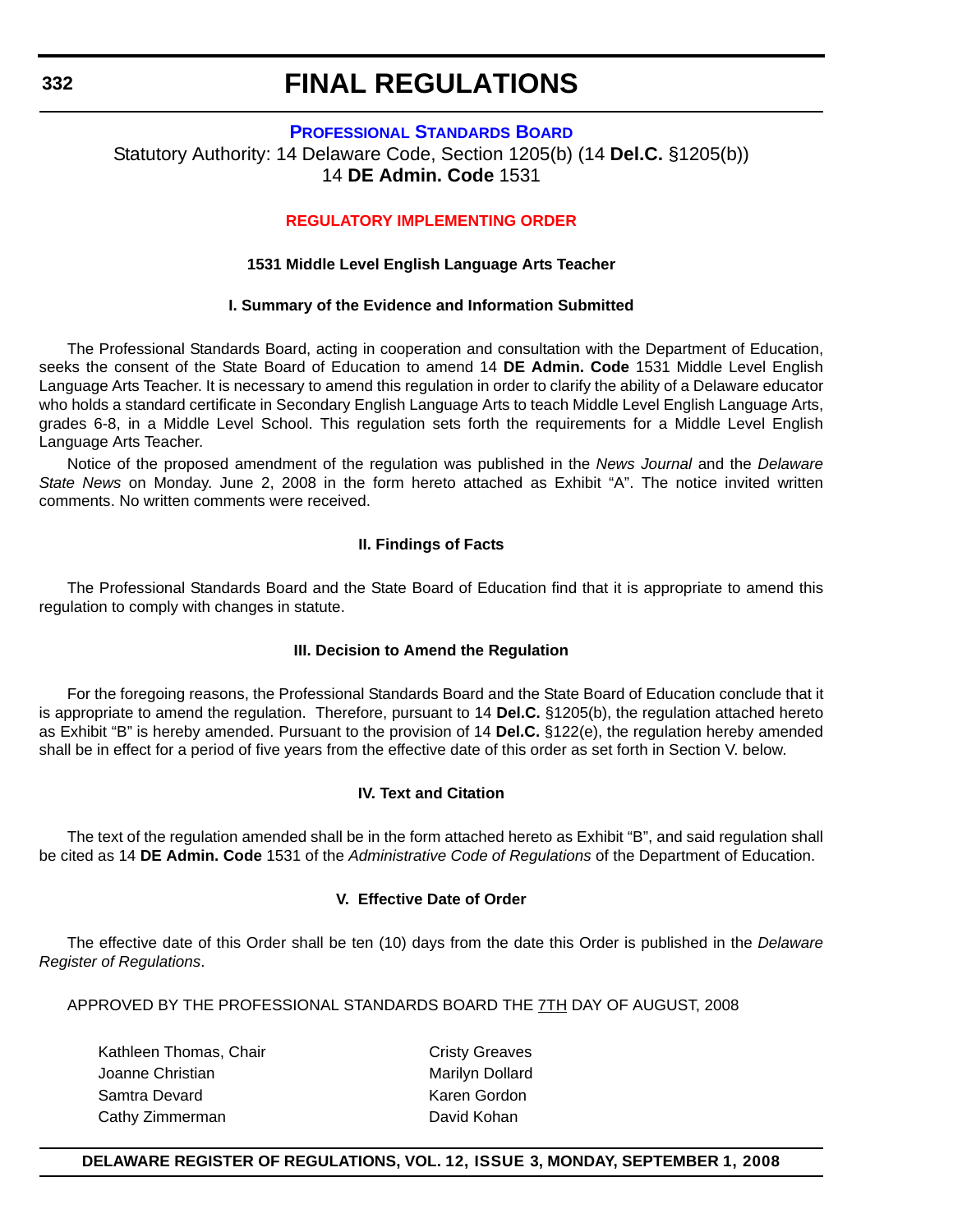Lori Hudson Whitney Price Jill Lewandowski **Wendy Murray** Wendy Murray Michael Thomas Carol Vukelich

Gretchen Pikus **Karen Schilling-Ross** Karen Schilling-Ross

**FOR IMPLEMENTATION BY THE DEPARTMENT OF EDUCATION:**

Valerie A. Woodruff, Secretary of Education

IT IS SO ORDERED THIS 21ST DAY OF AUGUST, 2008

### **STATE BOARD OF EDUCATION**

G. Patrick Heffernan and G. Patrick Heffernan and Jorge L. Melendez Barbara Rutt **Dennis J. Savage** Dr. Terry M. Whittaker

Jean W. Allen, President **Richard M. Farmer, Jr., Vice President** 

**\*Please note that no changes were made to the regulation as originally proposed and published in the June 2008 issue of the** *Register* **at page 1561 (11 DE Reg. 1561). Therefore, the final regulation is not being republished. A copy of the final regulation is available at:**

*[1531 Middle Level English Language Arts Teacher](http://regulations.delaware.gov/register/september2008/final/12 DE Reg  332 09-01-08.htm)*

### **[PROFESSIONAL STANDARDS BOARD](http://www.doe.k12.de.us/)** Statutory Authority: 14 Delaware Code, Section 1205(b) (14 **Del.C.** §1205(b)) 14 **DE Admin. Code** 1532

### **[REGULATORY IMPLEMENTING ORDER](#page-4-0)**

### **1532 Middle Level Mathematics Teacher**

### **I. Summary of the Evidence and Information Submitted**

The Professional Standards Board, acting in cooperation and consultation with the Department of Education, seeks the consent of the State Board of Education to amend 14 **DE Admin. Code** 1532 Middle Level Mathematics Teacher. It is necessary to amend this regulation in order to clarify the ability of a Delaware educator who holds a standard certificate in Secondary Mathematics to teach Middle Level Mathematics, grades 6-8, in a Middle Level School. This regulation sets forth the requirements for a Middle Level Mathematics Teacher.

Notice of the proposed amendment of the regulation was published in the *News Journal* and the *Delaware State News* on Monday. June 2, 2008 in the form hereto attached as Exhibit "A". The notice invited written comments. No written comments were received.

### **II. Findings of Facts**

The Professional Standards Board and the State Board of Education find that it is appropriate to amend this regulation to comply with changes in statute.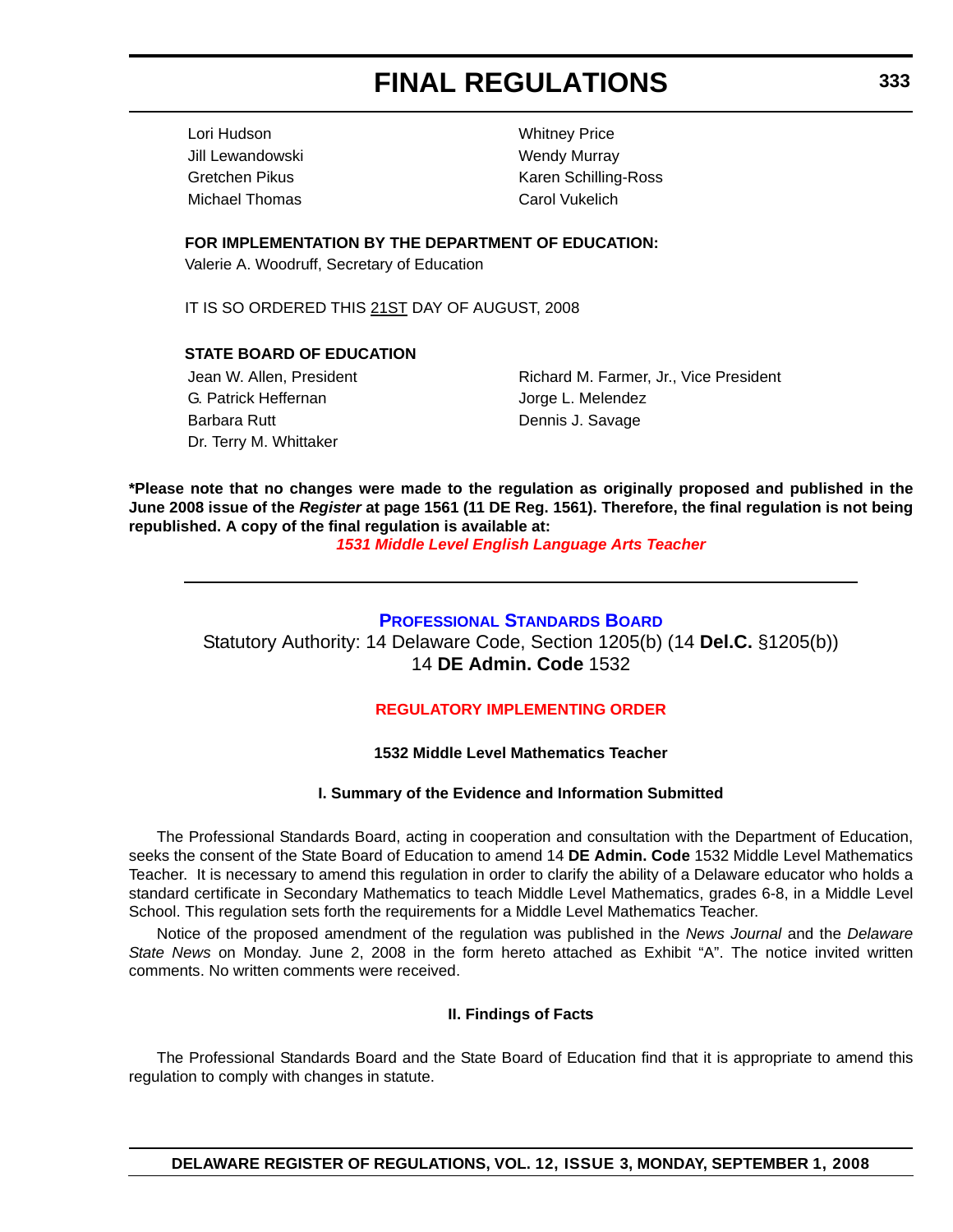#### **III. Decision to Amend the Regulation**

For the foregoing reasons, the Professional Standards Board and the State Board of Education conclude that it is appropriate to amend the regulation. Therefore, pursuant to 14 **Del.C.** §1205(b), the regulation attached hereto as Exhibit "B" is hereby amended. Pursuant to the provision of 14 **Del.C.** §122(e), the regulation hereby amended shall be in effect for a period of five years from the effective date of this order as set forth in Section V. below.

#### **IV. Text and Citation**

The text of the regulation amended shall be in the form attached hereto as Exhibit "B", and said regulation shall be cited as 14 **DE Admin. Code** 1532 of the *Administrative Code of Regulations* of the Department of Education.

#### **V. Effective Date of Order**

The effective date of this Order shall be ten (10) days from the date this Order is published in the *Delaware Register of Regulations*.

APPROVED BY THE PROFESSIONAL STANDARDS BOARD THE 7TH DAY OF AUGUST, 2008

| <b>Cristy Greaves</b> |  |
|-----------------------|--|
| Marilyn Dollard       |  |
| Karen Gordon          |  |
| David Kohan           |  |
| <b>Whitney Price</b>  |  |
| <b>Wendy Murray</b>   |  |
| Karen Schilling-Ross  |  |
| Carol Vukelich        |  |
|                       |  |

#### **FOR IMPLEMENTATION BY THE DEPARTMENT OF EDUCATION:**

Valerie A. Woodruff, Secretary of Education

IT IS SO ORDERED THIS 21ST DAY OF AUGUST, 2008

#### **STATE BOARD OF EDUCATION**

G. Patrick Heffernan and The State State State State State State State State State State State State State State State State State State State State State State State State State State State State State State State State S Barbara Rutt **Dennis J. Savage** Dr. Terry M. Whittaker

Jean W. Allen, President **Richard M. Farmer, Jr., Vice President** 

**\*Please note that no changes were made to the regulation as originally proposed and published in the June 2008 issue of the** *Register* **at page 1562 (11 DE Reg. 1562). Therefore, the final regulation is not being republished. A copy of the final regulation is available at:**

#### *[1532 Middle Level Mathematics Teacher](http://regulations.delaware.gov/register/september2008/final/12 DE Reg 333 09-01-08.htm)*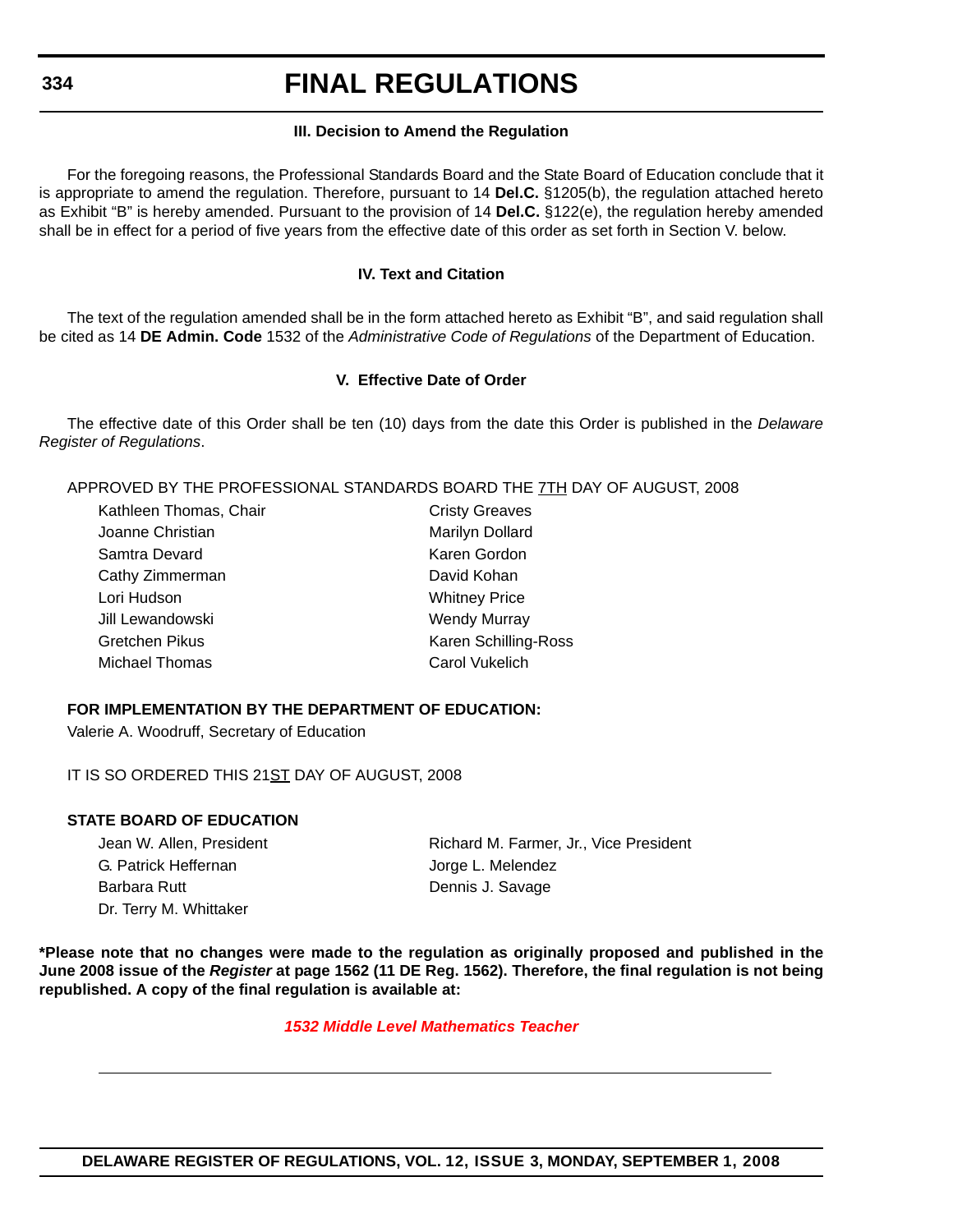### **[PROFESSIONAL STANDARDS BOARD](http://www.doe.k12.de.us/)** Statutory Authority: 14 Delaware Code, Section 1205(b) (14 **Del.C.** §1205(b)) 14 **DE Admin. Code** 1533

#### **[REGULATORY IMPLEMENTING ORDER](#page-4-0)**

#### **1533 Middle Level Science Teacher**

#### **I. Summary of the Evidence and Information Submitted**

The Professional Standards Board, acting in cooperation and consultation with the Department of Education, seeks the consent of the State Board of Education to amend 14 **DE Admin. Code** 1533 Middle Level Science Teacher. It is necessary to amend this regulation in order to clarify the ability of a Delaware educator who holds a standard certificate in Secondary Science to teach Middle Level Science, grades 6-8, in a Middle Level School. This regulation sets forth the requirements for a Middle Level Science Teacher.

Notice of the proposed amendment of the regulation was published in the News Journal and the *Delaware State News* on Monday. June 2, 2008 in the form hereto attached as Exhibit "A". The notice invited written comments. No written comments were received.

#### **II. Findings of Facts**

The Professional Standards Board and the State Board of Education find that it is appropriate to amend this regulation to comply with changes in statute.

#### **III. Decision to Amend the Regulation**

For the foregoing reasons, the Professional Standards Board and the State Board of Education conclude that it is appropriate to amend the regulation. Therefore, pursuant to 14 **Del.C.** §1205(b), the regulation attached hereto as Exhibit "B" is hereby amended. Pursuant to the provision of 14 **Del.C.** §122(e), the regulation hereby amended shall be in effect for a period of five years from the effective date of this order as set forth in Section V. below.

#### **IV. Text and Citation**

The text of the regulation amended shall be in the form attached hereto as Exhibit "B", and said regulation shall be cited as 14 **DE Admin. Code** 1533 of the *Administrative Code of Regulations* of the Department of Education.

### **V. Effective Date of Order**

The effective date of this Order shall be ten (10) days from the date this Order is published in the *Delaware Register of Regulations.*

APPROVED BY THE PROFESSIONAL STANDARDS BOARD THE 7TH DAY OF AUGUST, 2008

Kathleen Thomas, Chair Chair Cristy Greaves Joanne Christian **Marilyn Dollard** Marilyn Dollard Samtra Devard **Karen Gordon** Karen Gordon Cathy Zimmerman David Kohan Lori Hudson Whitney Price Jill Lewandowski **Wendy Murray** 

#### **DELAWARE REGISTER OF REGULATIONS, VOL. 12, ISSUE 3, MONDAY, SEPTEMBER 1, 2008**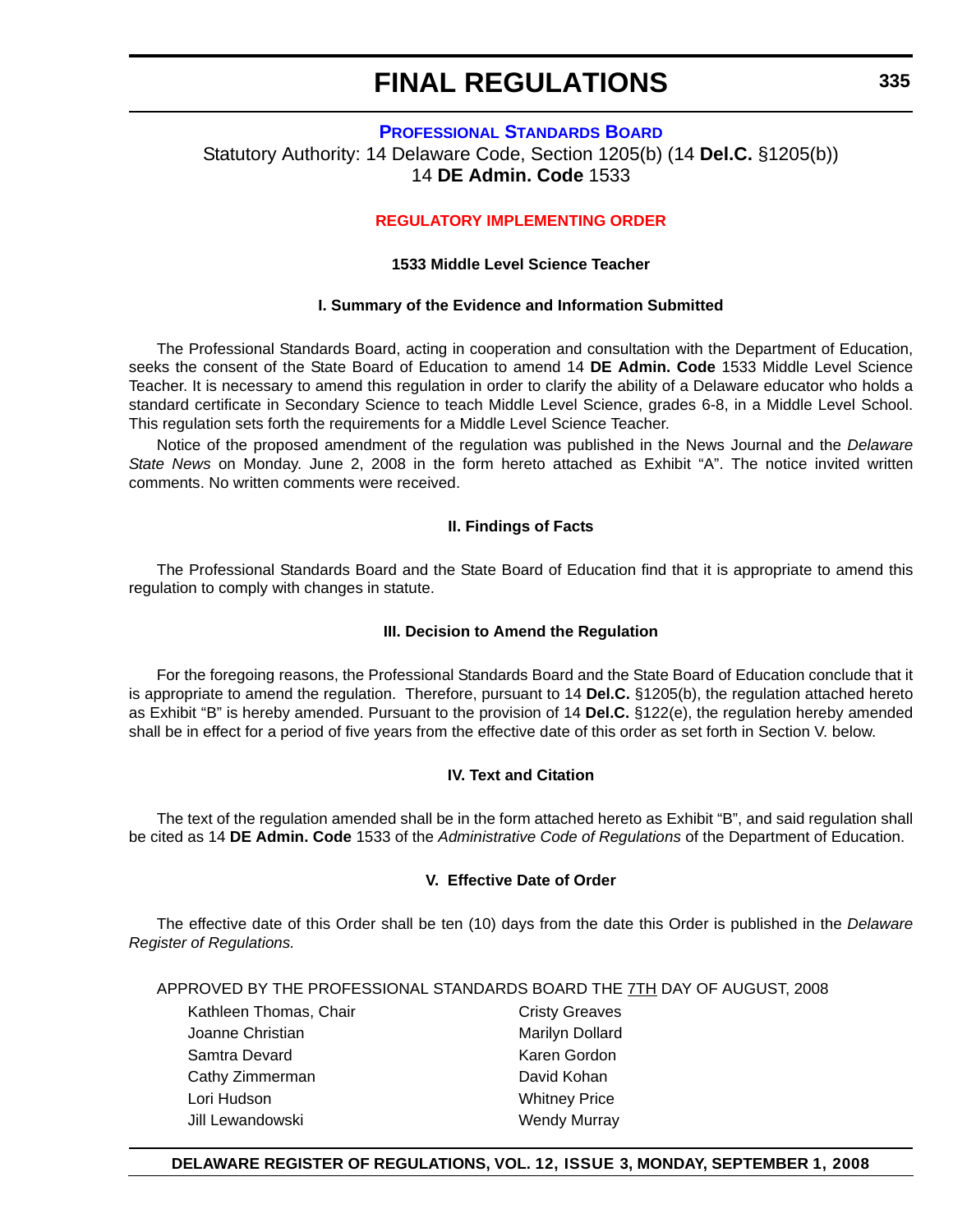Michael Thomas Carol Vukelich

Gretchen Pikus **Karen Schilling-Ross** Karen Schilling-Ross

### **FOR IMPLEMENTATION BY THE DEPARTMENT OF EDUCATION:**

Valerie A. Woodruff, Secretary of Education

IT IS SO ORDERED THIS 21ST DAY OF AUGUST, 2008

### **STATE BOARD OF EDUCATION**

G. Patrick Heffernan and G. Patrick Heffernan Jorge L. Melendez Barbara Rutt **Dennis J. Savage** Dr. Terry M. Whittaker

Jean W. Allen, President **Richard M. Farmer, Jr., Vice President** 

**\*Please note that no changes were made to the regulation as originally proposed and published in the June 2008 issue of the** *Register* **at page 1565 (11 DE Reg. 1565). Therefore, the final regulation is not being republished. A copy of the final regulation is available at:**

*[1533 Middle Level Science Teacher](http://regulations.delaware.gov/register/september2008/final/12 DE Reg 335 09-01-08.htm)*

## **[PROFESSIONAL STANDARDS BOARD](http://www.doe.k12.de.us/)**

Statutory Authority: 14 Delaware Code, Section 1205(b) (14 **Del.C.** §1205(b)) 14 **DE Admin. Code** 1534

## **[REGULATORY IMPLEMENTING ORDER](#page-4-0)**

#### **1534 Middle Level Social Studies Teacher**

#### **I. Summary of the Evidence and Information Submitted**

The Professional Standards Board, acting in cooperation and consultation with the Department of Education, seeks the consent of the State Board of Education to amend 14 **DE Admin. Code** 1534 Middle Level Social Studies Teacher. It is necessary to amend this regulation in order to clarify the ability of a Delaware educator who holds a standard certificate in Secondary Social Studies to teach Middle Level Social Studies, grades 6-8, in a Middle Level School. This regulation sets forth the requirements for a Middle Level Social Studies Teacher.

Notice of the proposed amendment of the regulation was published in the *News Journal* and the *Delaware State News* on Monday. June 2, 2008 in the form hereto attached as Exhibit "A". The notice invited written comments. No written comments were received.

#### **II. Findings of Facts**

The Professional Standards Board and the State Board of Education find that it is appropriate to amend this regulation to comply with changes in statute.

#### **III. Decision to Amend the Regulation**

For the foregoing reasons, the Professional Standards Board and the State Board of Education conclude that it is appropriate to amend the regulation. Therefore, pursuant to 14 **Del.C.** §1205(b), the regulation attached hereto

### **DELAWARE REGISTER OF REGULATIONS, VOL. 12, ISSUE 3, MONDAY, SEPTEMBER 1, 2008**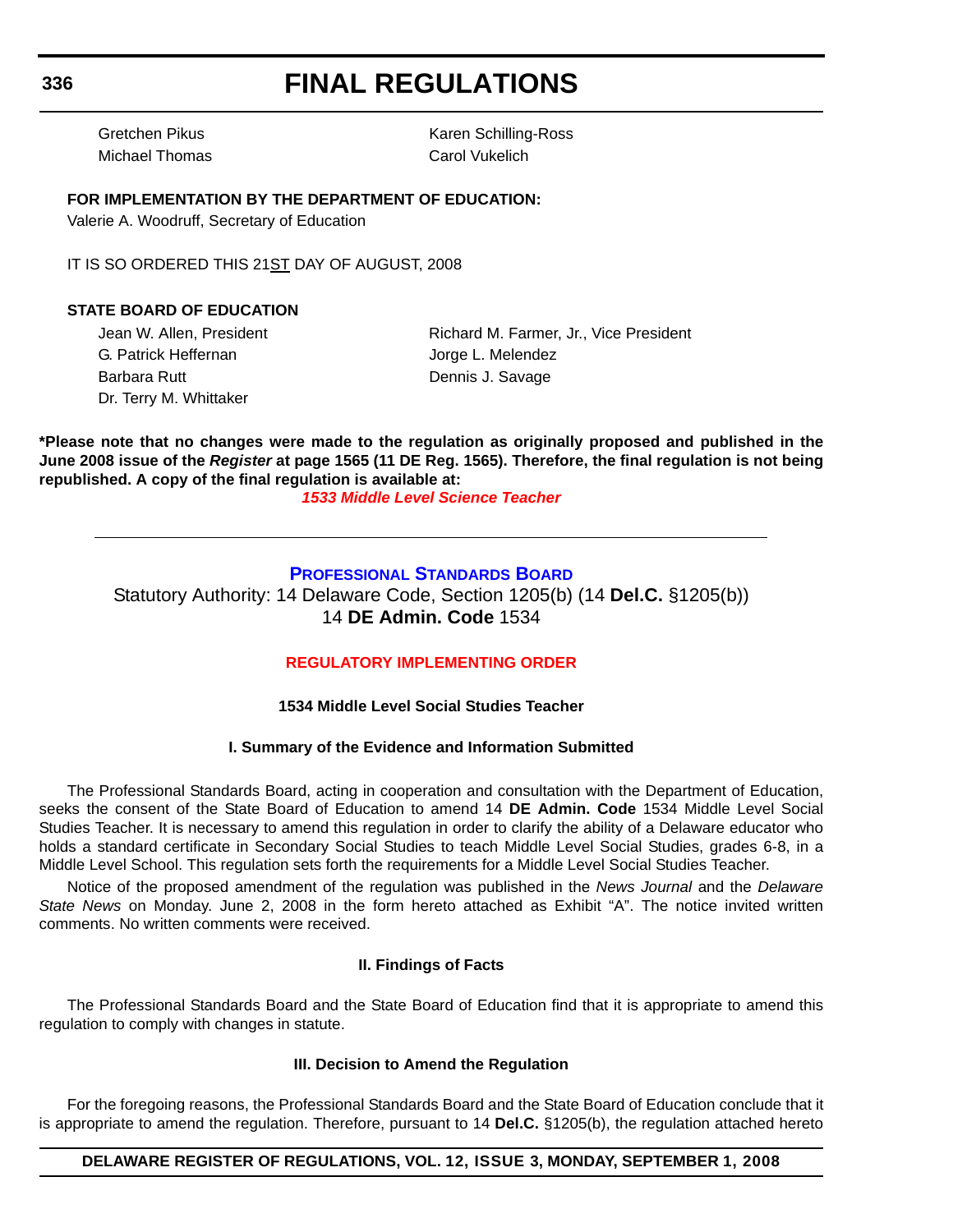as Exhibit "B" is hereby amended. Pursuant to the provision of 14 **Del.C.** §122(e), the regulation hereby amended shall be in effect for a period of five years from the effective date of this order as set forth in Section V. below.

#### **IV. Text and Citation**

The text of the regulation amended shall be in the form attached hereto as Exhibit "B", and said regulation shall be cited as 14 **DE Admin. Code** 1534 of the *Administrative Code of Regulations* of the Department of Education.

#### **V. Effective Date of Order**

The effective date of this Order shall be ten (10) days from the date this Order is published in the *Delaware Register of Regulations*.

#### APPROVED BY THE PROFESSIONAL STANDARDS BOARD ON THE 7TH DAY OF AUGUST, 2008

Kathleen Thomas, Chair **International Chair** Joanne Christian Samtra Devard **Marilyn Dollard** Marilyn Dollard Karen Gordon **Cristy Greaves** Lori Hudson **David Kohan** Jill Lewandowski **Wendy Murray** Gretchen Pikus **Whitney Price** Karen Schilling-Ross Michael Thomas Carol Vukelich Carol Vukelich Cathy Zimmerman

#### **FOR IMPLEMENTATION BY THE DEPARTMENT OF EDUCATION:**

Valerie A. Woodruff, Secretary of Education

IT IS SO ORDERED THIS 21<sup>ST</sup> DAY OF AUGUST, 2008

#### **STATE BOARD OF EDUCATION**

G. Patrick Heffernan and The South States Jorge L. Melendez Barbara Rutt **Dennis J. Savage** Terry M. Whittaker Ed.D.

Jean W. Allen, President **Richard M. Farmer, Jr., Vice President** 

**\*Please note that no changes were made to the regulation as originally proposed and published in the June 2008 issue of the** *Register* **at page 1566 (11 DE Reg. 1566). Therefore, the final regulation is not being republished. A copy of the final regulation is available at**

*[1534 Middle Level Social Studies Teacher](http://regulations.delaware.gov/register/september2008/final/12 DE Reg 336 09-01-08.htm)*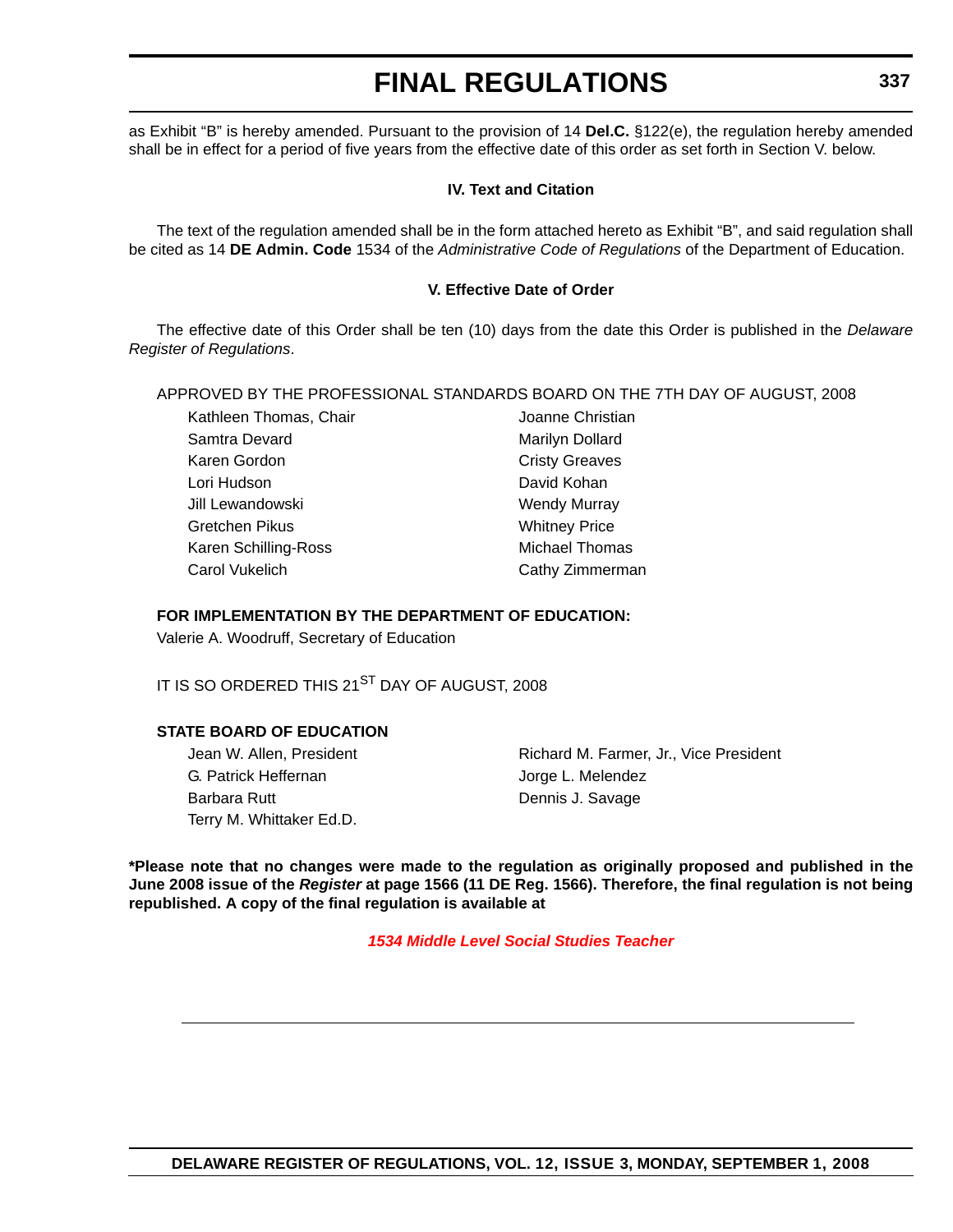# **[PROFESSIONAL STANDARDS BOARD](http://www.doe.k12.de.us/)** Statutory Authority: 14 Delaware Code, Section 122(b)(6) (14 **Del.C.** §122(b)(6))

## 14 **DE Admin. Code** 1552

### **[REGULATORY IMPLEMENTING ORDER](#page-4-0)**

### **1552 Career and Technical Specialist**

### **I. Summary of the Evidence and Information Submitted**

The Professional Standards Board, acting in cooperation and consultation with the Department of Education, seeks the consent of the State Board of Education to amend 14 **DE Admin. Code** 1552 Career and Technical Specialist. The Career and Technical Specialist regulation is being amended to reflect the expiration date.

Notice of the proposed amendment of the regulation was published in the *News Journal* and the *Delaware State News* on Monday. June 2, 2008 in the form hereto attached as Exhibit "A". The notice invited written comments. No written comments were received.

#### **II. Findings of Facts**

The Professional Standards Board and the State Board of Education find that it is appropriate to amend this regulation to comply with changes in statute.

#### **III. Decision to Amend the Regulation**

For the foregoing reasons, the Professional Standards Board and the State Board of Education conclude that it is appropriate to amend the regulation. Therefore, pursuant to 14 **Del.C.** §1205(b), the regulation attached hereto as Exhibit "B" is hereby amended. Pursuant to the provision of 14 **Del.C.** §122(e), the regulation hereby amended shall be in effect for a period of five years from the effective date of this order as set forth in Section V. below.

#### **IV. Text and Citation**

The text of the regulation amended shall be in the form attached hereto as Exhibit "B", and said regulation shall be cited as 14 **DE Admin. Code** 1552 of the *Administrative Code of Regulations* of the Department of Education.

#### **V. Effective Date of Order**

The effective date of this Order shall be ten (10) days from the date this Order is published in the *Delaware Register of Regulations*.

APPROVED BY THE PROFESSIONAL STANDARDS BOARD ON THE 7TH DAY OF AUGUST, 2008

Kathleen Thomas, Chair **Mathleen Thomas**, Chair Samtra Devard **Marilyn Dollard** Marilyn Dollard Karen Gordon **Cristy Greaves** Lori Hudson **David Kohan** Jill Lewandowski **Wendy Murray** Gretchen Pikus **Whitney Price** Karen Schilling-Ross Michael Thomas

## **DELAWARE REGISTER OF REGULATIONS, VOL. 12, ISSUE 3, MONDAY, SEPTEMBER 1, 2008**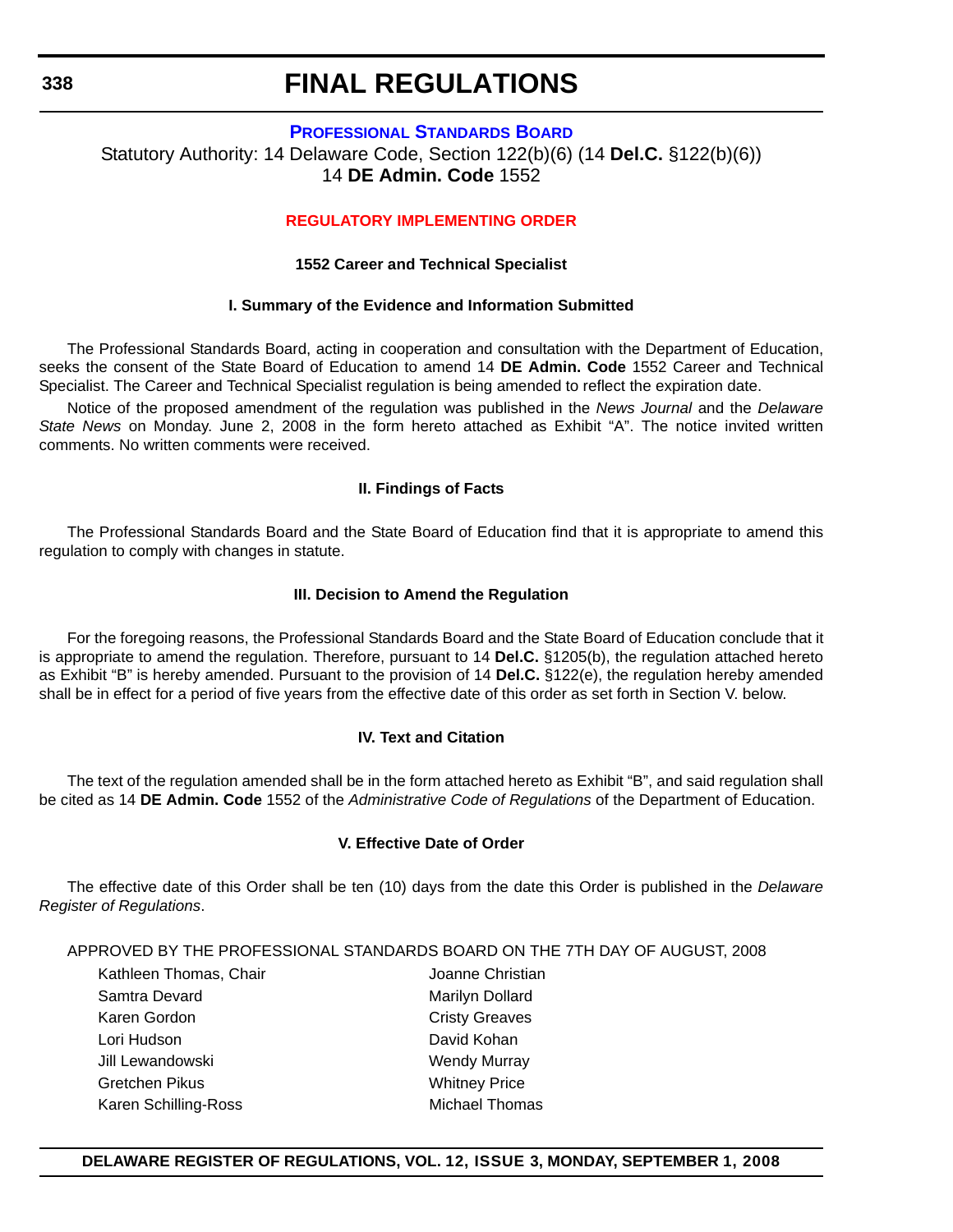Carol Vukelich Carol Vukelich Cathy Zimmerman

#### **FOR IMPLEMENTATION BY THE DEPARTMENT OF EDUCATION:**

Valerie A. Woodruff, Secretary of Education

IT IS SO ORDERED THIS 21<sup>ST</sup> DAY OF AUGUST, 2008

## **STATE BOARD OF EDUCATION**

G. Patrick Heffernan and The State State State State State State State State State State State State State State State State State State State State State State State State State State State State State State State State S Barbara Rutt **Dennis J. Savage** Terry M. Whittaker Ed.D.

Jean W. Allen, President **Richard M. Farmer, Jr., Vice President** 

**\*Please note that no changes were made to the regulation as originally proposed and published in the June 2008 issue of the** *Register* **at page 1568 (11 DE Reg. 1568). Therefore, the final regulation is not being republished. A copy of the final regulation is available at:**

*[1552 Career and Technical Specialist](http://regulations.delaware.gov/register/september2008/final/12 DE Reg 338 09-01-08.htm)*

## **[PROFESSIONAL STANDARDS BOARD](http://www.doe.k12.de.us/)**

Statutory Authority: 14 Delaware Code, Section 1205(b) (14 **Del.C.** §1205(b)) 14 **DE Admin. Code** 1561 **[REGULATORY IMPLEMENTING ORDER](#page-4-0)**

#### **1561 Bilingual Teacher**

#### **I. Summary of the Evidence and Information Submitted**

The Professional Standards Board, acting in cooperation and consultation with the Department of Education, seeks the consent of the State Board of Education to amend 14 **DE Admin. Code** 1561 Bilingual Teacher in order set requisite performance levels in oral and written proficiency in English and the target language, and to provide additional avenues for content knowledge attainment if a Praxis II examination is not applicable and available. This

regulation sets forth the requirements for a teacher of Bilingual Education.

Notice of the proposed amendment of the regulation was published in the *News Journal* and the *Delaware State News* on Monday. June 2, 2008 in the form hereto attached as Exhibit "A". The notice invited written comments. No written comments were received.

#### **II. Findings of Facts**

The Professional Standards Board and the State Board of Education find that it is appropriate to amend this regulation to comply with changes in statute.

#### **III. Decision to Amend the Regulation**

For the foregoing reasons, the Professional Standards Board and the State Board of Education conclude that it is appropriate to amend the regulation. Therefore, pursuant to 14 **Del.C.** §1205(b), the regulation attached hereto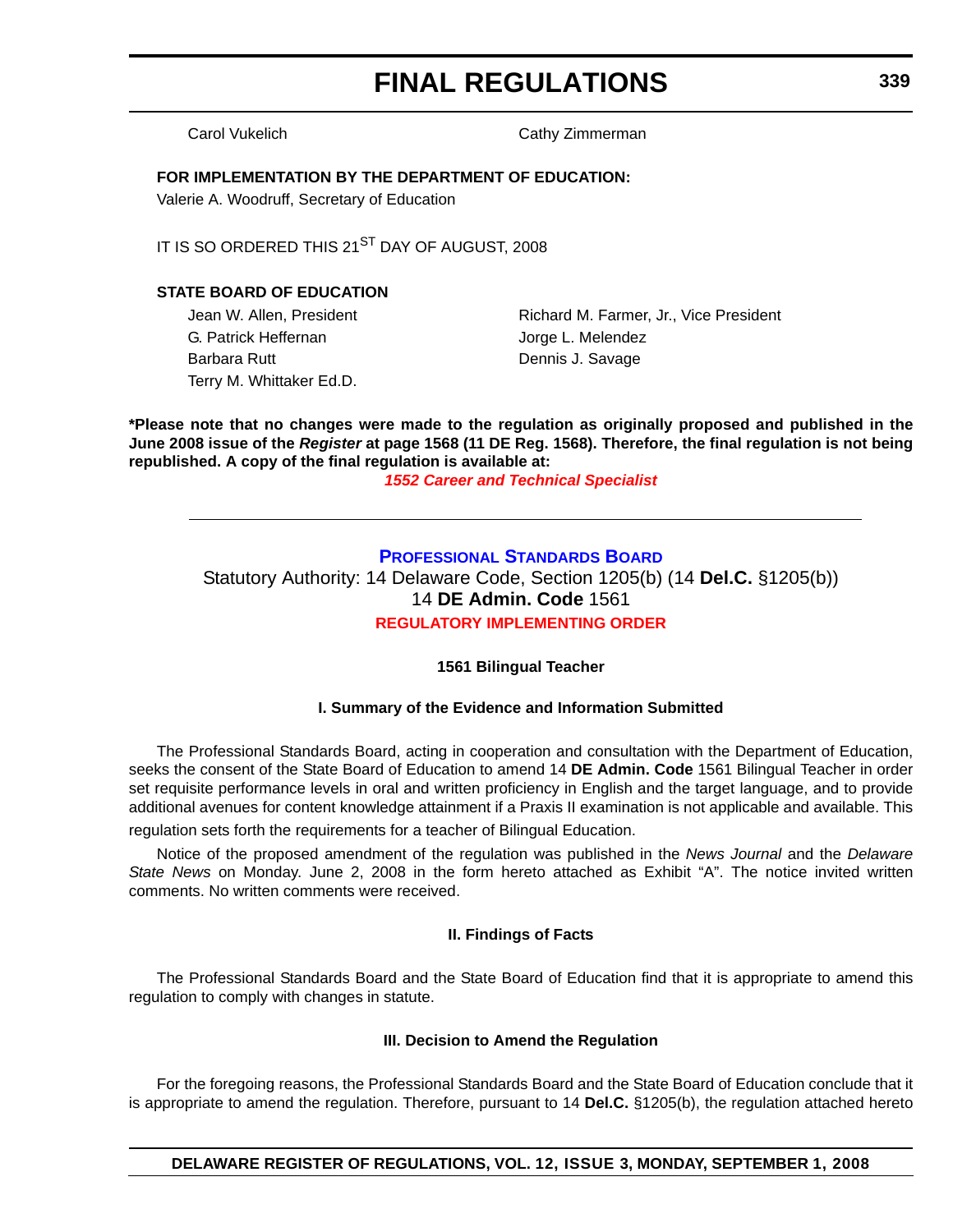**340**

# **FINAL REGULATIONS**

as Exhibit "B" is hereby amended. Pursuant to the provision of 14 **Del.C.** §122(e), the regulation hereby amended shall be in effect for a period of five years from the effective date of this order as set forth in Section V. below.

#### **IV. Text and Citation**

The text of the regulation amended shall be in the form attached hereto as Exhibit "B", and said regulation shall be cited as 14 **DE Admin. Code** 1561 of the *Administrative Code of Regulations* of the Department of Education.

### **V. Effective Date of Order**

The effective date of this Order shall be ten (10) days from the date this Order is published in the *Delaware Register of Regulations*.

APPROVED BY THE PROFESSIONAL STANDARDS BOARD ON THE 7TH DAY OF AUGUST, 2008

| Kathleen Thomas, Chair | Joanne Christian      |  |
|------------------------|-----------------------|--|
| Samtra Devard          | Marilyn Dollard       |  |
| Karen Gordon           | <b>Cristy Greaves</b> |  |
| Lori Hudson            | David Kohan           |  |
| Jill Lewandowski       | <b>Wendy Murray</b>   |  |
| Gretchen Pikus         | <b>Whitney Price</b>  |  |
| Karen Schilling-Ross   | Michael Thomas        |  |
| Carol Vukelich         | Cathy Zimmerman       |  |
|                        |                       |  |

#### **FOR IMPLEMENTATION BY THE DEPARTMENT OF EDUCATION:**

Valerie A. Woodruff, Secretary of Education

IT IS SO ORDERED THIS 21<sup>ST</sup> DAY OF AUGUST, 2008

#### **STATE BOARD OF EDUCATION**

G. Patrick Heffernan and The State State State State State State State State State State State State State State State State State State State State State State State State State State State State State State State State S Barbara Rutt **Dennis J. Savage** Terry M. Whittaker Ed.D.

Jean W. Allen, President **Richard M. Farmer, Jr., Vice President** 

**\*Please note that no changes were made to the regulation as originally proposed and published in the June 2008 issue of the** *Register* **at page 1570 (11 DE Reg. 1570). Therefore, the final regulation is not being republished. A copy of the final regulation is available at:**

*[1561 Bilingual Teacher](http://regulations.delaware.gov/register/september2008/final/12 DE Reg 339 09-01-08.htm)*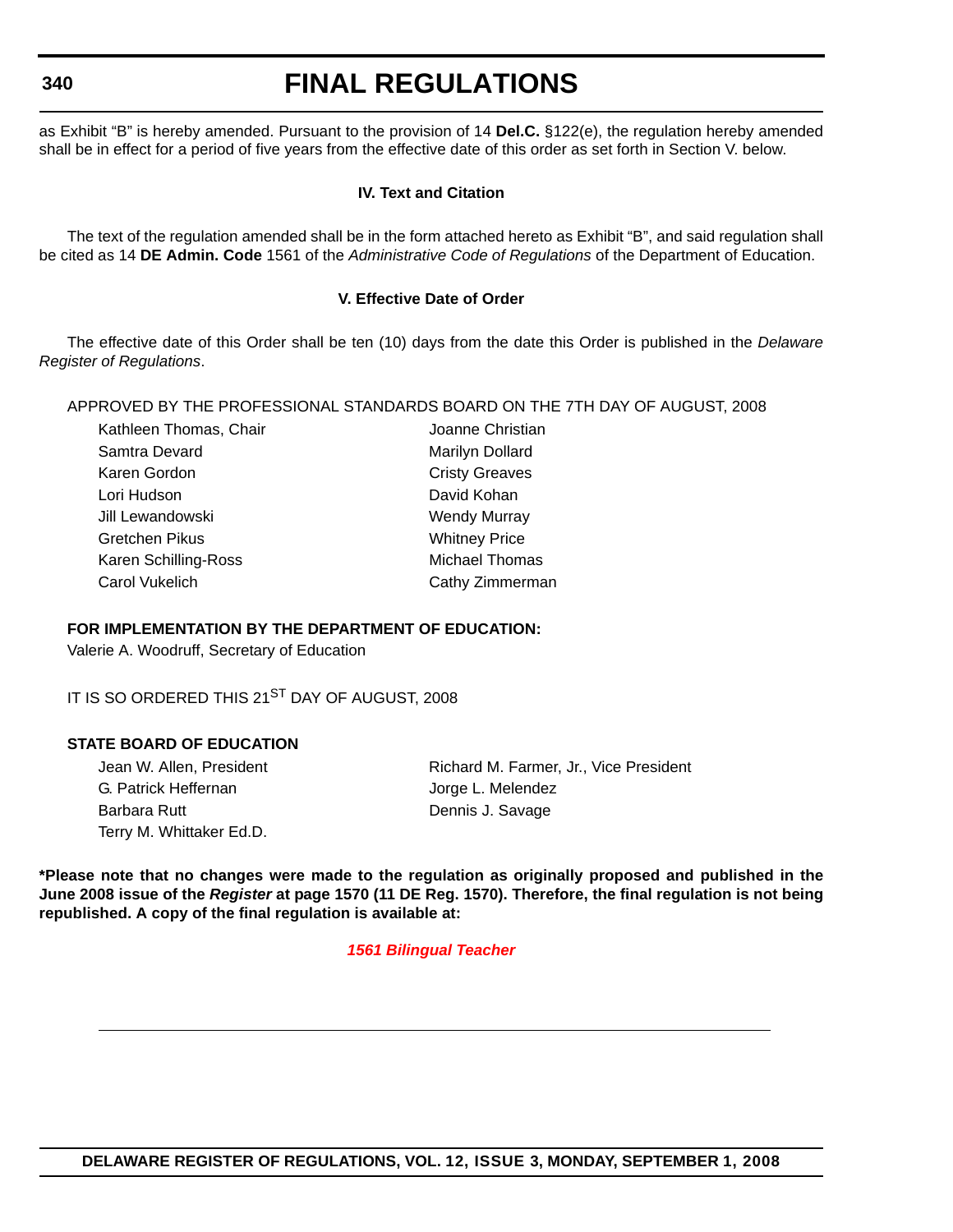#### **[PROFESSIONAL STANDARDS BOARD](http://www.doe.k12.de.us/)** Statutory Authority: 14 Delaware Code, Section 1205(b) (14 **Del.C.** §1205(b)) 14 **DE Admin. Code** 1562

### **[REGULATORY IMPLEMENTING ORDER](#page-4-0)**

#### **1562 English to Speakers of Other Languages (ESOL) Teacher**

#### **I. Summary of the Evidence and Information Submitted**

The Professional Standards Board, acting in cooperation and consultation with the Department of Education, seeks the consent of the State Board of Education to amend 14 **DE Admin. Code** 1562 English to Speakers of Other Languages (ESOL) teacher in order to provide additional avenues for content knowledge attainment, if a Praxis II examination is not applicable and available. This regulation sets forth the requirements for a teacher of English as a Second Language.

Notice of the proposed amendment of the regulation was published in the *News Journal* and the *Delaware State News* on Monday. June 2, 2008 in the form hereto attached as Exhibit "A". The notice invited written comments. No written comments were received.

#### **II. Findings of Facts**

The Professional Standards Board and the State Board of Education find that it is appropriate to amend this regulation to comply with changes in statute.

#### **III. Decision to Amend the Regulation**

For the foregoing reasons, the Professional Standards Board and the State Board of Education conclude that it is appropriate to amend the regulation. Therefore, pursuant to 14 **Del.C.** §1205(b), the regulation attached hereto as Exhibit "B" is hereby amended. Pursuant to the provision of 14 **Del.C.** §122(e), the regulation hereby amended shall be in effect for a period of five years from the effective date of this order as set forth in Section V. below.

#### **IV. Text and Citation**

The text of the regulation amended shall be in the form attached hereto as Exhibit "B", and said regulation shall be cited as 14 **DE Admin. Code** 1562 of the *Administrative Code of Regulations* of the Department of Education.

#### **V. Effective Date of Order**

The effective date of this Order shall be ten (10) days from the date this Order is published in the Delaware *Register of Regulations*.

APPROVED BY THE PROFESSIONAL STANDARDS BOARD ON THE 7TH DAY OF AUGUST, 2008

Kathleen Thomas, Chair **Mathleen Thomas**, Chair Samtra Devard **Marilyn Dollard** Marilyn Dollard Karen Gordon **Cristy Greaves** Lori Hudson David Kohan Jill Lewandowski **Wendy Murray** 

#### **DELAWARE REGISTER OF REGULATIONS, VOL. 12, ISSUE 3, MONDAY, SEPTEMBER 1, 2008**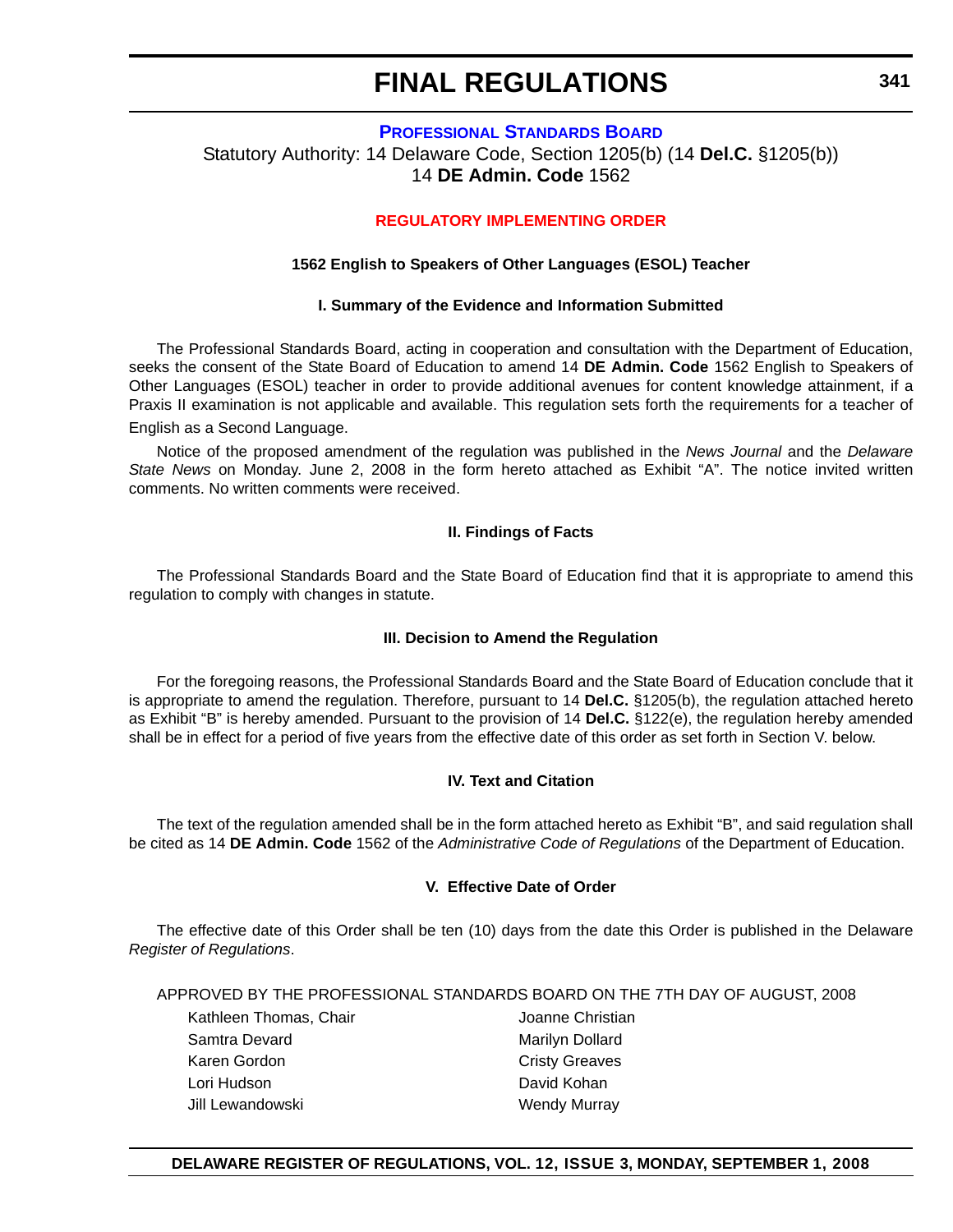Gretchen Pikus Whitney Price Karen Schilling-Ross Michael Thomas Carol Vukelich Cathy Zimmerman

#### **FOR IMPLEMENTATION BY THE DEPARTMENT OF EDUCATION:**

Valerie A. Woodruff, Secretary of Education

IT IS SO ORDERED THIS 21<sup>ST</sup> DAY OF AUGUST, 2008

#### **STATE BOARD OF EDUCATION**

G. Patrick Heffernan and G. Patrick Heffernan Jorge L. Melendez Barbara Rutt **Dennis J. Savage** Terry M. Whittaker Ed.D.

Jean W. Allen, President **Richard M. Farmer, Jr., Vice President** 

**\*Please note that no changes were made to the regulation as originally proposed and published in the June 2008 issue of the** *Register* **at page 1575 (11 DE Reg. 1575). Therefore, the final regulation is not being republished. A copy of the final regulation is available at:**

*[1562 English to Speakers of Other Languages \(ESOL\) Teacher](http://regulations.delaware.gov/register/september2008/final/12 DE Reg 341 09-01-08.htm)*

# **[DEPARTMENT OF HEALTH AND SOCIAL SERVICES](http://www.dhss.delaware.gov/dhss/index.html)**

**DIVISION OF MEDICAID [AND MEDICAL ASSISTANCE](http://www.dhss.delaware.gov/dhss/dmma/)**

Statutory Authority: 31 Delaware Code, Section 512 (31 **Del.C.** §512)

#### **[ORDER](#page-4-0)**

#### **Pharmaceutical Services Program – Tamper-Resistant Prescription Pads**

#### **NATURE OF THE PROCEEDINGS:**

Delaware Health and Social Services ("Department") / Division of Medicaid and Medical Assistance. The Department's proceedings to amend the Delaware Medical Assistance Program (DMAP) Provider Manuals to bring Medicaid policies into compliance with the Federal law regarding tamper-resistant prescription pads were initiated pursuant to 29 **Delaware Code** Section 10114 and its authority as prescribed by 31 **Delaware Code** Section 512.

The Department published its notice of proposed regulation changes pursuant to 29 **Delaware Code** Section 10115 in the July 2008 *Delaware Register of Regulations*, requiring written materials and suggestions from the public concerning the proposed regulations to be produced by July 31, 2008 at which time the Department would receive information, factual evidence and public comment to the said proposed changes to the regulations.

#### **SUMMARY OF PROPOSAL**

As a reminder, the purpose of this proposal is to update implementation of the federal law that mandates the use of tamper-resistant prescriptions for all Medicaid, non-electronic prescriptions.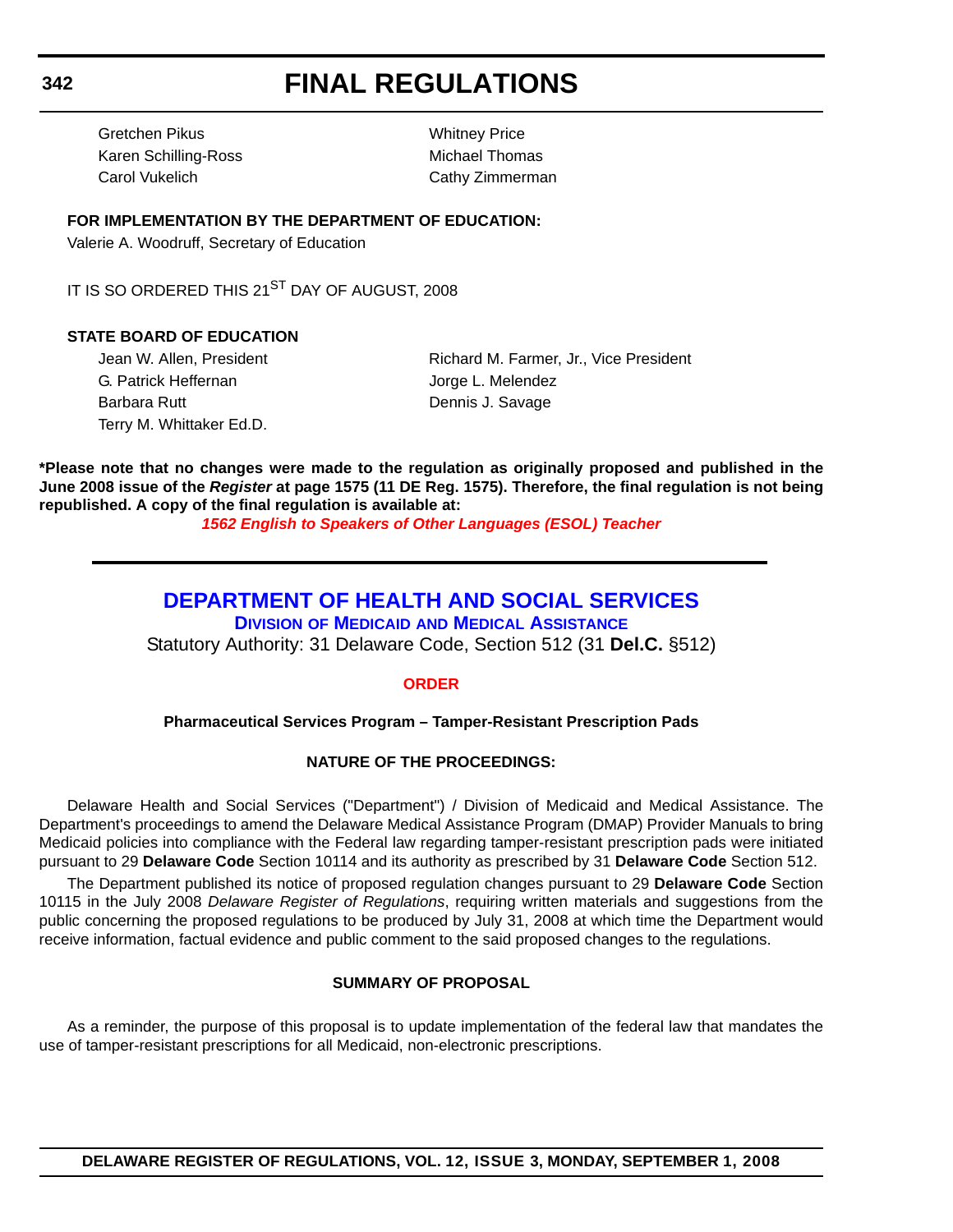#### **Statutory Authority**

Public Law 110-28, U.S. Troop Readiness, Veterans' Care, Katrina Recovery, and Iraq Accountability Appropriations Act of 2007, signed into law on May 25, 2007

#### **Background**

This proposal provides information regarding policy changes to the Delaware Medical Assistance Program (DMAP) Provider Manuals that outlines requirements for pharmacies that bill DMAP for prescriptions.

As previously announced [See 11 DE Reg 793, December 1, 2007], Congress passed H.R. 2206, U.S. Troop Readiness, Veterans' Care, Katrina Recovery, and Iraq Accountability Appropriations Act of 2007, Public Law 110- 28, regarding use of tamper-resistant prescription pads. Section 7002(b) of the Act amends the federal Medicaid statute to prevent payment of prescriptions "for which the prescription was executed in written (and non-electronic) form unless the prescription was executed on a tamper-resistant pad".

Failure of a State to enforce the tamper-resistant requirement of section 7002(b) may result in the loss of Federal Financial Participation (FFP).

The Division of Medicaid and Medical Assistance (DMMA) implemented this mandate in two phases. For the first, DMMA required that, on October 1, 2007, a prescription must contain at least one of the three tamperresistant characteristics in order to be considered "tamper resistant". For the second, a prescription must contain all three characteristics beginning October 1, 2008.

#### **Summary of Proposed Regulation**

For a pharmacy claim to be eligible for reimbursement by DMAP, any prescription executed in written (and nonelectronic format) must be executed on a tamper-resistant form. DMAP will enforce the federal implementation date, as follows:

A. To be considered tamper-resistant beginning **OCTOBER 1, 2008**, a prescription form must contain **ALL THREE** of the following characteristics:

1. One or more industry-recognized features designed **to prevent unauthorized copying** of a completed or blank prescription form;

2. One or more industry-recognized features designed **to prevent the erasure or modification** of information written on the prescription by the prescriber;

3. One or more industry-recognized features designed **to prevent the use of counterfeit** prescription forms.

B. Appropriate DMAP Provider Manuals have been updated to provide additional detail including examples of features, which comply with the above requirements.

Delaware Medical Assistance Program (DMAP) provider manuals and official notices are available for downloading from the DMAP website: **www.dmap.state.de.us** or EDS Pharmacy Services may be contacted at (800) 999-3371- Select #0, then #1.

The Delaware Medical Assistance Program (DMAP) is merely adopting the federal statute without changing content or incorporating additional state requirements concerning the use of federally mandated tamper-resistant prescriptions.

#### **SUMMARY OF COMMENTS RECEIVED WITH AGENCY RESPONSE**

No public comments were received.

#### **FINDINGS OF FACT:**

The Department finds that the proposed changes as set forth in the July 2008 *Register of Regulations* should be adopted.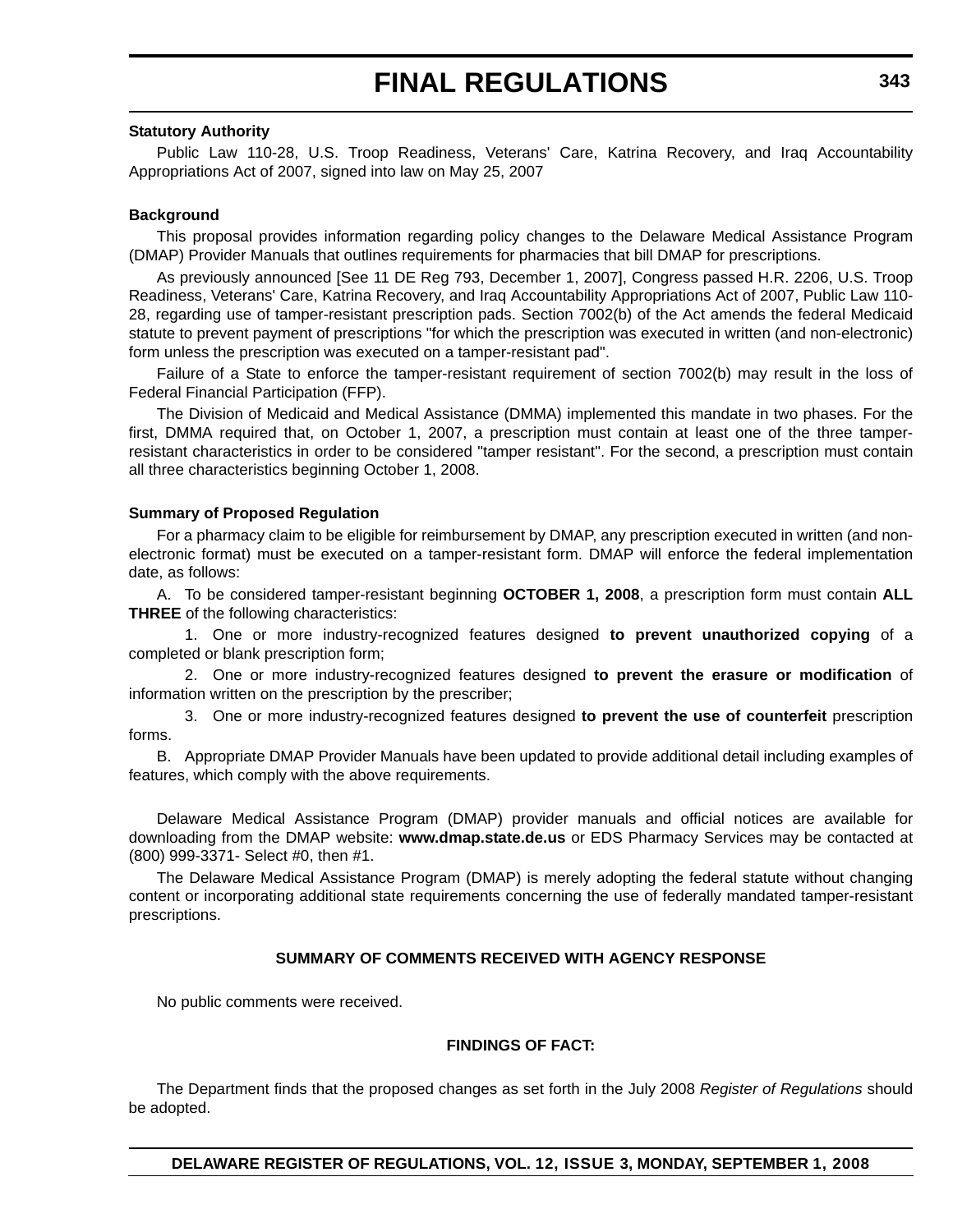**344**

# **FINAL REGULATIONS**

**THEREFORE, IT IS ORDERED**, that the proposed regulation regarding the three required characteristics of tamper-resistant prescription pads is adopted and shall be final effective September 10, 2008.

Vincent P. Meconi, Secretary, DHSS, August 14, 2008

## **DMMA FINAL REGULATION #08-37 REVISION:**

## *(Regulation Number will be assigned pending further review and analysis by Department staff)*

Effective October 1, 2007, Section 1903(i) of the Social Security Act requires that written (non-electronic) prescriptions for covered outpatient drugs for Medicaid clients be executed on a tamper-resistant pad in order to be eligible for federal matching funds. To meet this requirement, DMAP will only reimburse for covered Medicaid outpatient drugs when the written (non-electronic) prescription is executed on a tamper-resistant pad, or the prescription is electronic, faxed, or verbal.

To be considered tamper-resistant beginning October 1, 2008, a prescription form must contain all three of the following characteristics:

1. One or more industry-recognized features designed to prevent unauthorized copying of a completed or blank prescription form;

2. One or more industry-recognized features designed to prevent the erasure or modification of information written on the prescription by the prescriber;

3. One or more industry-recognized features designed to prevent the use of counterfeit prescription forms.

## **DIVISION [OF SOCIAL SERVICES](http://www.dhss.delaware.gov/dhss/dmma/)**

Statutory Authority: 31 Delaware Code, Section 512 (31 **Del.C.** §512)

## **[ORDER](#page-4-0)**

## **Food Stamp Program 9044.1 Newly-Certified Households**

## **NATURE OF THE PROCEEDINGS:**

Delaware Health and Social Services ("Department") / Division of Social Services initiated proceedings to amend Food Stamp Program policies in the Division of Social Services Manual (DSSM) regarding newly-certified households. The Department's proceedings to amend its regulations were initiated pursuant to 29 **Delaware Code** Section 10114 and its authority as prescribed by 31 **Delaware Code** Section 512.

The Department published its notice of proposed regulation changes pursuant to 29 **Delaware Code** Section 10115 in the July 2008 *Delaware Register of Regulations*, requiring written materials and suggestions from the public concerning the proposed regulations to be produced by July 31, 2008 at which time the Department would receive information, factual evidence and public comment to the said proposed changes to the regulations.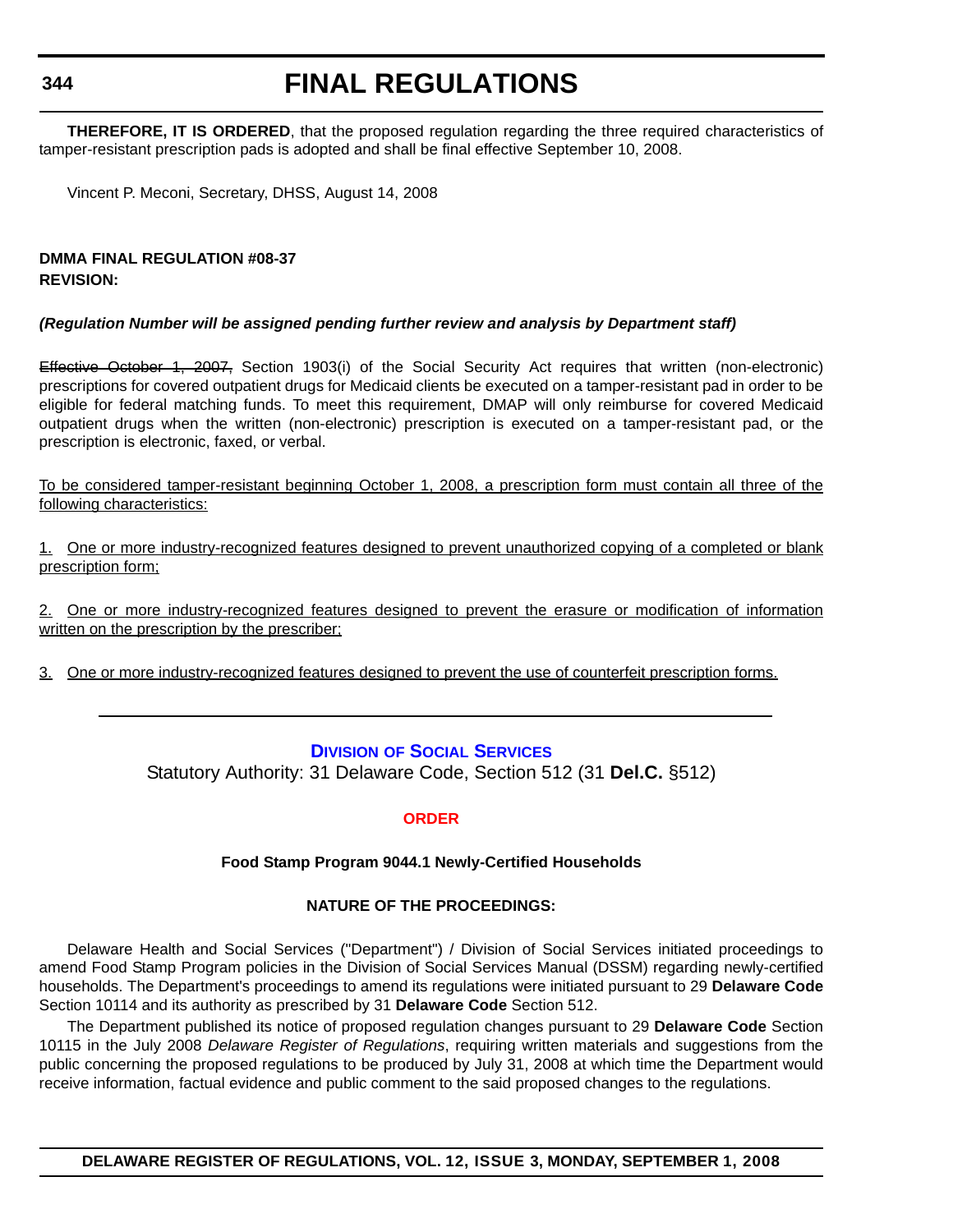#### **SUMMARY OF PROPOSED CHANGES**

The proposed change described below amends the Food Stamp Program policies in the Division of Social Services Manual (DSSM) regarding newly-certified households.

#### **Statutory Authority**

7 CFR §274.2, Providing Benefits to Participants

#### **Summary of Proposed Changes**

**DSSM 9044.1**, Newly-Certified Households: Remove language references to the old issuance method of mailing benefits and replacing with Electronic Benefit Transfer (EBT) processing language.

#### **SUMMARY OF COMMENTS RECEIVED WITH AGENCY RESPONSE**

The State Council for Persons with Disabilities (SCPD) offered public comment summarized below. The Division of Social Services (DSS) has carefully considered all comments and responds as follows.

Consistent with federal law, the current standards contemplate applicants physically obtaining their "paper" benefits at a State Service Center or through mail. Since DSS has converted to a debit card system in which benefits are electronically posted to an account, DSS has changed the references to require posting no later than thirty (30) days after the filing of the application.

SCPD **endorses** the proposed regulation since it conforms to current practice.

**Agency Response**: DSS thanks the Council for their endorsement.

#### **FINDINGS OF FACT:**

The Department finds that the proposed changes as set forth in the July 2008 *Register of Regulations* should be adopted.

**THEREFORE, IT IS ORDERED**, that the proposed regulation to amend the Division of Social Services Manual (DSSM) as it relates to the Food Stamp Program regarding newly certified households is adopted and shall be final effective September 10, 2008.

Vincent P. Meconi, Secretary, DHSS, August 14, 2008

### **DMMA PROPOSED REGULATION #08-22 REVISION:**

#### **9044 Providing Benefits to Participants**

[274.2]

DSS is responsible for the timely and accurate issuance of benefits to certified eligible households. Assist those households comprised of elderly or disabled members which have difficulty reaching issuance offices, and households which do not reside in a permanent dwelling or a fixed mailing address by finding authorized representatives to act on their behalf or by other appropriate means.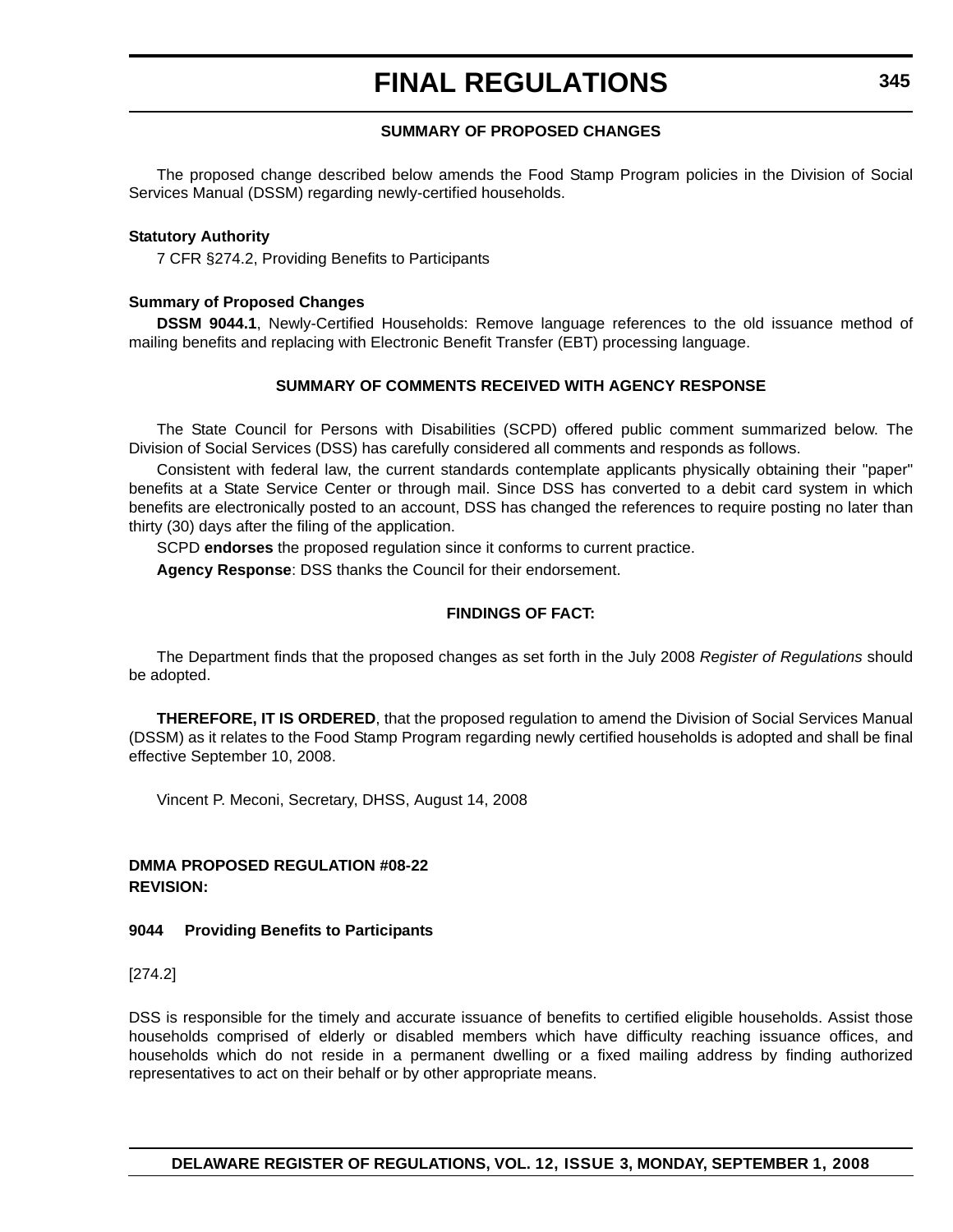#### **9044.1 Newly-Certified Households**

All newly certified households, except those that are given expedited service, must be given an opportunity to participate no later than thirty (30) calendar days following the date the application was filed. An opportunity to participate consists of providing households with access to their benefits. or having issuance facilities open and available for the households to obtain their benefits. Benefits must be mailed in time to assure that they are received, but before the 30-day standard expires. A household has not been provided an opportunity to participate within the 30-day standard if the benefits are mailed on the 29th or 30th day. Neither has an opportunity to participate been provided if the benefits are issued on the 28th day, but no issuance facility is open on the 30th day not posted to their EBT account by the  $30<sup>th</sup>$  day.

#### **12 DE Reg. 22 (07/01/08)**

# **[DEPARTMENT OF INSURANCE](http://www.delawareinsurance.gov/)**

Statutory Authority: 18 Delaware Code, Sections 314 and 2741; 21 Delaware Code, Section 2118 (18 **Del.C.** §§314 & 2741; 21 **Del.C.** §§2118) 18 **DE Admin. Code** 606

### **[ORDER](#page-4-0)**

#### **606 Proof of Automobile Insurance [Formerly Regulation 31]**

 Proposed amendments to Regulation 606 relating to standardization of insurance identification cards and notification to the Division of Motor Vehicles, of the termination of insurance coverage, were published in the *Register of Regulations* on July 1, 2008. The comment period remained open until August 4, 2008. There was no public hearing on proposed amendments to Regulation 606. Public notice of the proposed amended Regulation 606 in the *Register of Regulations* was in conformity with Delaware law.

#### **Summary of the Evidence and Information Submitted**

Public comment was received from two sources. The American Insurance Association (AIA) expressed support for the proposed change eliminating the requirement that Commercial Lines "fleet" vehicle identification cards contain vehicle specific identification numbers. AIA did comment that Section 6.4 of the proposed regulation, which authorizes the Commissioner to fine insurers for non-compliance, should also apply to agents and brokers. The second comment, from Property Casualty Insurers Association of America (PCI) expressed support for the changes in the proposed regulations.

#### **Findings of Fact**

Based on Delaware law and the record in this docket, I make the following findings of fact:

1. It is in the public interest that policyholders with newly issued policies be issued identification cards reflecting the period for which payment of insurance premiums have been made, or six-months, which ever period is greater.

2. It is in the public interest that Commercial Lines "fleet" vehicles carry identification cards containing ownership and insurance company information.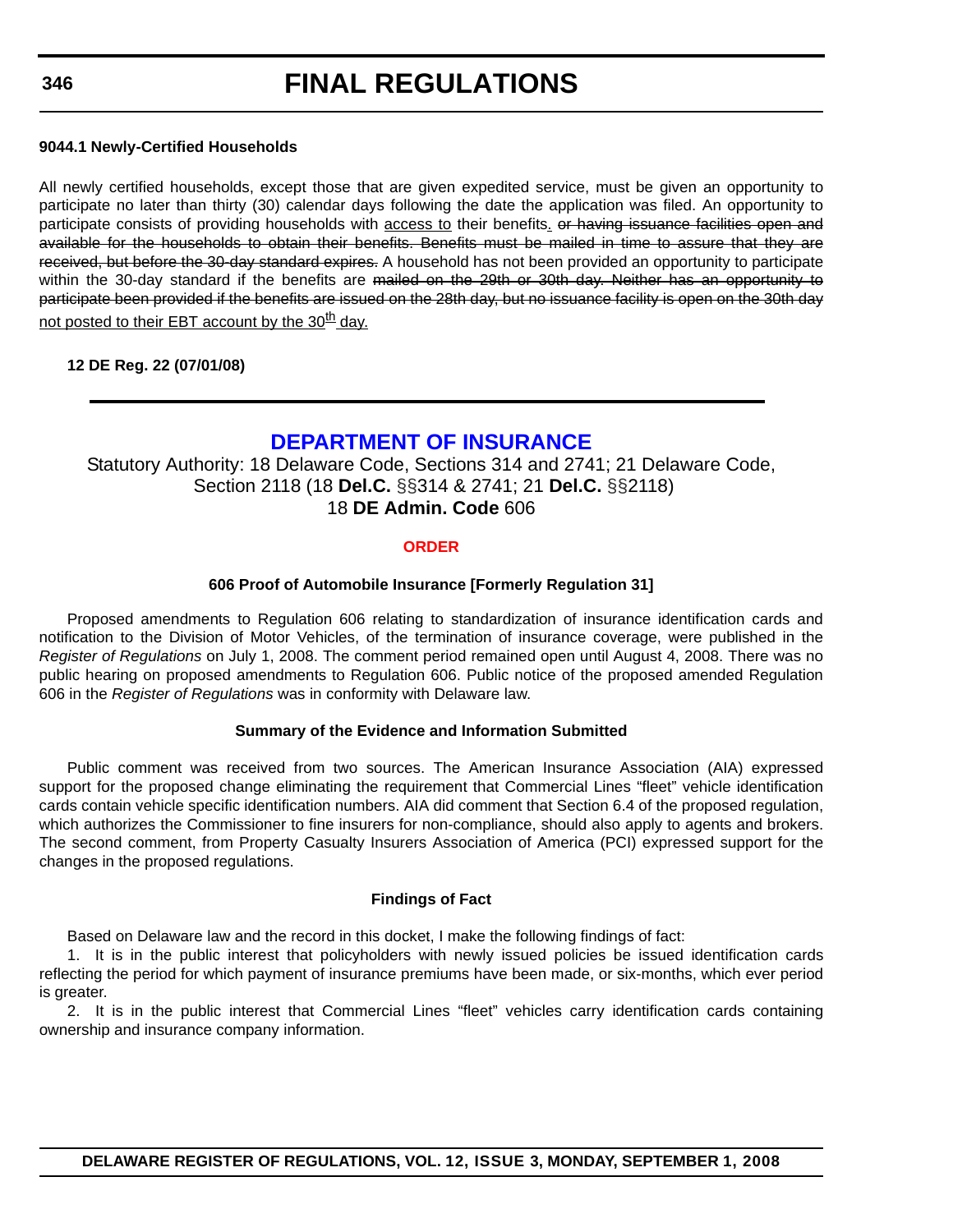#### **Decision and Effective Date**

Based on the provisions of 18 **Del.C.** §§311(a) and the record in this docket, I hereby adopt amended Regulation 606 and as may more fully and at large appear in the version attached hereto to be effective on September 11, 2008.

**IT IS SO ORDERED** this 15<sup>th</sup> day of August 2008.

Matthew Denn, Insurance Commissioner

**\*Please note that no changes were made to the regulation as originally proposed and published in the July 2008 issue of the** *Register* **at page 23 (12 DE Reg. 23). Therefore, the final regulation is not being republished. A copy of the final regulation is available at:**

*[606 Proof of Automobile Insurance](http://regulations.delaware.gov/register/september2008/final/12 DE Reg 346 09-01-08.htm)*

# **[DEPARTMENT OF NATURAL RESOURCES AND ENVIRONMENTAL](http://www.awm.delaware.gov/)  CONTROL**

### **DIVISION OF AIR [AND WASTE MANAGEMENT](http://www.awm.delaware.gov/)**

Statutory Authority: 7 Delaware Code, Chapter 60, (7 **Del.C.** Ch. 60)

#### **[Secretary's Order No.: 2008-A-0034](#page-4-0)**

## **Date of Issuance: August 11, 2008 Effective Date of the Amendment: September 11, 2008**

#### **I. Background**

On Thursday, July 31, 2008, a public hearing was held in the Priscilla Building Conference Room of DNREC in Dover to receive public comment on a proposed revision to the State Implementation Plan (SIP) regarding administrative and non-substantive changes to Delaware's Regulations Governing the Control of Air Pollution. The purpose of this SIP revision is to make the necessary administrative changes in all existing Delaware SIP regulations so that the language uses and the styles are all consistent with Delaware's Administrative Code for drafting regulations, to wit: the Delaware Manual for Drafting Regulations (March 2006 edition). Some additional nonsubstantive changes and corrections of existing clerical errors have been proposed to these SIP regulations by the Department at this time as well.

It should be pointed out that the aforementioned administrative changes are completely non-substantive, and that these changes, along with the correction of clerical errors as noted above, do not alter the regulatory features of any existing individual SIP regulations (i.e., effective dates, regulatory limits and/or requirements, compliance schedules, enforcement procedures, etc.).

No public comment regarding these proposed revisions to the SIP regulations were received by the Department, either during the pre-hearing phase of this matter or at the public hearing itself on July 31, 2008, nor were any members of the public present at said hearing. Proper notice of the hearing was provided as required by law.

After the hearing, the Department performed an evaluation of the evidence entered into the record in this matter. Thereafter, the Hearing Officer prepared her report and recommendation in the form of a Hearing Officer's Report to the Secretary dated August 7, 2008, and that Report is expressly incorporated herein by reference.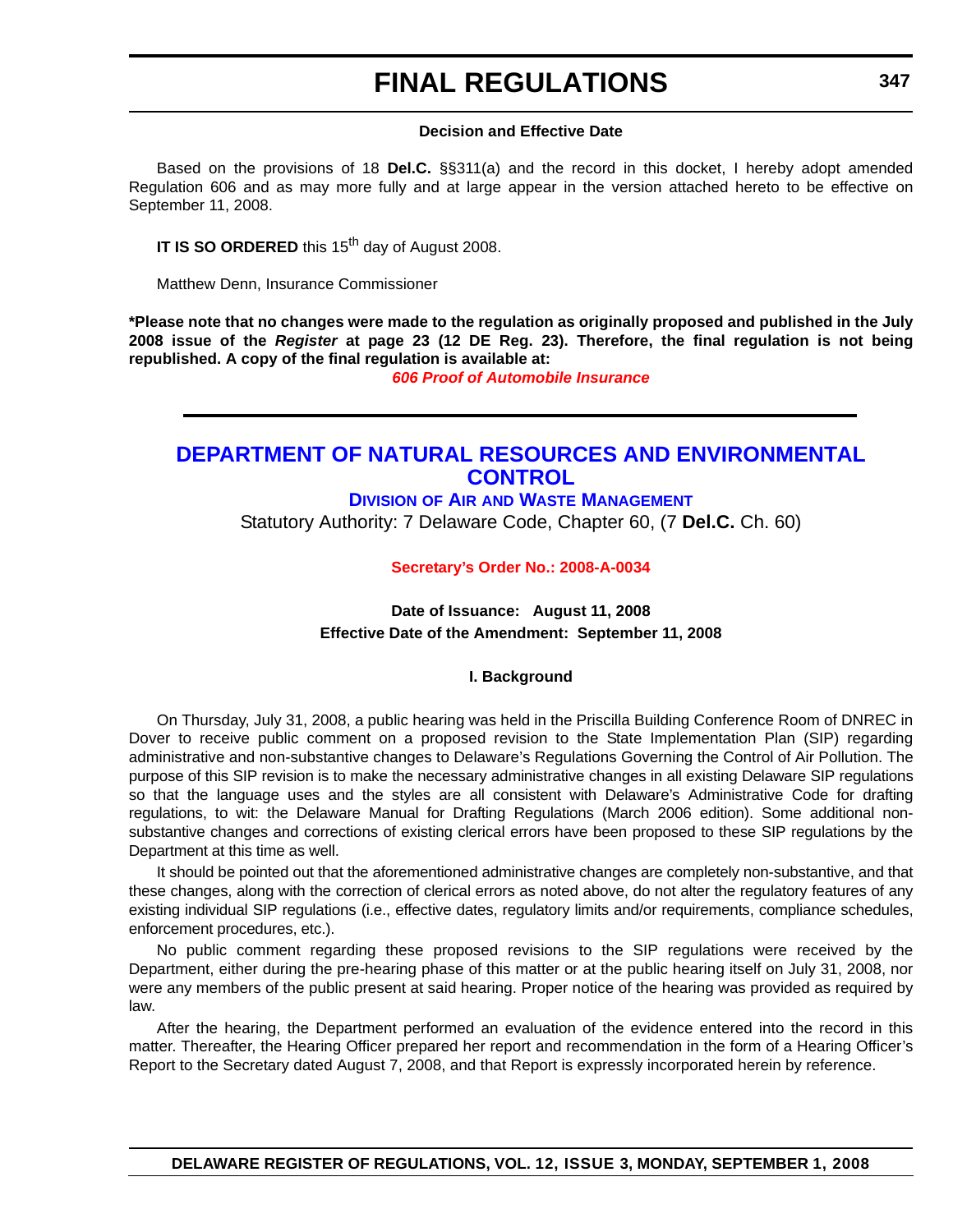#### **II. Findings and Conclusions**

On the basis of the record developed in this matter, it appears that the Air Quality Management Section of the Department has provided a sound basis for the aforementioned proposed revisions to Delaware's State Implementation Plan (SIP) and the SIP regulations. Based upon the public record, I agree that the proposed revisions, which are administrative and non-substantive in nature, should be approved as the Department's final plan at this time, as reflected in the Hearing Officer's Report of August 7, 2008, which is attached and expressly incorporated into this Order.

Moreover, the following findings and conclusions are entered at this time:

The Department has jurisdiction under its statutory authority to make a determination in this proceeding.

The Department provided adequate public notice of the proceeding and the public hearing in a manner required by the law and regulations.

The Department held a public hearing in a manner required by the law and regulations.

Delaware's SIP Regulations Governing the Control of Air Pollution, as a result of having been developed by the Department over a long period of time (approximately 40 years), have adopted different coding and numbering methods and styles. These variances have resulted in confusion and misunderstandings when updating the same. Adoption of the proposed administrative and non-substantive revisions to all of Delaware's existing SIP Regulations will result in uniform language use and style consistent with the Delaware Administrative Code for drafting regulations, to wit: the Delaware Manual for Drafting Regulations (March 2006 edition).

The adoption of the proposed SIP revisions, which are strictly administrative and non-substantive in nature, will not alter any regulatory features of any existing individual SIP regulations, such as effective dates, regulatory limits and/or requirements, compliance schedules, enforcement procedures, etc.

Moreover, the adoption of the proposed SIP revisions to correct the clerical errors present in Delaware's current SIP regulations will provide better clarity and a fuller understanding of the regulatory language contained within all existing SIP regulations to the general public and the regulated community.

The Department has an adequate record for its decision, and no further public hearing is appropriate or necessary;

The Department's proposed revisions to Delaware's current SIP regulations, as published in the July 1, 2008 *Delaware Register of Regulations* and set forth within Attachment "A" hereto, are adequately supported, not arbitrary or capricious, and consistent with the applicable laws and regulations. Consequently, it should be approved as final, and shall go into effect ten days after its publication in the next available issue of the *Delaware Register of Regulations*;

The Department shall submit the revised regulations as final regulations to the *Delaware Register of Regulations* for publication in its next available issue, and shall provide written notice to the persons affected by the Order.

#### **III. Order**

It is hereby ordered that the Department's aforementioned proposed revisions to Delaware's State Implementation Plan and its SIP regulations be made, and that the proposed revisions be promulgated in final form, in accordance with the customary and established rule-making procedure required by law.

### **IV. Reasons**

The revisions to Delaware's SIP regulations with respect to the administrative and non-substantive changes needed at this time will not alter the regulatory features of any existing individual SIP regulation, and will bring Delaware's current SIP regulations into accordance with the Delaware Administrative Code, "Manual for Drafting Regulations (March 2006). Furthermore, this promulgation will provide better clarity and a fuller understanding of the regulatory language contained within all existing SIP regulations to the general public and the regulated community, in furtherance of the policy and purposes of 7 **Del.C.**, Ch. 60.

**DELAWARE REGISTER OF REGULATIONS, VOL. 12, ISSUE 3, MONDAY, SEPTEMBER 1, 2008**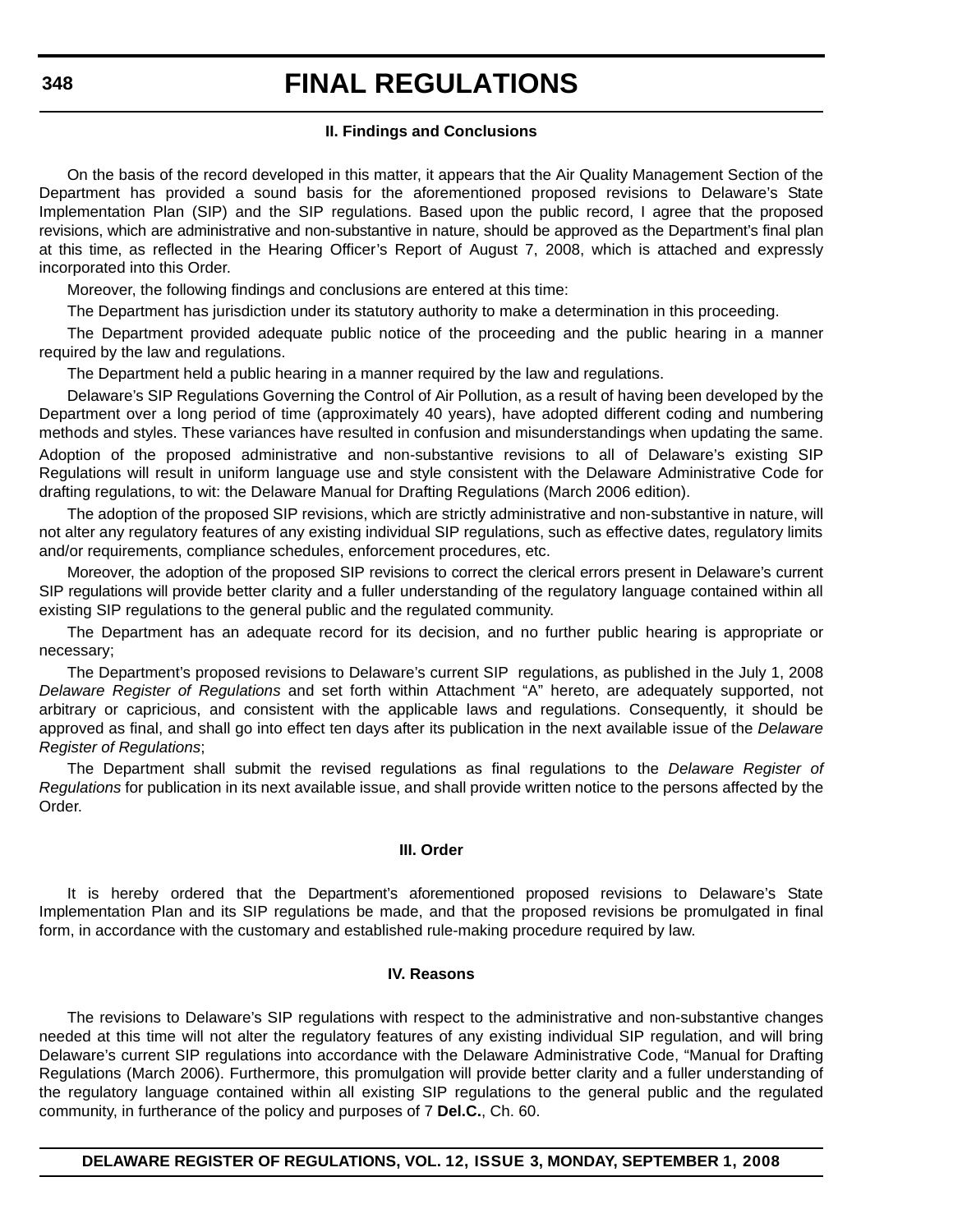John A. Hughes, Secretary

#### **Delaware State Implementation Plan: Administrative and Non-Substantive Changes in Regulations Governing the Control of Air Pollution**

Submitted To

U.S. Environmental Protection agency

By

Delaware Department of Natural Resources and Environmental Control

**[July September]** 2008

#### **Acronym List**

- AQM Air Quality Management
- AQMS Air Quality Management Section of DNREC
- CAA Clean Air Act
- CAAA Clean Air Act Amendments of 1990
- CFR Code of Federal Regulations
- DAWM Division of Air and Waste Management of DNREC
- DNREC Delaware Department of Natural Resources and Environmental Control
- EPA United States Environmental Protection Agency
- FR Federal Register
- NAAQS National Ambient Air Quality Standard
- NOx Nitrogen Oxides
- SIP State Implementation Plan
- VOC Volatile Organic Compound

#### **1.0 Introduction**

1.1 Background

In the past three decades or so, Delaware has developed 48 regulations for ambient air quality management. Under Section 110 of the Clean Air Act (CAA), an air quality management (AQM) regulation, when relied upon to attain or maintain the national ambient air quality standards (NAAQSs), must go through public review-comment and hearing process, and then be submitted to US Environmental Protection Agency (EPA) for approval as a state implementation plan (SIP) revision.

Title 29, Chapter 101 of the **Delaware Code** (29 **Del.C.,** Ch 101) requires that regulatory agencies in Delaware develop and adopt regulations, and publish the regulations in the *Delaware Register of Regulations* through the Registrar's Office under Division of Research of the General Assembly. The Registrar's Office has developed guidelines and drafting manuals for Delaware regulations. The latest edition of drafting and style manual, entitled "Delaware Manual for Drafting Regulations," was issued as Delaware Administrative Code in March 2006 (see Appendix A of this document, hereafter referred to as "the 2006 drafting manual" or simply as "the 2006 Manual").

Since the 2006 drafting manual was issued, several Delaware AQM regulations have been formatted to comply with the standards specified in the manual. However, a majority of the Delaware AQM regulations have not been updated.

1.2 Purpose and Scope

Among the 48 Delaware AQM regulations, 32 regulations have been approved by EPA as Delaware state implementation plan (SIP) revisions, and are listed in 40 CFR Part 52 Subpart I (hereafter referred to as SIP regulations). They are:

• Regulation 1 "Definitions and Administrative Principles";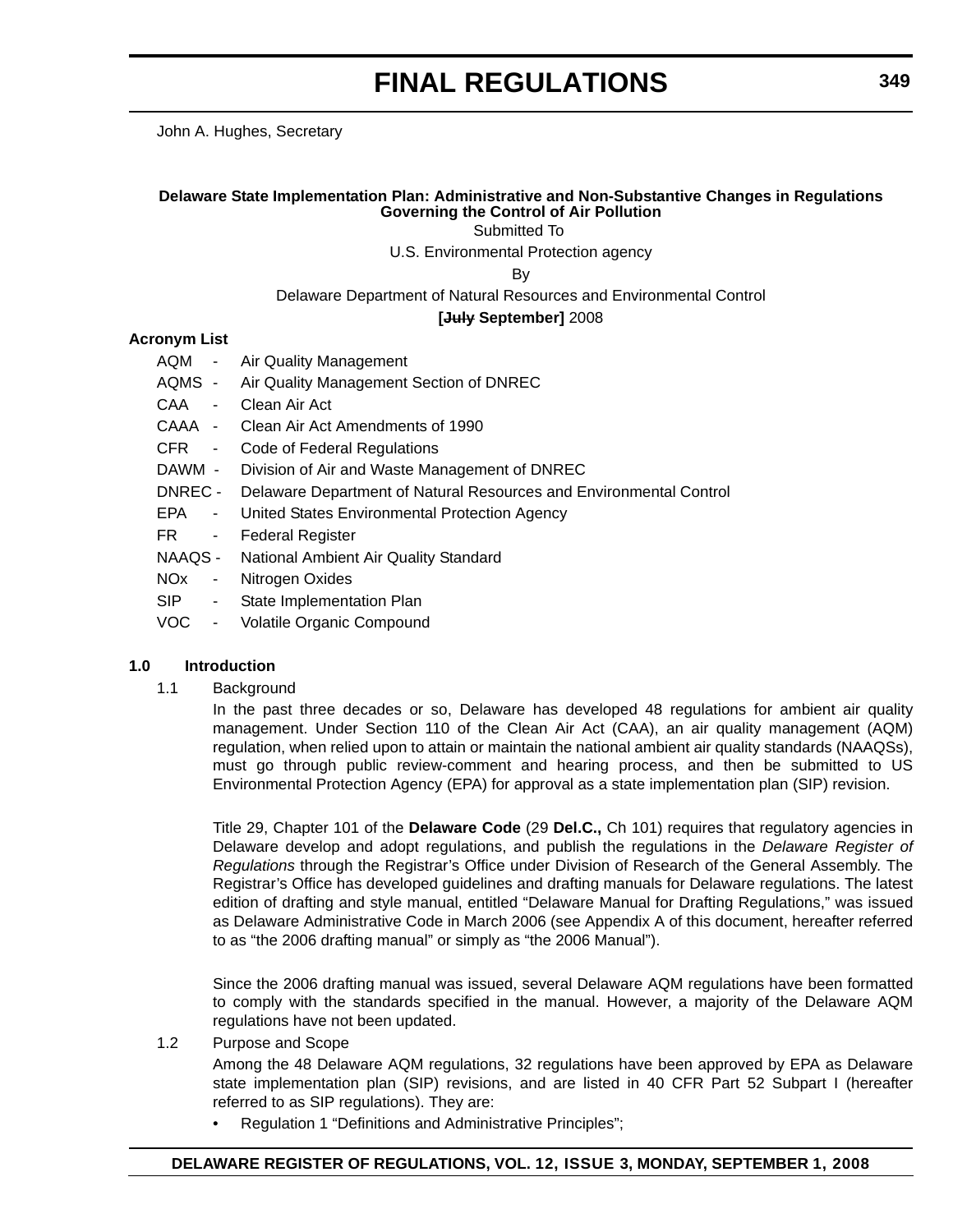- Regulation 1102\* "Permits";
- Regulation 3 "Ambient Air Quality Standards";
- Regulation 4 "Particulate Emissions From Fuel Burning Equipment";
- Regulation 5 "Particulate Emissions From Industrial Process Operations";
- Regulation 6 "Particulate Emissions From Construction and Materials Handling";
- Regulation 7 "Particulate Emissions From Incineration";
- Regulation 8 "Sulfur Dioxide Emissions From Fuel Burning Equipment";
- Regulation 9 "Emissions of Sulfur Compounds From Industrial Operations";
- Regulation 10 "Control of Sulfur Dioxide Emissions—Kent and Sussex Counties";
- Regulation 11 "Carbon Monoxide Emissions From Industrial Process Operations New Castle County";
- Regulation 12 "Control of Nitrogen Oxide Emissions":
- Regulation 1113\* "Open Burning";
- Regulation 14 "Visible Emissions";
- Regulation 15 "Air Pollution Alert and Emergency Plan";
- Regulation 16 "Sources Having an Interstate Air Pollution Potential";
- Regulation 17 "Source Monitoring, Recordkeeping and Reporting";
- Regulation 23 "Standards of Performance for Steel Plants: Electric Arc Furnaces";
- Regulation 1124\* "Control of Volatile Organic Compound Emissions";
- Regulation 1125<sup>\*</sup> "Requirements for Preconstruction Review" (Sections 1, 2 and 3);
- Regulation 26 "Motor Vehicle Emissions Inspection Program";
- Regulation 27 "Stack Heights";
- Regulation 31 "Low Enhanced Inspection and Maintenance Program";
- Regulation 1132\* "Transportation Conformity";
- Regulation 35 "Conformity of General Federal Actions to the State Implementation Plans";
- Regulation 37 "NOx Budget Program";
- Regulation 39 "Nitrogen Oxides (NOx) Budget Trading Program";
- Regulation 40 "Delaware's National Low Emission Vehicle (NLEV) Regulation";
- Regulation 41 "Limiting Emissions of Volatile Organic Compounds From Consumer and Commercial Products";
- Regulation 42 "Specific Emission Control Requirements (Section 1)";
- Regulation 1144\* "Control of Stationary Generator Emissions".

[\* Indicating a regulation (or a section or sections therein) that has been revised after the issuance of the 2006 drafting manual. The prefix of "11" in "11##" in a regulation title number represents Delaware administrative code for Air Quality Management Section. See 2.2 of this SIP revision.]

In addition, the following regulations have been submitted to EPA as SIP revisions and pending EPA's approvals:

- Regulation 1143 "Heavy Duty Diesel Engine Standards";
- Regulation 1145 "Excessive Idling of Heavy Duty Vehicles";
- Regulation 1146 "Electric Generating Unit (EGU) Multi-Pollutant Regulation";
- Regulation 1148 "Control of Stationary Combustion Turbine Electric Generating Unit Emissions".

The purpose of this SIP revision is to make all Delaware SIP regulations (i.e., both listed and not-yet listed in 40 CFR Part 52 Subpart I) consistent with the 2006 Manual. In addition, some non-substantive changes and corrections of errors have been made. Exclusively for this SIP revision:

• Administrative or editorial changes are those under the administrative authority granted to Delaware Registrar's Office by 29 **Del.C.** Ch 1134 and are applicable to all Delaware regulations for consistency purpose. Therefore, all Delaware air regulations, both existing ones and future ones, shall follow.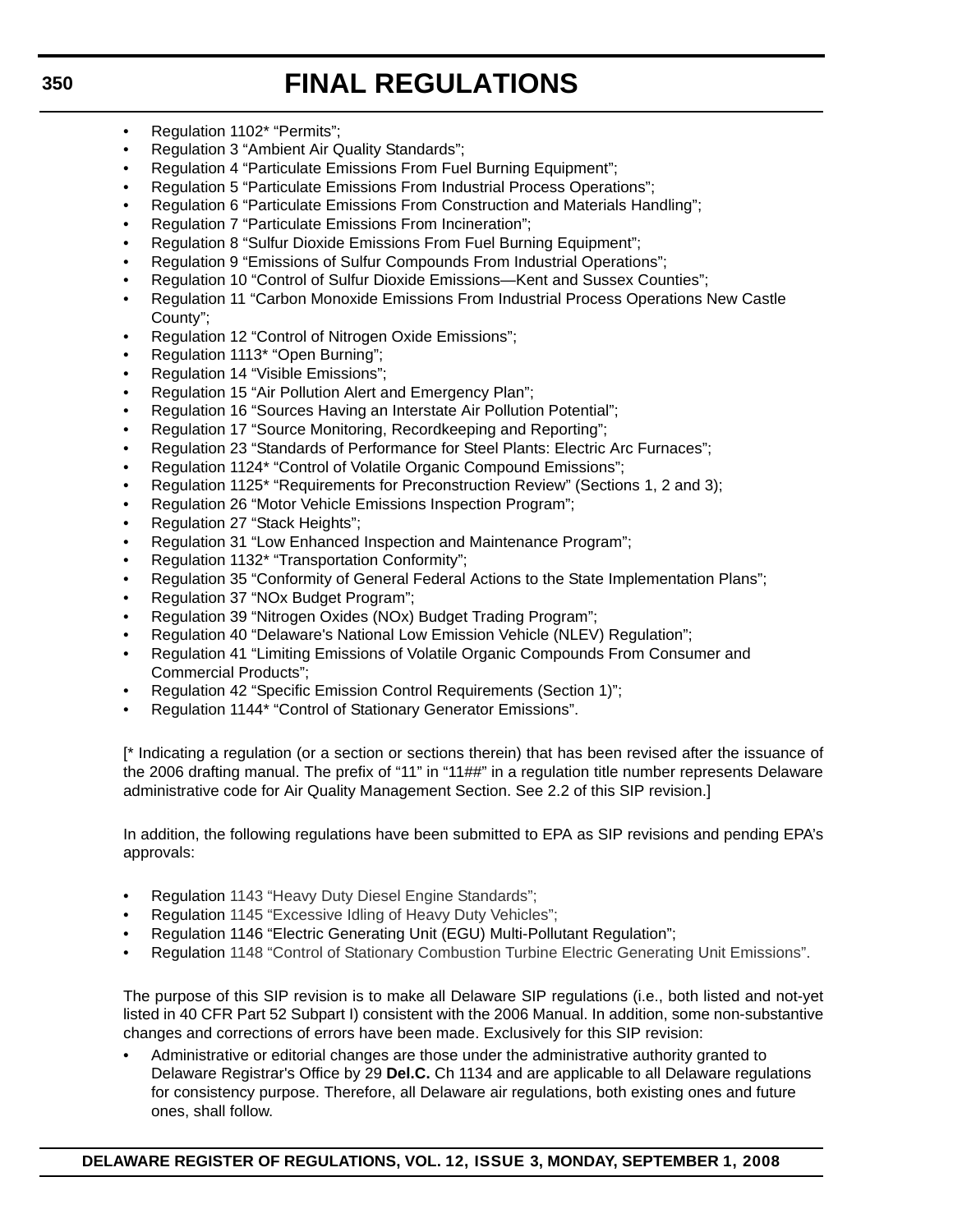- Non-substantive changes are those made for clarification and consistency purposes and do not alter or amend the intent or meaning of the subject regulation.
- Editorial changes also include correction of errors due to typos or misprints when a regulation was developed or revised to its current version.

The above changes are made on the current AQM regulations, and reflected by "strikeouts" for deletions and "underlines" for additions, as required by the 2006 Manual. After the above changes are made, the regulations and relevant terms (languages, codes, styles, formats, etc.) are defined as being "revised" in this SIP revision. All revised SIP regulations are presented in Appendix B of this SIP revision.

It should be pointed out that the administrative changes, non-substantive changes and corrections of errors do not alter regulatory features of individual regulations, such as effective date, applicability, regulatory limit and requirement, compliance schedule, enforcement procedures, etc.

#### 1.3 Exclusions

The following five SIP regulations (or sections) are not included in this SIP revision:

- Regulation 31 "Low Enhanced Inspection and Maintenance Program";
- Regulation 37 "NO<sub>x</sub> Budget Program";
- Regulation 41 "Limiting Emissions Of Volatile Organic Compounds From Consumer And Commercial Products (Section 2)";
- Regulation 42 "Specific Emission Control Requirements (Section 2)".

Regulations 31 and 41 (Section 2) are not included because they are currently under substantive revision. Regulation 1142 (Section 2) is not included because it is under consideration for revision. The administrative and non-substantive changes in those regulations (or sections) will be made in their revisions. Regulation 37 is not included because it expired in 2002.

Although the above regulations are not included in this SIP revision, they shall be referenced in the future under the new title code of "7 DE Admin Code 1100." For example, Regulation 31 will be referenced as "7 DE Admin Code 1131", instead "Regulation 31." The new title codes and numbers are used for consistency purpose. See discussions in 2.2 and 2.5 of this SIP document.

Many current AQM regulations have citations of the federal laws and documents (such the Clean Air Act, the Federal Register, and the Code of Federal Regulations). Some regulations contain appendixes that are adopted directly from federal documents, and documents of other state agencies, or other sources. The administrative changes, non-substantive changes and corrections under this SIP revision do not apply to contents of those citations and the appendixes directly from the aforementioned other sources.

#### 1.4 Non-SIP Regulations

The following AQM regulations are not included in 40 CFR Part 52 Subpart I list, but have been adopted by Delaware to deal with air quality issues not directly related to NAAQSs:

- Regulation 18 "Particulate Emissions from Grain Handling Operations";
- Regulation 19 "Control of odorous Contaminants";
- Regulation 20 "New Source Performance Standards";
- Regulation 21 "Emission Standards for hazardous Air Pollutants";
- Regulation 22 "Restriction on Quality of Fuel in Fuel Burning Equipment";
- Regulation 1125\* "Requirements for Preconstruction Review" (Section 4);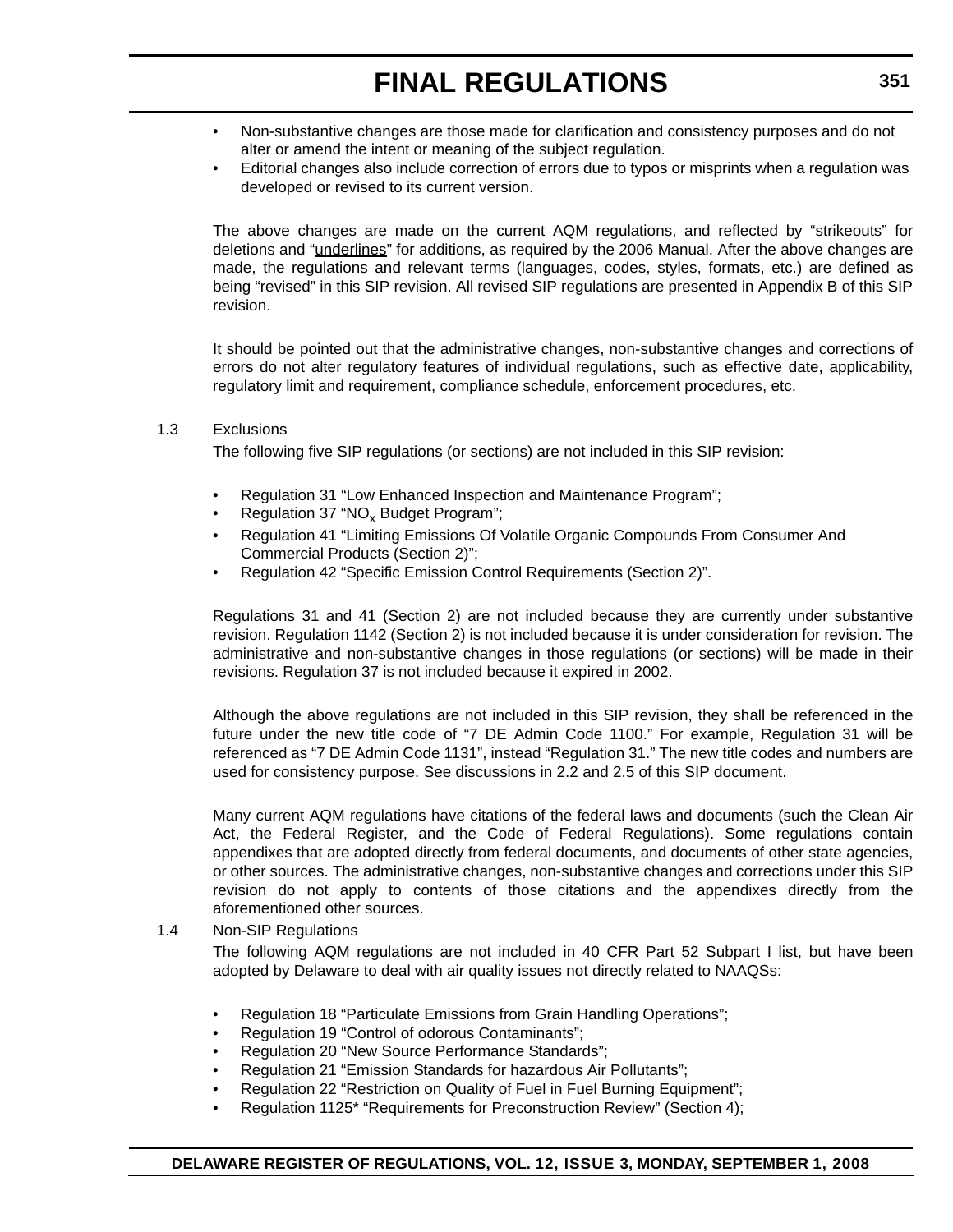- Regulation 28 "Control of Toxic Air Contaminants-Reserved";
- Regulation 29 "Emissions from Incineration of Infectious Waste";
- Regulation 30 "Title V State Operating Permit Program";
- Regulation 33 "Motor Vehicle Pressure Test and Emission Control Device Inspection Program" (Replaced by Regulation 31);
- Regulation 34 "Emission Banking and Trading Program";
- Regulation 36 "Acid Rain Program";
- Regulation 1138 "Emission Standards for Hazardous Air Pollutants for Source Categories";
- Regulation 47 Reserved.

The above regulations are not considered as Delaware SIP regulations. Therefore, they are not included in this SIP revision, although the administrative and non-substantive changes in those regulations are conducted along with this SIP revision for consistency purposes. Delaware Registrar's Office is in charge of updating those regulations under 29 **Del.C.,** Ch 1134. The **[proposed]** revisions of those non-SIP regulations can be reviewed at:

<http://regulations.delaware.gov/AdminCode/title7/1000/1100/index.shtml#TopOfPage>

Comments on those non-SP regulations can be addressed to Jeffrey Hague, Registrar of Regulations, Delaware Legislative Council, at e-mail address [Jeffrey.Hague@state.de.us,](mailto:Jeffrey.Hague@state.de.us) or sent to Office of Registrar of Regulations, P.O. Box 1401, Dover, DE 19903.

1.5 Responsibility and Contacts

The agency with direct responsibility for preparing and submitting this SIP revision is Delaware Department of Natural Resources and Environmental Control (DNREC), Division of Air and Waste Management (DAWM), Air Quality Management Section (AQMS), under Section Administrator, Ali Mirzakhalili. The working responsibility for Delaware air quality planning and regulation development falls within AQMS' Planning Branch, under Program Manager Ronald A. Amirikian. Frank F. Gao, Ph.D. and P.E., of the Planning Branch, is the project leader and principal author of this SIP revision. Questions and comments should be addressed to either Ronald A. Amirikian at (302)739-9402 or [Ronald.Amirikian@state.de.us,](mailto:Ronald.Amirikian@state.de.us) or to Frank F. Gao at (302)323-4542 or [Frank.Gao@state.de.us](mailto:Frank.Gao@state.de.us), or sent to AQMS, 156 South State Street, Doer, DE 19901.

#### **2.0 Administrative Changes**

#### 2.1 Font Face and Size

The 2006 Manual specifies that all Delaware regulations be drafted in Arial font face and 12-point font size. Accordingly, all AQM SIP regulations are converted to Arial font face and 12-point font size under this SIP revision. This font-change is not reflected with strikeouts and underlines in the revised regulations, since such change does not alter any meaning of the subject regulations in any aspect.

2.2 Regulation Title Coding and Numbering

Historically, Delaware AQM regulations have been grouped in "Delaware Regulations Governing the Control of Air Pollution," and numbered from 1 to 48 (Arabic numbers) without an indentifying or administrative code. Under the current Delaware administrative coding system, all AQM regulations should be under "Title 7 DNREC, 1100 Air Quality Management Section" and be coded with four digits in a format of "11##", where the first two digits "11" specify "AQMS" and the second two digits "##" are the regulation numbers. According to this requirement, titles of all Delaware AQM regulations are recoded as follows, using Regulation No. 1 as an example, with strikeouts representing deletions and underlines for additions:

Title 7 DNREC 1100 Air Quality Management Section

## REGULATION NO. 1

## **DELAWARE REGISTER OF REGULATIONS, VOL. 12, ISSUE 3, MONDAY, SEPTEMBER 1, 2008**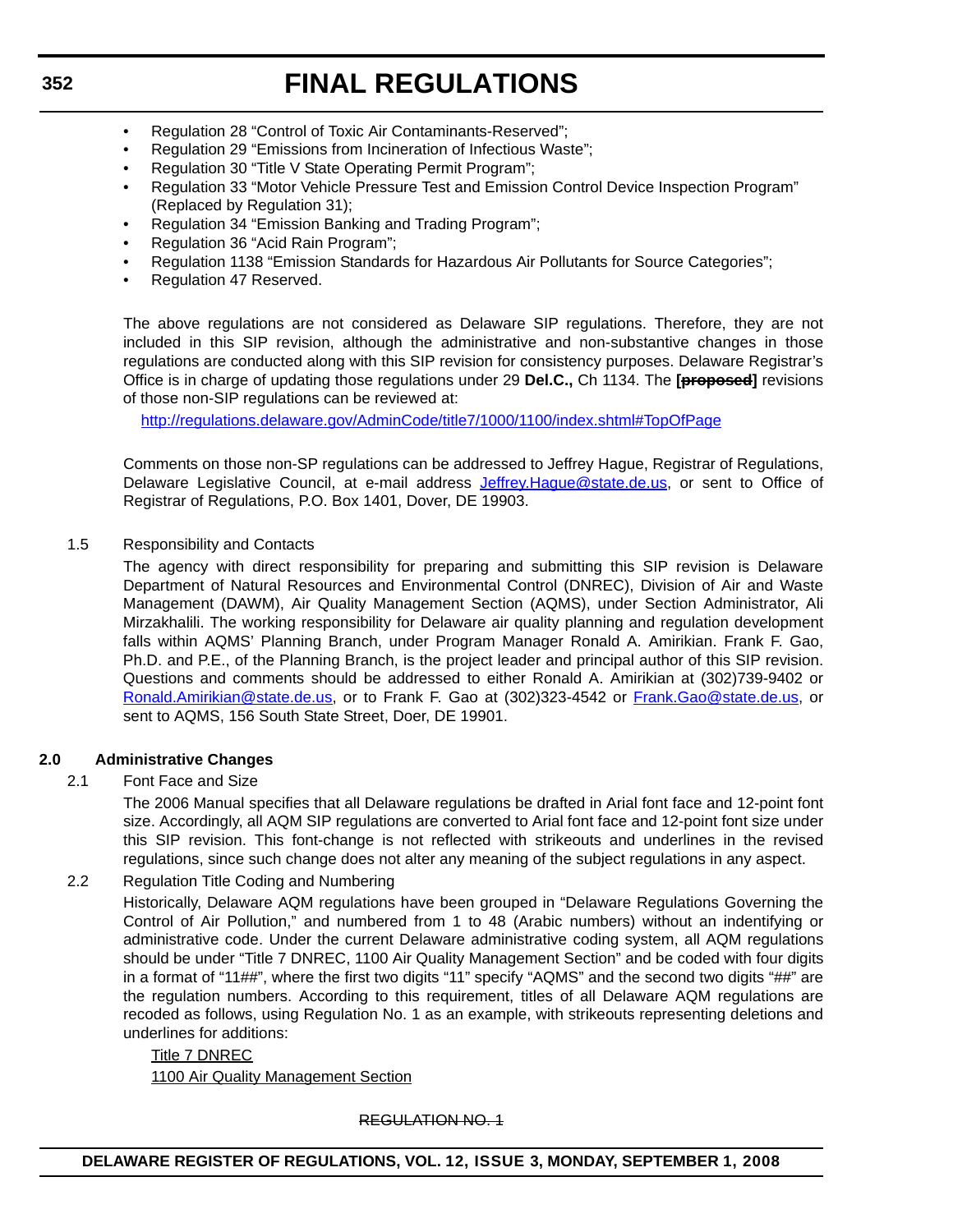#### 1101 DEFINITIONS AND ADMINISTRATIVE PRINCIPLES

Under this SIP revision, all revised regulations use a bold-face text for their titles. In case that a current title used a regular-face text, this regular-to-bold change is not indicated by using strikeouts and underlines, since such change does not alter any meaning of the title in any aspect.

#### 2.3 Format of Definitions

Various formats for definitions of terms have been used in Delaware AQM regulations. According to the 2006 Manual, the following format has been adopted as a standard format in all AQM regulations under this SIP revision, using "heat input" as an example, with strikeouts representing deletions and underlines for additions:

"Heat input" HEAT INPUT: The means the potential thermal energy resulting from the complete combustion of any fuel.

In some regulations, such as in Regulation No. 12, the terms to be defined are not bolded, but are in the standard format already. In those cases, the change from un-bolded terms to bold-face terms are not identified by strikeouts and underlines, since such change does not alter any meaning of the terms themselves and definitions that follow.

2.4 Section and Subsection Numbering

According to the format provided in the 2006 Manual, two changes are made with respect to sections in a regulation under this SIP revision: (1) All prefixes of "Section-" in section title lines are deleted; (2) Sections are numbered using a consistent format of Arabic numeral "#.0".

A majority of the current AQM regulations have subsections of various levels, and use different symbols for subsections, such as lower-case letters (a, b,...), Roman numbers (i, ii,...), Arabic numbers in parenthesis [(1), (2), ... ], upper-case letters (A, B, ...), and paired lower-case letters (aa, bb, …). According to the format provided in the 2006 Manual, all those subsection symbols in the current AQM regulations are replaced by Arabic numbers under this SIP revision.

The following is an example from Regulation 24, demonstrating changes in numbering of sections and subsections, with strikeouts representing deletions and underlines for additions:

#### **Section 4 -**

#### **4.0 Compliance Certification, Recordkeeping, and Reporting Requirements for Coating Sources**

- 4.1 a. To establish the records...
- 4.2 b. Requirements for coating sources...
	- 4.2.1 4. Certification. By November 15, 1993, the owner or operator of a facility... by providing all of the following:
		- 4.2.1.1  $\frac{1}{1}$ . The name and location of the facility.
		- 4.2.1.2  $\qquad \qquad \text{ii.}$  The address and...

According to the format provided in the 2006 Manual, the bold-face is adopted for section titles in all revised regulations. In those cases where a regular-to-bold face change is made, the change is not identified by strikeouts and underlines, since such change does not alter any meaning of the section title in any aspect.

2.5 Citations in Regulations

According to the 2006 Manual, all AQM regulations should be cited as Delaware Administration Code by title and regulation number (for code titles and numbers, see 2.2 of this SIP revision). Therefore, citations of another regulation are revised to the following standard format, using an excerpt from Regulation No. 2 as an example, with strikeouts representing deletions and underlines for additions: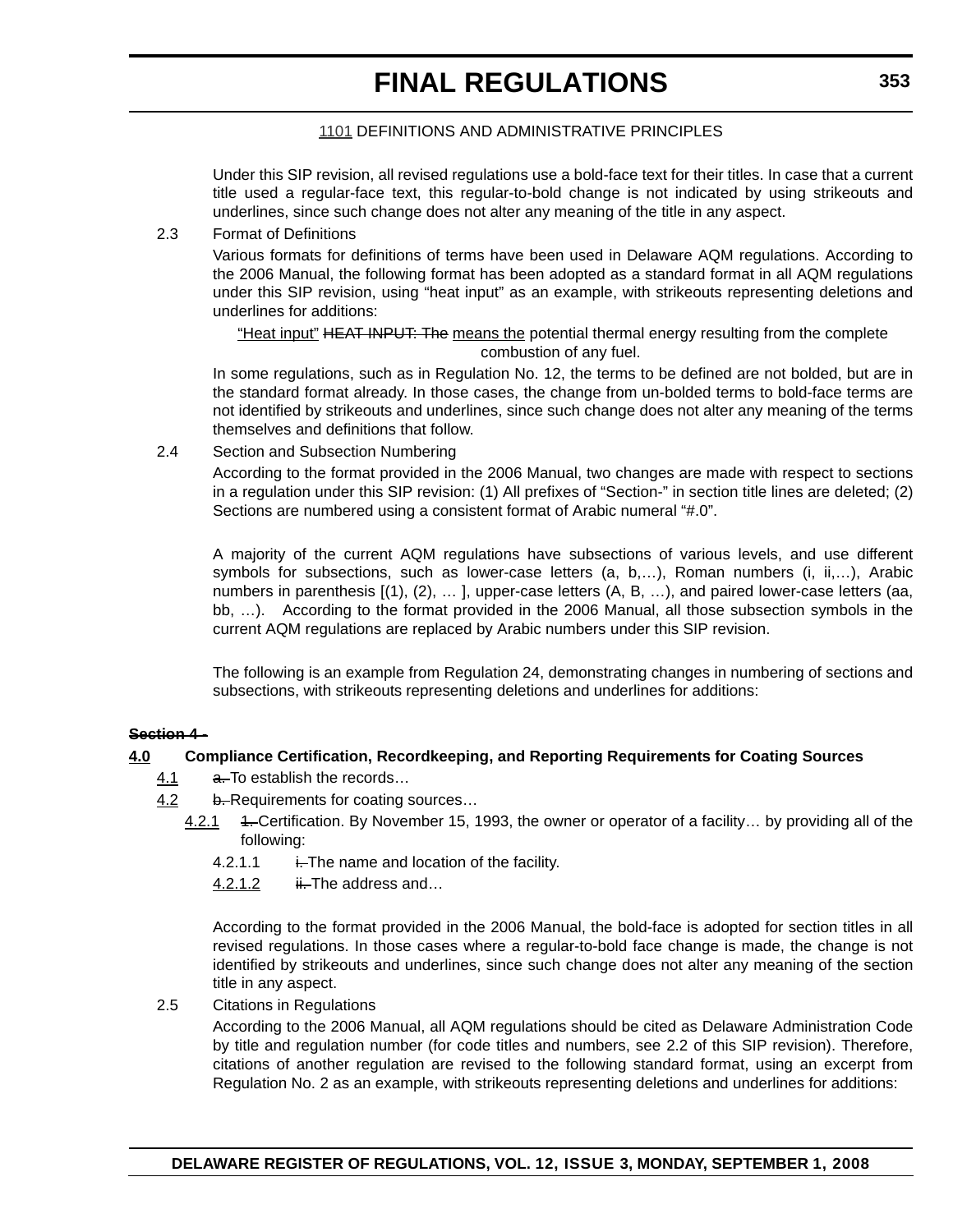… in an operation permit issued pursuant to Regulation No. 30 7 **DE Admin. Code** 1130.

In several AQM regulations, Delaware's solid waste regulation is cited. According the 2006 Manual, and the latest version of that regulation, the citation is changed to:

…the Solid Waste Regulations 7 **DE Admin. Code** 1301, Regulations Governing Solid Waste.

Another common citation in the AQM regulations is the Delaware Code. According to the 2006 Manual, the following standard format is adopted in all AQM regulations under this SIP revision, using Title 29 of Delaware Code, Chapter 80 as an example:

…as defined in 29 Del.C., Ch 80 …

In cases where an un-bolded "Del.C." is changed to a bold "**Del.C.**", the strikeouts and underlines (i.e., Del.C. **Del.C.**) are not used in the revised regulations, since such change does not alter any meaning of the subject in any aspect. In addition, the symbol "§" is used when a section of the Delaware Code is cited.

2.6 Other Changes

Based on the specifications in the 2006 Manual, the following changes are also made in all AQM regulations under this SIP revision, with strikeouts representing deletions and underlines for additions:

2.6.1 Changing "and/or" to "or".

Example: ... previous permit and/or application...

- 2.6.2 Changing "word(s)" to "word or words". Example:... control device(s) or devices...
- 2.6.3 Spelling out numbers from 1 to 9, except those followed by specifying symbols such as %, <sup>o</sup>C, <sup>o</sup>F, and those used for special terms such as "the 1-hour ozone standard." However, numerals between 1.0 and 9.0 are not spelled out, due to the precision meaning held by the decimal place.
- 2.6.4 Using Arabic numbers for 10 and greater, except when used at the beginning of a sentence.
- 2.6.5 Changing word "percent" following a numeral to "%".
	- Examples for the above three changes include:
		- ... 3 three years after the effective date ...
		- ... 5 percent % of the emissions ...
		- ... twenty percent 20% of the emissions ...
- 2.6.6 Change "deg C and deg F" to " $^{\circ}$ C and  $^{\circ}$ F", respectively.

Example: ...at 343 deg.  $C^{0}C$  (650 deg.  $F^{0}F$ ) or higher ...

2.6.7 Change dates in the text, for example, from "12/02/94" to "December 2, 1994."

This change is made according to the 2006 Manual. For those dates in front of a section title line, see 3.4 of this SIP revision.

#### **3.0 Non-Substantive Changes**

- 3.1 Addition and Deletion of Words
	- 3.1.1 Additions

In a current AQM regulation, its sections and subsections may be referenced frequently in the regulation itself. In addition, the federal Clean Air Act (the Act) may be cited frequently as well. To ensure precise citations and references, the terms "of (or in) this regulation" and "of (or in) the Act" are added wherever they seem necessary and adequate. See examples in 3.1.2 of this SIP revision.

3.1.2 Deletions

#### **DELAWARE REGISTER OF REGULATIONS, VOL. 12, ISSUE 3, MONDAY, SEPTEMBER 1, 2008**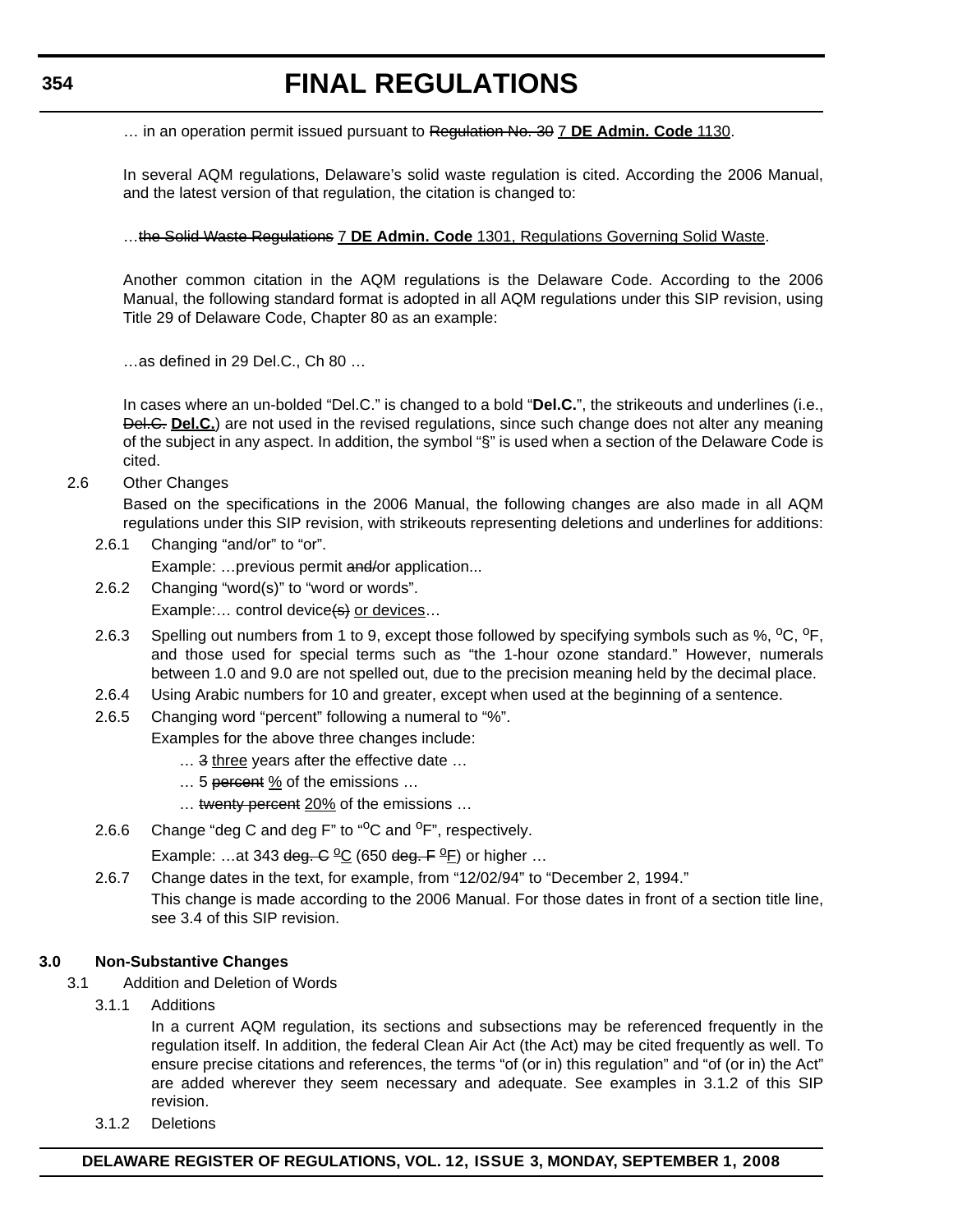In the current regulations, terms such "section, subsection, part, subpart, paragraph, and subparagraph" are used extensively, but not consistently and properly. For example, the term "section" is used to denote not only sections, but oftentimes subsections and even subsubsections. In addition, the term "paragraph" is used for sections and subsections which contain multiple paragraphs. Under this SIP revision, terms "section, subsection, part, subpart, paragraph, and subparagraph" are no longer used in front of section or subsection numbers. Examples include:

... pursuant to section  $\frac{5(a)(i)(1)}{A}$  5.1.1.1.1 of this regulation... (See also 2.4 of this SIP revision.)

... to meet the requirements of Section  $112(i)(1)$  of the Act...

(See also 1.3 of this SIP revision.)

3.1.3 Deleting Specific Section and Subsection Numbers

There are cases in the current regulations where there is only one subsection in a section. This single subsection is no longer numbered under this SIP revision. See example below, where "6.1" is deleted since it was to denote a single subsection in Section 6.

#### **Section 6 –**

## **6.0 RACT PROPOSALS**

6.1 The RACT proposal submitted in accordance with...

## 3.2 Changing *Italic* Font Style to Regular Style

 In some current regulations, the *italic* font is used for the purpose of identifying terms that are defined in the subject regulations. In other regulations, the italic font is used for other purposes, such as emphasis. Under this SIP revision, the *italic* font is no longer used. This change is not indicated by strikeouts and underlines (e.g., **emissions** emissions) in the revised regulations, since such change does not alter any meaning of the terms themselves and their contexts in any aspect.

#### 3.3 Renumbering Tables and Equations

Tables or equations in the current AQM regulations are numbered in various ways. Under this SIP revision, a standard format of "X-Y" is adopted for all tables and equations, with X denoting a section and Y denoting table or equation order in that section. For example, the following changes are made in Section 7 of Regulation 17 and Section 1 of Regulation 41, for table number and equation number, respectively:

TABLE 7.2 – 1 7-1. ESTIMATED EMISSIONS METHOD CODE 1.6.1.1 ... Determine the VOC content using equation 1-1 as follows:

$$
VOCContent = \frac{Ws - Ww - Wec}{Vm - Vw - Vec}
$$
 (1-1)

When tables or equations appear in an appendix, they are also numbered with the standard format of "X-Y", where X denoting the appendix (A, B, …etc. See 3.5 of this SIP revision) and Y denoting table or equation order in the appendix. For example, the  $3<sup>rd</sup>$  equation in Appendix A is numbered as "A-3".

## 3.4 Dates Associated with Section Titles

Historically, all Delaware AQM regulations have placed a date, in the format of "mm/dd/yy" or "mm/dd/ yyyy," immediately in front of or after a section title, indicating the date when the subject section was adopted in its latest version. Those dates are mainly for record purpose. It is oftentimes necessary to revise or update only individual section or sections, but not the whole regulation. Therefore, new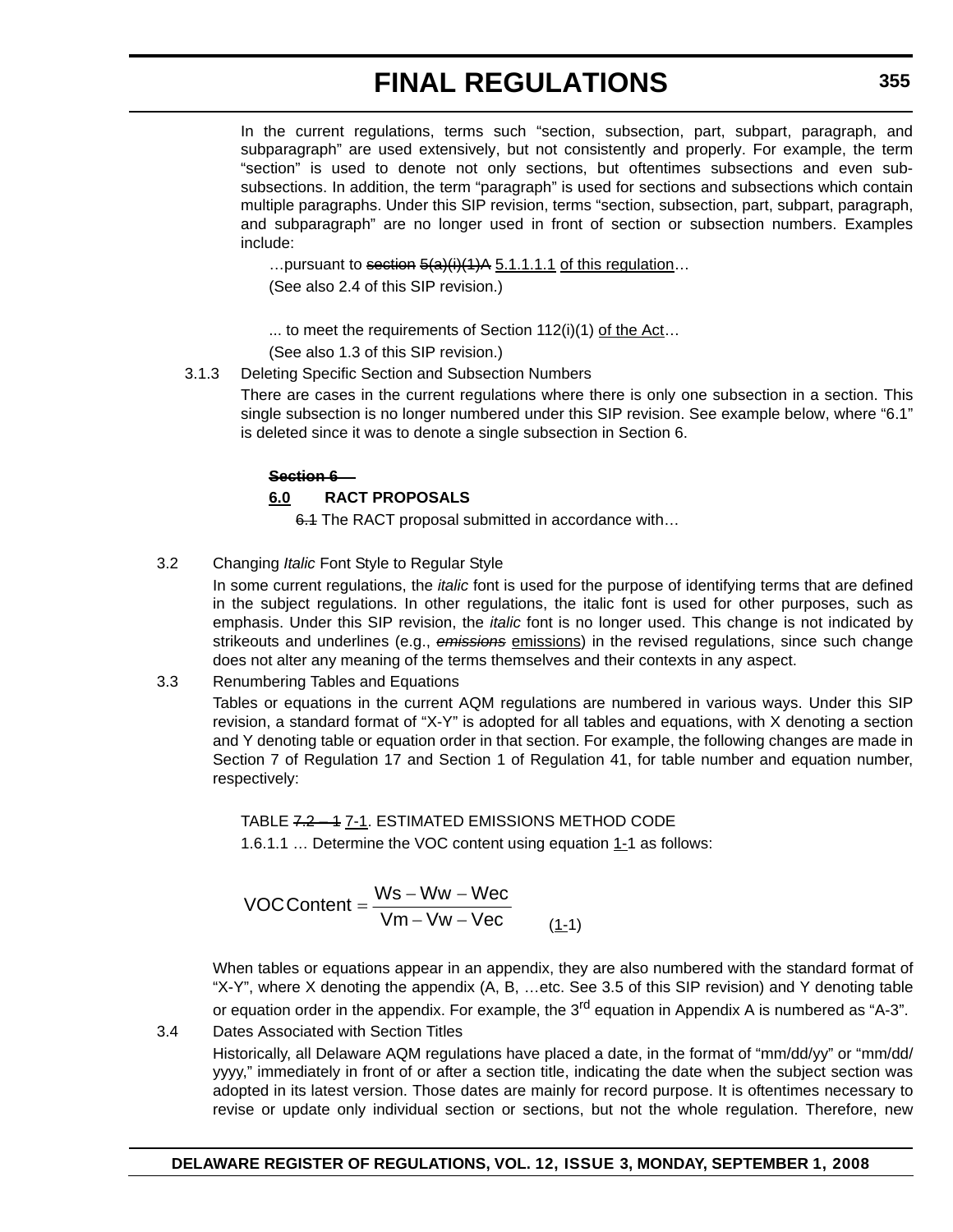requirements and supporting data are reflected only in the newly-adopted section or sections. It is determined, under this SIP revision, that those dates are maintained in all AQM regulations, in a consistent format of "mm/dd/yyyy."

#### 3.5 Appendixes

3.5.1 Numbering Appendixes

Appendixes in a regulation are numbered using capital letters (A, B, …) under this SIP revision. In Regulation 24, the current appendixes are numbered with capital letters in double quotation marks (e.g., Appendix "A"). All appendixes in Regulation 24 are renumbered with un-quoted capital letters under this SIP revision, without strikeouts and underlines (e.g.,  $A^2 \underline{A}$ ).

In addition, all appendixes of AQM regulations are identified using bold-face (i.e., Appendix) under this SIP revision, to distinguish them from appendixes of other documents cited in the AQM regulations.

#### 3.5.2 Footnotes in Appendixes

According to the 2006 Manual, footnotes should be presented at the end of a regulation. For appendixes, however, footnotes are placed at the end of each appendix under this SIP revision. For example, footnotes used in an appendix of Regulation 24 are presented at the end of the subject appendix, instead of at the far end of the entire regulation.

#### 3.5.3 References in Appendixes

References in an appendix are no longer denoted by superscripts (i.e.,  $1, 2, \ldots$ ) under this SIP revision. Instead, a directing text in parenthesis "(see # of this appendix)" is used, where "#" is the order number of the reference listed at the end of the appendix.

#### 3.6 Other Changes

Other non-substantive changes are made under this SIP revision, mainly for consistency and clarification purposes. The changes are indicated by strikeouts and underlines, and are selfexplanatory. The following is an example:

### 12.8 through 12.10 [Reserved]

- 12.8 [Reserved]
- 12.9 [Reserved]
- 12.10 [Reserved]

#### **4.0 Correction of Errors**

Correction of errors under this SIP revision is self-explanatory. For example, the following correction is made in 2.3 of Regulation 9:

...shall not apply... to petroleum storage and transfer facilities.

Examples of other self-explanatory corrections under this SIP revision include:

Correcting "CO2" to "CO<sub>2</sub>";

Correcting "cm3" to "cm<sup>3</sup>";

Correcting "the 31st" to "the 31<sup>st</sup>".

The above superscript or subscript corrections are not indicated with strikeouts and underlines in this SIP revision, since such corrections do not alter any meaning of the subjects in any aspect.

#### **5.0 Appendices**

A. *Delaware Manual for Drafting Regulations*, March 2006 Edition, Registrar's Office, Division of Research of the General Assembly, Dover, DE. Available at

http://regulations.delaware.gov/documents/drafting&stylemanual.pdf

B. Collection of Revised Delaware SIP Regulations. Available at

## **DELAWARE REGISTER OF REGULATIONS, VOL. 12, ISSUE 3, MONDAY, SEPTEMBER 1, 2008**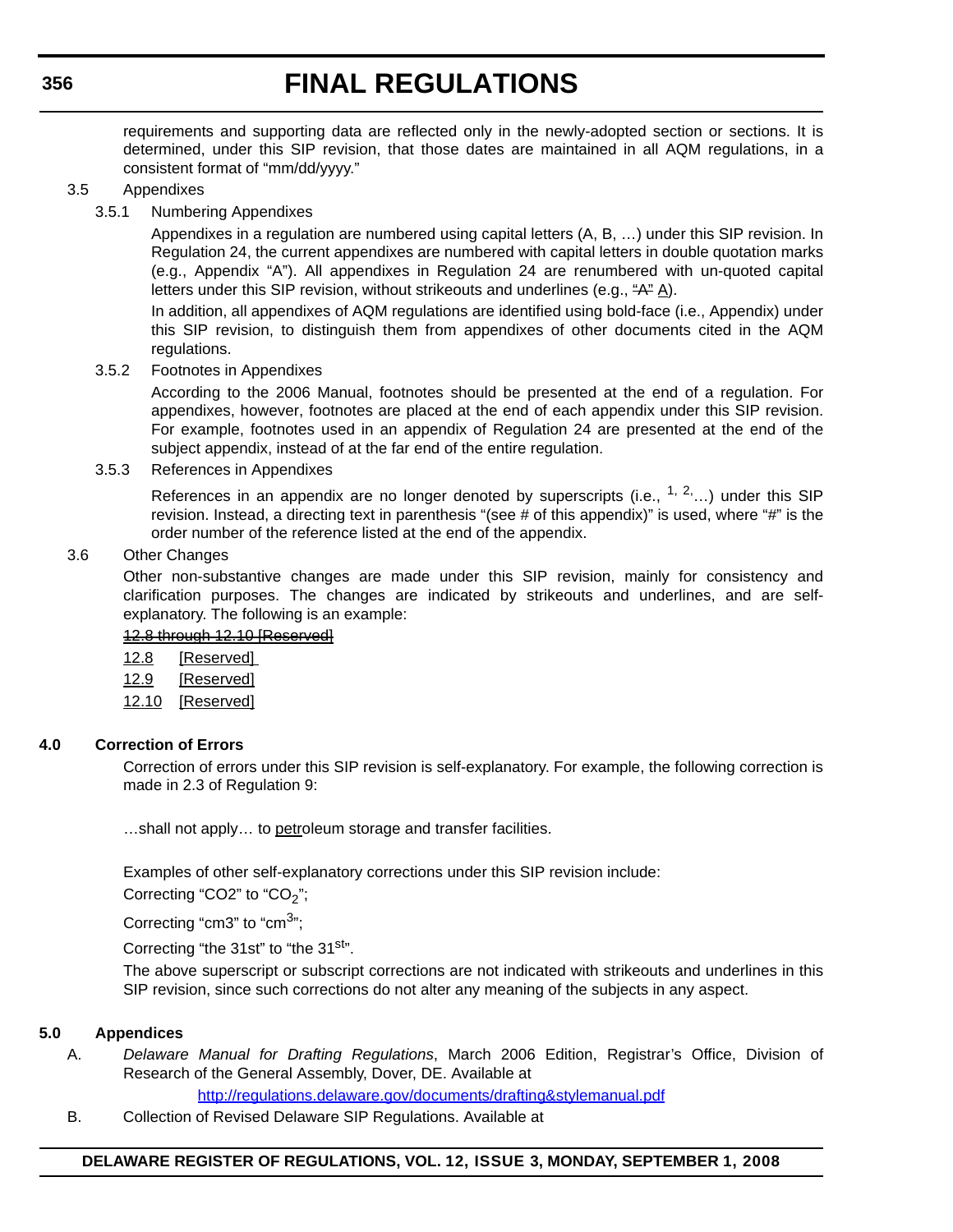**[http://regulations.delaware.gov/register/july2008/proposed/index.shtml#TopOfPage http://regulations.delaware.gov/register/september2008/final/index.shtml#TopOfPage]**

Under: DEPARTMENT OF NATURAL RESOURCES AND ENVIRONMENTAL CONTROL

# **[DEPARTMENT OF STATE](http://sos.delaware.gov/default.shtml)**

#### **DIVISION [OF PROFESSIONAL REGULATION](http://dpr.delaware.gov/default.shtml)**

**400 Delaware Gaming Control Board** Statutory Authority: 28 Delaware Code, Sections 1122 (a) and 1503 (28 **Del.C.** §§1122 (a) and 1503) 24 **DE Admin. Code** 401, 402, 403, 404

#### **[ORDER](#page-4-0)**

After due notice in the *Register of Regulations* and two Delaware newspapers, a public hearing was held on June 5, 2008 at a scheduled meeting of the Gaming Control Board to receive comments regarding proposed amendments to the Board's Rules.

The proposed amendments are designed to require the submission of applications in a time frame so that the Board will have two meetings to consider the applications. The amendments would also redefine the term "week" to mean a period beginning on Sunday and ending on Saturday. The amendments would also add the term "permit" to make it clear that the Board issues both licenses and permits. Other proposed amendments were not approved by the Board.

The proposed amendments to the regulations were published in the *Register of Regulations*, Vol. 11, Issue 11, on May 1, 2008.

#### **Summary of the Evidence and Information Submitted**

No written comments were received. Members of the public appeared at the hearing and offered comments.

#### **Findings of Fact and Conclusions**

The public was given notice and an opportunity to provide the Board with comments in writing and by testimony at the public hearing on the proposed amendments. Members of the public appeared and made comments to the Board.

The Board finds that the proposed amendments to the rules and regulations are necessary and in the public interest.

Pursuant to 28 **Del.C.** §1122, the Board has statutory authority to promulgate regulations governing the licensing to conduct games. The proposed amendments clarify provisions of Title 28 regarding applications.

#### **Decision and Effective Date**

The Board hereby adopts the proposed changes to its rules in the manner to be published in the *Register* in September, 2008, to be effective 10 days following publication of this order in the *Register of Regulations*.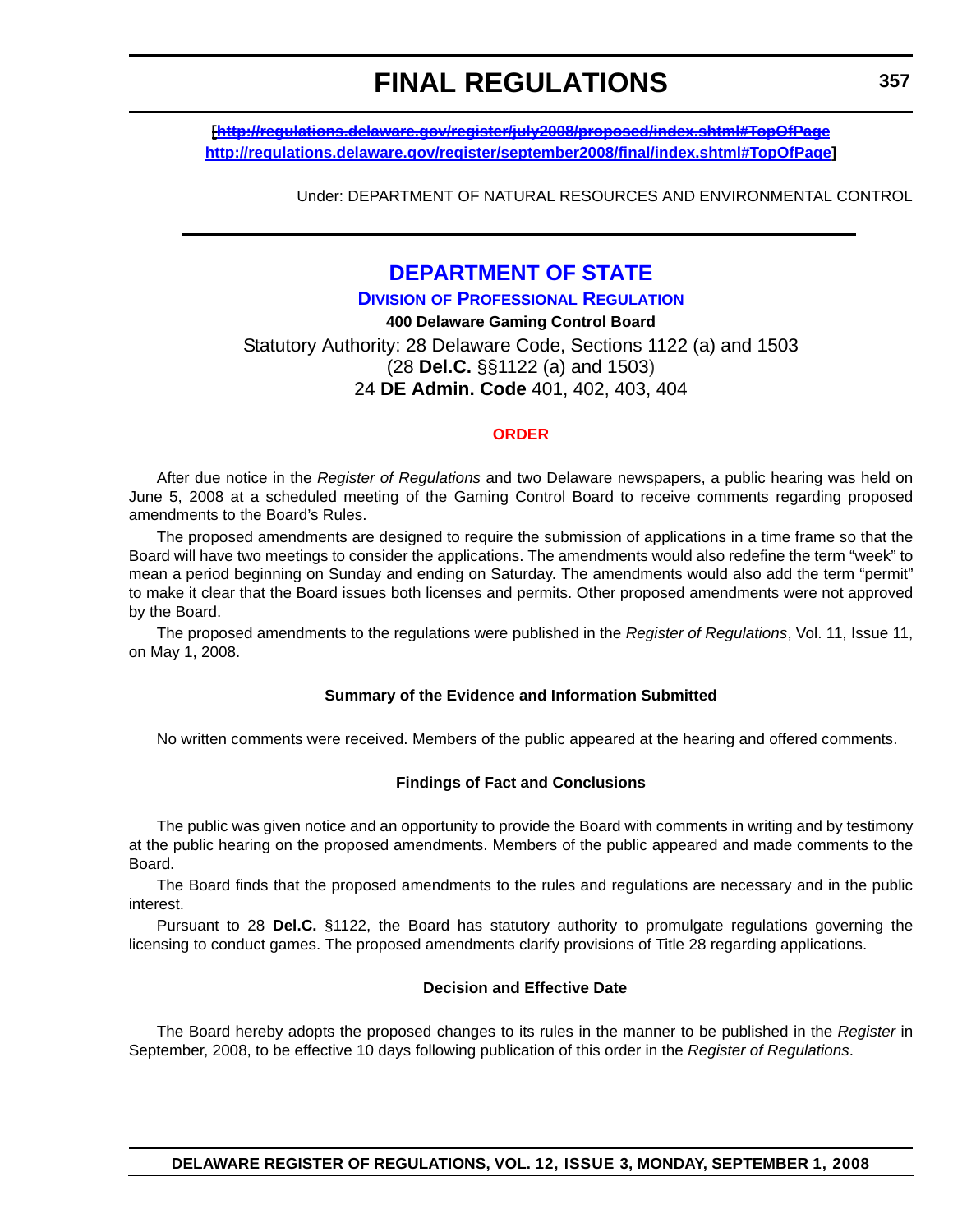### **Text and Citation**

The text of the revised rules shall be as published in the *Register of Regulations* in September, 2008 as attached hereto as Exhibit A.

**SO ORDERED** this 13th day of August, 2008.

#### **DELAWARE GAMING CONTROL BOARD**

James B. Greene, Chair Deborah S. Messina, Member Thomas R. Trader, Member Brad A. Barrie, Member

**\*Please note that no changes were made to the regulation as originally proposed and published in the July 2008 issue of the** *Register* **at page 1432 (11 DE Reg. 1432). Therefore, the final regulation is not being republished. A copy of the final regulation is available at:**

*[400 Delaware Gaming Control Board](http://regulations.delaware.gov/register/september2008/final/12 DE Reg 358 09-01-08.htm)*

## **[DEPARTMENT OF TRANSPORTATION](http://www.deldot.gov/index.shtml) DIVISION [OF TRANSPORTATION SOLUTIONS](http://www.deldot.gov/home/divisions/)**

Statutory Authority: 17 Delaware Code Sections 134, 141 and 21 Delaware Code Chapter 41 (17 **Del.C.** §§134,141 and 21 **Del.C.** Ch. 41)

## **[Revisions to the Delaware Manual on Uniform Traffic Control Devices, Parts 2, 3 and 6](#page-4-0)**

Proposed changes to the Delaware version of the Federal Manual on Uniform Traffic Control Devices (MUTCD), Parts 2, 3, and 6 were previously advertised in the State Register of Regulations. Comments on the proposed changes were received, and the Final Orders were issued adopted the updated Manual.

## **Summary of the Evidence and Information Submitted**

The Department has since determined that certain non-substantive revisions should be made to each Part, as outlined herein:

- Part 2 Table of Contents –Section 2C.40 Changed W-11-8-DE to W11-8-DE
- Part 3 Figure 3B-15 Reversed the orientation of the Yield Here to Pedestrians sign in the bottom figure, to reflect the proper sign message
- Part 6 Case 20-B Removed underline below the comma following "TWO-WAY"

The Department considers none of these changes to be substantive in nature, thus causing the need for a new comment period.

#### **Findings of Fact**

Based on the record in this docket, I make the following findings of fact:

1. The proposed changes in the Manual on Uniform Traffic Control Devices, Parts 2, 3, and 6, are useful and proper, as amended pursuant to the process required under the Administrative Procedures Act.

2. The adoption of these proposed changes to the MUTCD is in the best interests of the State of Delaware.

#### **DELAWARE REGISTER OF REGULATIONS, VOL. 12, ISSUE 3, MONDAY, SEPTEMBER 1, 2008**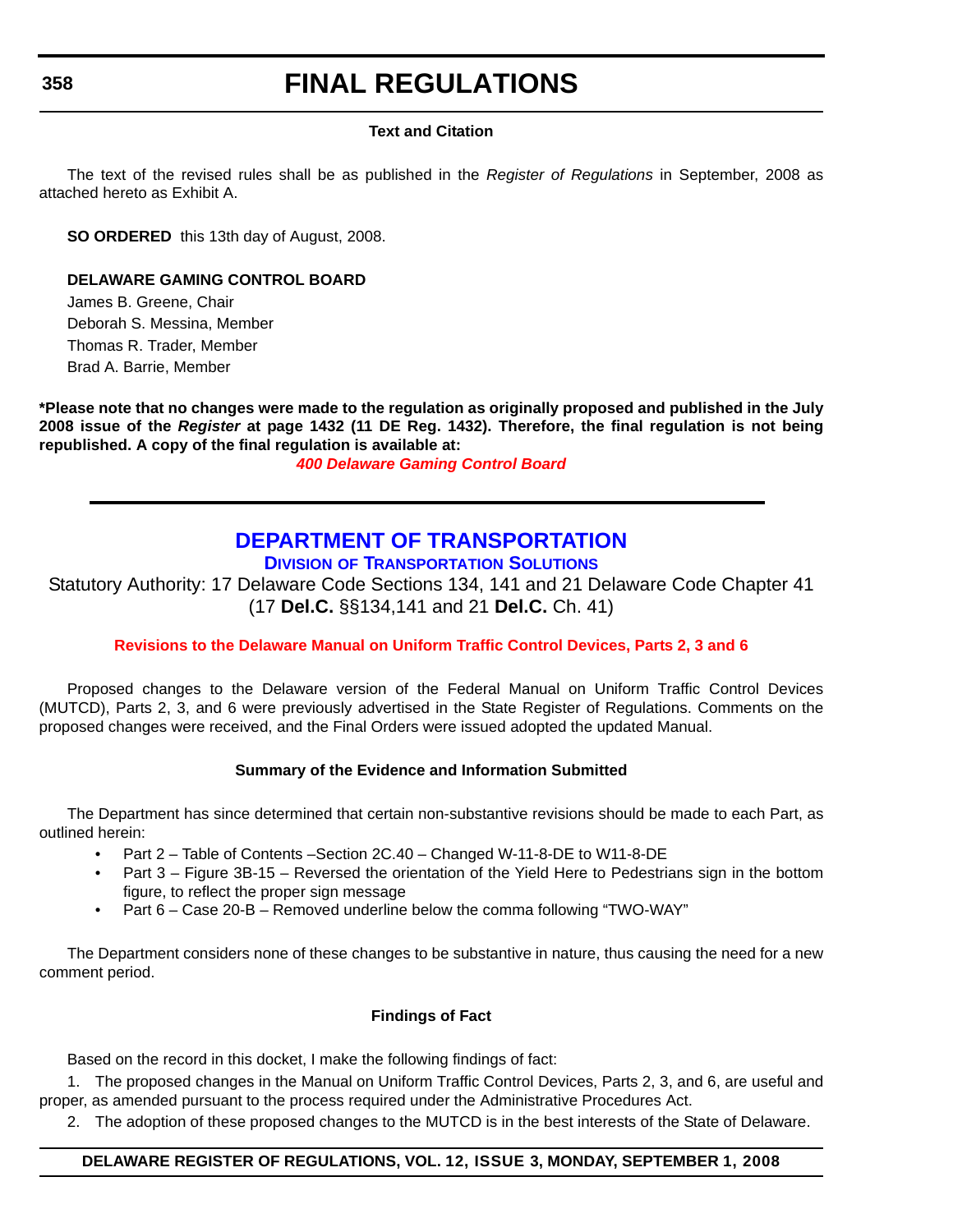#### **Decision and Effective Date**

Based on the provisions of Delaware law and the record in this docket, I hereby adopt the amended Delaware MUTCD, Parts 2, 3, and 6, as more fully appear in the CD version attached hereto, to be effective on September 11, 2008.

**IT IS SO ORDERED** this 19th day of August, 2008.

Carolann Wicks, Secretary Delaware Department of Transportation

| <b>Comment</b>                                                                                                                   | Page Number(s) &                                           | <b>DeIDOT Response</b> |
|----------------------------------------------------------------------------------------------------------------------------------|------------------------------------------------------------|------------------------|
|                                                                                                                                  | <b>Figure Number(s)</b>                                    |                        |
| Sand ballasts shall contain 5% by volume sodium Pages 6F-32, 6F-33, 6F-37 and Revised per comment                                |                                                            |                        |
| chloride mixed with dry clean sand                                                                                               | 6F-48                                                      |                        |
| Delete sign R4-2 from Part 6                                                                                                     | Page 6F-41 and Figure 6F-3                                 | Revised per comment    |
| Delete sign R8-3a from Part 6                                                                                                    | Figure 6F-3                                                | Revised per comment    |
| Delete sign R9-8 from Part 6                                                                                                     | Pages 6F-3, 6F-11 and Figure Revised per comment<br>$6F-3$ |                        |
| Add sign M4-9-DE (Detour [Through]) to Part 6                                                                                    | Page 6F-6 and Sign Appendix                                | Revised per comment    |
| W(DE)20-6-2 and W(DE)20-6-3 have been deleted. Sign Appendix<br>W4-2 is being used                                               |                                                            | Revised per comment    |
| R4-8-DE1 should be renamed R4-8-DE                                                                                               | Table 6F-1 and Sign Appendix                               | Revised per comment    |
| Change from one light fixture to one light plant to be Page 6E-5<br>dedicated to the flagger operation                           |                                                            | Revised per comment    |
| Size of sign R2-6-DE is incorrect in Table 6F-1                                                                                  | Table 6F-1                                                 | Revised per comment    |
| Delete sign R(DE)4-8-1 from Part 6                                                                                               | Table 6F-1 and Sign Appendix                               | Revised per comment    |
| R4-1-DE sign layout should be revised to match Table 6F-1 and Sign Appendix<br>current size of 48" x 12" and renamed as R4-1-DE1 |                                                            | Revised per comment    |
| Delete sign W(DE)9-3a-1 from Part 6                                                                                              | Table 6F-1                                                 | Revised per comment    |
| Revise sign naming format to match that of Part 2 and All Delaware-specific signs<br>DE Sign Book                                |                                                            | Revised per comment    |

**\*Please Note: Due to the size of the proposed regulation, the DelDOT Manual on Uniform Traffic Control Devices, Parts 2, 3 and 6, is not being published here. A PDF version is available at:** 

## *[MUTCD236](http://regulations.delaware.gov/register/september2008/final/MUTCD236.pdf )*

# **[STATE BOARD OF PENSION TRUSTEES](http://sos.delaware.gov/default.shtml) [THE DELAWARE PUBLIC EMPLOYEES' RETIREMENT SYSTEM](http://dpr.delaware.gov/default.shtml)**

Statotory Authority: 29 Delaware Code, Section 8308(c)(1) (29 **Del.C.** §8308(c)(1))

#### **[ORDER](#page-4-0)**

The State Board of Pension Trustees (the "Board") in accordance with 29 **Del.C**. §8308(c)(1) proposed changes and additions to the Rules and Regulations relating to the administration of the Delaware Public

#### **DELAWARE REGISTER OF REGULATIONS, VOL. 12, ISSUE 3, MONDAY, SEPTEMBER 1, 2008**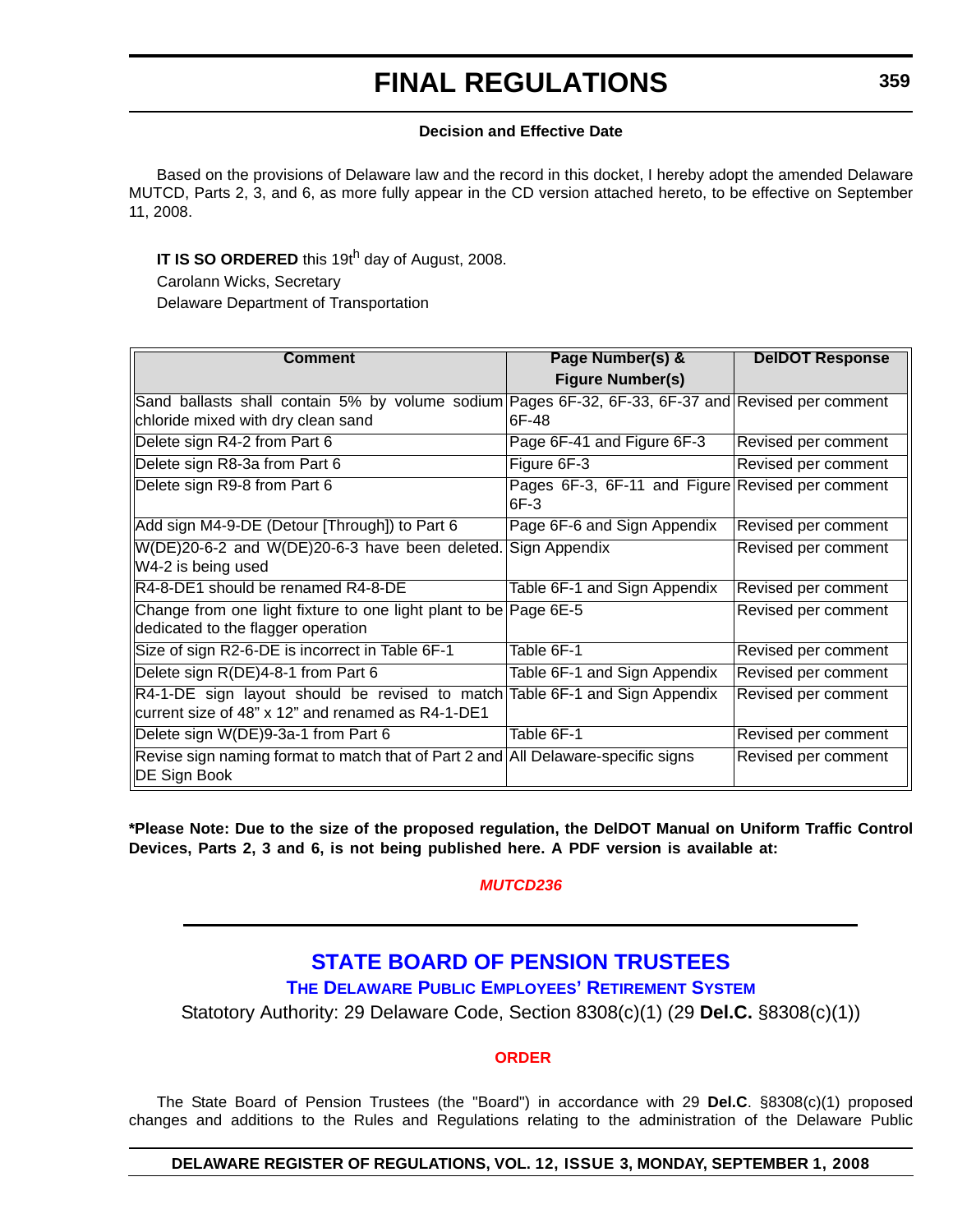**360**

# **FINAL REGULATIONS**

Employees' Retirement System ("DPERS") for the following retirement plans: (1) State Employees' Pension Plan, (2) State Police Pension Plan, (3) State Judiciary Pension Plan, (4) County Municipal Employees' Pension Plan, and (5) County & Municipal Police/Firefighter Pension Plan. These proposals reflect the current practices at the Office of Pensions and additionally incorporates operational provisions required by the United States Internal Revenue Service to maintain the qualified status of DPERS' retirement plans.

Notice of the public hearing and a copy of the proposed regulatory changes were published in the Delaware *Register of Regulations*, Volume 11, Issue 12, at page 1621 on June 1, 2008. The Comment Period ended on June 30, 2008. Notice of the Public Hearing was published in the *News Journal* and the *Delaware State News*. A Public Hearing was held before the Board at 11:00 a.m. on July 25, 2008, at the Office of Pensions located in the McArdle Building at 860 Silver Lake Boulevard, Suite 1, Dover, Delaware 19904.

#### **Summary of the Evidence and Information Submitted**

No written or verbal comments were received prior to the hearing. The Board held a Public Hearing on July 25, 2008, and received no public comments.

#### **Findings of Fact**

The Board finds that adoption of the proposed regulations to the (1) State Employees' Pension Plan, (2) State Police Pension Plan, (3) State Judiciary Pension Plan, (4) County Municipal Employees' Pension Plan, and (5) County & Municipal Police/Firefighter Pension Plan is necessary to update the administration of the retirement plans and incorporate provisions required by the United States Internal Revenue Service to maintain the qualified status of DPERS' retirement plans.

#### **Decision and Effective Date**

The Board hereby adopts the proposed Rules and Regulations for the (1) State Employees' Pension Plan, (2) State Police Pension Plan, (3) State Judiciary Pension Plan, (4) County Municipal Employees' Pension Plan, and (5) County & Municipal Police/Firefighter Pension Plan to be effective 10 days following final publication of this order in the *Register of Regulations*.

#### **Text and Citation**

Due to the size of the final regulations, they are not being published here. A copy of the regulations are available at:

#### *[The Delaware Public Employees' Retirement System](http://regulations.delaware.gov/register/september2008/final/12 DE Reg 357 09-01-08.htm)*

**IT IS SO ORDERED** this 25th day of July 2008, by the Board of Pension Trustees of the State of Delaware.

Nancy M. Shevock, Presiding Chairperson and Trustee Robert W. Allen, Trustee

Jan M. King, Trustee

Helen R. Foster, Trustee

Richard S. Cordrey, Ex-Officio Board Member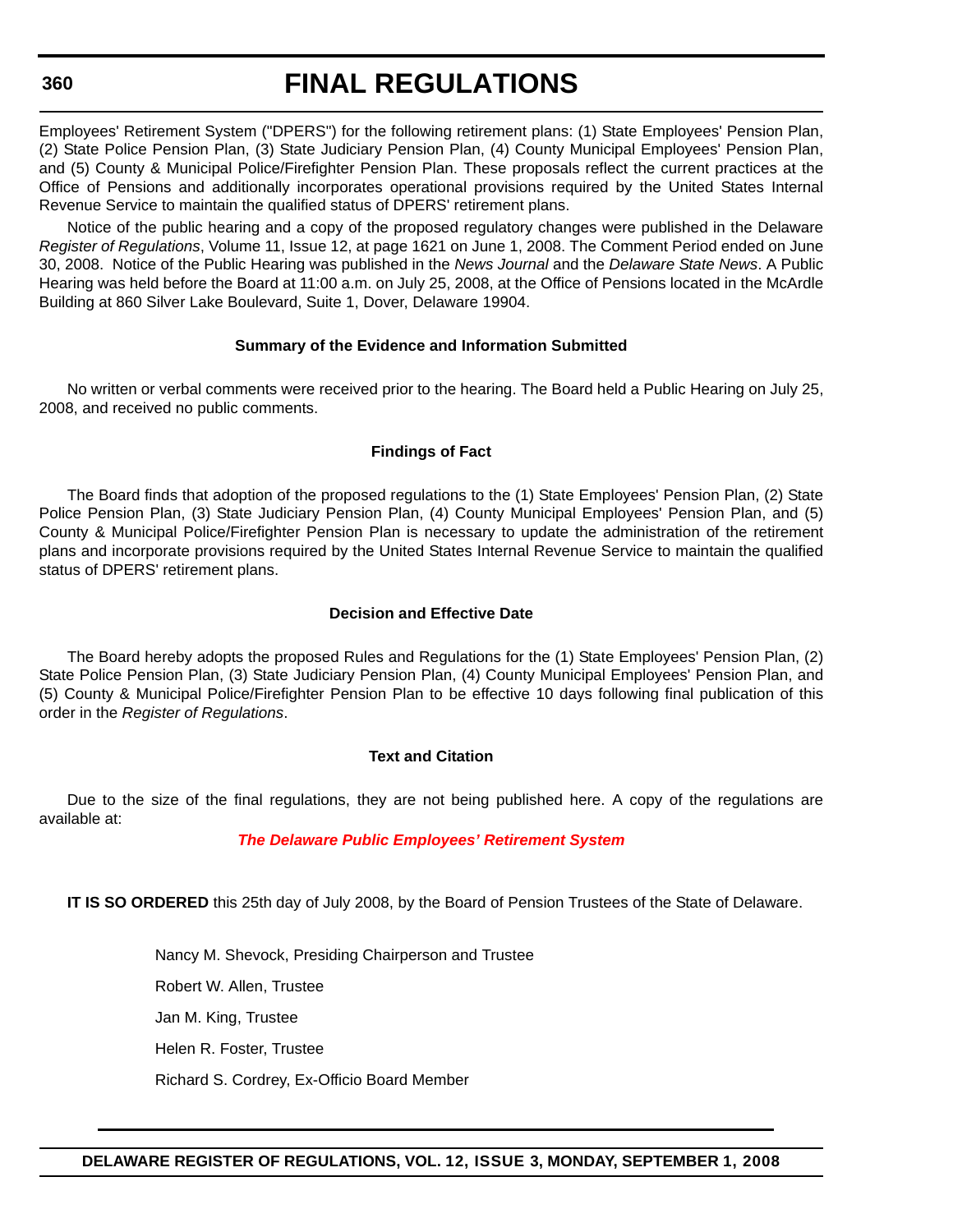# **[DEPARTMENT OF NATURAL RESOURCES AND ENVIRONMENTAL](http://www.dnrec.delaware.gov/Pages/default.aspx)  CONTROL**

## **DIVISION OF AIR [AND WASTE MANAGEMENT](http://www.awm.delaware.gov/)**

Statutory Authority: 7 Delaware Code, Chapter 60, (7 **Del.C.** Ch. 60)

#### **[Delaware Proposed Visibility State Implementation Plan](#page-4-0)**

#### **1. TITLE OF THE REGULATIONS**:

Delaware's Proposed Visibility State Implementation Plan

### **2. BRIEF SYNOPSIS OF THE SUBJECT, SUBSTANCE AND ISSUES**:

The federal Clean Air Act mandates protection of visibility in Class I federal areas, such as national parks, forests and wilderness areas. Under the 1999 Regional Haze Rule, states are required to develop a series of State Implementation Plans (SIPs) to reduce visibility impairment with the express intent that; by 2064 the visibility in the Class I areas will be returned to natural conditions. This proposed SIP is the first SIP in this process, and it establishes that *Brigantine National Wildlife Refuge (BNWR)*, NJ is the only Class I area that Delaware significantly impacts*.* Delaware coordinated with Class I states and the Mid-Atlantic/Northeast Visibility Union (MANE-VU) in the development of this proposed SIP to present strategies to lessen visibility impairment in *BNWR.*

This proposed SIP also shows that visibility impairment is primarily caused by sulfur dioxide, and to a lesser degree, primary particles and other particle precursors. These particles and particle precursors are transported from broad geographic areas, and are emitted from many source types. This proposed SIPs goal's and emission reduction strategies demonstrate that adopted and enforceable State and Federal regulations and control measures meet long term strategies and "reasonable progress goals" by 2018, as established by Class I states and regional consultation process.

- **3. POSSIBLE TERMS OF THE AGENCY ACTION:**  None
- **4. STATUTORY BASIS OR LEGAL AUTHORITY TO ACT:** 7 **Del.C.** Ch. 60, Environmental Control
- **5. OTHER REGULATIONS THAT MAY BE AFFECTED BY THE PROPOSAL:** None

#### **6. NOTICE OF PUBLIC COMMENT**:

The public comment period for this proposed SIP revision will extend through September 23, 2008. Interested parties may submit comments in writing during this timeframe to Jack Sipple, Air Quality Management Section, 156 S. State St., Dover, DE 19901, and/or statements and testimony may be presented either orally or in writing at the public hearing to be held beginning at 6:00 p.m. on Tuesday, September 23, 2008, in the Priscilla Building, 156 South State Street, Dover, DE.

#### **7. PREPARED BY:**

Jack Sipple (302) 739-9402 john.sipple@state.de.us August 14, 2008

**\*Please Note: Due to the size of the Delaware's Proposed Visibility State Implementation Plan, it is not being published here. A copy of the Plan is available at:**

*[Delaware Proposed Visibility State Implementation Plan](http://regulations.delaware.gov/register/september2008/general/12 DE Reg 361 09-01-08.htm )*

**An authenticated PDF version of the Appendices for the Delaware Proposed Visibility State Implementation Plan is available here:**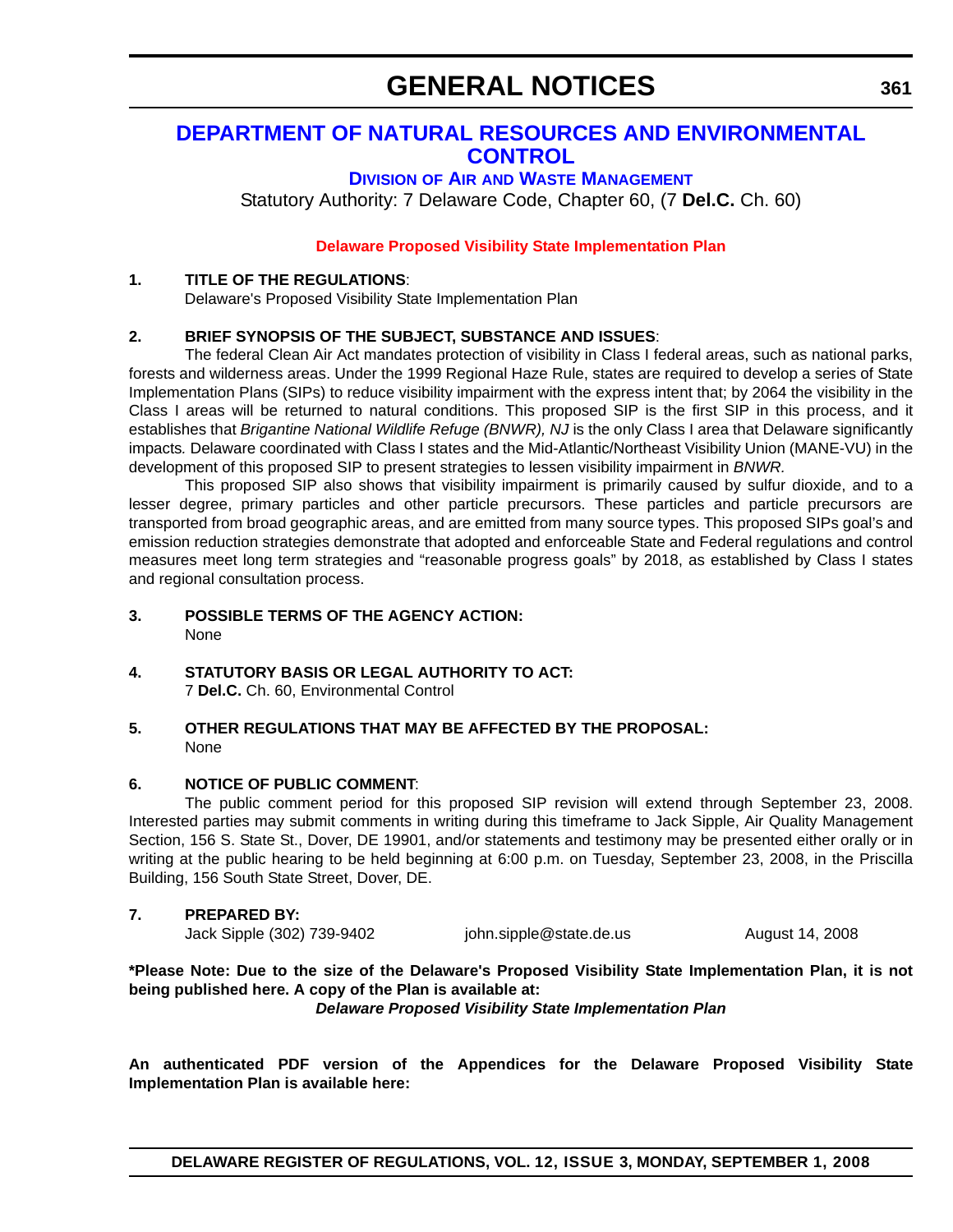# **GENERAL NOTICES**

#### **Appendices for Delaware Proposed Visibility State Implementation Plan**

**[Appendix 1-1a](http://regulations.delaware.gov/register/september2008/general/App-1-1a.pdf)** Contributions to Regional Haze in Northeast and Mid-Atlantic United States

- **[Appendix 1-1b A](http://regulations.delaware.gov/register/september2008/general/App-1-1b-A.pdf)** Appendix A -- Brigantine Supplement **[Appendix 2-1](http://regulations.delaware.gov/register/september2008/general/App-2-1.pdf)** Implementation, Maintenance, And Enforcement of National Ambient Air Quality Standards, Delaware SIP **[Appendix 3-1](http://regulations.delaware.gov/register/september2008/general/App-3-1.pdf)** Mid-Atlantic/Northeast Visibility Union (MANE-VU) Regional Planning Organization -- Final Interim Principles for Regional Planning **[Appendix 4-1](http://regulations.delaware.gov/register/september2008/general/App-4-1.pdf)** U.S. Fish and Wildlife Service Comments -- Delaware Draft Regional Haze Rule State Implementation Plan **[Appendix 7-1](http://regulations.delaware.gov/register/september2008/general/App-7-1.pdf)** Technical Support Document for 2002 MANE-VU SIP Modeling Inventories, Version 3 **[Appendix 7-2](http://regulations.delaware.gov/register/september2008/general/App-7-2.pdf)** MANE-VU 2002 Base Year Inventory Tables **[Appendix 7-3](http://regulations.delaware.gov/register/september2008/general/App-7-3.pdf)** Documentation of 2018 Emissions from Electric Generating Units in the Eastern United States for MANE-VU's Regional Haze Modeling **[Appendix 7-4](http://regulations.delaware.gov/register/september2008/general/App-7-4.pdf)** Development of Emission Projections for 2009, 2012, and 2018 for NonEGU Point, Area, and Nonroad Source in the MANE-VU Region **[Appendix 7-5](http://regulations.delaware.gov/register/september2008/general/App-7-5.pdf)** 2009, 2012, and 2018 Projection Year tables (Smoke inputs) for EGU, Non-EGU Point, Area, and Non-road Source in Delaware
- **[Appendix 7-6](http://regulations.delaware.gov/register/september2008/general/App-7-6.pdf)** Delaware VOC (includes organic carbon) Control Measures On-The-Books
- **[Appendix 8-1](http://regulations.delaware.gov/register/september2008/general/App-8-1.pdf)** Best Available Retrofit Technology (BART) Letters
- **[Appendix 8-2a](http://regulations.delaware.gov/register/september2008/general/App-8-2a.pdf)** Best Available Retrofit Technology (BART) City of Dover McKee Run Generating Station
- **[Appendix 8-2b](http://regulations.delaware.gov/register/september2008/general/App-8-2b.pdf)** City of Dover McKee Run Generating Station Best Available Retrofit Technology (BART) Analysis and Proposal Addendum
- **[Appendix 8-2c](http://regulations.delaware.gov/register/september2008/general/App-8-2c.pdf)** Addendum -- Best Available Retrofit Technology Determination -- Indian River Generating Station Unit 3
- **[Appendix 8-2d](http://regulations.delaware.gov/register/september2008/general/App-8-2d.pdf)** Source-Specific Best Available Retrofit Technology (BART) Modeling and Engineering Review: Edge Moor Units 4 & 5
- **[Appendix 8-3](http://regulations.delaware.gov/register/september2008/general/App-8-3.pdf)** Regulation No. 30 -- Title V -- State Operating Permit Program
- **[Appendix 8-4](http://regulations.delaware.gov/register/september2008/general/App-8-4.pdf)** Regulation 1102 Permits (Formerly Reg. No. 2)
- **[Appendix 8-5](http://regulations.delaware.gov/register/september2008/general/App-8-5.pdf)** Evraz Claymont Steel Permit
- **[Appendix 8-6](http://regulations.delaware.gov/register/september2008/general/App-8-6.pdf)** Technical Support Document for Proposed Regulation No. 1146 Electric Generating Unit (EGU) Multi-Pollutant Regulation
- **[Appendix 9-1](http://regulations.delaware.gov/register/september2008/general/App-9-1.pdf)** Baseline and Natural Background Visibility Conditions
- **[Appendix 9-2](http://regulations.delaware.gov/register/september2008/general/App-9-2.pdf)** The Nature of the Fine Particle and Regional Haze Air Quality Problems in the MANE-VU Region: A Conceptual Description
- **[Appendix 9-3](http://regulations.delaware.gov/register/september2008/general/App-9-3.pdf)** Assessment of Reasonable Progress for Regional Haze in MANE-VU Class I Areas

#### **362**

#### **DELAWARE REGISTER OF REGULATIONS, VOL. 12, ISSUE 3, MONDAY, SEPTEMBER 1, 2008**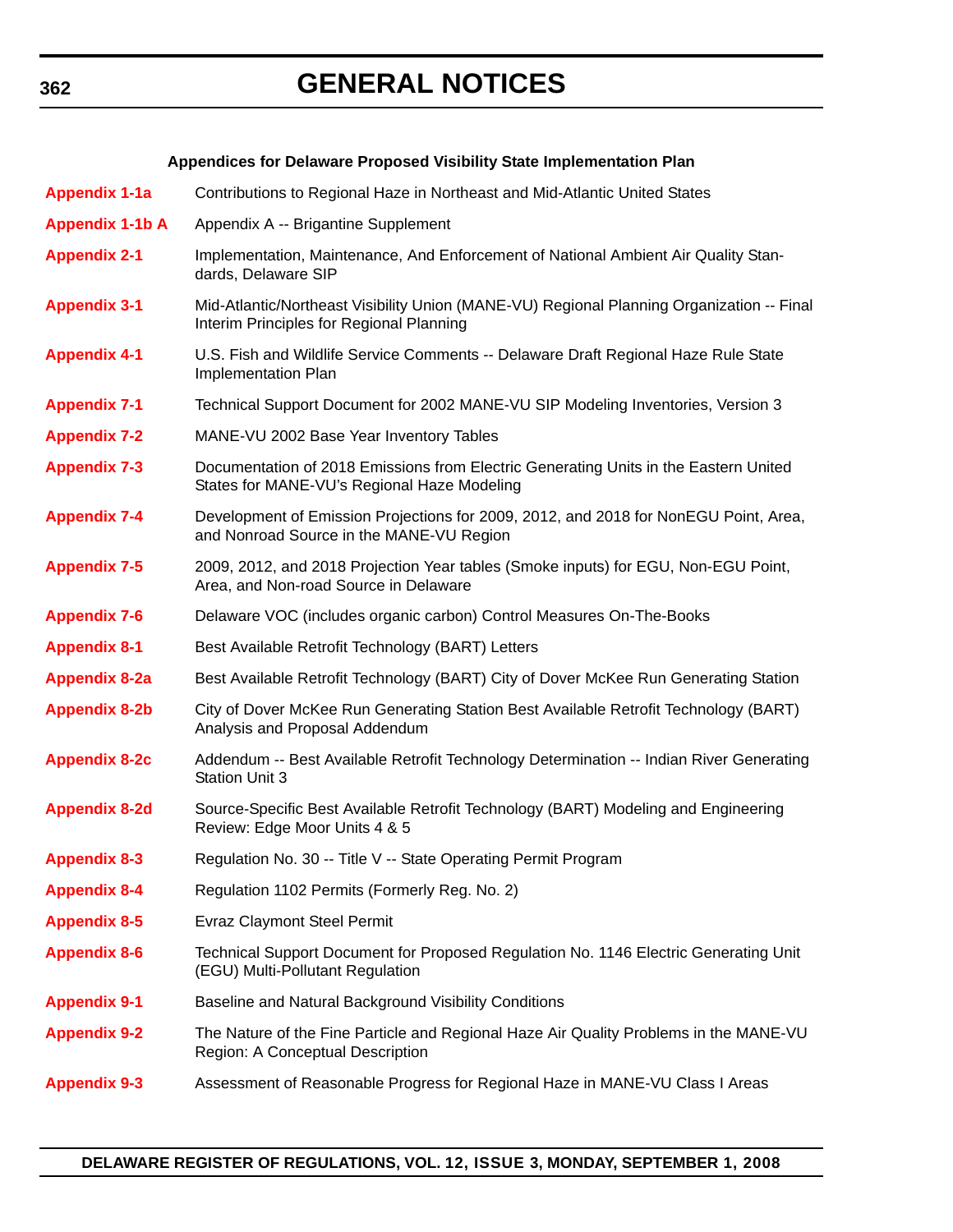**363**

## **[DELAWARE RIVER BASIN COMMISSION](http://www.state.nj.us/drbc/) [PUBLIC NOTICE OF PROPOSED RULEMAKING AND PUBLIC HEARING](#page-4-0)**

#### **Proposed Amendments to the** *Water Code* **and** *Comprehensive Plan* **to Implement a Revised Water Audit Approach to Identify and Control Water Loss**

The Delaware River Basin Commission will hold a public hearing and business meeting on Wednesday, September 24, 2008 beginning at 10:30 a.m. The meeting location could not be confirmed as of the deadline for this notice. For more information, including the meeting location, visit the DRBC web site at www.drbc.net or contact Pamela M. Bush, Esq., Commission Secretary and Assistant General Counsel, at 609-883-9500 extension 203.

# **[DELAWARE STATE FIRE PREVENTION COMMISSION](http://statefirecommission.delaware.gov/) [PUBLIC NOTICE](#page-4-0)**

#### **Delaware State Fire Prevention Regulations, Part VIII, Fire Department and Ambulance Company Administrative Standards, Chapter 1 Financial Audit Regulations**

The Delaware State Fire Prevention Commission will hold a public hearing pursuant to 16 **Del.C.** §6622 and 29 **Del.C.** §101 on Tuesday, October 21, 2008 at 1:00 P.M. in the Commission Chamber, Delaware State Fire School, Delaware Fire Service Center, 1463 Chestnut Grove Road, Dover, Delaware. The Commission is proposing new regulations as the result of the enactment of H.B. 329, codified at 16 **Del.C.** §6622. The new regulations will be included as Delaware State Fire Prevention Regulations, Part VIII, Fire Department and Ambulance Company Administrative Standards, Financial Audit Regulations*.*

Persons may view the proposed changes to the Regulations between the hours of 8:00 a.m. to 4:30 p.m., Monday through Friday, at the Delaware State Fire Prevention Commission, Delaware State Fire School, Delaware Fire Service Center, 1463 Chestnut Grove Road, Dover, Delaware, 19904.You can find the meeting announcement and proposed changes on the Delaware Website http://www.delaware.gov/egov/calendar.nsf. There will be a reasonable fee charge for copies of the proposed changes or the proposed changes may be retrieved from the webpage for free.

Persons may present their views in writing by mailing their views to the Commission at the above address prior to the hearing. The final date to submit written or oral comments shall be at the public hearing. If the number of persons desiring to testify at the public hearing is large, the amount of time allotted to each speaker may be limited.

The Commission will consider promulgating the proposed regulations immediately following the public hearing.

# **[DEPARTMENT OF EDUCATION](http://www.doe.k12.de.us/)**

The State Board of Education will hold its monthly meeting on Thursday, September 18, 2008 at 1:00 p.m. in the Townsend Building, Dover, Delaware.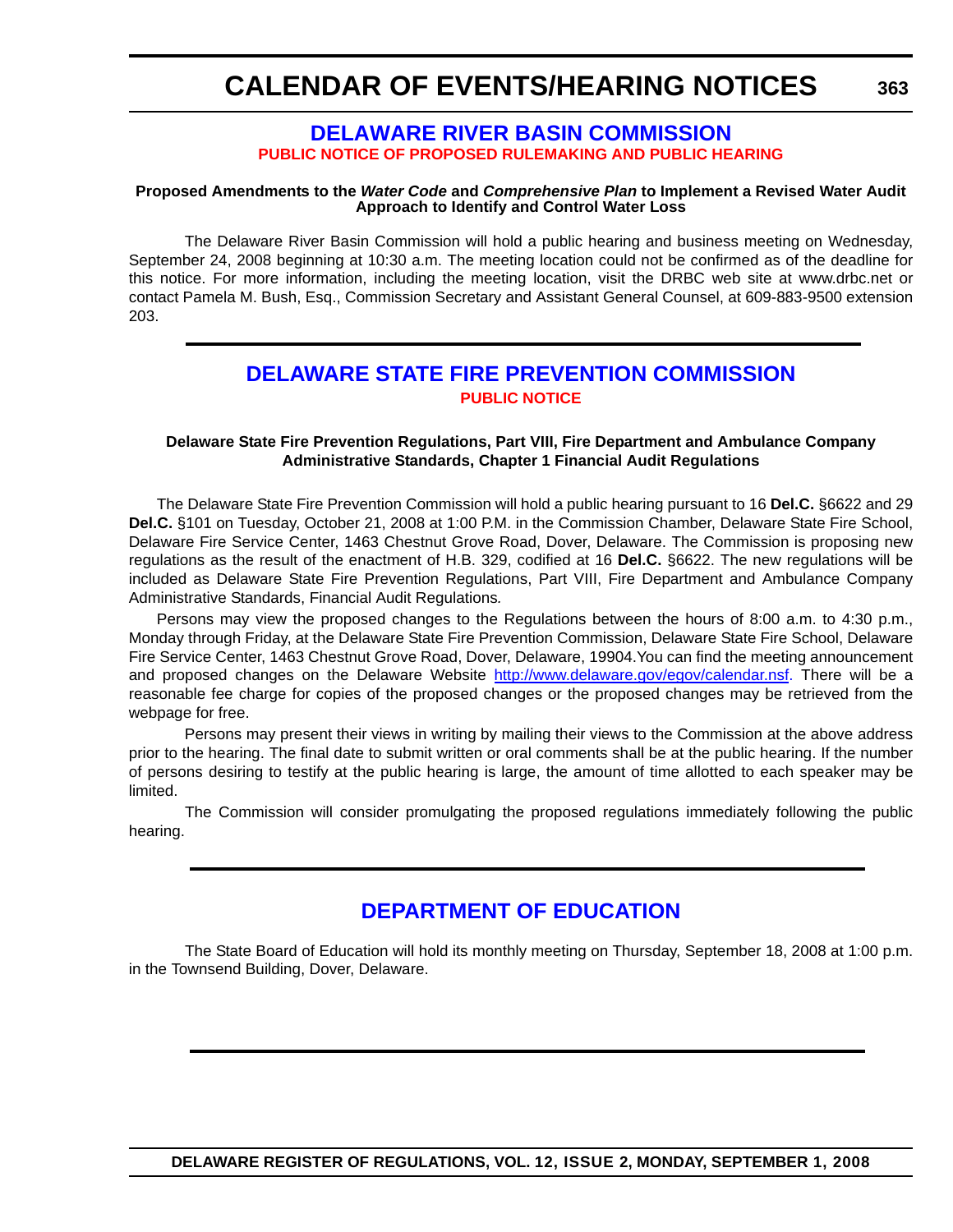**364**

## **[DEPARTMENT OF HEALTH AND SOCIAL SERVICES](http://www.dhss.delaware.gov/dhss/index.html) DIVISION OF MEDICAID [AND MEDICAL ASSISTANCE](http://www.dhss.delaware.gov/dhss/dmma/) [PUBLIC NOTICE](#page-4-0)**

**Medical Assistance During Transition to Medicare Program Attachment 2.2-A, Page 18 and Supplement 6 to Attachment 2.6-A DSSM 17800**

In compliance with the State's Administrative Procedures Act (APA - Title 29, Chapter 101 of the **Delaware Code**) and under the authority of Title 31 of the **Delaware Code**, Chapter 5, Section 512, Delaware Health and Social Services (DHSS) / Division of Medicaid and Medical Assistance (DMMA) is proposing to amend the Title XIX Medicaid State Plan and the Division of Social Services Manual (DSSM) concerning covered groups of optional categorically needy individuals.

Any person who wishes to make written suggestions, compilations of data, testimony, briefs or other written materials concerning the proposed new regulations must submit same to Sharon L. Summers, Planning & Policy Development Unit, Division of Medicaid and Medical Assistance, 1901 North DuPont Highway, P.O. Box 906, New Castle, Delaware 19720-0906 or by fax to 302-255-4425 by September 30, 2008.

The action concerning the determination of whether to adopt the proposed regulation will be based upon the results of Department and Division staff analysis and the consideration of the comments and written materials filed by other interested persons.

## **DIVISION [OF SOCIAL SERVICES](http://www.dhss.delaware.gov/dhss/dss/index.html) [PUBLIC NOTICE](#page-4-0)**

#### **3006 Delaware Temporary Assistance for Needy Families (TANF) Employment and Training Program 3006.1 Mandatory Participants**

In compliance with the State's Administrative Procedures Act (APA - Title 29, Chapter 101 of the **Delaware Code**) and under the authority of Title 31 of the **Delaware Code**, Chapter 5, Section 512, Delaware Health and Social Services (DHSS) / Division of Social Services (DSS) is proposing to amend the Division of Social Services Manual (DSSM) regarding the TANF Employment & Training Program.

Any person who wishes to make written suggestions, compilations of data, testimony, briefs or other written materials concerning the proposed new regulations must submit same to Sharon L. Summers, Policy & Program Development Unit, Division of Social Services, 1901 North DuPont Highway, P.O. Box 906, New Castle, Delaware 19720-0906 or by fax to (302) 255-4425 by September 30, 2008.

The action concerning the determination of whether to adopt the proposed regulation will be based upon the results of Department and Division staff analysis and the consideration of the comments and written materials filed by other interested persons.

# **[DEPARTMENT OF NATURAL RESOURCES AND ENVIRONMENTAL](http://attorneygeneral.delaware.gov/)  CONTROL**

### **DIVISION OF AIR [AND WASTE MANAGEMENT](http://www.awm.delaware.gov/Pages/default.aspx) [NOTICE OF PUBLIC HEARING AND COMMENT PERIOD](#page-4-0)** 1147 CO<sub>2</sub> Budget Trading Program

This new regulation will create Delaware's portion of a multi-state Carbon Dioxide  $(CO<sub>2</sub>)$  Budget Trading Program. The Budget Trading also know as a cap-and-trade program was developed by the Regional Greenhouse Gas Initiative, or RGGI, which is a cooperative effort amongst a number of Northeastern and Mid-Atlantic States

**DELAWARE REGISTER OF REGULATIONS, VOL. 12, ISSUE 3, MONDAY, SEPTEMBER 1, 2008**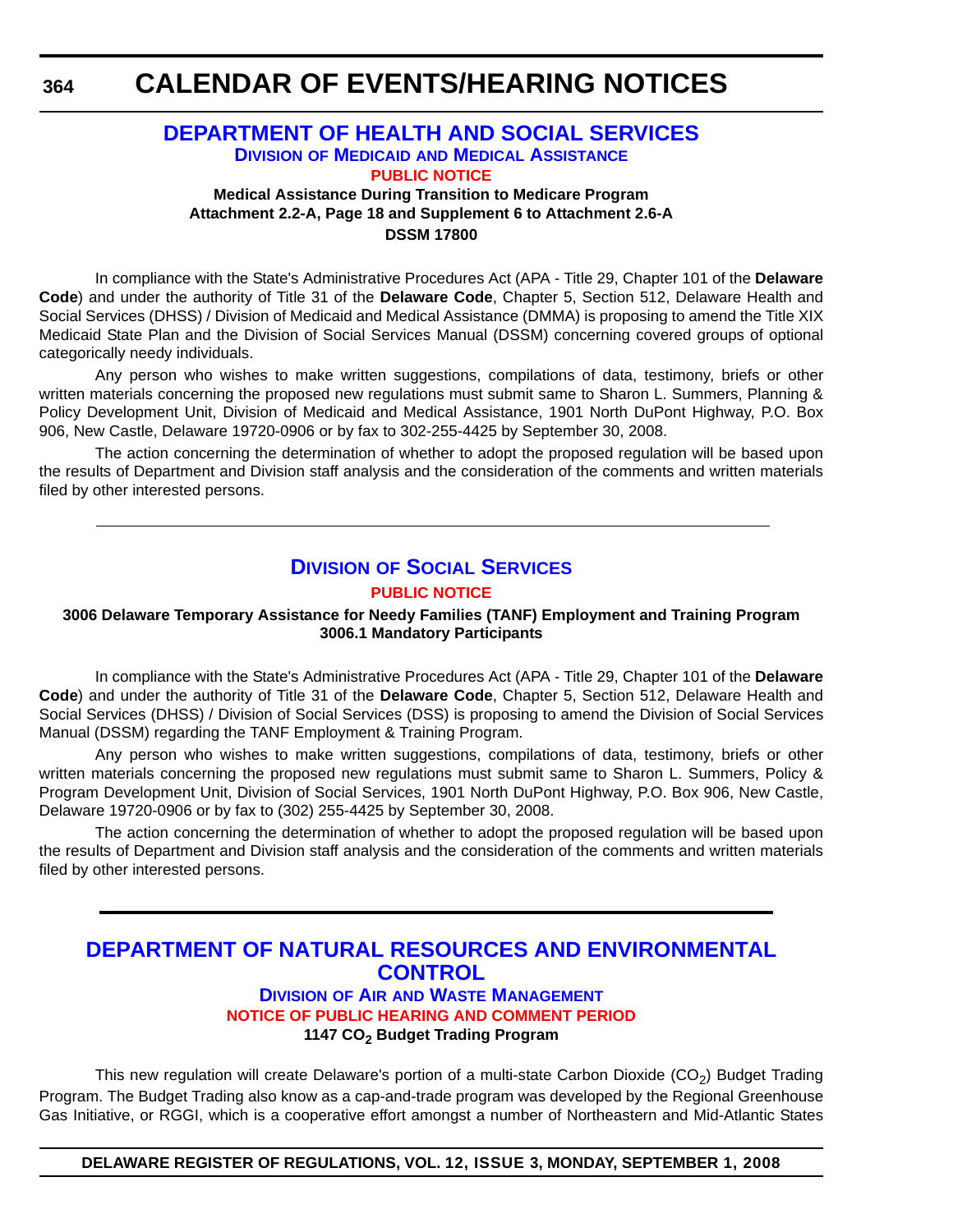which include Connecticut, Delaware, Maine, Maryland, Massachusetts, New Hampshire, New Jersey, New York, Rhode Island and Vermont. The purpose of RGGI is to reduce the emissions of  $CO<sub>2</sub>$  from the Power Sector's Electric Generating Units (EGUs).  $CO<sub>2</sub>$  is a greenhouse gas that contributes to global warming.

Between 2009 and 2015 the emissions of  $CO<sub>2</sub>$  from any EGU with a maximum rated heat input capacity of

equal to or greater than 25 megawatts that is located in a RGGI state would be capped at current levels. After 2015 the cap would be reduced incrementally to achieve a 10 percent reduction by 2019. Under the cap-and-trade program one allowance will be issued for each ton of  $CO<sub>2</sub>$  emissions allowed by the cap. Each subject EGU will be required to have enough allowances to cover its reported emissions each year. The EGUs may buy or sell allowances, but individual EGU emissions shall not exceed the amount of allowances it possesses. The total amount of the allowances will be equal to the emissions cap for the RGGI states. Section 11 of these proposed regulations constitutes the elements of the auction program that must be published in the *Register of Regulations* as required by 7 **Del.C.** section 6045(b).

Public Hearing scheduled September 22, 2008 6:00 pm DNREC Auditorium, Richardson & Robbins Building, 89 Kings Highway, Dover, DE 19901

Contact: Valerie Gray, (302) 739-9402, valerie.gray@state.de.us, August 1, 2008

### **[DEPARTMENT OF STATE](http://sos.delaware.gov/default.shtml) DIVISION [OF PROFESSIONAL REGULATION](http://dpr.delaware.gov/default.shtml) Controlled Substance Committee [PUBLIC NOTICE](#page-4-0)**

Consistent with a recent statutory amendment which relocated the Office of Controlled Substances to the Division of Professional Regulation, Department of State, the Secretary of State, in accordance with 29 **Del.C.** Chapter 101 and 16 **Del.C.** §4731, proposes establishment of a Controlled Substance Committee and to amend previously issued controlled substance regulations.

A public hearing was held on March 11, 2008. James L. Collins, Director of the Division of Professional Regulation, conducted the hearing as the designee of the Secretary of State. As a result of the public comment and upon the recommendation of the Director, the Secretary has determined to make both substantive and nonsubstantive revisions to the proposed amendments originally published in the *Delaware Register of Regulations* on February 1, 2008 at 11 **DE Reg.** 1024

A second public hearing is scheduled for October 20, 2008 at 10:00 a.m. in the second floor conference room A of the Cannon Building, 861 Silver Lake Boulevard, Dover. The Secretary will receive and consider input in writing from any person concerning the proposed regulations. Written comments should be submitted to the Secretary care of the Office of Controlled Substances, Division of Professional Regulation, Cannon Building, 861 Silver Lake Blvd. Suite 203, Dover, DE 19904. The final date to submit written comments shall be at the public hearing. Anyone wishing to obtain a copy of the proposed regulations or to make comments at the public hearing should contact Office of Controlled Substances at the above address or by calling (302) 744-4500.

The Secretary will consider promulgating the proposed regulations immediately following the public hearing.

#### **[PUBLIC SERVICE COMMISSION](http://depsc.delaware.gov/default.shtml)**

#### **[INOTICE OF PROPOSED RULE-MAKING AMENDING "RULES AND PROCEDURES TO IMPLEMENT THE](#page-4-0)  RENEWABLE ENERGY PORTFOLIO STANDARD"**

Under the "Renewable Energy Portfolio Standards Act," 26 **Del.C.** §§351-363 (2006 Supp.) ("the Act"), each electric supplier making retail electric sales in Delaware must, beginning in 2007, accumulate a portfolio of "renewable energy credits" equivalent to a specified percentage of its overall retail electric supply sales. In 2006,

**DELAWARE REGISTER OF REGULATIONS, VOL. 12, ISSUE 2, MONDAY, SEPTEMBER 1, 2008**